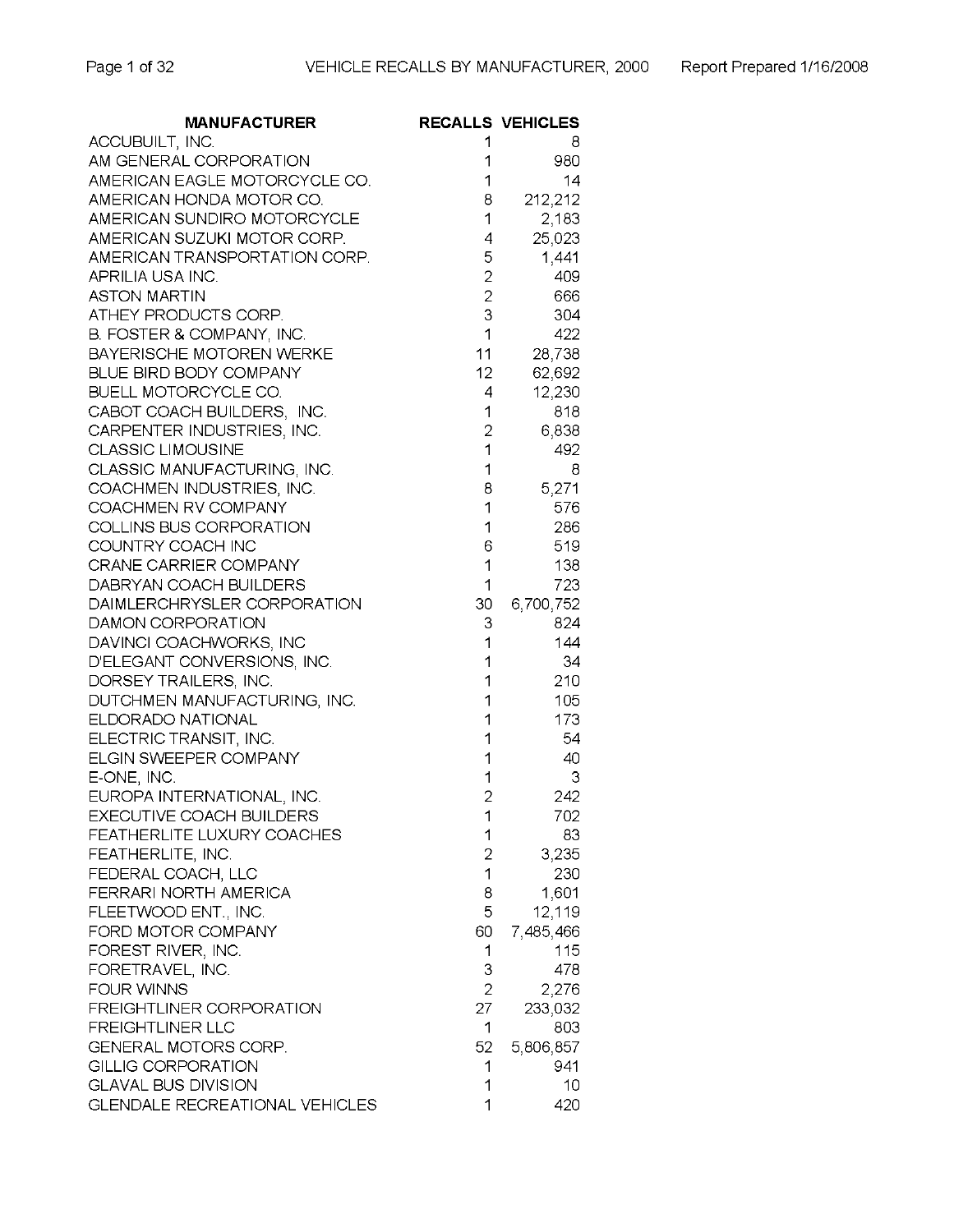| GREAT DANE TRAILERS, INC.         | 1              | 3,191     |
|-----------------------------------|----------------|-----------|
| GULF STATES TOYOTA, INC.          | $\overline{c}$ | 40,821    |
| GULF STREAM COACH INC.            | 1              | 63        |
| <b>HACKNEY</b>                    | 1              | 19        |
| HAULMARK IND., INC.               | 1              | 84        |
| HEIL TRAILER INTERNATIONAL        | 1              | 6         |
| HINO DIESEL TRUCKS(USA)           | 1              | 1,848     |
| <b>HOME &amp; PARK MOTORHOMES</b> | 3              | 1,754     |
| HYUNDAI CARIBBEAN-PUERTO RICO     | 4              | 9,683     |
| <b>HYUNDAI MOTOR COMPANY</b>      | 5              | 333,319   |
| INDIAN MOTORCYCLE COMPANY         | $\overline{2}$ |           |
|                                   |                | 602       |
| INTERNATIONAL TRUCK AND ENGINE    | 13             | 319,283   |
| <b>ISUZU MOTORS LIMITED</b>       | 6              | 297,449   |
| <b>JAGUAR CARS</b>                | $\overline{c}$ | 44,158    |
| JAYCO, INC.                       | 4              | 12,186    |
| KALMAR INDUSTRIES USA, INC.       | $\overline{c}$ | 319       |
| KANNON MOTORCYCLES, LLC           | 1              | 23        |
| KAWASAKI MOTORS CORP.             | $\overline{2}$ | 7,785     |
| KENTUCKY MFG. CO.                 | 1              | 1,032     |
| <b>KEYSTONE RV COMPANY</b>        | 1              | 74        |
| KIA MOTORS AMERICA, INC.          | $\overline{c}$ | 166,619   |
| <b>KRYSTAL ENTERPRISES</b>        | 1              | 2,783     |
| LAND ROVER NORTH AMERICA, INC.    | 8              | 134,656   |
| <b>LCW AUTOMOTIVE CORP</b>        | 1              | 394       |
| MACK TRUCKS, INCORPORATED         | 6              | 53,595    |
| MASTERCRAFT BOAT COMPANY          | 1              | 1,200     |
| MAZDA NORTH AMERICAN OPERATIONS   | 15             | 345,928   |
| MERCEDES-BENZ USA, LLC.           | 4              | 43,955    |
| <b>MERITOR AUTOMOTIVE</b>         | 1              | 51        |
| MICKEY TRUCK BODIES, INC.         | 1              | 500       |
| <b>MITSUBISHI AMERICA</b>         | 10             | 1,060,116 |
| MITSUBISHI CARIBBEAN              | 6              |           |
|                                   |                | 70,777    |
| <b>MOTRAILERS</b>                 | 1              | 14        |
| MONACO COACH CORP.                | 6              | 4,335     |
| MORBARK, INC.                     | 1              | 98        |
| MOTOR COACH IND., INC.            | 1              | 1,849     |
| NEW FLYER OF AMERICA, INC.        | 3              | 466       |
| NEWELL COACH CORP.                | 4              | 388       |
| NEWMAR CORPORATION                | 4              | 2,973     |
| NISSAN DIESEL AMERICA, INC        | 5              | 10,235    |
| NISSAN NORTH AMERICA, INC.        | 7              | 449,668   |
| NORTH AMERICAN BUS INDUSTRIES     | 1              | 70        |
| NU VAN TECHNOLOGY, INC.           | 1              | 363       |
| PACCAR, INCORPORATED              | 8              | 16,184    |
| PERFORMANCE FIRST, INC.           | 1              |           |
| PETERSON INDUSTRIES, INC.         | 1              | 4         |
| PICASSO COACH BUILDERS CORP       | 1              | 58        |
| POLAR TANK TRAILER, INC.          | 1              | 35        |
| POLARIS INDUSTRIES, INC.          | $\overline{2}$ | 1,562     |
| PORSCHE CARS N.A. INC.            | 1              | 2,734     |
| PREVOST CAR, INCORPORATED         | 4              | 5,123     |
| Q VALE AUTOMOTIVE GROUP           | 1              | 157       |
|                                   |                |           |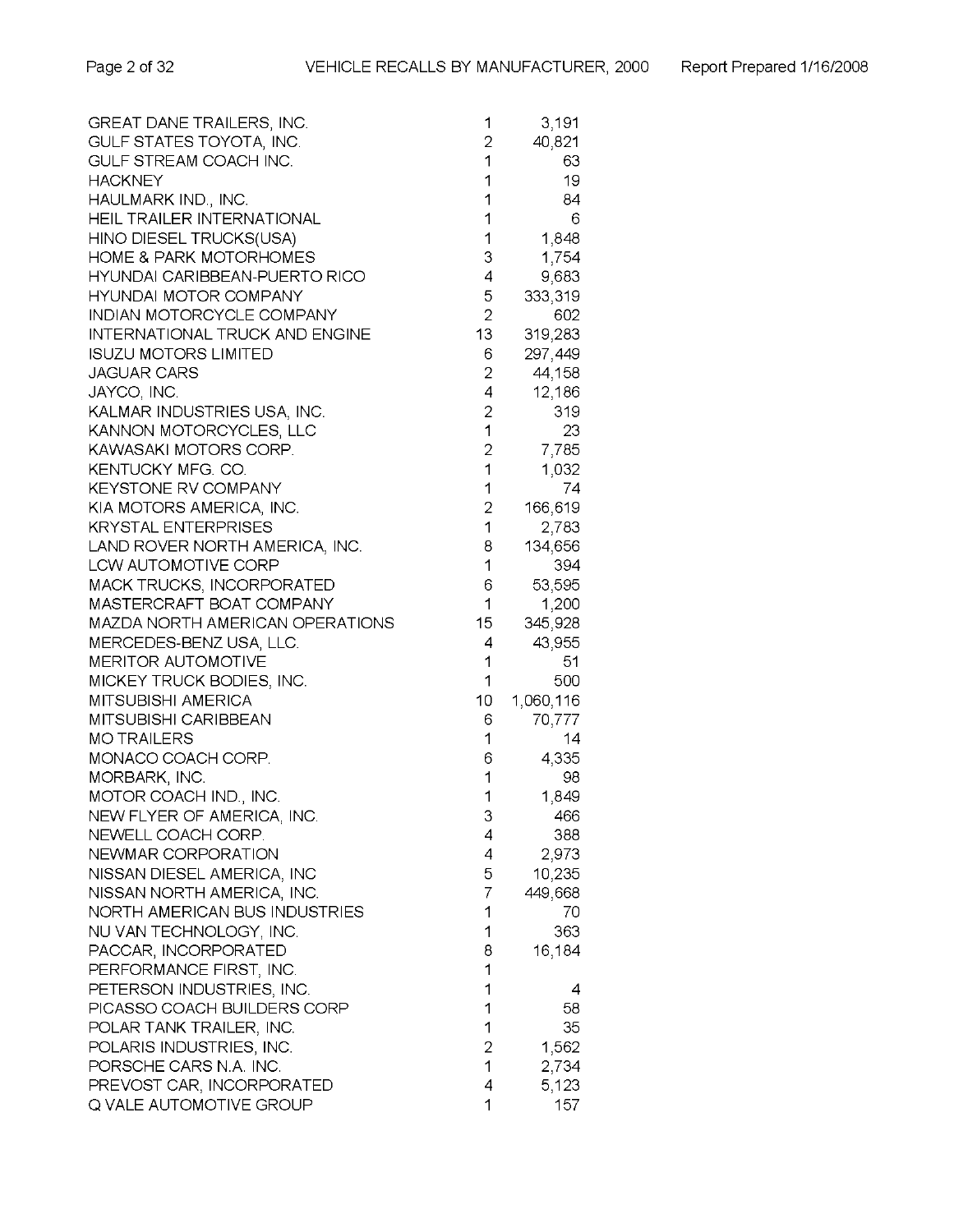| RANSOMES CORPORATION             | 1              | 56      |
|----------------------------------|----------------|---------|
| RAVENS, INC.                     | 1              | 648     |
| RENEGADE KIBBI, INC.             | 1              | 111     |
| RHODES TRAILERS                  | 1              | 50      |
| RIDE-AWAY CORPORATION            | 1              | 17      |
| ROLLS-ROYCE MOTORS, INC.         | 1              | 110     |
| SAFARI MOTOR COACHES, INC.       | $\overline{c}$ | 1,268   |
| SILVER EAGLE MFG. CO.            | 1              | 156     |
| SKYLINE CORPORATION              | 1              | 147     |
| SOONER TRAILER                   | $\overline{2}$ | 1,032   |
| SPARTAN MOTORS, INC.             | 4              | 1,677   |
| SPECTRE MANUFACTURING INC.       | 1              | 124     |
| SPRINGFIELD COACH BUILDERS       | 1              | 144     |
| STARCRAFT RV, INC.               | $\overline{c}$ | 102     |
| SUBARU OF AMERICA, INC.          | 4              | 3,930   |
| SUMMIT TRAILER SALES, INC.       | 1              | 249     |
| SUN HAWK PRODUCTS, INC.          | 1              | 277     |
| SUNNYBROOK RV INC.               | 1              | 850     |
| THOMAS BUILT BUSES, INC.         | 7              | 24,184  |
| TOYOTA MOTOR NORTH AMERICA, INC. | 5              | 8,379   |
| TRAILMOBILE INC.                 | $\overline{2}$ | 1,084   |
| <b>TRAILSTAR MFR CORP</b>        | 1              | 130     |
| TRANSCRAFT CORPORATION           | $\overline{c}$ | 1,396   |
| TRAVEL SUPREME, INC.             | 1              | 95      |
| TRIUMPH MOTORCYCLES              | 4              | 3,304   |
| UNION CITY BODY COMPANY          | 1              | 25      |
| UNITED STATES COACHWORKS         | 1              | 873     |
| UTILITY TRAILER MFG. CO.         | 2              | 5,763   |
| VIKING COACHWORKS, INC           | 1              | 89      |
| VOLKSWAGEN OF AMERICA, INC       | 6              | 140,518 |
| VOLVO CARS OF NA, INC.           | З              | 300,339 |
| VOLVO TRUCKS NORTH AMERICA INC   | 7              | 36,894  |
| WABASH NATIONAL CORP.            | 3              | 6,359   |
| WESTERN RV, INC.                 | 4              | 617     |
| WESTERN STAR TRUCKS, INC.        | 3              | 689     |
| WINNEBAGO INDUSTRIES, INC.       | 3              | 6,872   |
| <b>WORKHORSE CUSTOM CHASSIS</b>  | 1              | 476     |
| X-L SPECIALIZED TRAILERS INC.    | 1              | 421     |
| YAMAHA MOTOR CORPORATION, USA    | 3              | 22,759  |
|                                  |                |         |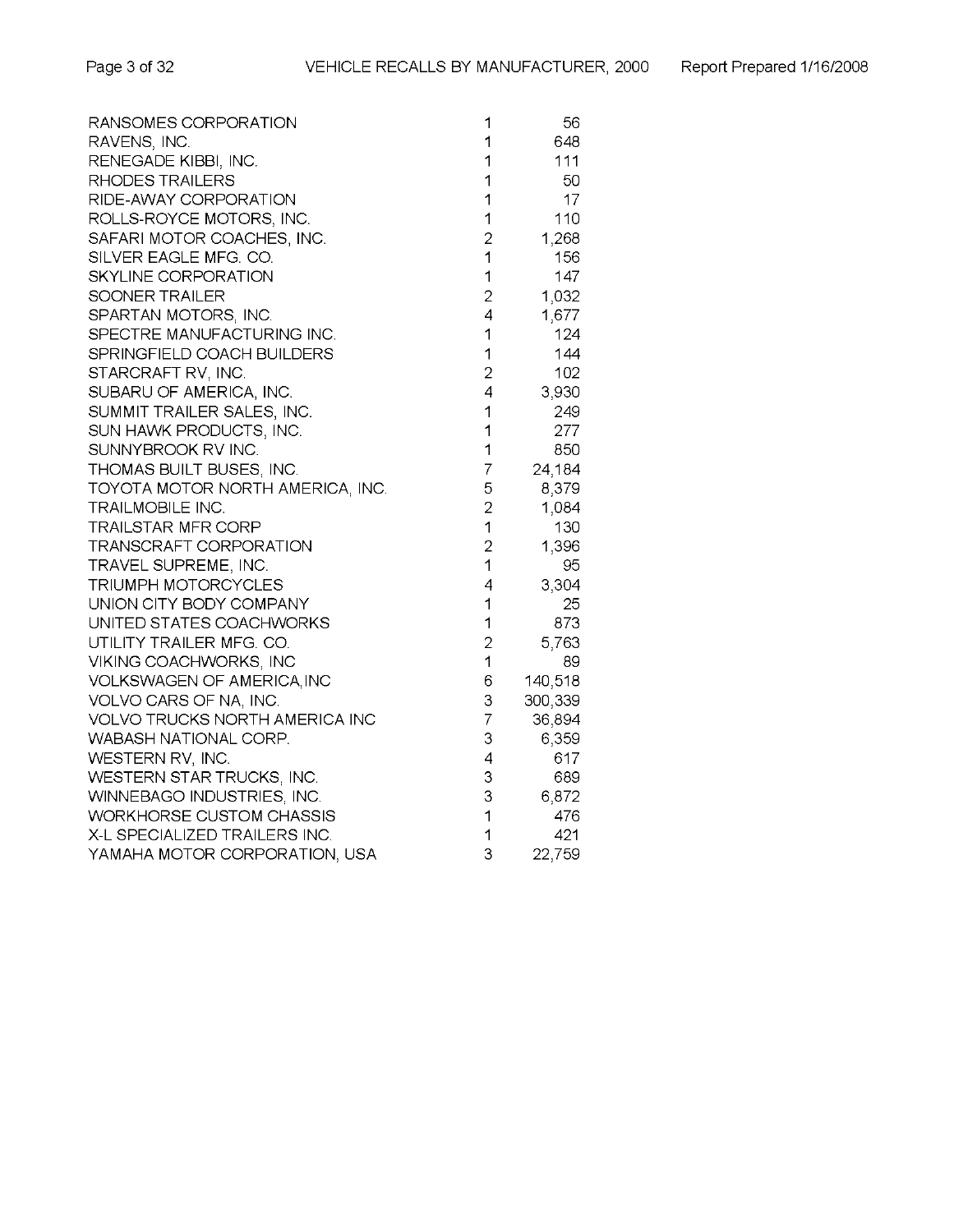| <b>MANUFACTURER</b>                               |                                  | <b>RECALLS VEHICLES</b> |
|---------------------------------------------------|----------------------------------|-------------------------|
| A. GIRARDIN INC.                                  | 3                                | 2,159                   |
| AIRSTREAM, INC.                                   | 3                                | 791                     |
| AM GENERAL CORPORATION                            | 1                                | 2,839                   |
| AMERICAN HONDA MOTOR CO.                          | $12 -$                           | 290,190                 |
| AMERICAN LIMOUSINE MFG. INC.                      | 1                                | 876                     |
| AMERICAN SUZUKI MOTOR CORP.                       | $\overline{2}$                   | 74,799                  |
| AMERICAN TRANSPORTATION CORP.                     | 8                                | 22,160                  |
| ASTON MARTIN                                      | 1                                | 3,238                   |
| ATHEY PRODUCTS CORP.                              | 1                                | 251                     |
| BAYERISCHE MOTOREN WERKE                          | $15 -$                           | 135,063                 |
| BLUE BIRD BODY COMPANY                            | 8                                | 11,390                  |
| BRENNER TANK, INC.                                | $\overline{c}$                   | 32                      |
| CAPACITY OF TEXAS                                 | 1                                | 21                      |
| CARRIAGE, INC                                     | 1                                | 531                     |
| CHANCE COACH, INC.                                | 3                                | 454                     |
| CHARLES MACHINE WORKS INC                         | 1                                | 723                     |
| CLARK TRAILER SERVICE, INC.                       | 1                                | 5.                      |
| COACHMEN INDUSTRIES, INC.                         | 5                                | 477                     |
| COLLINS BUS CORPORATION                           | 1                                | 107                     |
| COUNTRY COACH INC                                 | 10                               | 2,938                   |
| DAEWOO MOTOR AMERICA                              | $\overline{c}$                   | 86,575                  |
| DAEWOO MOTOR DE PUERTO RICO                       | $\overline{2}$                   | 3,125                   |
| DAIMLERCHRYSLER CORPORATION                       | 28                               | 2,609,345               |
| DAMON CORPORATION                                 | 1                                | 923                     |
| DESTINY INC. LTD                                  | 1                                | 480                     |
| DODGEN INDUSTRIES, INC.                           | 1                                | 240                     |
| DRAKE TRAILERS OF EDINBURGH                       | 1                                | 152                     |
| ELDORADO NATIONAL                                 | $\overline{c}$                   | 408                     |
| ELECTRIC TRANSIT, INC.                            | 1                                | 54                      |
| ELGIN SWEEPER COMPANY                             | 1                                | 309                     |
| EMERGENCY ONE, INC.                               | 1                                | 192                     |
| ENVIRONMENTAL PRODUCTS GROUP                      | $\overline{c}$                   | 320                     |
| E-ONE, INC.                                       | $\overline{1}$                   | 7                       |
| <b>EQUIPEMENT LABRIE LTEE</b>                     | 1                                | 45                      |
| EUROPA INTERNATIONAL, INC.                        | $\overline{2}$                   | 515                     |
| FEATHERLITE, INC.                                 |                                  | 89                      |
| FERRARI NORTH AMERICA                             | ۷<br>3                           | 895                     |
|                                                   | 4                                | 626                     |
| FLEETWOOD ENT., INC.<br>FLEETWOOD FOLDING TRAILER | $\overline{2}$                   | 517                     |
| FORD MOTOR COMPANY                                |                                  |                         |
|                                                   | 28                               | 5,638,054               |
| FOREST RIVER, INC.                                | 2                                | 160                     |
| FORETRAVEL, INC.                                  | $\overline{2}$<br>$\overline{2}$ | 60                      |
| FOUR WINDS INTERNATIONAL                          |                                  | 6,069                   |
| FREIGHTLINER CORPORATION                          | 25                               | 145,429                 |
| GENERAL COACH AMERICA, INC.                       | 1                                | 128                     |
| GENERAL ENGINES COMPANY, INC.                     | 1                                | 98                      |
| GENERAL MOTORS CORP.                              | 26                               | 2,496,900               |
| <b>GENIE INDUSTRIES</b>                           | 1                                | 2,177                   |
| GEORGIE BOY MFG., INC.                            | 1                                | 1,364                   |
| <b>GILLIG CORPORATION</b>                         | 1                                | 2,113                   |
| <b>GLOBAL ELECTRIC MOTORCARS, LLC</b>             | 1                                | 5,300                   |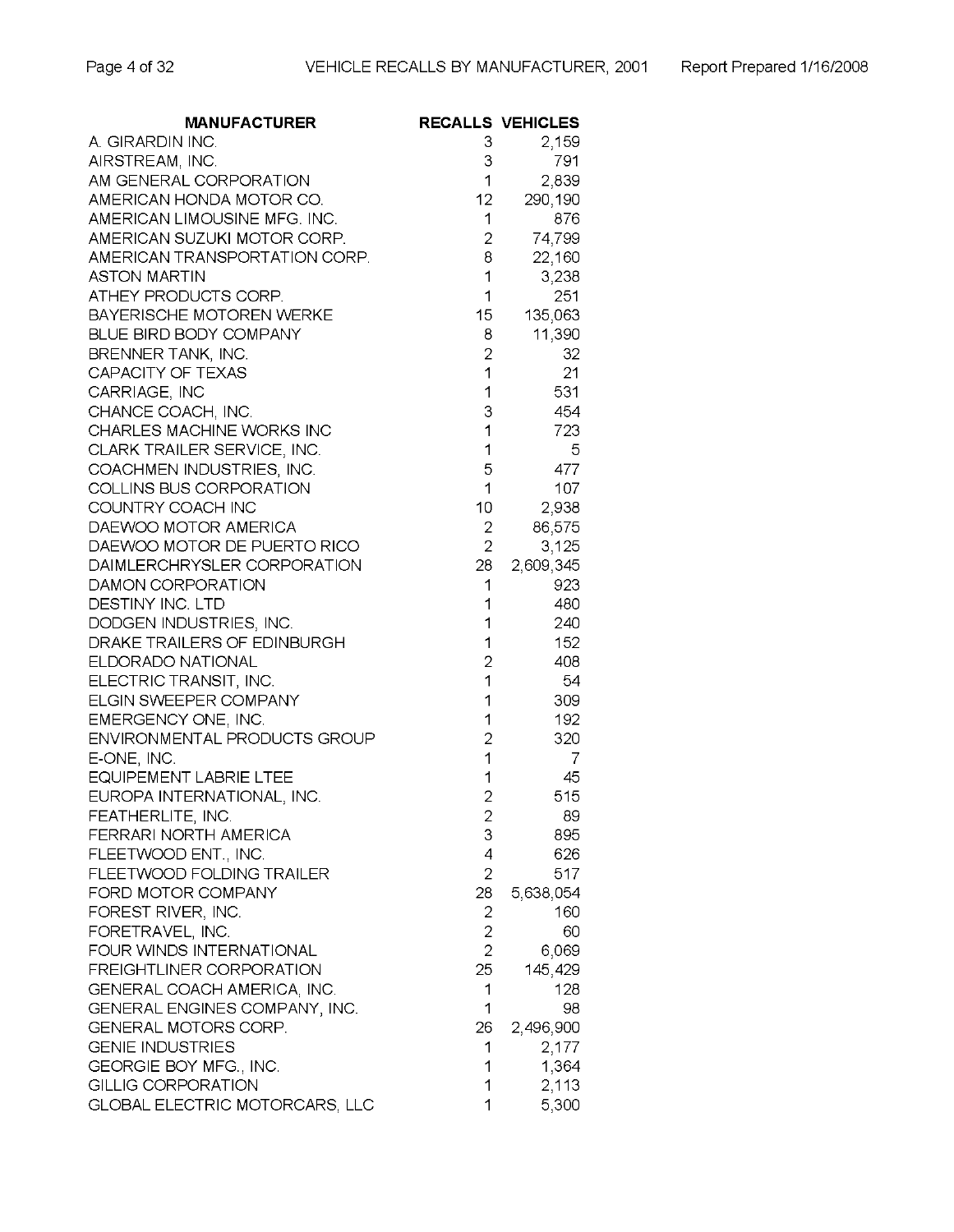| GREAT DANE TRAILERS, INC.             | 1              | 131     |
|---------------------------------------|----------------|---------|
| GULF STREAM COACH INC.                | 1              | 272     |
| HARLEY-DAVIDSON MOTOR COMPANY         | $\overline{c}$ | 25,922  |
| <b>HYUNDAI MOTOR COMPANY</b>          | 5              | 183,884 |
| <b>HYUNDAI TRANSLEAD</b>              | 1              | 2,860   |
| INDEPENDENCE MOTORCYCLE CO.           | 1              | 208     |
| <b>INTERNATIONAL TRUCK AND ENGINE</b> | 13             | 83,308  |
| <b>ISUZU MOTORS LIMITED</b>           | 3              | 409     |
| <b>J&amp;J SALES, INC.</b>            | 1              | 777     |
| JAYCO, INC.                           | 4              | 13,977  |
| KALMAR INDUSTRIES USA, INC.           | 1              | 349     |
| KAWASAKI MOTORS CORP.                 | 3              | 10,405  |
|                                       | 1              |         |
| KIA MOTORS AMERICA, INC.              |                | 16,231  |
| <b>KME FIRE APPARATUS</b>             | 1              | 367     |
| <b>KRYSTAL ENTERPRISES</b>            | 1              | 587     |
| L.B.T., INC.                          | 1              | 8       |
| LAND ROVER NORTH AMERICA, INC.        | 1              | 21      |
| MACK TRUCKS, INCORPORATED             | 8              | 30,836  |
| MAC-LANDER, INC.                      | 1              | 900     |
| MAZDA NORTH AMERICAN OPERATIONS       | 3              | 59,533  |
| MERCEDES-BENZ USA, LLC.               | 5              | 70,991  |
| <b>MID BUS INCORPORATED</b>           | 1              |         |
| <b>MITSUBISHI AMERICA</b>             | $\overline{7}$ | 379,919 |
| MITSUBISHI CARIBBEAN                  | 4              | 12,120  |
| MONACO COACH CORP.                    | 12             | 12,348  |
| MOTO GUZZI NORTH AMERICA              | 1              | 909     |
| MOTOR COACH IND., INC.                | 1              | 596     |
| NATIONAL RV, INC.                     | $\overline{c}$ | 1,610   |
| NELSON MANUFACTURING COMPANY          | 1              | 114     |
| NEOPLAN USA CORP.                     | 3              | 927     |
| NEW FLYER INDUSTRIES LIMITED          | 1              | 2,100   |
| NEW FLYER OF AMERICA, INC.            | 4              | 3,146   |
| NEWMAN'S MANUFACTURING, INC.          | 1              | 1,800   |
| NEWMAR CORPORATION                    | 1              | 31      |
| NISSAN NORTH AMERICA, INC.            | 6              | 453,015 |
| NORTH AMERICAN BUS INDUSTRIES         | 1              | 911     |
| NOVA BUS INCORPORATED                 | 3              | 547.    |
| NU WA INDUSTRIES, INC.                | 1              | 717     |
| OSHKOSH TRUCK CORPORATION             | $\overline{c}$ | 1,137   |
| PACCAR INCORPORATED                   | 17             | 79,662  |
| PIERCE MANUFACTURING, INC.            | 5              | 2,064   |
| PLEASURE-WAY INDUSTRIES LTD.          | 1              | 1,197   |
| POLARIS INDUSTRIES, INC.              | 3              | 3,441   |
| PORSCHE CARS N.A. INC.                | $\overline{c}$ | 1,403   |
| PREVOST CAR, INCORPORATED             | 3              | 3,678   |
| Q VALE AUTOMOTIVE GROUP               | 1              | 162     |
| RANSOMES CORPORATION                  | 5              | 3,040   |
| REXHALL INDUSTRIES                    | 1              | 823     |
| ROLLS-ROYCE MOTORS, INC.              | 2              | 738     |
| SAAB CARS USA, INC.                   | 3              | 56,475  |
| SAFARI MOTOR COACHES, INC             | 1              | 117     |
| SAFARI MOTOR COACHES, INC.            | 3              | 3,094   |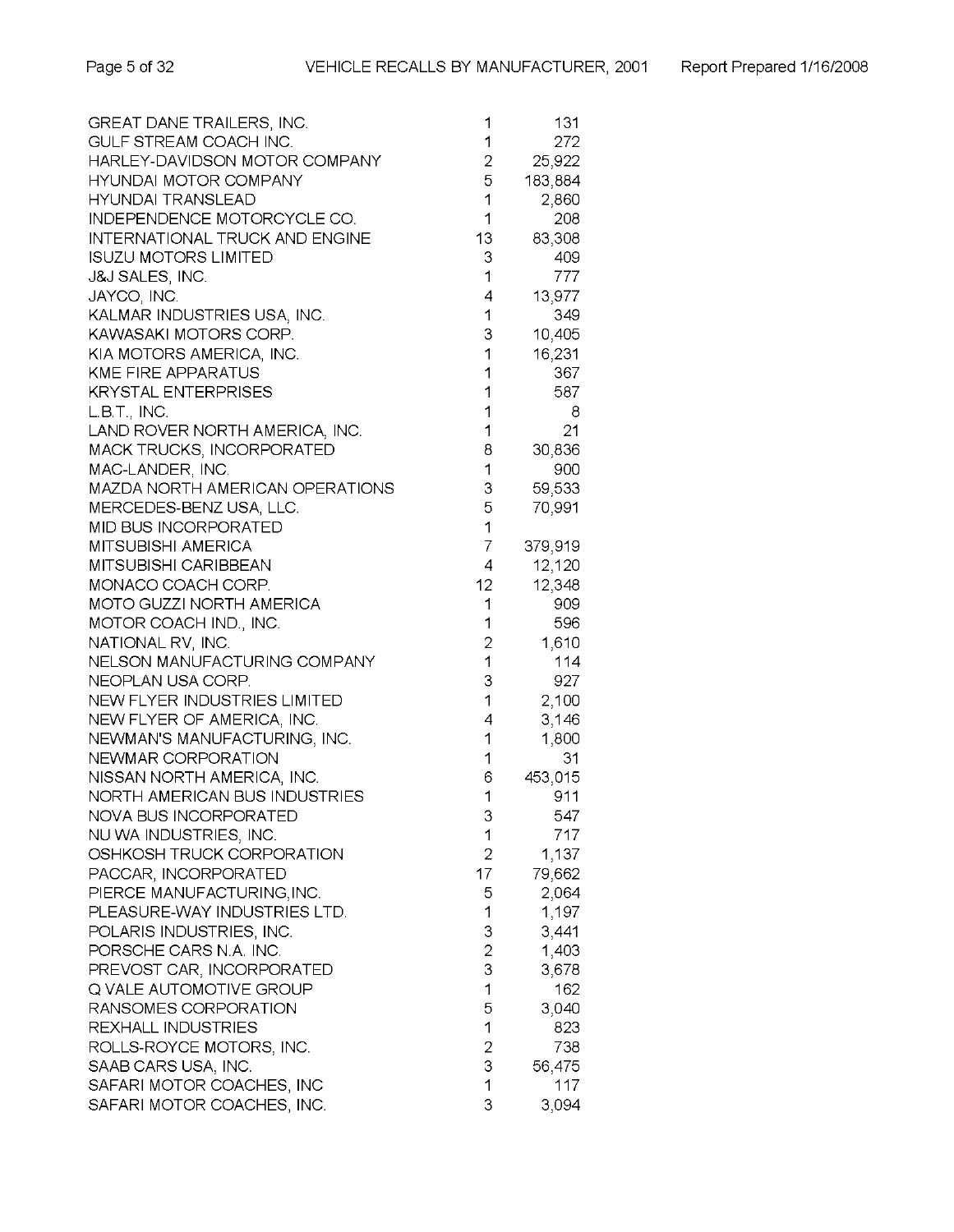| SALEEN PERFORMANCE INC.               | $\overline{c}$           | 602     |
|---------------------------------------|--------------------------|---------|
| SILVER EAGLE MFG. CO.                 |                          | 1,166   |
| <b>SKYLINE CORPORATION</b>            | $\overline{2}$           | 86      |
| SOUTHEAST TOYOTA DISTRIBUTORS         | $\overline{2}$           | 62      |
| SPARTAN MOTORS, INC.                  | $\overline{2}$           | 3,173   |
| <b>STRICK CORPORATION</b>             | $\overline{1}$           | 610     |
| SUBARU OF AMERICA, INC.               | $\mathbf 2$              | 183,627 |
| SUMMIT TRAILER SALES, INC.            | 1                        | 31      |
| SUNDOWNER TRAILERS                    | 1                        | 238     |
| TIFFIN MOTOR HOMES                    | $\overline{2}$           | 1,086   |
| TOYOTA MOTOR NORTH AMERICA, INC.      | $\overline{7}$           | 158,259 |
| <b>TRAILMOBILE INC.</b>               | 1                        | 338     |
| TRIUMPH MOTORCYCLES                   | 1                        | 3,427   |
| TURTLE TOP, INC.                      | $\overline{2}$           | 94      |
| U.S. BUS CORPORATION                  | $\overline{\mathcal{L}}$ | 857     |
| U.S. CARGO                            | 1                        | 26      |
| UNITED EXPRESSLINE, INC.              | 1                        | 26      |
| UTILIMASTER CORPORATION               | 4                        | 19,097  |
| UTILITY TRAILER MFG. CO.              | 1                        | 1,095   |
| VAN HOOL, N.V.                        | $\overline{2}$           | 3,202   |
| <b>VOLKSWAGEN OF AMERICA, INC</b>     | 5                        | 81,437  |
| VOLVO CARS OF NA, INC.                | 3                        | 38,361  |
| <b>VOLVO TRUCKS NORTH AMERICA INC</b> | $\overline{7}$           | 17,845  |
| WARRICK INDUSTRIES, INC.              | 2 <sup>1</sup>           | 106     |
| WINNEBAGO INDUSTRIES, INC.            | 8                        | 11,509  |
| <b>WORKHORSE CUSTOM CHASSIS</b>       | 1                        | 5,011   |
| YAMAHA MOTOR CORPORATION, USA         | 1                        | 13,362  |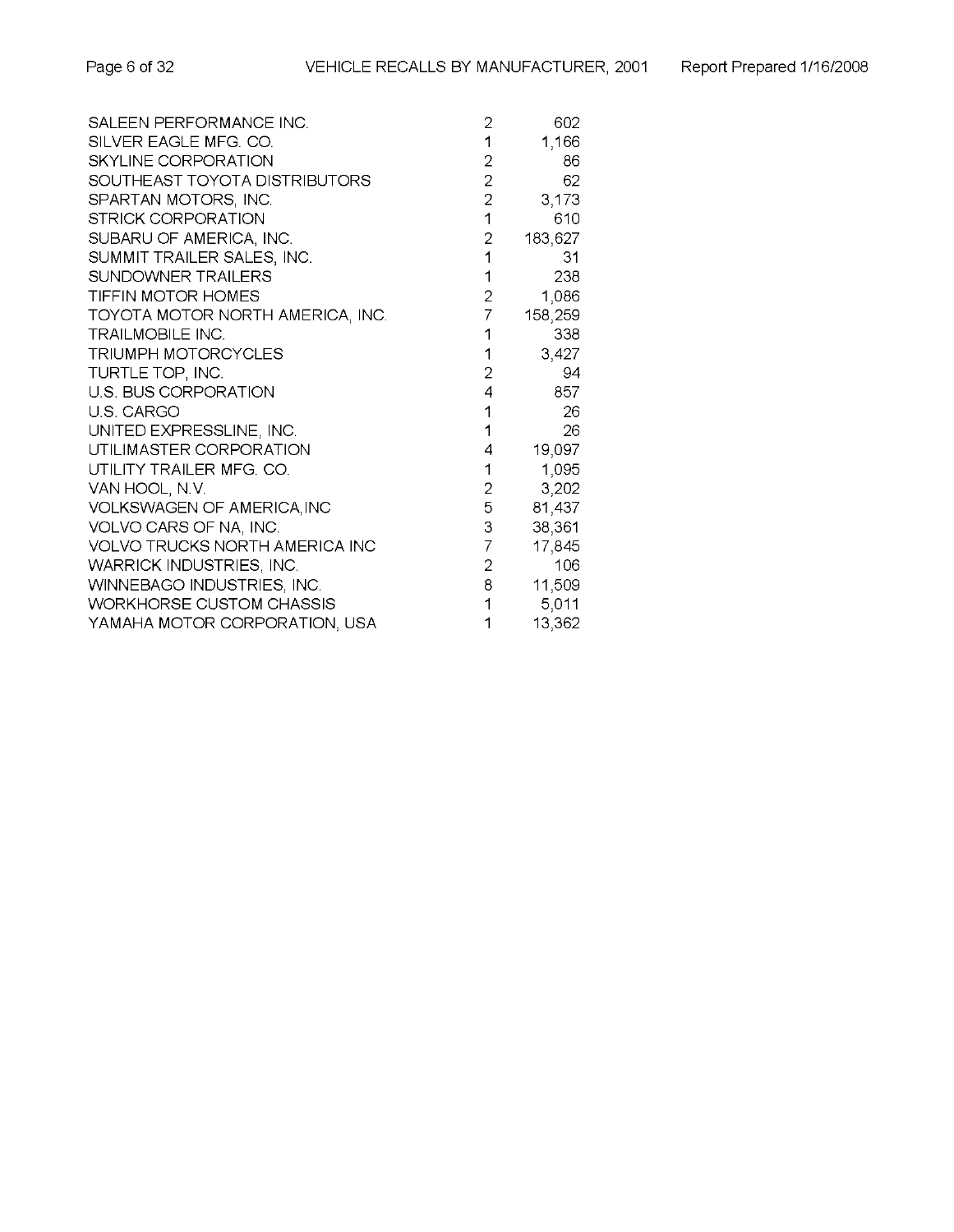| <b>MANUFACTURER</b>             |                | <b>RECALLS VEHICLES</b> |
|---------------------------------|----------------|-------------------------|
| AERO COACH, INC.                | 1              | 878                     |
| AIRSTREAM, INC.                 | 1              | 149                     |
| ALFA LEISURE, INC.              | 1              | 4                       |
| AM GENERAL CORPORATION          | 1              | 25                      |
| AMERICAN HONDA MOTOR CO.        | 10             | 1,066,171               |
| AMKO SERVICE COMPANY            | 1              | 102                     |
| <b>AUTOMOBILI LAMBORGHINI</b>   | 1              | 28                      |
| <b>BAYERISCHE MOTOREN WERKE</b> | 11             | 76,514                  |
| BEALL TRAILERS OF OREGON        | 1              | 11                      |
| BENSON MANUFACTURING, INC.      | 1              | 424                     |
| BIG DOG MOTORCYCLES, LLC        | 4              | 1,783                   |
| BLUE BIRD BODY COMPANY          | 14             | 6,149                   |
| BRENNER TANK, INC.              | 1              | 884                     |
| BUELL MOTORCYCLE CO.            | $\overline{c}$ | 758                     |
| CAPACITY OF TEXAS               | $\overline{2}$ | 238                     |
| CARRIAGE, INC.                  | 1              | 1,450                   |
| CHAMPION BUS, INC.              | 3              | 784                     |
| CHANCE COACH, INC.              | 4              | 399                     |
| CLUB CAR, INC.                  | 1              | 3,552                   |
| COACH AND EQUIPMENT MFG CORP    | 1              | 850                     |
| COACHMEN RV COMPANY             | 3              | 91,099                  |
| COTTRELL, INC.                  | 1              | 2,061                   |
| COUNTRY COACH INC               | 8              | 917                     |
| <b>CRANE CARRIER COMPANY</b>    | $\overline{c}$ | 86                      |
| DAEWOO MOTOR AMERICA            | $\overline{2}$ | 95,093                  |
| DAEWOO MOTOR DE PUERTO RICO     | $\overline{2}$ | 15,201                  |
| DAIMLERCHRYSLER CORPORATION     | 18             | 6,413,130               |
| DAMON CORPORATION               | 3              | 371                     |
| DIAMOND COACH CORPORATION       | $\overline{2}$ | 3,217                   |
| DIRECT LINE, INC.               | 1              | 3                       |
| DODGEN INDUSTRIES, INC.         | $\overline{c}$ | 3                       |
| DRIVE LINE INC.                 | 1              | 3                       |
| <b>DUCATI NORTH AMERICA</b>     | $\overline{c}$ | 7,233                   |
| EAST MANUFACTURING CORP.        | $\overline{2}$ | 427                     |
| ELDORADO NATIONAL               | 4              | 499                     |
| ELECTRIC TRANSIT, INC.          | 1              | 57                      |
| E-ONE, INC.                     | 1              | 59                      |
| FEATHERLITE, INC.               | $\overline{c}$ | 1,906                   |
| FERRARI NORTH AMERICA           | 1              | 211                     |
| FLEETWOOD ENT., INC.            | 4              | 361                     |
| FORD MOTOR COMPANY              | 16             | 2,322,932               |
| FOREST RIVER, INC.              | 1              | 220                     |
| FORETRAVEL, INC.                | 1              | 81                      |
| FOUR WINDS INTERNATIONAL        | 1              | 356                     |
| FREIGHTLINER CORPORATION        | 17             | 64,001                  |
| GENERAL MOTORS CORP.            | 27             | 4,554,046               |
| GEORGIE BOY MFG., LLC           | 2              | 15,992                  |
| <b>GILLIG CORPORATION</b>       | 5              | 8,541                   |
| <b>GLAVAL BUS DIVISION</b>      | 1              | 233                     |
| GOSHEN COACH                    | 1              | 3,244                   |
| GREAT DANE TRAILERS, INC.       | 4              | 14,615                  |
|                                 |                |                         |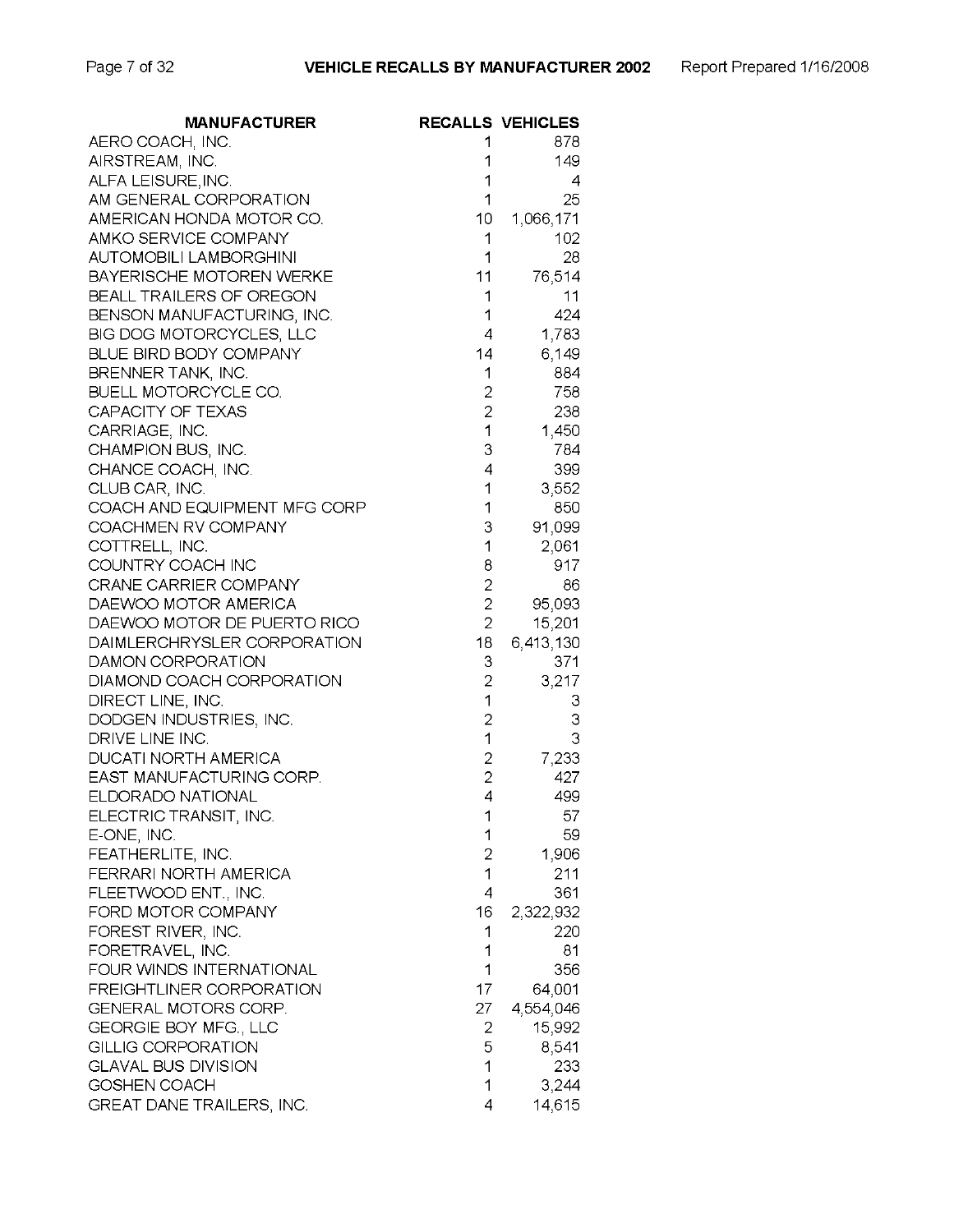| GULF STATES TOYOTA, INC.              | 1                | 8,609           |
|---------------------------------------|------------------|-----------------|
| GULF STREAM COACH INC.                | 1                | 251             |
| <b>HACKNEY</b>                        | 1                | 41              |
| HARLEY-DAVIDSON MOTOR COMPANY         | $\overline{c}$   | 29,731          |
| <b>HART TRAILERS</b>                  | 1                | 428             |
| <b>HOME &amp; PARK MOTORHOMES</b>     | 1                | 249             |
| <b>HPA MONON TRAILER, INC.</b>        | 1                | 126             |
| HYUNDAI CARIBBEAN-PUERTO RICO         | 1                | 248             |
| <b>HYUNDAI MOTOR COMPANY</b>          | 6                | 311,466         |
|                                       |                  |                 |
| <b>HYUNDAI TRUCK AMERICA</b>          | 1                | 1,401           |
| <b>IC CORPORATION</b>                 | 3                | 3,107           |
| INDIAN MOTORCYCLE COMPANY             | 8                | 18,599          |
| <b>INTERNATIONAL TRUCK AND ENGINE</b> | 15 <sup>15</sup> | 215,987         |
| <b>ISUZU MOTORS LIMITED</b>           | 3                | 15,832          |
| JAYCO, INC.                           | $\overline{7}$   | 25,293          |
| J-CRAFT, INC.                         | 1                | 10              |
| JMRL SALES & SERVICE, INC.            | 1                | 79              |
| K.Z. INC.                             | 1                | 245             |
| KALMAR INDUSTRIES USA, INC.           | 1                | 181             |
| KAWASAKI MOTORS CORP.                 | 3                | 14,935          |
| <b>KELLER MARINE &amp; RV</b>         | 1                | 12 <sub>2</sub> |
| KENT TRUCK-TRAILER SERVICE            | 1                | 6               |
| KENTUCKY MFG. CO.                     | 1                | 623             |
| KIA MOTORS AMERICA, INC.              | $\overline{2}$   | 214,706         |
| LAND ROVER NORTH AMERICA, INC.        | $\overline{2}$   | 120,430         |
|                                       | 1                |                 |
| LOTUS CARS OF AMERICA INC             |                  | 546             |
| LUFKIN INDUSTRIES, INC.               | 2                | 9,361           |
| MACK TRUCKS, INC.                     | 1                | 100             |
| MACK TRUCKS, INCORPORATED             | 7                | 4,483           |
| MASERATI NORTH AMERICA, INC.          | 1                | 352             |
| MASTERCRAFT BOAT COMPANY              | 1                | 3,656           |
| MAZDA NORTH AMERICAN OPERATIONS       | $\overline{c}$   | 14,025          |
| MERCEDES-BENZ USA, LLC.               | 5                | 96,695          |
| MID BUS INCORPORATED                  | 1                | 20              |
| MITSUBISHI AMERICA                    | 3                | 22,263          |
| MITSUBISHI CARIBBEAN                  | 1                | 15              |
| MITSUBISHI FUSO TRK, AMER             | 1                | 836             |
| MONACO COACH CORP.                    | 6                | 21,194          |
| <b>MOTO GUZZI NORTH AMERICA</b>       | 1                | 2,284           |
| MOTOR COACH IND., INC.                | 3                | 691             |
| <b>NATIONAL OILWELL</b>               | 1                | 20              |
| NATIONAL RV, INC.                     | 1                | 733.            |
| NATIONAL VAN SALES, INC.              | 1                |                 |
|                                       | 1                | 1               |
| NEOPLAN USA CORP.                     |                  | 6               |
| NEW FLYER INDUSTRIES LIMITED          | 1                | 356             |
| NEW FLYER OF AMERICA, INC.            | 3                | 3,358           |
| NEWMAR CORPORATION                    | 4                | 336             |
| NISSAN NORTH AMERICA, INC.            | 13               | 646,298         |
| NORTH AMERICAN BUS INDUSTRIES         | З                | 3,929           |
| NORTHLAND INDUSTRIES, INC.            | 1                |                 |
| NOVA BUS INCORPORATED                 | 1                | 2,561           |
| PACCAR, INC.                          | 1                | 16              |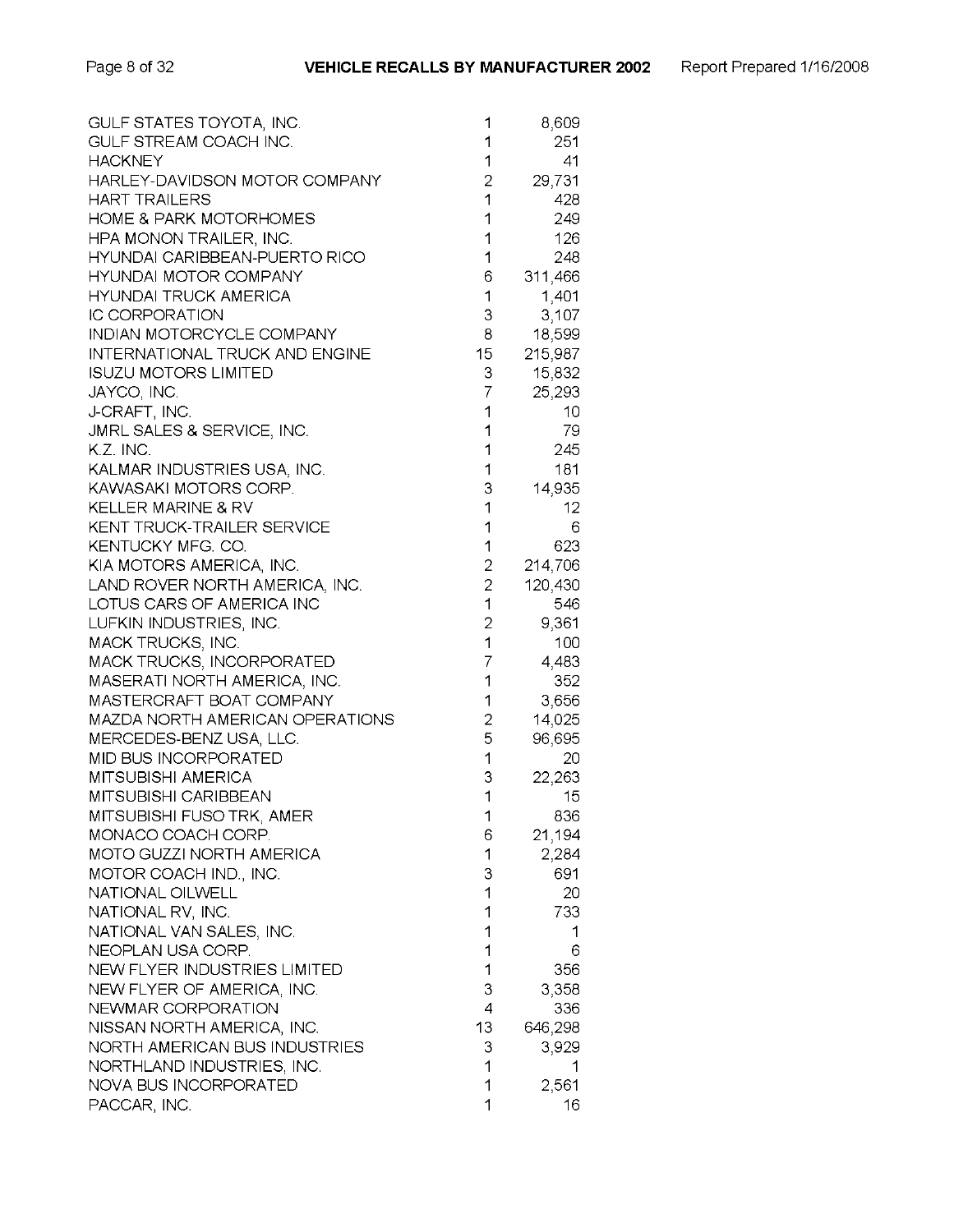| PACCAR, INCORPORATED                  | 5              | 10,133  |
|---------------------------------------|----------------|---------|
| PANZER MOTORCYCLE WORKS USA           | 1              | 9       |
| PARAMOUNT TANK, INC.                  | 1              | 15      |
| <b>PEERLESS</b>                       | 1              | 870     |
| PIERCE MANUFACTURING, INC.            | 3              | 118     |
| PLEASURE-WAY INDUSTRIES LTD.          | 1              | 411     |
| POLAR TANK TRAILER, INC.              | 1              | 208     |
| POLARIS INDUSTRIES, INC.              | $\overline{2}$ | 10,440  |
| PREVOST CAR, INCORPORATED             | 3              | 734     |
|                                       | 1              |         |
| Q VALE AUTOMOTIVE GROUP               |                | 215     |
| RELIANCE HEAVY DUTY TRAILERS          | 1              | 1,113   |
| RELIANCE TRAILER COMPANY              | 3              | 874     |
| ROLLS-ROYCE MOTORS, INC.              | 1              | 2,085   |
| SAAB CARS USA, INC.                   | $\overline{c}$ | 23,077  |
| SALEEN PERFORMANCE INC.               | $\overline{2}$ | 730     |
| SILVERCREST WESTERN HOMES CORP        | 1              | 12.     |
| SKYLINE CORPORATION                   | 1              | 22      |
| SOUTHEAST TOYOTA DISTRIBUTORS         | $\overline{2}$ | 3,217   |
| SPARTAN MOTORS, INC.                  | 3              | 1,461   |
| STARCRAFT BUS AND MOBILITY            | 1              | 10      |
| STARCRAFT RV, INC.                    | 1              | 3,600   |
| STEPHENS PNEUMATICS, INC.             | 1              | 5       |
| STOUGHTON TRAILERS, INC.              | 1              | 3,988   |
| STRICK CORPORATION                    | 3              | 8,149   |
| SUBARU OF AMERICA, INC.               | 4              | 174,471 |
| SUMMIT TRAILER SALES, INC.            | 1              | 9       |
| SUPREME CORP.                         | $\overline{c}$ | 16      |
|                                       | 1              | 1,950   |
| THOR CALIFORNIA, INC.                 | 1              |         |
| <b>THOR INDUSTRIES</b>                |                | 54,224  |
| TOYOTA MOTOR NORTH AMERICA, INC.      | 4              | 496,213 |
| TRAVEL SUPREME, INC.                  | 1              | 294     |
| <b>TRIAD MACK SALES</b>               | 1              | 122     |
| TRIUMPH MOTORCYCLES                   | 1              | 1,557   |
| TUFF/LUGG EQUIPMENT MANUF.            | 1              | 87      |
| UTILIMASTER CORPORATION               | 1              | 11,418  |
| UTILITY TRAILER MFG. CO.              | 3              | 2,850   |
| VAN HOOL, N.V.                        | 1              | 665.    |
| <b>VERITRANS SPECIALTY VEHICLES</b>   | 1              | 51      |
| VERMEER MANUFACTURING COMPANY         | 1              | 129     |
| VIKING RV, INC.                       | 1              | 711     |
| VOLKSWAGEN OF AMERICA, INC            | 6              | 888,154 |
| VOLVO CARS OF NA, INC.                | $\overline{2}$ | 90,876  |
| <b>VOLVO TRUCKS NORTH AMERICA INC</b> | 10             | 30,600  |
| WABASH NATIONAL CORP.                 | 1              | 6,233   |
| WAGNER TRAILER INTERIORS, INC.        | 1              | 13      |
| <b>WALKER EQUIPMENT</b>               | 1              | 194     |
| <b>WELD-IT COMPANY</b>                | 1              | 166     |
| <b>WESCO TRAILERS SALES</b>           | 1              | 296     |
| WESTERN RV, INC.                      | $\overline{2}$ | 254     |
| <b>WEST-MARK</b>                      | $\overline{2}$ | 353     |
| <b>WILSON TRAILER COMPANY</b>         | 1              | 6       |
| WINNEBAGO INDUSTRIES INC.             | 1              | 631     |
|                                       |                |         |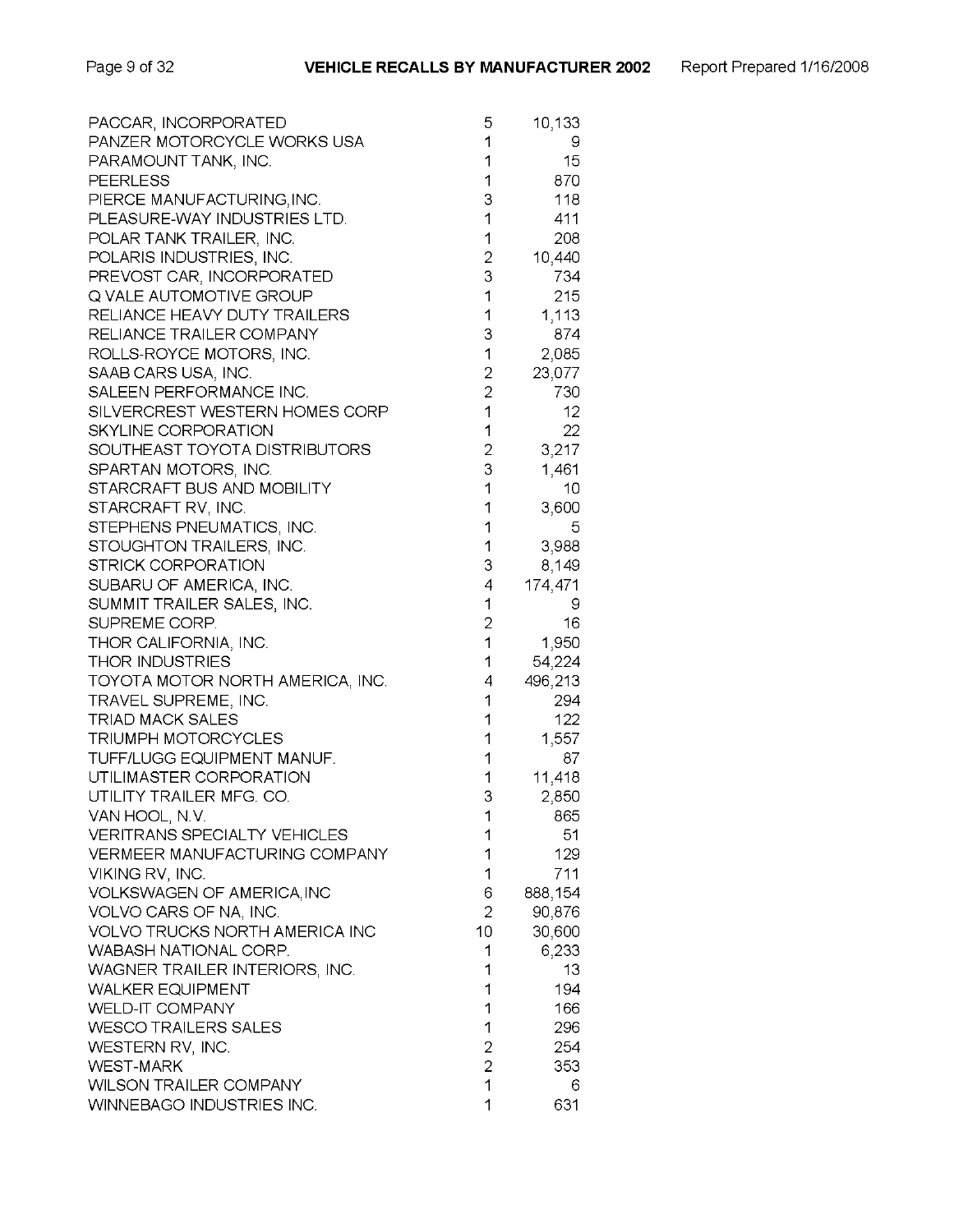| WINNEBAGO INDUSTRIES, INC.    | 1.792 |
|-------------------------------|-------|
| XPLORER MTR HM/FRANK DIV.     |       |
| YAMAHA MOTOR CORPORATION, USA | 5.451 |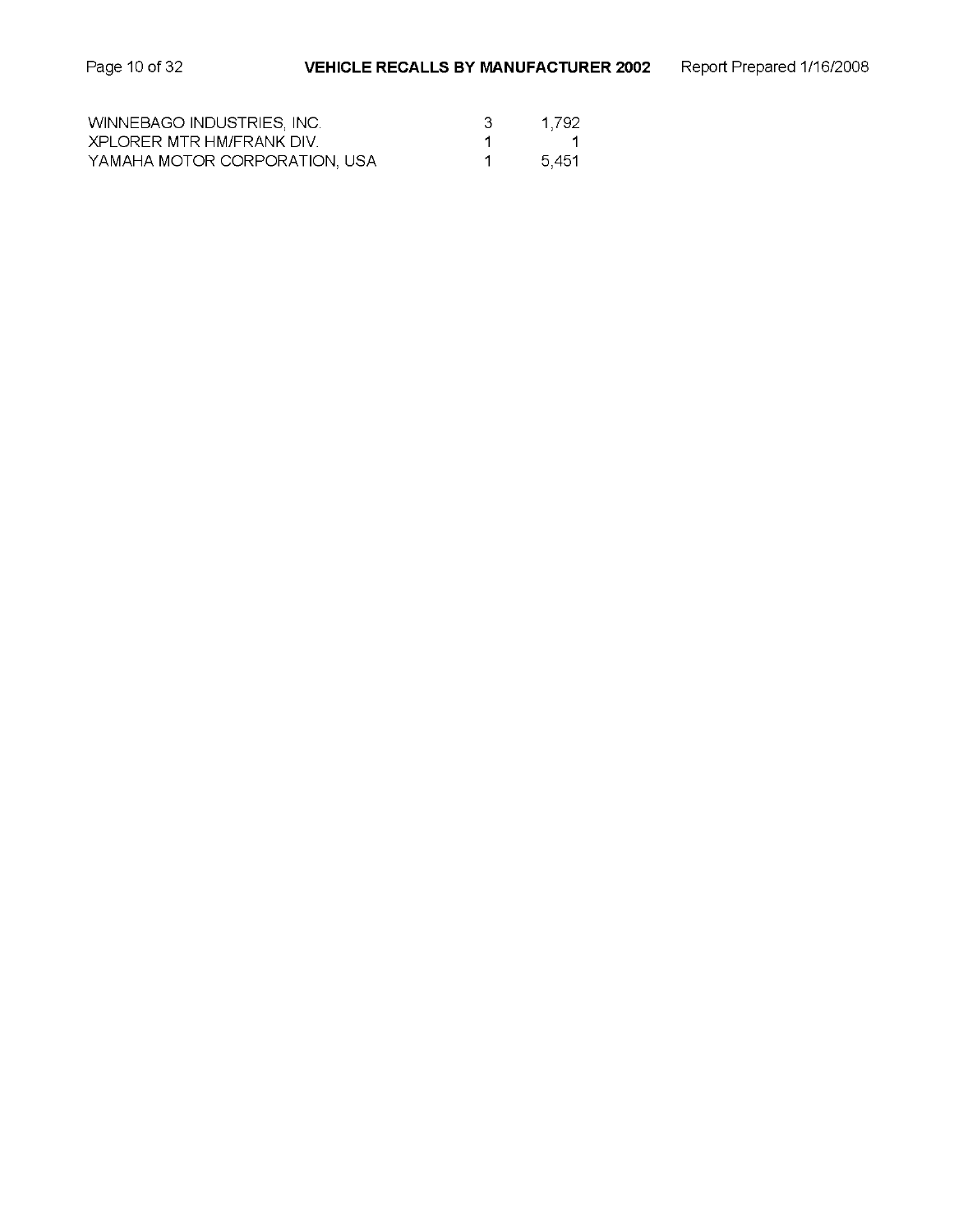| <b>MANUFACTURER</b>                      |                | <b>RECALLS VEHICLES</b> |
|------------------------------------------|----------------|-------------------------|
| ACCUBUILT, INC.                          | 1              | 32                      |
| <b>ACRO TRAILER COMPANY</b>              | 1              | 530                     |
| AIRSTREAM, INC.                          | 2              | 3,434                   |
| ALFA LEISURE, INC.                       | 4              | 103                     |
| AMERICAN CAMPER MANUFACTURING, LLC       | 1              | 315                     |
| AMERICAN HONDA MOTOR CO.                 | 7              | 910,732                 |
| AMERICAN IRONHORSE MOTORCYCLE COMPANY    | $\overline{2}$ | 2,763                   |
| AMERICAN LAFRANCE                        | 1              | 9                       |
| AMERICAN SUZUKI MOTOR CORP.              | 5              | 235,120                 |
| AMKO SERVICE COMPANY                     | 1              | 189                     |
| ASPEN CUSTOM TRAILERS, INC.              | 1              | 52                      |
| <b>ASTON MARTIN</b>                      | 1              | 1,145                   |
| AUTOCAR, LLC                             | 7              | 1,378                   |
| <b>AUTOMOBILI LAMBORGHINI</b>            | 1              | 245                     |
| <b>BARRETT TRAILER</b>                   | 1              | 79                      |
| BAYERISCHE MOTOREN WERKE                 | 13             | 146,055                 |
| BENSON INTERNATIONAL, INC.               | $\overline{c}$ | 240                     |
| <b>BENTLEY MOTORS LTD</b>                | 2              | 380                     |
| <b>BEST TRAILER CORPORATION</b>          | 1              | 52                      |
| BIG DOG MOTORCYCLES, LLC                 | $\overline{2}$ | 2,291                   |
| BIGFOOT INDUSTRIES, INC.                 | 1              | 240                     |
| BLUE BIRD BODY COMPANY                   | 10             | 17,812                  |
| BRENNER TANK, LLC                        | 1              | 105                     |
| BUELL MOTORCYCLE CO.                     | 3              | 3,485                   |
| <b>BURTEK INCORPORATED</b>               | 1              | 6                       |
| CAMPAGNA MOTO SPORT INC.                 | 1              | 22                      |
| CARRIAGE, INC                            | 1              | 2,447                   |
| CHAMPION BUS, INC.                       | 1              | 61                      |
| CHANCE COACH, INC.                       | $\overline{2}$ | 404                     |
| CHARLES MACHINE WORKS INC                | $\overline{2}$ | 36                      |
| CLARK TRAILER SERVICE, INC.              | 1              | 40                      |
| COACHMEN RV COMPANY                      | 4              | 3,862                   |
| COACHMEN RV COMPANY, LLC                 | $\overline{2}$ | 19,137                  |
| COLLINS BUS CORPORATION                  | 1              | 16                      |
| COMANCHE MANUFACTURING, INC.             | 1              | 7                       |
| CONSTRUCTION TRAILER SPECIALISTS, INC.   | 1              | 54                      |
| COUNTRY COACH INC                        |                | 485                     |
| <b>COZAD TRAILERS</b>                    | 1              | 68                      |
| CRANE CARRIER COMPANY                    | 3              | 136                     |
| DAIMLERCHRYSLER CORPORATION              | 19             | 2,070,975               |
| DAIMLERCHRYSLER MANUFACTUR INTERNATIONAL | 1              | 281                     |
| DAMON CORPORATION                        | 2              | 2,656                   |
| DOEPKER INDUSTRIES LTD.                  | 1              | 6                       |
| DUTCHMEN MANUFACTURING, INC.             | 3              | 27,751                  |
| EAST MANUFACTURING CORP.                 | 1              | 5,137                   |
| ELDORADO NATIONAL                        | 1              | 36                      |
| ELDORADO NATIONAL COMPANY                | 1              | 12                      |
| ELECTRIC TRANSIT, INC.                   | 1              | 40                      |
| <b>ENVIRONMENTAL PRODUCTS GROUP</b>      | 1              | 19                      |
| EXPLORER VAN COMPANY                     | 1              | 2,600                   |
| EZ LOADER BOAT TRLRS, INC                | 1              | 5,565                   |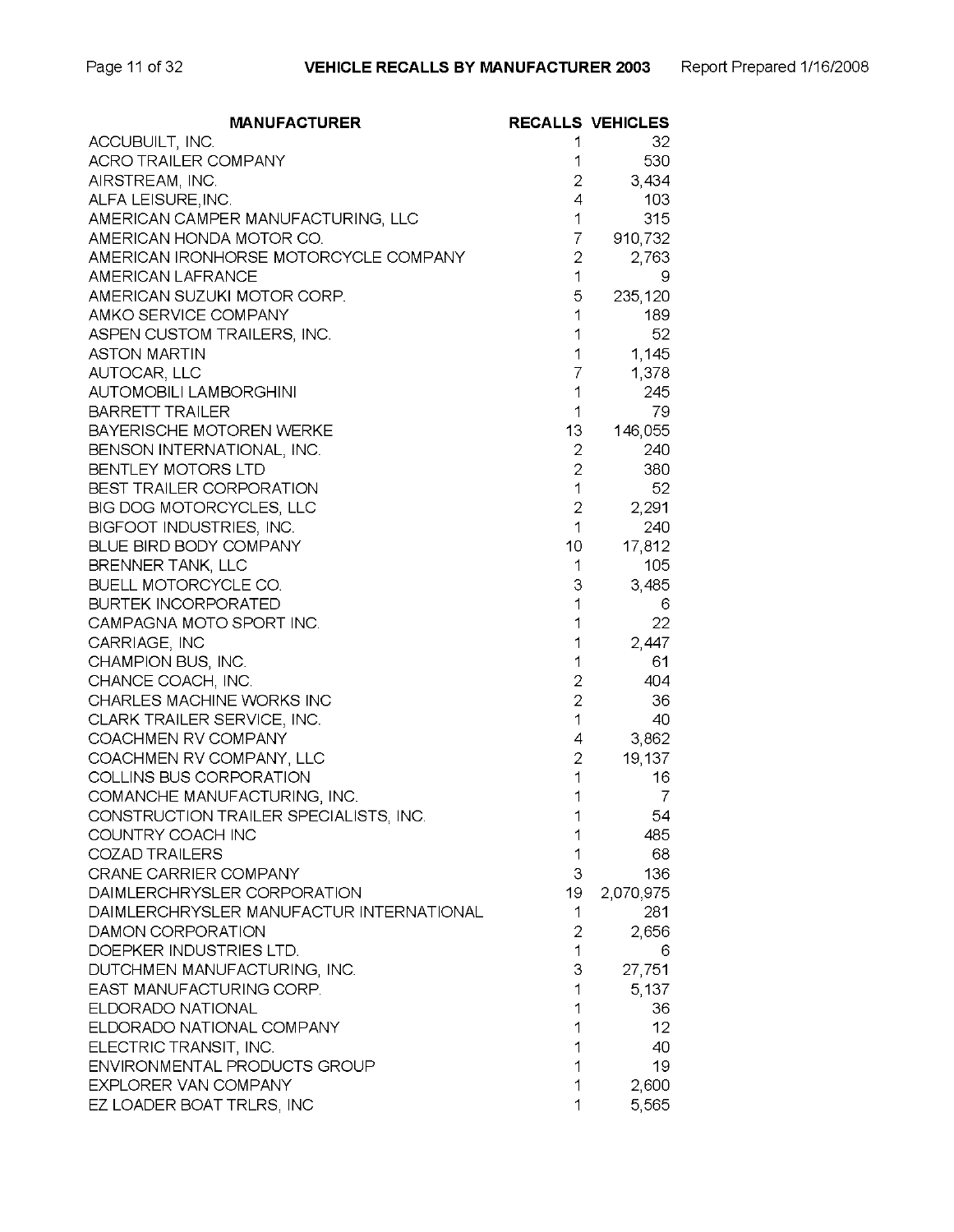| 3<br>2,313<br>FERRARI NORTH AMERICA<br>1<br>FIBA TECHNOLOGIES, INC.<br>563<br>FINN CORPORATION<br>1<br>68<br>FLEETWOOD ENTERPRISES, INC.<br>11<br>81,102<br>FONTAINE TRAILER COMPANY<br>67<br>1 |  |
|-------------------------------------------------------------------------------------------------------------------------------------------------------------------------------------------------|--|
|                                                                                                                                                                                                 |  |
|                                                                                                                                                                                                 |  |
|                                                                                                                                                                                                 |  |
|                                                                                                                                                                                                 |  |
|                                                                                                                                                                                                 |  |
| FORD MOTOR COMPANY<br>3,405,403<br>16                                                                                                                                                           |  |
| FOREST RIVER, INC.<br>1<br>1,200                                                                                                                                                                |  |
| FORETRAVEL, INC.<br>1<br>315                                                                                                                                                                    |  |
| 1<br>88<br>FORT WORTH FABRICATION, INC.                                                                                                                                                         |  |
| 2<br>16,400<br>FOUR WINDS INTERNATIONAL                                                                                                                                                         |  |
| 8<br><b>FREIGHTLINER CORPORATION</b><br>9,893                                                                                                                                                   |  |
| $\overline{c}$<br>530<br><b>FREIGHTLINER LLC</b>                                                                                                                                                |  |
| 1<br>21<br><b>GENERAL COACH - HENSALL</b>                                                                                                                                                       |  |
| 1<br><b>GENERAL COACH - OLIVER</b><br>371                                                                                                                                                       |  |
| GENERAL MOTORS CORP.<br>25<br>7,158,299                                                                                                                                                         |  |
| <b>GENERAL TRAILER PARTS LLC</b><br>1<br>57                                                                                                                                                     |  |
| 2<br>GEORGIE BOY MFG., INC.<br>2,746                                                                                                                                                            |  |
| 1<br>GEORGIE BOY MFG., LLC<br>664                                                                                                                                                               |  |
| $\overline{2}$<br><b>GILLIG CORPORATION</b><br>2,845                                                                                                                                            |  |
| 1<br>GIRARDIN MINIBUS INC.<br>46                                                                                                                                                                |  |
| 129<br><b>GLAVAL BUS DIVISION</b><br>1                                                                                                                                                          |  |
| <b>GREAT DANE LIMITED PARTNERSHIP</b><br>1<br>5,890                                                                                                                                             |  |
| 1<br><b>GREAT DANE TRAILERS, INC.</b><br>9                                                                                                                                                      |  |
| GULF STREAM COACH INC.<br>7,748<br>4                                                                                                                                                            |  |
| 1<br>574<br>GULF STREAM COACH, INC.                                                                                                                                                             |  |
| $\overline{2}$<br><b>HACKNEY</b><br>42                                                                                                                                                          |  |
| 1<br>HARLEY MURRAY INC.<br>130                                                                                                                                                                  |  |
| 3<br>HARLEY-DAVIDSON MOTOR COMPANY<br>13,737                                                                                                                                                    |  |
| 1<br>HARMON TANK CO., INC.<br>94                                                                                                                                                                |  |
| 1<br><b>HEIL TRAILER INTERNATIONAL</b><br>171                                                                                                                                                   |  |
| 1<br><b>HOME &amp; PARK MOTORHOMES</b><br>125                                                                                                                                                   |  |
| 2<br>HYUNDAI CARIBBEAN-PUERTO RICO<br>2,029                                                                                                                                                     |  |
| 6<br><b>HYUNDAI MOTOR COMPANY</b><br>595,683                                                                                                                                                    |  |
| 1<br>HYUNDAI TRANSLEAD<br>11                                                                                                                                                                    |  |
| 5<br><b>IC CORPORATION</b><br>67,042                                                                                                                                                            |  |
| INDIAN MOTORCYCLE COMPANY<br>7<br>28,007                                                                                                                                                        |  |
| <b>INTERNATIONAL TRUCK &amp; ENGINE CORPORATION</b><br>17<br>87,492                                                                                                                             |  |
| <b>INTERNATIONAL TRUCK AND ENGINE</b><br>146<br>1                                                                                                                                               |  |
| <b>ISUZU MOTORS LIMITED</b><br>30,071<br>5                                                                                                                                                      |  |
| <b>JACOBSEN TRAILER INC.</b><br>1<br>17                                                                                                                                                         |  |
| <b>JAGUAR CARS</b><br>1<br>49,174                                                                                                                                                               |  |
| 1<br>39,448<br><b>JAGUAR CARS LTD</b>                                                                                                                                                           |  |
| 6,752<br>JAYCO, INC.<br>4                                                                                                                                                                       |  |
| 1<br>JOHN M. HILL MACHINE CO., INC.<br>33                                                                                                                                                       |  |
| KAWASAKI MOTORS CORP.<br>3<br>6,257                                                                                                                                                             |  |
| 1<br>11,018<br>KAWASAKI MOTORS CORP., U.S.A.                                                                                                                                                    |  |
| 1<br>KENTUCKY MANUFACTURING CO.<br>1,330                                                                                                                                                        |  |
| KENTUCKY MFG. CO.<br>1<br>300                                                                                                                                                                   |  |
| 1<br><b>KEYSTONE RV COMPANY</b><br>3,641                                                                                                                                                        |  |
| 5<br>97,740<br>KIA MOTORS AMERICA, INC.                                                                                                                                                         |  |
| 1<br><b>KOMFORT</b><br>305                                                                                                                                                                      |  |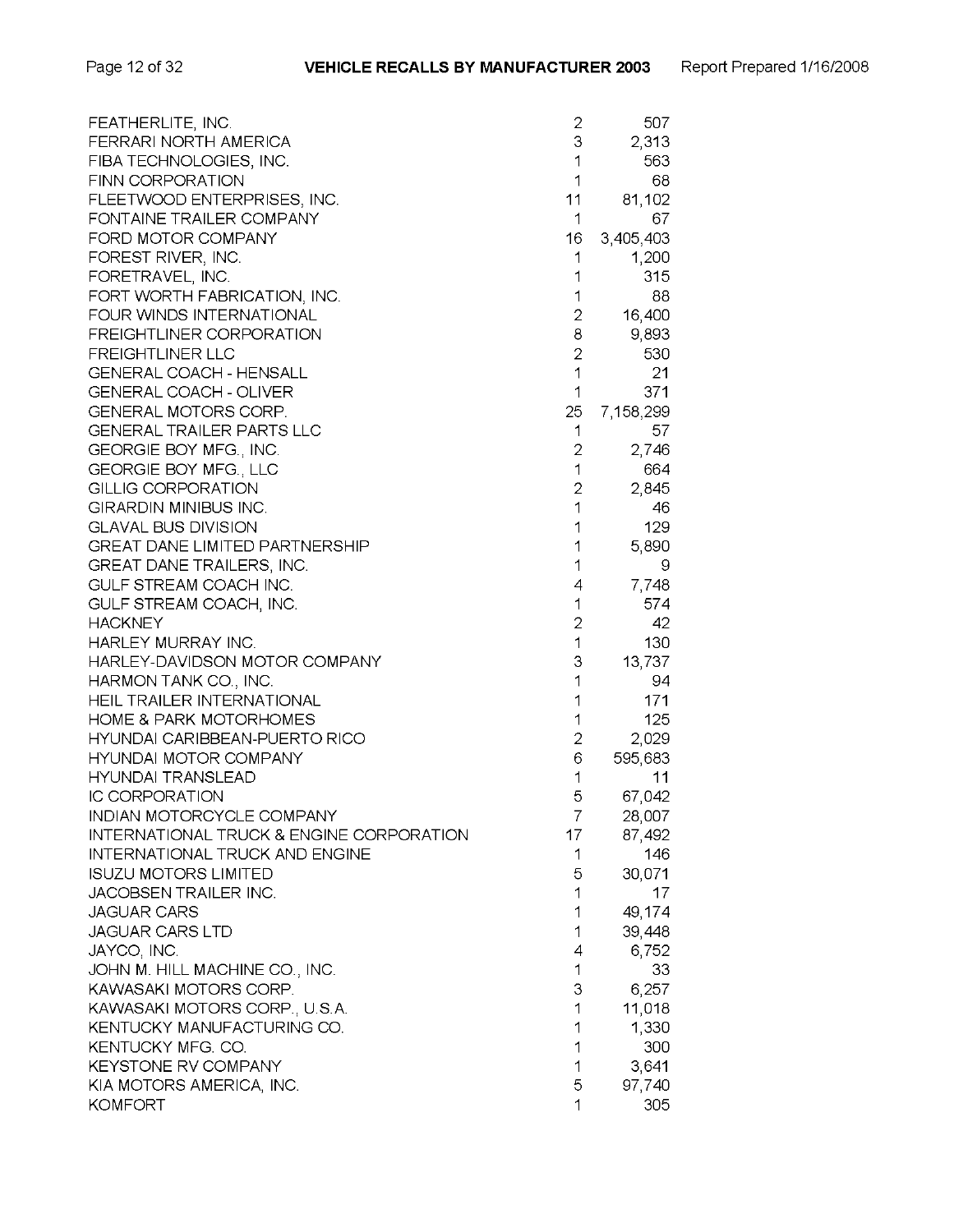| LAND ROVER NORTH AMERICA, INC.        | 1              | 3,291     |
|---------------------------------------|----------------|-----------|
| LEISURE TRAVEL VANS                   | 1              | 122       |
| <b>LIBERTY BUS INCORPORATED</b>       | 1              | 11        |
| LUFKIN INDUSTRIES, INC.               | 1              | 1,876     |
| M. H. EBY, INC.                       | 1              | 223       |
| <b>MACK TRUCKS, INC</b>               | 2              | 327       |
| MACK TRUCKS, INCORPORATED             | 6              | 2,637     |
| MADRID MANUFACTURING INC.             | 1              | 238       |
| MARQUEZ MFG. CO.                      | 1              | 125       |
| MASERATI NORTH AMERICA, INC.          | 1              | 1,982     |
| MAURER MANUFACTURING INC.             | 1              | 20        |
| MAZDA NORTH AMERICAN OPERATIONS       | 5              | 220,700   |
| MERCEDES-BENZ USA, LLC.               | 3              | 215,902   |
| <b>MID BUS CORPORATION</b>            | 4              | 3,117     |
| MID BUS INCORPORATED                  | 1              | 2,750     |
| MID CONTINENT TRUCK SALES INC.        | 1              | 52        |
| <b>MITSUBISHI AMERICA</b>             | $\overline{2}$ | 74,649    |
| MITSUBISHI FUSO TRK, AMER             | 1              | 1,913     |
| MITSUBISHI MOTORS NORTH AMERICA, INC. | $\overline{2}$ | 17,481    |
| MONACO COACH CORP.                    | 17             | 8,584     |
| MONACO COACH CORPORATION              | 3              | 250       |
| MOTO GUZZI NORTH AMERICA              | 2              | 744       |
| MOTOR COACH INDUSTRIES, INC           | 1              | 428       |
| NATIONAL RV INC.                      | 1              | 2,761     |
| NEOPLAN USA CORP.                     | $\sqrt{2}$     | 68        |
| NEW FLYER INDUSTRIES LIMITED          | $\overline{2}$ | 764       |
| NEWMAR CORPORATION                    | $\overline{2}$ | 1,260     |
| NISSAN DIESEL AMERICA, INC            | 3              | 1,864     |
| NISSAN NORTH AMERICA, INC.            | 13             | 1,995,524 |
| NORTH AMERICAN BUS INDUSTRIES         | 1              | 105       |
| NORTH AMERICAN BUS INDUSTRIES, INC.   | 1              | 80        |
| NRC MODIFICATIONS, INC.               | 1              | 108       |
| NUWA INDUSTRIES, INC.                 | 1              | 6         |
| ORION BUS INDUSTRIES, INC.            | $\overline{2}$ | 4,607     |
| PACCAR INCORPORATED                   | 11             | 14,079    |
| PARCO HESSE CORPORATION INC.          | 1              | 16        |
| PIERCE MANUFACTURING                  | 3              | 3,045     |
| PIERCE MANUFACTURING, INC.            | 1              | 13        |
| PLAY-MOR TRAILERS, INC.               | 1              | 30        |
| POLARIS INDUSTRIES, INC.              | 6              | 12,639    |
| PORSCHE CARS NORTH AMERICA, INC.      | 4              | 13,651    |
| PORSCHE CARS OF NORTH AMERICA         | 1              | 32        |
| PREVOST CAR, INCORPORATED             | $\overline{2}$ | 3,673     |
| <b>RC TRAILERS</b>                    | 1              | 78        |
| RED RHINO TRAILER MANUFACTURING       | 1              | 245       |
| REITNOUER, INC.                       | 1              | 2,222     |
| REXHALL INDUSTRIES                    | 1              | 1,842     |
| RHODES TRAILERS                       | $\overline{2}$ | 77        |
| ROBIE TRAILERS                        | 1              | 8         |
| R-VISION                              | 1              | 5,621     |
| R-VISION, INC.                        | 2              | 502       |
| SAAB CARS USA, INC.                   | $\overline{2}$ | 72,384    |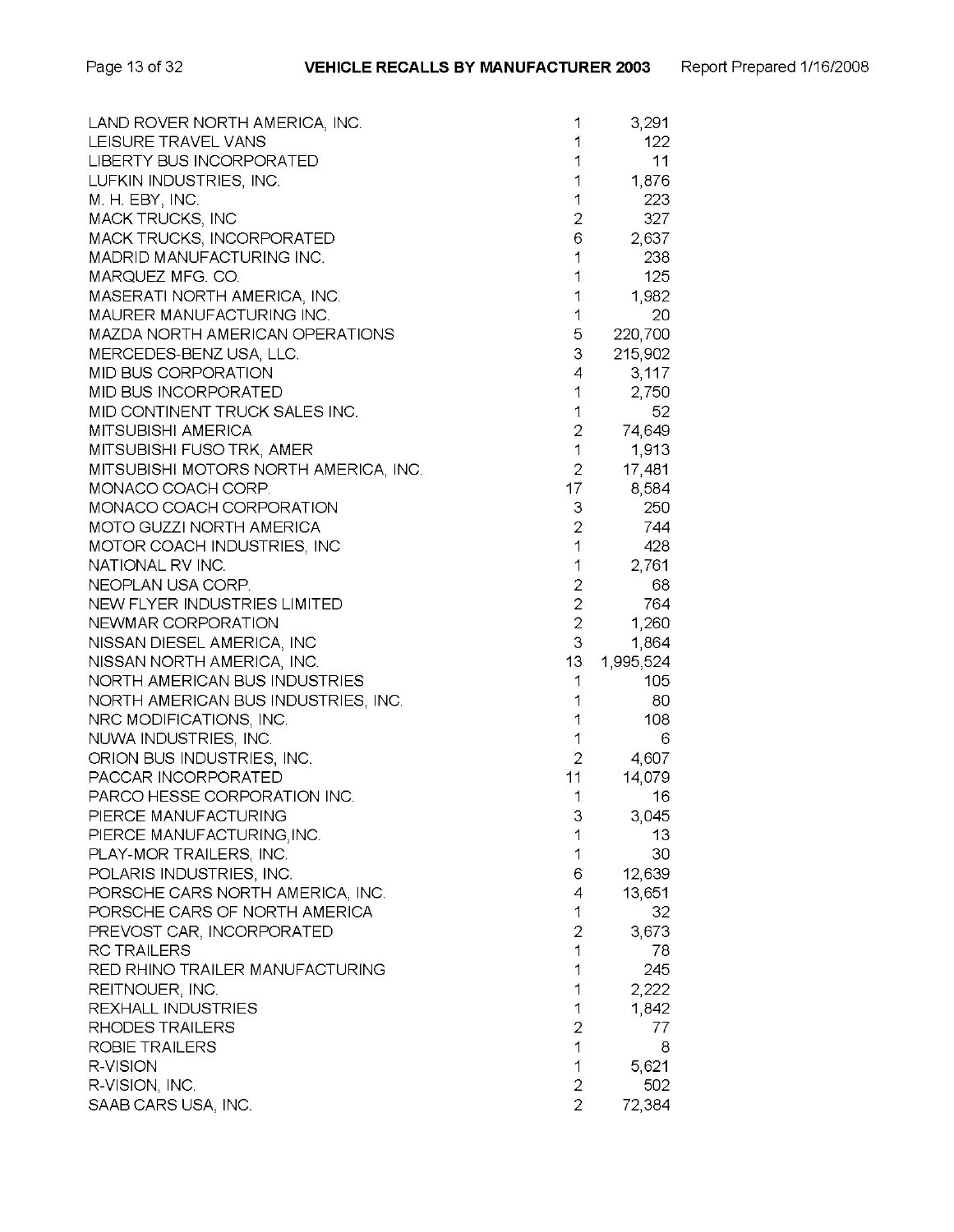| SCHIEN EQUIPMENT, INC.                 | 1                        | 153     |
|----------------------------------------|--------------------------|---------|
| SETRA OF NORTH AMERICA                 |                          | 97      |
| SHREDFAST, INC.                        | 1                        | 1       |
| SHUR SHAR MANUFACTURING, INC.          | 1                        | 34      |
| SILVER EAGLE MFG. CO.                  | 1                        | 3,676   |
| <b>SKYLINE CORPORATION</b>             | 2                        | 579     |
| SMITH CO MANUFACTURING                 | 1                        | 995     |
| SOUTHERN COMFORT CONVERSIONS           | 1                        | 3,674   |
| SPARTA MANUFACTURING CORP.             | 1                        | 195     |
| SPARTAN MOTORS, INC.                   | $\overline{c}$           | 580     |
| ST&E FABRICATION LLC                   | $\overline{\phantom{a}}$ | 48      |
| STAIRS WELDING, INC.                   | 1                        | 251     |
| STARCRAFT BUS AND MOBILITY             | $\overline{2}$           | 756     |
| STARCRAFT RV, INC.                     | 1                        | 2,966   |
| STEPHENS PNEUMATICS                    | 1                        | 5       |
| STOUGHTON TRAILERS, LLC                | 1                        | 4,636   |
| STRICK CORPORATION                     | $\overline{2}$           | 3,846   |
| SUBARU OF AMERICA, INC.                | 4                        | 178,550 |
| SUMMIT TRAILER SALES, INC.             | 1                        | 16      |
| SUPERIOR MANUFACTURING, INC.           | 1                        | 36      |
| SUPERIOR TRLR WORKS CORP.              | 1                        | 508     |
| TALBERT MANUFACTURING, INC.            | $\overline{2}$           | 2,388   |
| THOMAS DENNIS COMPANY, LLC             | 1                        | 63      |
| <b>THOR AMERICA</b>                    | 1                        | 6,749   |
| THOR AMERICA, INC.                     | 1                        | 79      |
| THOR CALIFORNIA, INC.                  | 3                        | 14,633  |
| TIFFIN MOTOR HOMES                     | 1                        | 1,174   |
| TOYOTA MOTOR NORTH AMERICA, INC.       | 7                        | 212,252 |
| <b>TRAIL KING</b>                      | $\overline{2}$           | 1,236   |
| TRAIL KING INDUSTRIES, INC.            | $\overline{2}$           | 624     |
| TRAILEX, LES REMORQUES DE RIMOUSKI INC | $\overline{1}$           | 1       |
| <b>TRAILMOBILE CORP.</b>               | 1                        | 1,388   |
| TRANSCRAFT CORPORATION                 | 1                        | 171     |
| TRAVEL SUPREME, INC.                   | 1                        | 72      |
| TRIPLE E RECREATIONAL VEHICLES         | 1                        | 99      |
| TRIUMPH MOTORCYCLES (AMERICA) LTD      | $\overline{2}$           | 5,750   |
| U.S. BUS CORPORATION                   | 1                        | 3       |
| UNITED SPECIALTIES INC.                |                          | 147     |
| UNIVERSAL SPECIALTY VEHICLES, INC.     |                          | 26      |
| UTILIMASTER CORPORATION                | 1                        | 4,001   |
| UTILITY TRAILER MANUFACTURING COMPANY  | 1                        | 307     |
| VAN HOOL, N.V.                         | 1                        | 14      |
| VOLKSWAGEN OF AMERICA, INC             | 8                        | 326,679 |
| VOLVO CARS OF N.A. LLC.                | 6                        | 296,251 |
| VOLVO TRUCKS NORTH AMERICA INC         | 8                        | 8,530   |
| VOLVO TRUCKS NORTH AMERICA, INC.       | $\overline{2}$           | 7,115   |
| <b>WABASH NATIONAL CORP.</b>           | $\overline{2}$           | 11,808  |
| WABASH NATIONAL CORPORATION            | 1                        | 270     |
| WARREN MANUFACTURING, INC.             | 1                        | 144     |
| WELLCO MANUFACTURING, INC.             | 1                        | 6       |
| <b>WEST-MARK</b>                       | 1                        | 6       |
| WHEELED COACH INDUSTRIES               | 2                        | 87      |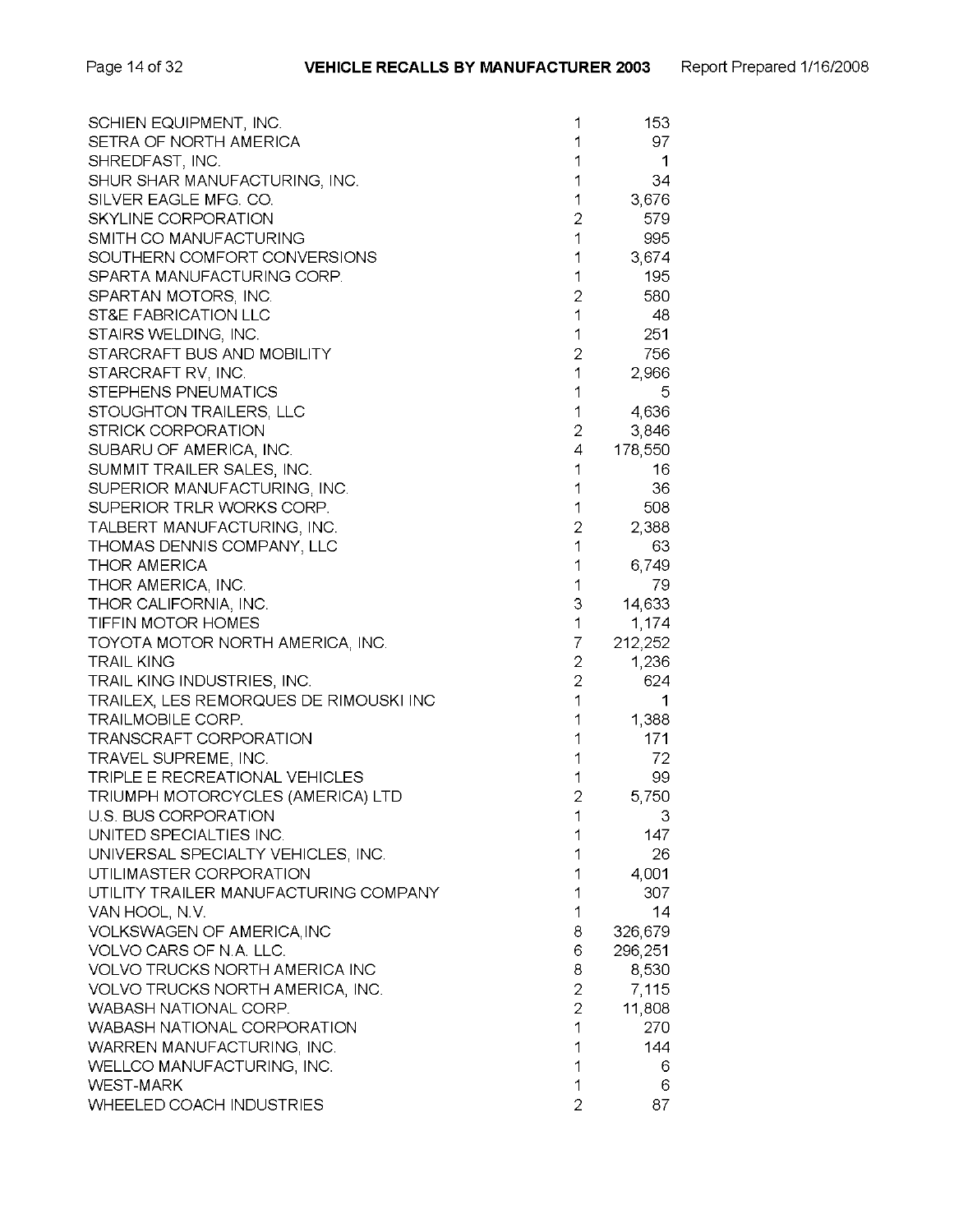| WHEELER STEEL WORKS, INC.     |   | 176.    |
|-------------------------------|---|---------|
| WILKENS INDUSTRIES, INC.      |   | 505     |
| <b>WILSON TRAILER COMPANY</b> |   | 5.      |
| WINNEBAGO INDUSTRIES, INC.    | 6 | 26.924  |
| WTM, INC.                     |   | 48.     |
| YAMAHA MOTOR CORPORATION, USA |   | -29.139 |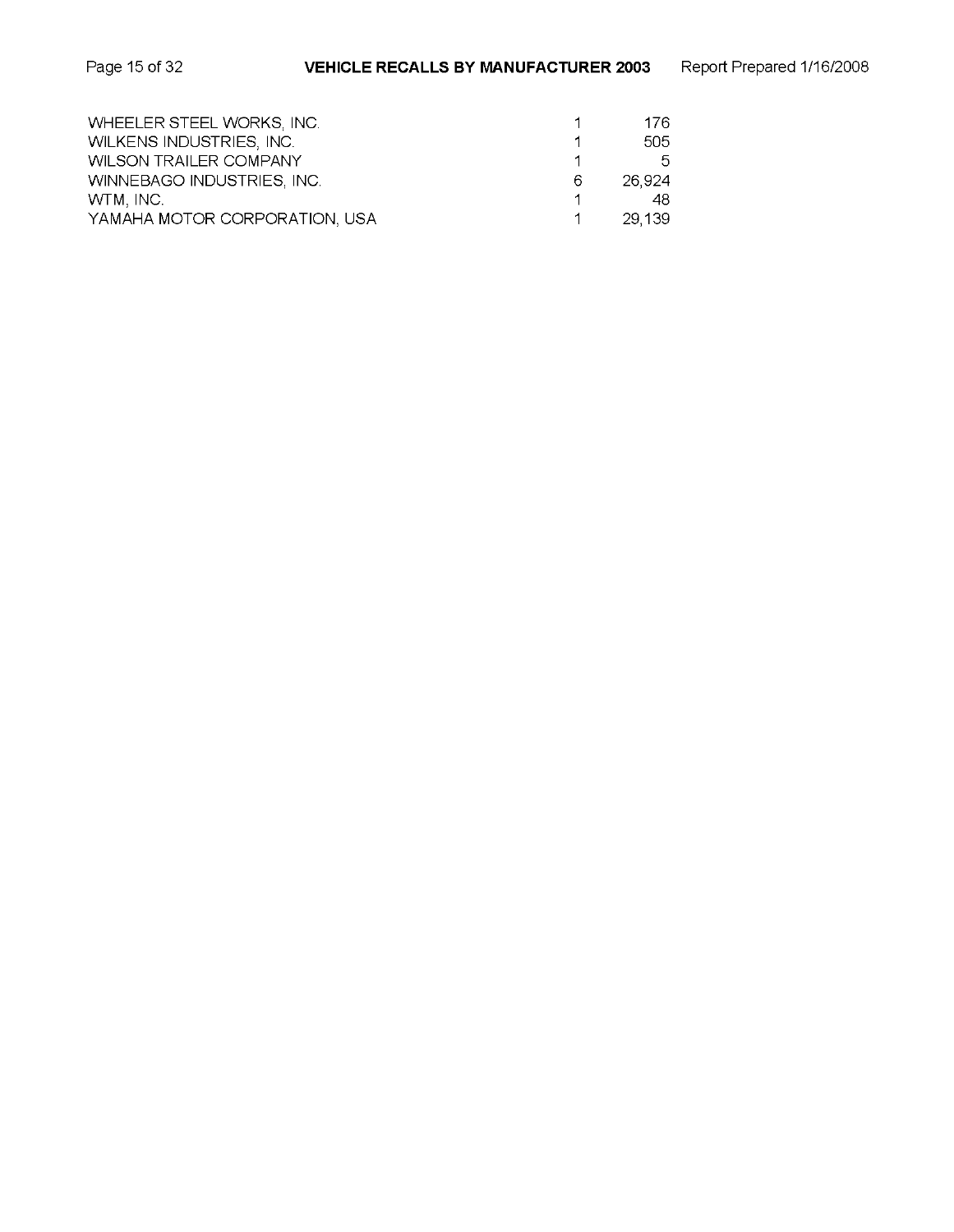| <b>MANUFACTURER</b>                                   |                                  | <b>RECALLS VEHICLES</b> |
|-------------------------------------------------------|----------------------------------|-------------------------|
| ACCUBUILT, INC.                                       | 2                                | 504                     |
| <b>ACRO TRAILER COMPANY</b>                           | 1                                | 10                      |
| AIRSTREAM, INC.                                       | 1                                | 929                     |
| ALFA LEISURE, INC.                                    | 1                                | 43                      |
| <b>ALMIX</b>                                          | 1                                | 1                       |
| AMERICAN CAMPER MANUFACTURING, LLC                    | 1                                | 159                     |
| AMERICAN IRONHORSE MOTORCYCLE COMPANY                 | 1                                | 2,170                   |
| AMERICAN SUZUKI MOTOR CORP.                           | 4                                | 189,445                 |
| <b>ASTON MARTIN</b>                                   | 1                                | 1,558                   |
| AUTOCAR, LLC                                          | 3                                | 81                      |
| BAYERISCHE MOTOREN WERKE                              | 12                               | 96,781                  |
| <b>BEALL CORPORATION</b>                              | 1                                | 2                       |
| BENSON INTERNATIONAL, INC.                            | $\overline{2}$                   | $\overline{2}$          |
| BENTLEY MOTORS LTD                                    | $\mathbf{1}$                     | 529                     |
| BIG DOG MOTORCYCLES, LLC                              | 3                                | 8,461                   |
| BLUE BIRD BODY COMPANY                                | 8                                | 1,505                   |
| BMW OF NORTH AMERICA, LLC                             | 5                                | 19,425                  |
| <b>BUELL MOTORCYCLE CO.</b>                           | 1                                | 656                     |
| CAPACITY OF TEXAS                                     | 1                                | 8                       |
| CARRIAGE, INC                                         | 2                                | 1,586                   |
| CHAMPION BUS, INC.                                    | 3                                | 1,789                   |
| CHARIOT EAGLE WEST, INC.                              | 1                                | 255                     |
| CHARLES MACHINE WORKS INC                             | 1                                | 17                      |
| CHEETAH CHASSIS CORPORATION                           | 1                                | 5,036                   |
| CLARK TRAILER SERVICE, INC.                           | 1                                | 4                       |
| COACHMEN RV COMPANY, LLC                              | 5                                | 570                     |
| COLLINS BUS CORPORATION                               | 1                                | 340                     |
| COTTRELL, INC.                                        | 1                                | 54                      |
| COUNTRY COACH INC                                     | $\overline{7}$                   | 1,662                   |
| CRANE CARRIER COMPANY                                 | $\overline{2}$                   | 175                     |
| DAEWOO MOTOR AMERICA                                  | 1                                | 11,576                  |
| DAEWOO MOTOR DE PUERTO RICO                           | 1                                | 4,305                   |
| DAIMLERCHRYSLER COMMERCIAL BUSES NC                   | 1                                | 258                     |
| DAIMLERCHRYSLER CORPORATION                           | 26                               | 5,819,380               |
| DAIMLERCHRYSLER MANUFACTURING INTL                    | $\overline{2}$                   | 23,108                  |
| DIAMOND COACH CORPORATION                             | 2                                | 329                     |
| <b>DUCATI NORTH AMERICA</b>                           | 2                                | 1,800                   |
| DUTCHMEN MANUFACTURING, INC.                          | 1                                | 21,508                  |
| EAST MANUFACTURING CORP.                              | 3                                | 2,829                   |
| ELDORADO NATIONAL - CALIFORNIA, INC.                  | 1                                | 766                     |
| EXECUTIVE COACH BUILDERS                              | 1                                | 75                      |
| FEATHERLITE, INC.                                     | $\overline{2}$<br>$\overline{2}$ | 235                     |
| FERRARI NORTH AMERICA INC                             |                                  | 514                     |
| FLEETWOOD ENTERPRISES, INC.                           | 9                                | 14,267                  |
| FONTAINE MODIFICATION CO.<br>FONTAINE TRAILER COMPANY | 1                                | 86                      |
|                                                       | $\mathbf 1$                      | 30                      |
| FORD MOTOR COMPANY                                    | 21                               | 5,035,095               |
| FOREST RIVER, INC.                                    | 1                                | 2,010                   |
| FORETRAVEL, INC.<br>FOUR WINDS INTERNATIONAL          | $\overline{2}$<br>9              | 80                      |
|                                                       |                                  | 4,492                   |
| <b>FREIGHTLINER LLC</b>                               | 15                               | 37,798                  |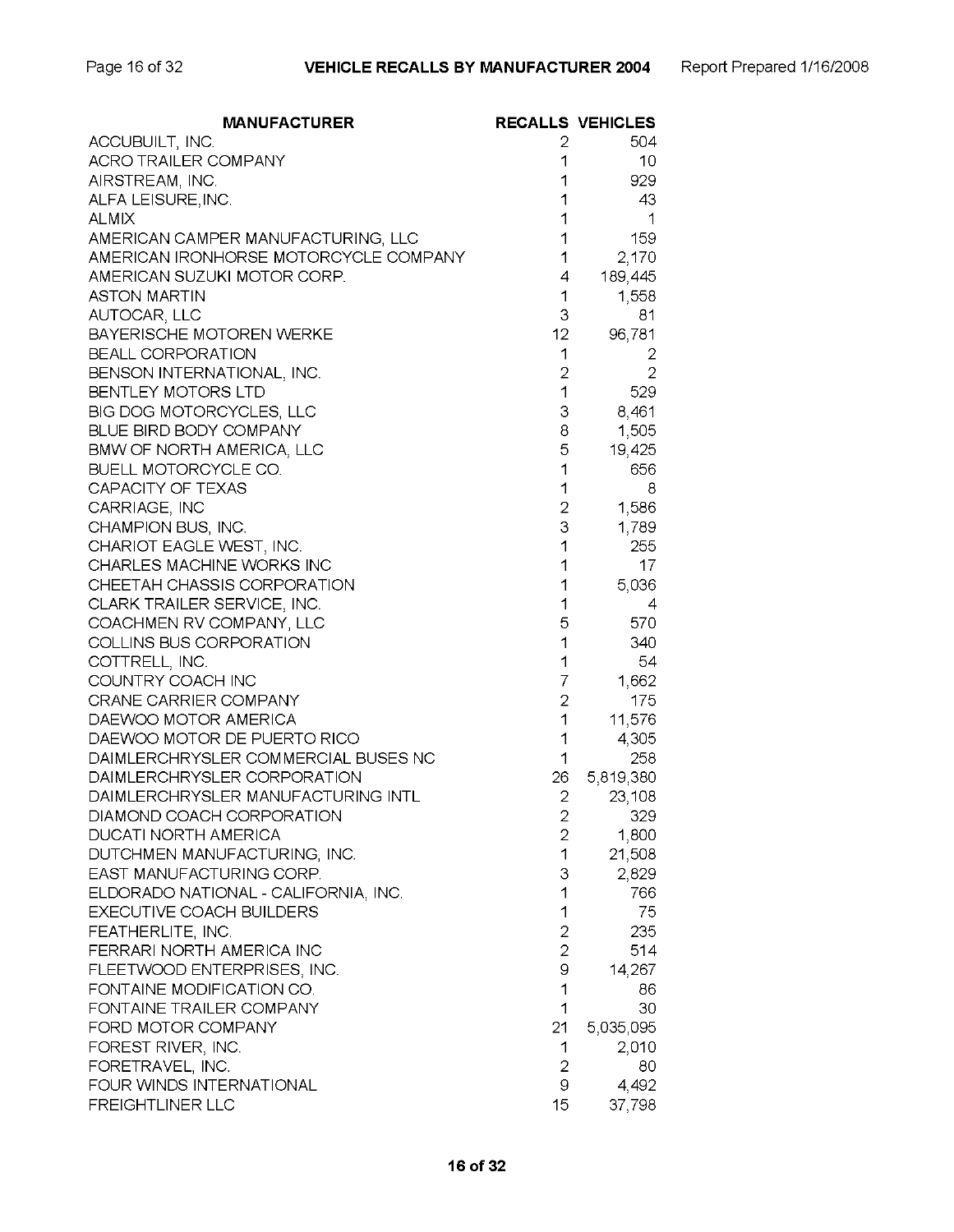| GENERAL COACH AMERICA, INC.                         | 2              | 201        |
|-----------------------------------------------------|----------------|------------|
| GENERAL ENGINES COMPANY, INC.                       | 1              |            |
| <b>GENERAL MOTORS CORP.</b>                         | 40             | 10,734,505 |
| GENIE INDUSTRIES, INC.                              | 3              | 3,347      |
| GEORGIE BOY MFG., LLC                               | $\overline{2}$ | 1,455      |
| GILLIG CORPORATION                                  | $\overline{7}$ | 1,853      |
| GIRARDIN MINIBUS INC.                               | $\overline{2}$ | 63         |
| <b>GLAVAL BUS DIVISION</b>                          | $\mathbf{1}$   | 95         |
| <b>GREAT DANE LIMITED PARTNERSHIP</b>               | 1              | 5,045      |
| <b>GROUP LOTUS PLC</b>                              | 1              | 660        |
| GULF STREAM COACH, INC.                             | 1              | 104        |
| <b>HACKNEY</b>                                      | 1              | 82         |
|                                                     |                |            |
| HALE TRAILER BRAKE & WHEEL, INC.                    | 1              | 143        |
| HARLEY MURRAY INC.                                  | 1              | 90         |
| HARLEY-DAVIDSON MOTOR COMPANY                       | 6              | 129,560    |
| HILBILT MFG. CO.                                    | 1              | 23         |
| HINO MOTORS SALES U.S.A., INC.                      | 5              | 8,385      |
| HME INCORPORATED                                    | 1              | 34         |
| <b>HOME &amp; PARK MOTORHOMES</b>                   | $\overline{2}$ | 1,661      |
| HONDA (AMERICAN HONDA MOTOR CO.)                    | 20             | 2,135,070  |
| <b>HORTON EMERGENCY VEHICLES</b>                    | 1              | 14         |
| HYUNDAI CARIBBEAN-PUERTO RICO                       | $\overline{2}$ | 1,501      |
| <b>HYUNDAI MOTOR COMPANY</b>                        | 3              | 325,899    |
| <b>IC CORPORATION</b>                               | 8              | 23,196     |
| <b>INTERNATIONAL TRUCK &amp; ENGINE CORPORATION</b> | 20             | 230,523    |
| <b>ISUZU MOTORS LIMITED</b>                         | $\overline{2}$ | 73,344     |
| <b>JAGUAR CARS LTD</b>                              | 6              | 118,057    |
| JAYCO, INC.                                         | 6              | 3,597      |
| KAWASAKI MOTORS CORP., U.S.A.                       | 5              | 22,904     |
| KENTUCKY MANUFACTURING CO.                          | 1              | 800        |
| <b>KEYSTONE RV COMPANY</b>                          | 3              | 366        |
| KIA MOTORS AMERICA, INC.                            | 3              | 465,187    |
| KWANG YANG MOTOR CO., LTD                           | $\mathbf{1}$   | 923        |
| <b>LAND ROVER</b>                                   | 8              | 184,973    |
| <b>LANDOLL CORPORATION</b>                          | 1              |            |
|                                                     | 3              | 5          |
| LIBERTY BUS INCORPORATED                            |                | 33         |
| M H EBY, INC.                                       | 1              | З          |
| MAC TRAILER MFG., INC.                              | 2              | 321        |
| MACK TRUCKS, INC                                    | 6              | 6,486      |
| MASERATI NORTH AMERICA, INC.                        | 3              | 4,064      |
| MATE, INC.                                          | 1              | 325        |
| MAZDA NORTH AMERICAN OPERATIONS                     | 12             | 406,642    |
| MEDTEC AMBULANCE CORPORATION                        | 1              | 462        |
| MERCEDES-BENZ USA, LLC.                             | 4              | 220,769    |
| MID BUS CORPORATION                                 | 1              | 125        |
| MID-WEST CHOPPERS                                   | 1              | 30         |
| MITSUBISHI CARIBBEAN                                | 2              | 100,708    |
| MITSUBISHI FUSO TRUCK OF AMERICA, INC.              | 8              | 60,424     |
| MITSUBISHI MOTORS NORTH AMERICA, INC.               | $\overline{7}$ | 190,203    |
| <b>MOBILITY WORKS</b>                               | $\overline{2}$ | 2,647      |
| MONACO COACH CORPORATION                            | 17             | 9,614      |
| MORBARK, INC.                                       | 1              | 3          |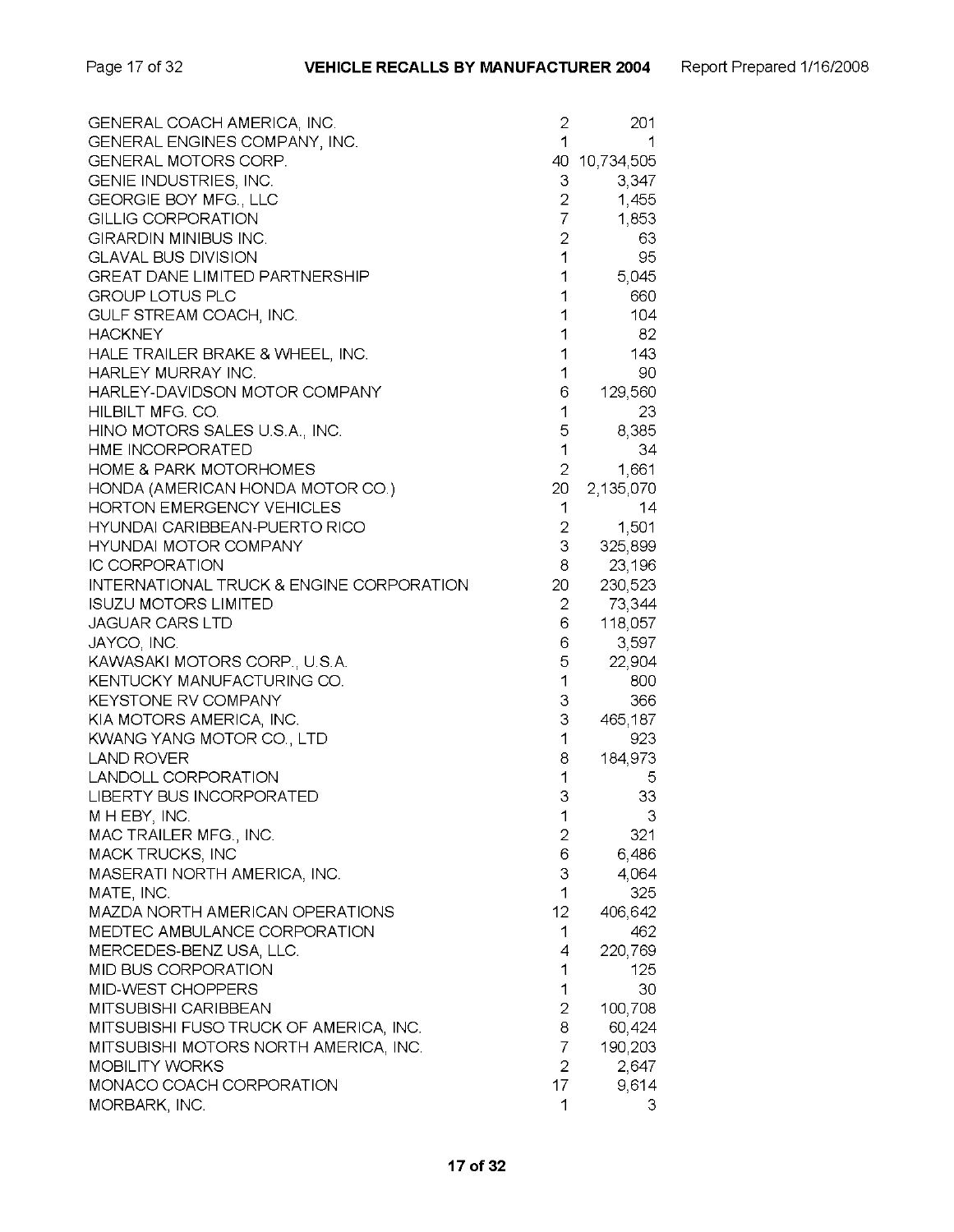| MOTOR COACH INDUSTRIES, INC         | 1              | 518       |
|-------------------------------------|----------------|-----------|
| NATIONAL R.V. INC.                  | 1              | 68        |
| NATIONAL RV, INC.                   | 5              | 2,359     |
| NATIONAL VAN BUILDERS, INC.         | 1              | 20        |
| NEW FLYER INDUSTRIES LTD            | 2              | 1,159     |
| NEWMAR CORPORATION                  | 6              | 4,216     |
| NISSAN NORTH AMERICA, INC.          | 8              | 723,891   |
| NORTH AMERICAN BUS INDUSTRIES, INC. | 4              | 1,233     |
| NUWA INDUSTRIES INC.                | 1              | 120       |
| OPTIMA BUS CORP                     | 1              | 10        |
| ORION BUS INDUSTRIES LTD.           | 8              | 4,404     |
| OX BODIES, INC.                     | 1              | 321       |
| PACCAR INCORPORATED                 | 12             | 6,404     |
| PALMER MACHINE WORKS, INC.          | 1              | 1         |
| PEERLESS LIMITED                    | 1              | 21        |
| PIERCE MANUFACTURING                | 1              | 64        |
| PL CUSTOM EMERGENCY VEHICLES        | 1              | 86        |
| POLAR TANK TRAILER, LLC.            | $\overline{c}$ | 2         |
| POLARIS INDUSTRIES, INC.            | 3              | 5,353     |
| PORSCHE CARS NORTH AMERICA, INC.    | 8              | 70,895    |
| POTOMAC RV LLC                      | 1              | 292       |
| POWERGROUP INTERNATIONAL, LLC       | 1              | 216       |
| PREVOST CAR, INCORPORATED           | 1              | 121       |
| PRO-TRAK TRAILERS, INC.             | 2              | 1,903     |
| QUALITY COACHES INC.                | 1              | 210       |
| <b>QUALITY STREET CARTS</b>         | 1              | 44        |
| REGENCY CONVERSIONS INC.            | 1              | 285       |
| RHODES TRAILERS                     | 1              | 2         |
| SAAB CARS USA, INC.                 | 3              | 60,978    |
| SETRA OF NORTH AMERICA              | 3              | 290       |
| SILENT DRIVE, INC.                  | 1              | 2         |
| SOMERSET WELDING & STEEL, INC.      | 1              | 16        |
| SPARTAN CHASSIS, INC.               | $\overline{2}$ | 314       |
| SPECTOR MANUFACTURING, INC.         | $\overline{2}$ | 828       |
| STARCRAFT BUS AND MOBILITY          | 2              | 609       |
| <b>STRICK CORPORATION</b>           | 3              | 3,891     |
| SUBARU OF AMERICA, INC.             | 4              | 214,167   |
| SUNNYBROOK RV INC.                  | 1              | 168       |
| SUPREME CORPORATION                 | 1              | 125       |
| SUTPHEN CORP.                       | 1              | 597       |
| THE LITTLE TRAILER COMPANY          | 1              | 13        |
| THOR CALIFORNIA INC.                | 3              | 355       |
| TIFFIN MOTORHOMES, INC.             | 1              | 1,662     |
| TIMPTE, INC.                        | 1              |           |
| TOYOTA MOTOR NORTH AMERICA, INC.    | 10             | 1,132,334 |
| TRACKER MARINE L.L.C.               | 6              | 254       |
| TRAIL KING INDUSTRIES, INC.         | 1              | 66        |
| TRAILBOSS TRAILERS INC              | 1              | 42        |
| <b>TRAILMOBILE CANADA LIMITED</b>   | 1              | 1,224     |
| TRAVEL SUPREME, INC.                | $\overline{2}$ | 145       |
| TRAVIS BODY & TRAILER, INC.         | 1              | 453       |
| TRIPLE E RECREATIONAL VEHICLES      | $\overline{2}$ | 1,370     |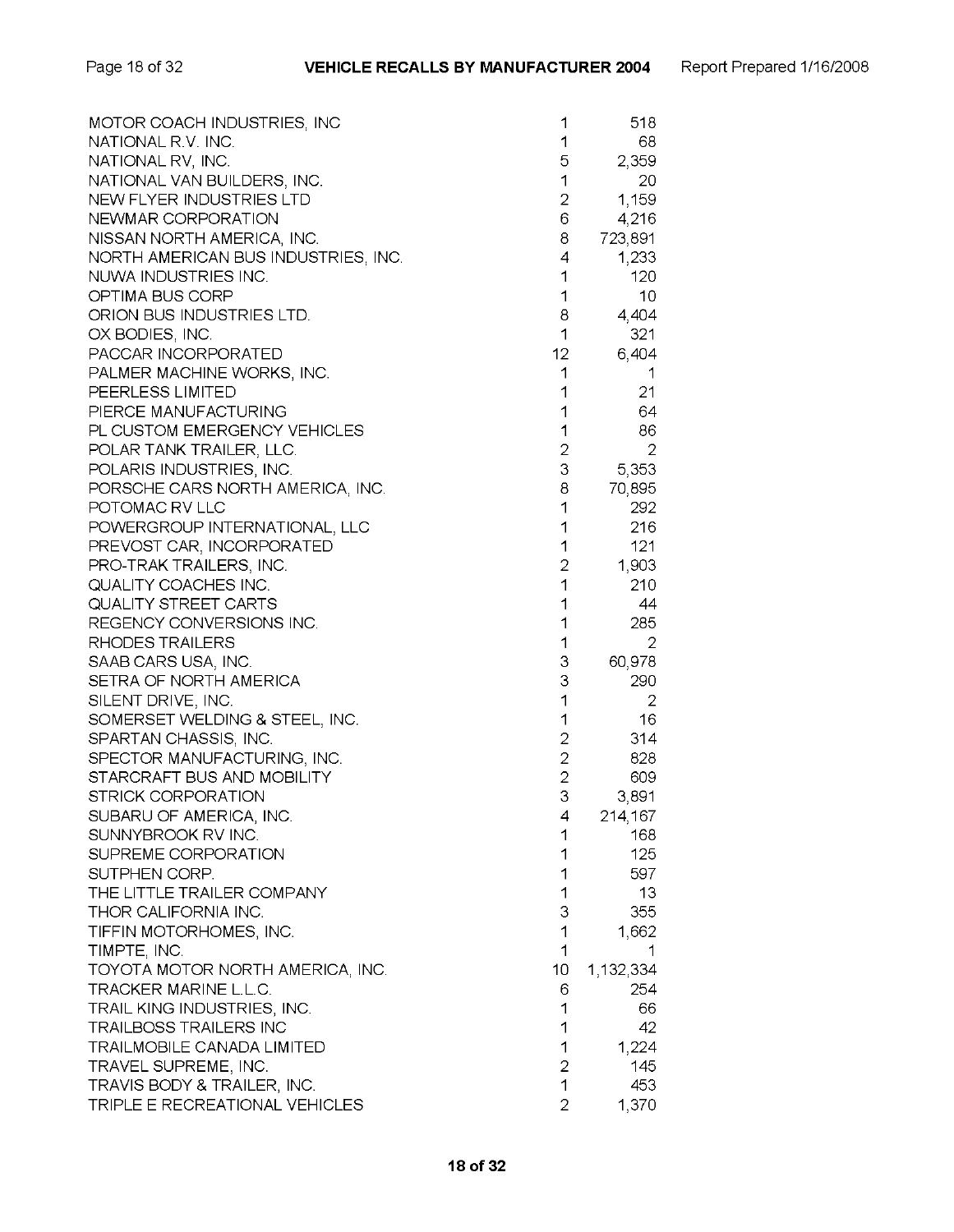| TRIUMPH MOTORCYCLES (AMERICA) LTD     | 4 | 23,451    |
|---------------------------------------|---|-----------|
| TURTLE TOP                            |   | 468       |
| U.S. BUS CORPORATION                  |   | 48        |
| UNION CITY BODY COMPANY LLC           |   | 321       |
| UTILIMASTER CORPORATION               |   | -31       |
| UTILITY TRAILER MANUFACTURING COMPANY |   | 106       |
| VAN HOOL, N.V.                        | З | 1,192     |
| VERITRANS SPECIALTY VEHICLES, INC.    |   | 43        |
| VOLKSWAGEN OF AMERICA, INC            | 8 | 1,082,477 |
| VOLVO CARS OF N.A. LLC.               | 6 | 507,746   |
| VOLVO TRUCKS NORTH AMERICA, INC.      | 6 | 63,890    |
| WALKER STAINLESS EQUIPMENT CO INC.    | 1 |           |
| WESTERN RECREATIONAL VEHICLES, INC.   | 2 | 1,041     |
| <b>WILSON TRAILER COMPANY</b>         |   | 448       |
| WINNEBAGO INDUSTRIES, INC.            | 9 | 32,426    |
| <b>WORKHORSE CUSTOM CHASSIS</b>       | 2 | 40,580    |
| YAMAHA MOTOR CORPORATION, USA         | 1 | 3,620     |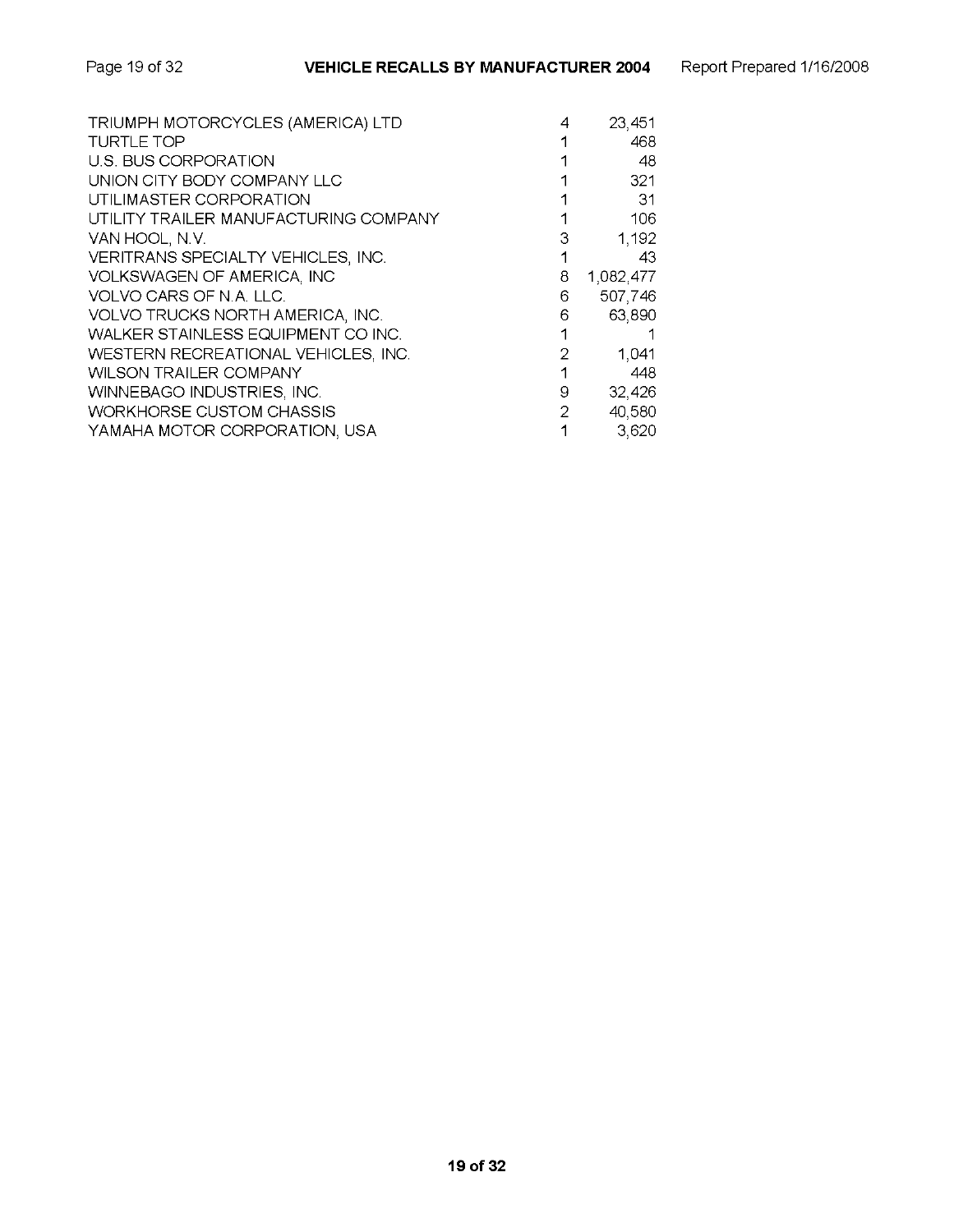| MANUFACTURER                           |                 | <b>RECALLS VEHICLES</b> |
|----------------------------------------|-----------------|-------------------------|
| CROSSROADS RV                          | 2               | 6,021                   |
| KIA MOTORS AMERICA, INC.               | 12 <sub>2</sub> | 532,898                 |
| SPARTAN CHASSIS, INC.                  | 8               | 6,705                   |
| <b>H&amp;W TRAILER</b>                 | 1               |                         |
| MONACO COACH CORPORATION               | 8               | 5,969                   |
| PRO AIR, INC.                          | 1               | 79                      |
| <b>KEYSTONE RV COMPANY</b>             | 6               | 6,696                   |
| PACCAR INCORPORATED                    | 8               | 33,505                  |
| COACHMEN RV COMPANY, LLC               | 5               | 840                     |
| POLARIS INDUSTRIES, INC.               | 4               | 5,922                   |
| <b>CARRIAGE INDUSTRIES</b>             | 1               | 25                      |
| ELDORADO NATIONAL                      | 1               | 39                      |
| MID BUS CORPORATION                    | 3               | 2,754                   |
| ACCUBUILT, INC.                        | 1               | 51                      |
| NISSAN NORTH AMERICA, INC.             | 9               | 709,838                 |
| JOHN H. ENTERPRISE, INC.               | 1               | 45                      |
| <b>GREAT DANE LIMITED PARTNERSHIP</b>  | 1               | 650                     |
| JOHN EVANS MANUFACTURING CO.           | 1               | 43                      |
| APRILIA USA, INC.                      | $\overline{2}$  | 2,187                   |
| <b>GENERAL MOTORS CORP.</b>            | 30              | 4,997,923               |
| COLLINS BUS CORPORATION                | 6               | 2,763                   |
| ORION BUS INDUSTRIES LTD.              | 7               | 1,791                   |
| CRANE CARRIER COMPANY                  | 4               | 361                     |
| FLEETWOOD FOLDING TRAILER, INC.        | 2               | 294                     |
| HARLEY-DAVIDSON MOTOR COMPANY          | 6               | 194,757                 |
| FORETRAVEL, INC.                       | 3               | 205                     |
| INDIANA PHOENIX, INC.                  | 1               | 46                      |
| HINO MOTORS SALES U.S.A., INC.         | 3               | 885                     |
| NISSAN DIESEL AMERICA, INC             | 3               | 8,619                   |
| NOVAE CORPORATION                      | 1               | 26                      |
| ROAD RUNNER TRAILERS, INC.             | 1               | 1                       |
| TRAILS WEST MANUFACTURING OF IDAHO     | 1               | 1                       |
| DOOLITTLE TRAILER MFG. CO., INC.       | 1               | 2                       |
| WEEKEND WARRIOR TRAILERS INC.          | $\overline{2}$  | 14,338                  |
| SANTA FE VANS                          | 1               | 3                       |
| <b>HYUNDAI TRANSLEAD</b>               | 1               | 188                     |
| MASERATI NORTH AMERICA, INC.           | 2               | 664                     |
| MITSUBISHI FUSO TRUCK OF AMERICA, INC. | 6               | 37,579                  |
| JLG INDUSTRIES, INC.                   | 1               | 335                     |
| FLEETWOOD ENTERPRISES, INC.            | 8               | 4,558                   |
| WESTERN RECREATIONAL VEHICLES, INC.    | 3               | 244                     |
| AMERICAN CARRIAGE INC.                 | 1               | 7                       |
| DAMON CORPORATION                      | 1               | 61                      |
| SUNNYBROOK RV INC.                     | 1               | 429                     |
| <b>EXPLORER VAN</b>                    | 1               | 118                     |
| KTM NORTH AMERICA, INC                 | 1               | 443                     |
| <b>WELD-IT COMPANY</b>                 | 1               | 89                      |
| QUALITY COACHES INC.                   | 1               | 2                       |
| <b>GROUP LOTUS PLC</b>                 | 1               | 1,740                   |
| TRIUMPH MOTORCYCLES (AMERICA) LTD      | 2               | 2,963                   |
| ALFA LEISURE, INC.                     | 3               | 426                     |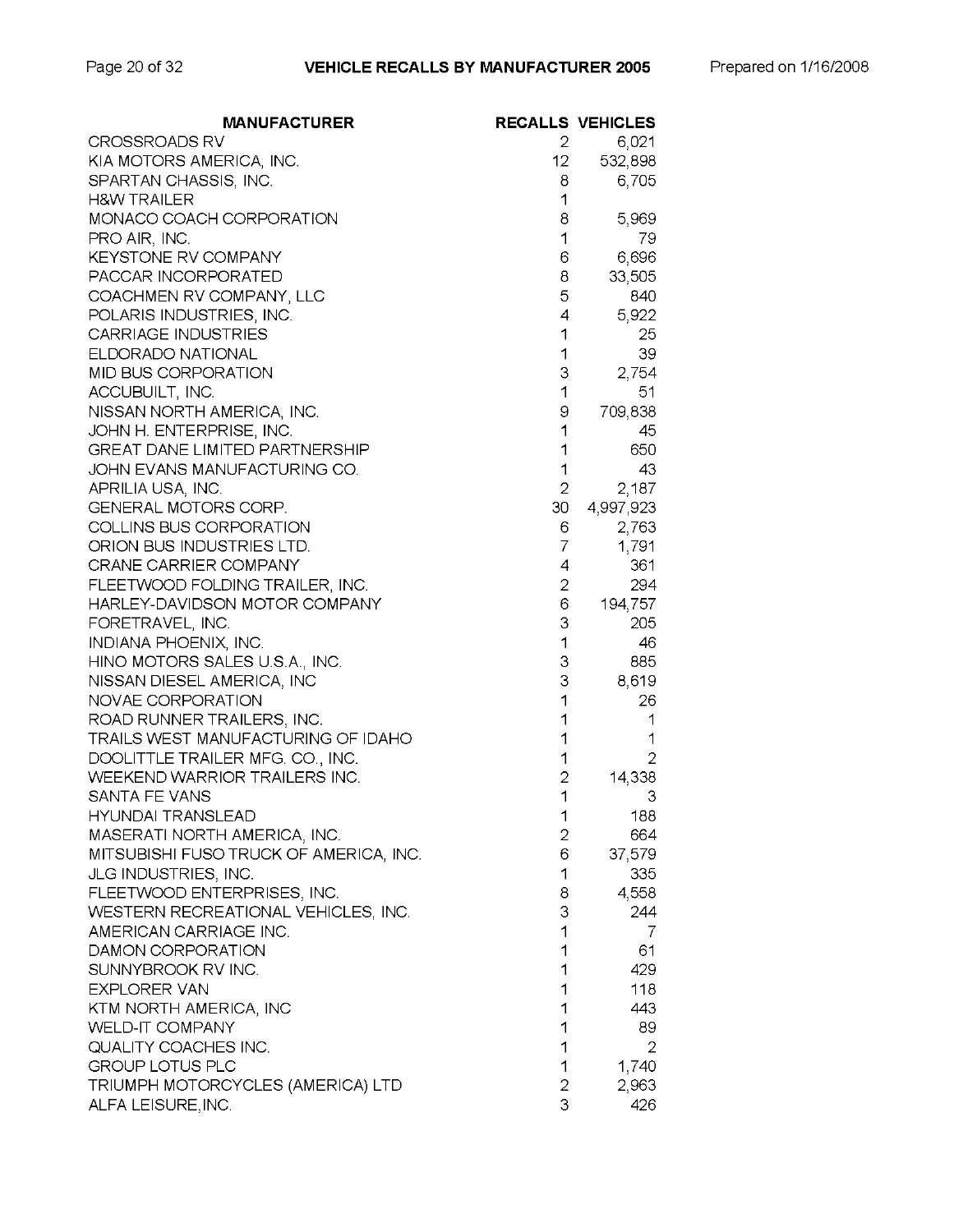| FERRARI NORTH AMERICA INC               | 2              | 311       |
|-----------------------------------------|----------------|-----------|
| ELDORADO NATIONAL - CALIFORNIA, INC.    | 7              | 1,559     |
| KOMFORT CORPORATION                     | 1              | 18        |
| AUTOCAR, LLC                            | 6              | 1,171     |
| BIG DOG MOTORCYCLES, LLC                | 4              | 3,184     |
| FOREST RIVER, INC.                      | 4              | 808       |
| E-ONE, INC.                             | 1              | 136       |
| ISUZU MANUFACTURING SERVICES OF AMERICA | 2              | 15,768    |
| NATIONAL RV, INC.                       | 1              | 336       |
| AMERICAN IRONHORSE MOTORCYCLE COMPANY   | 1              | 199       |
| SETRA OF NORTH AMERICA                  | $\overline{c}$ | 634       |
| SKYLINE CORPORATION                     | 5              | 465       |
| U.S. BUS CORPORATION                    | 5              | 577       |
| GULF STREAM COACH, INC.                 | $\overline{2}$ | 326       |
| MILLENNIUM LUXURY COACHES               | 1              | 18        |
| AIRSTREAM, INC.                         | 1              | 213       |
| OSHKOSH TRUCK CORPORATION               | 1              | 490       |
| CARRIAGE, INC                           | 1              | 99        |
| DOUBLETREE RV                           | 1              | 142       |
| <b>ASTON MARTIN</b>                     | 1              | 67        |
| JAYCO, INC.                             | 8              | 3,323     |
| NEW FLYER INDUSTRIES LTD                | 7              | 2,226     |
| YAMAHA MOTOR CORPORATION, USA           | 2              | 225,042   |
| MITSUBISHI MOTORS NORTH AMERICA, INC.   | 5              | 74,427    |
| <b>BMW OF NORTH AMERICA, LLC</b>        | 6              | 5,280     |
| DUCATI NORTH AMERICA                    | 3              | 1,214     |
| PREVOST CARS, INC.                      | 3              | 1,246     |
| GEORGIE BOY MFG., LLC                   | 1              | 151       |
| <b>GILLIG CORPORATION</b>               | 4              | 1,145     |
| MERCEDES-BENZ USA, LLC.                 | 5              | 341,956   |
| LANCE CAMPER MFG. CORP.                 | 1              | 3,303     |
| TEREX ADVANCE MIXER, INC                | 1              | 269       |
| VAN HOOL, N.V.                          | 1              | 150       |
| THOR CALIFORNIA INC.                    | $\overline{2}$ | 1,151     |
| FEATHERLITE, INC.                       | 1              | 110       |
| VAN-CON, INCORPORATED                   | 1              | 406       |
| BRI-MAR MANUFACTURING, LLC              | 1              | 123       |
| PACE AMERICAN, INC.                     | 1              | 21        |
| STOUGHTON TRAILERS, LLC                 | 1              | 72        |
| VOLVO CARS OF N.A. LLC.                 | 1              | 10,259    |
| <b>HOME &amp; PARK MOTORHOMES</b>       | 1              | 381       |
| WABASH NATIONAL CORPORATION             | $\overline{2}$ | 111       |
| <b>FREIGHTLINER LLC</b>                 | 28             | 112,960   |
| DAIMLERCHRYSLER CORPORATION             | 9              | 765,777   |
| MACK TRUCKS, INC                        | 17             | 29,558    |
| FORD MOTOR COMPANY                      | 17             | 6,705,309 |
| OPTIMA BUS CORP                         | 6              | 871       |
| HME INCORPORATED                        | $\overline{2}$ | 59        |
| WOOD MANUFACTURING CO., INC.            | 1              | 7,577     |
| NOVA BUS INCORPORATED                   | 1              | 12        |
| PIERCE MANUFACTURING                    | 5              | 1,892     |
| <b>HYUNDAI MOTOR COMPANY</b>            | 7              | 318,111   |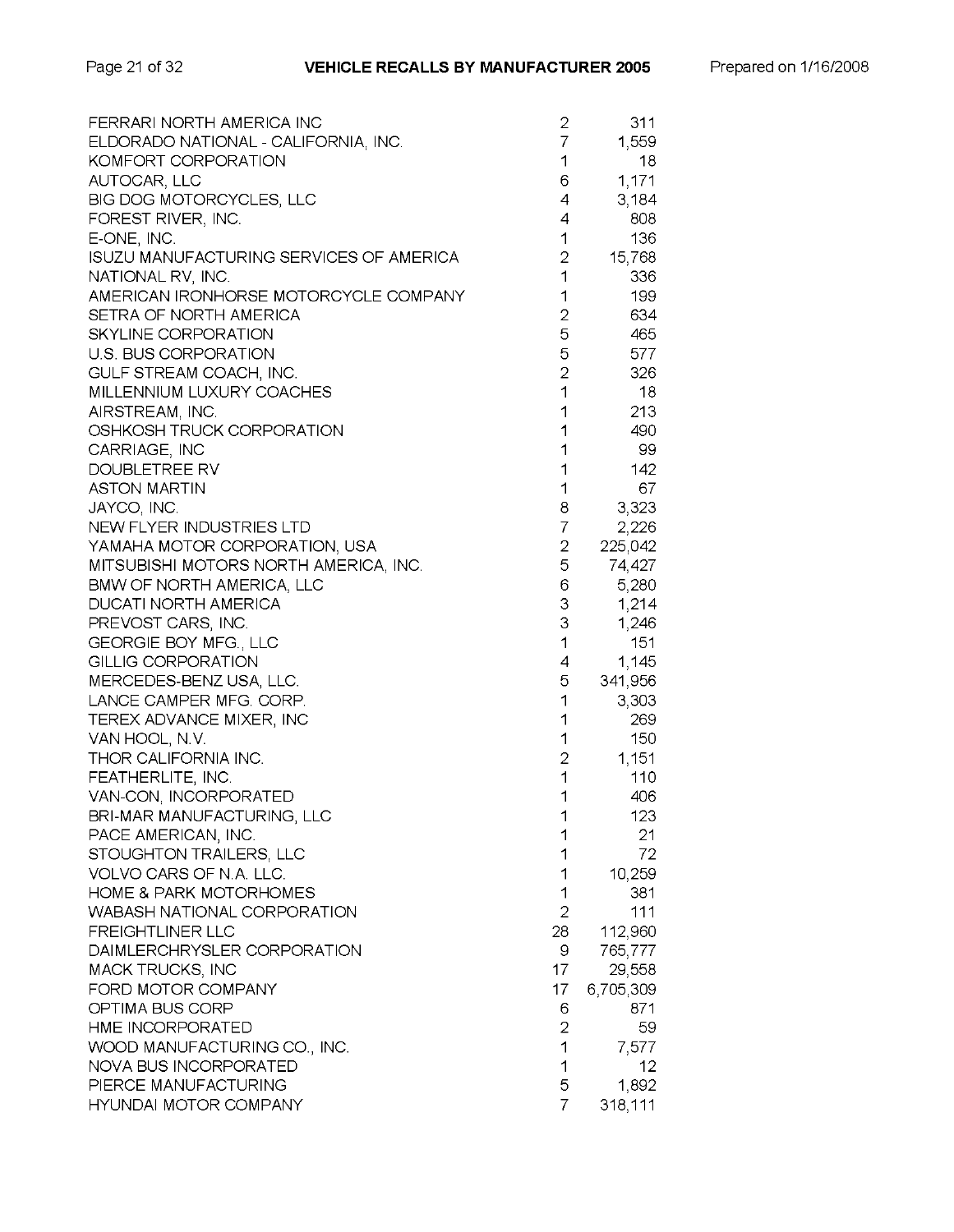| LES ENTERPRISES M.CORBEIL                | 1              | 1,262     |
|------------------------------------------|----------------|-----------|
| BUELL MOTORCYCLE CO.                     | 1              | 149       |
| SAAB CARS USA, INC.                      | 2              | 171,856   |
| ROUSH PERFORMANCE PRODUCTS, INC.         | 1              | 680       |
| HAULMARK INDUSTRIES INC.                 | 2              | 1,150     |
| SUPREME CORPORATION                      | 1              | 48        |
| MAZDA NORTH AMERICAN OPERATIONS          | 4              | 90,782    |
| MCNEILUS TRUCK & MANUFACTURING           | 1              | 107       |
| VIKING RV, LLC.                          | 1              | 3,624     |
| FONTAINE TRAILER COMPANY                 | 1              | 131       |
| CARGO SOUTH INC.                         | 1              | 1         |
| <b>H&amp;H TRAILER COMPANY</b>           | 1              | 6         |
| <b>VINTAGE TRAILERS LTD</b>              | 1              | 5         |
| LUFKIN INDUSTRIES, INC.                  | $\mathbf{1}$   | 988       |
| STARCRAFT BUS AND MOBILITY               | 1              |           |
| GIRARDIN MINIBUS INC.                    | 4              | 1,833     |
| AMERICAN SUZUKI MOTOR CORP.              | 7              | 69,761    |
| CAPACITY OF TEXAS                        | 1              | 1         |
| <b>IC CORPORATION</b>                    | 5              | 3,963     |
| DAIMLERCHRYSLER COMMERCIAL BUSES NC      | $\overline{2}$ | 385       |
| NORTH AMERICAN BUS INDUSTRIES, INC.      | 3              | 4,080     |
| WINNEBAGO INDUSTRIES, INC.               | 7              | 5,984     |
| FOUR WINDS INTERNATIONAL                 | 4              | 745       |
| TARASPORT TRAILERS, INC.                 | 1              | 35        |
| WESTERN WORLD, INC.                      | 1              | 57        |
| ROAD RESCUE, INC.                        | 2              | 3,716     |
| TIFFIN MOTORHOMES, INC.                  | 3              | 1,434     |
| CHAMPION BUS, INC.                       | $\mathbf{1}$   | 75        |
| HYUNDAI CARIBBEAN-PUERTO RICO            | 4              | 2,918     |
| VOLVO TRUCKS NORTH AMERICA, INC.         | 6              | 3,146     |
| COUNTRY COACH INC                        | 7              | 447       |
| REINKE MANUFACTURING COMPANY, INC.       | 1              | 548       |
| LES ENTREPRISES M.CORBEIL                | 3              | 5,817     |
| <b>J&amp;L'S CARGO EXPRESS</b>           | 1              | 21        |
| <b>WHEELED COACH INDUSTRIES</b>          | 1              | 110       |
| BENTLEY MOTORS LTD                       | 1              | 80        |
| HONDA (AMERICAN HONDA MOTOR CO.)         | 12             | 714,527   |
| BLUE BIRD BODY COMPANY                   | 16             | 46,500    |
| VERMEER MANUFACTURING COMPANY            | 2              | 119       |
| SALEEN, INC.                             | $\overline{2}$ | 363       |
| TOYOTA MOTOR NORTH AMERICA, INC.         | 12             | 2,374,162 |
| NEOPLAN USA CORPORATION                  | 4              | 1,036     |
| VOLKSWAGEN OF AMERICA, INC               | 5              | 81,801    |
| NEWMAR CORPORATION                       | 5              | 2,766     |
| TRAVEL SUPREME, INC.                     | $\mathbf{1}$   | 450       |
| <b>JAGUAR CARS LTD</b>                   | $\overline{2}$ | 1,152     |
| ELITE TRAILER MANUFACTURING, LLC         | 1              | 6         |
| INTERNATIONAL TRUCK & ENGINE CORPORATION | 16             | 105,984   |
| DUTCHMEN MANUFACTURING, INC.             | 1              | 434       |
| ALTEC INDUSTRIES INC.                    | 2              | 163       |
| NEWELL COACH CORP.                       | $\overline{2}$ | 99        |
| HACKNEY AND SONS, INC.                   | 1              | 329       |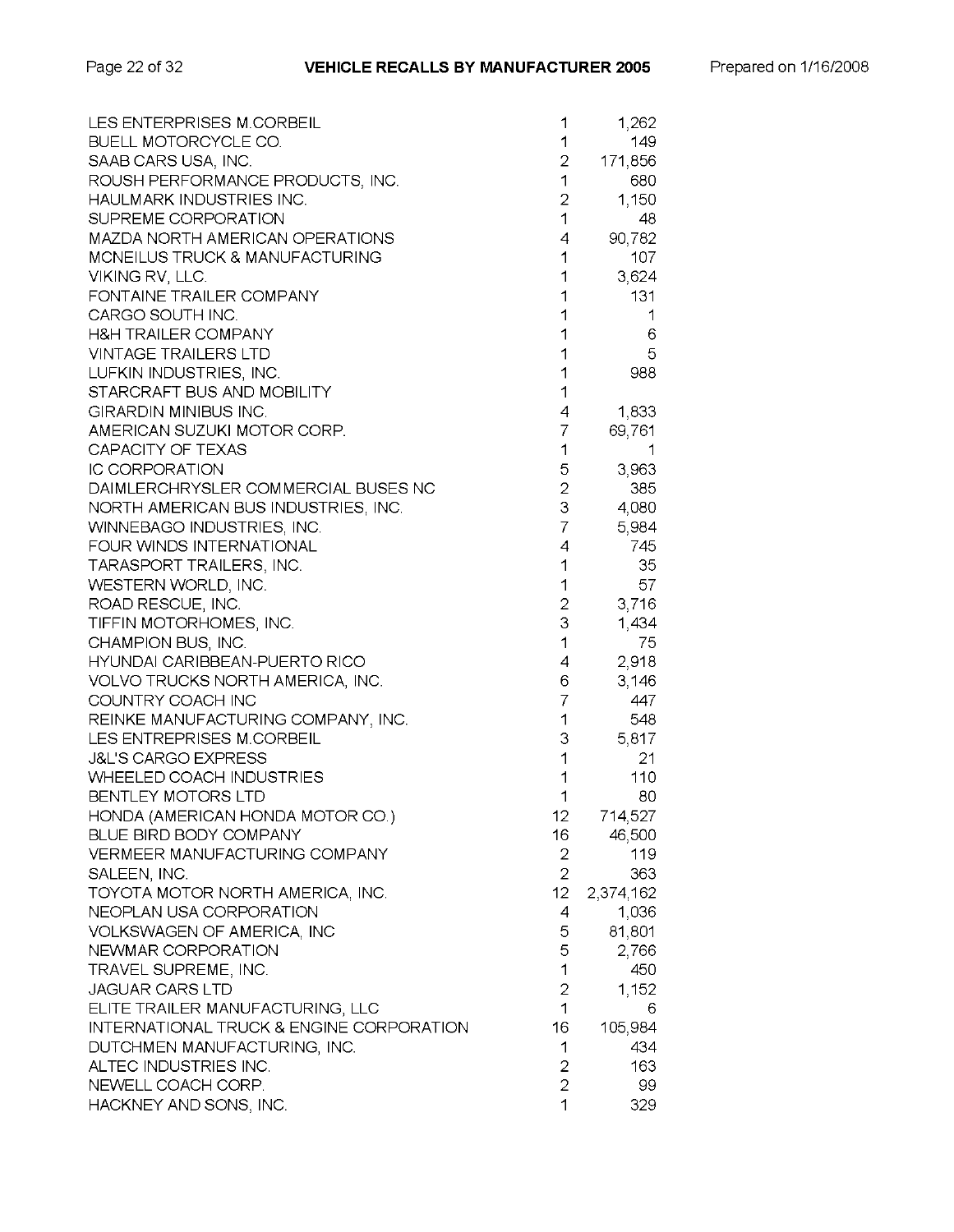| Page 23 of 32 |  |  |
|---------------|--|--|
|---------------|--|--|

| <b>LAND ROVER</b>              | 4 | 21,701 |
|--------------------------------|---|--------|
| SUNDOWNER TRAILERS, INC.       |   |        |
| MOTOR COACH INDUSTRIES, INC    |   | 156    |
| EZ LOADER BOAT TRAILERS, INC   |   | 208    |
| NORTHWOOD MFG OF VA            |   | -53    |
| UTILIMASTER CORPORATION        |   | 993    |
| COTTRELL, INC.                 |   | -38    |
| COAST MACHINERY, INC.          |   | 167    |
| TRIPLE E RECREATIONAL VEHICLES |   | 14     |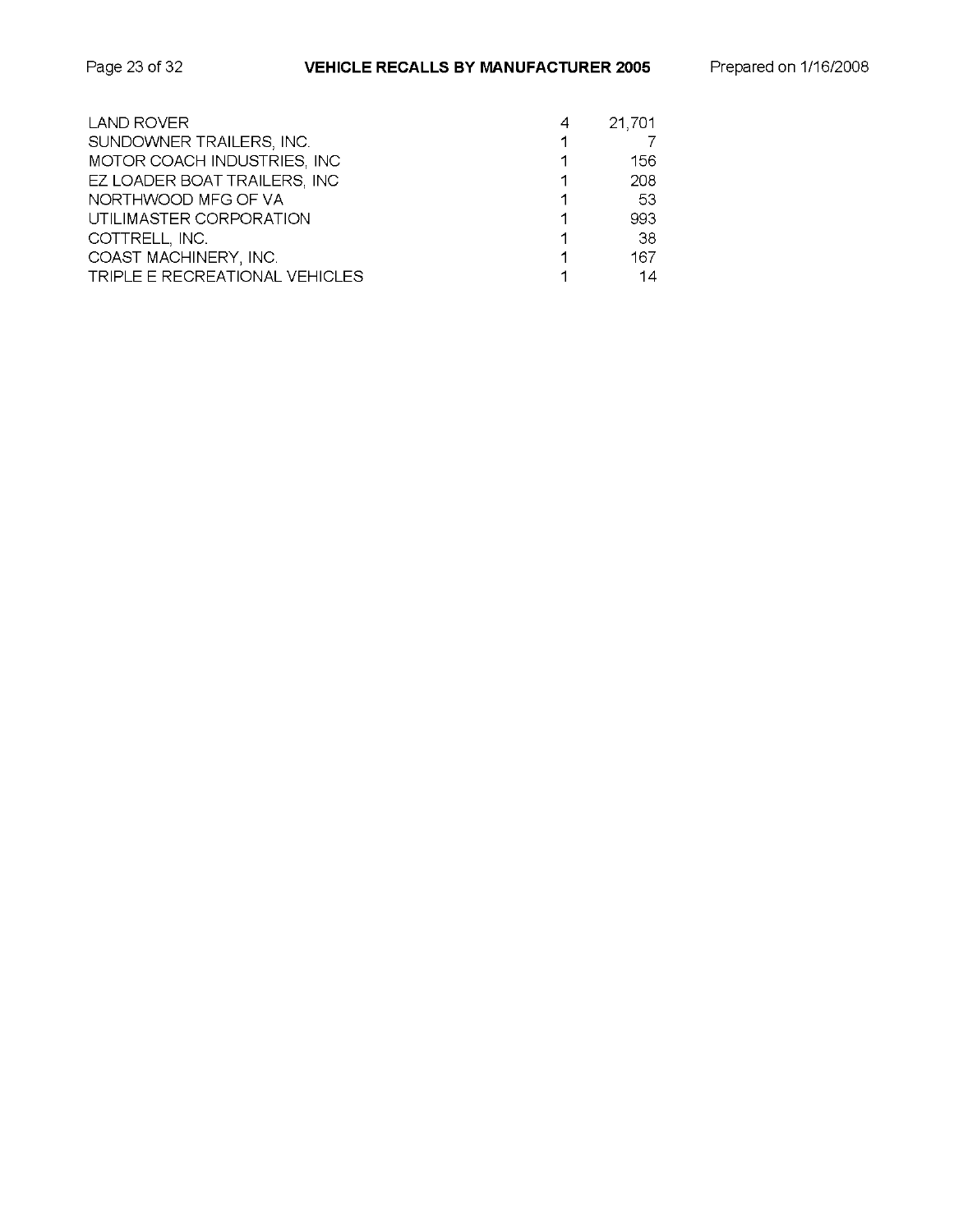| <b>MANUFACTURER</b>                          |                | <b>RECALLS VEHICLES</b> |
|----------------------------------------------|----------------|-------------------------|
| 4-STAR TRAILERS, INC                         | 1              | 110                     |
| ACCUBUILT, INC.                              | 1              | 24                      |
| AIRSTREAM, INC.                              | 5              | 244                     |
| ALFA LEISURE, INC.                           | 3              | 316                     |
| AM GENERAL LLC                               | 1              | 25                      |
| AMERICAN LAFRANCE LLC                        | $\overline{2}$ | 54                      |
| AMERICAN SUZUKI MOTOR CORP.                  | $\overline{2}$ | 42752                   |
| AUTOCAR, LLC                                 | 3              | 299                     |
| <b>AUTOMOBILI LAMBORGHINI</b>                | 1              | 200                     |
| BEDARD TANKERS INC                           | 1              | 21                      |
| BENTLEY MOTORS LTD                           | $\mathbf{2}$   | 108                     |
| BIG DOG MOTORCYCLES, LLC                     | 5              | 17396                   |
| BLUE BIRD BODY COMPANY                       | 7              | 8827                    |
| BMW OF NORTH AMERICA, LLC                    | 8              | 35462                   |
| <b>BRAUN CORPORATION</b>                     | 1              | 657                     |
| <b>BUELL MOTORCYCLE CO.</b>                  | 1              | 1021                    |
| C&C TRAILERS, INC.                           | 1              | 1                       |
| <b>CEDAR CREEK</b>                           | 1              | 28                      |
| CHAMPION BUS, INC.                           | 3              | 47                      |
| CHARLES MACHINE WORKS INC                    | 1              | 699                     |
| COACH AND EQUIPMENT MFG CORP.                | 1              | 247                     |
| COACHMEN RV COMPANY, LLC                     | 6              | 2939                    |
| COLLINS BUS CORPORATION                      | 1              | 23                      |
| COTTRELL, INC.                               | 1              | 63                      |
| COUNTRY COACH INC                            | 6              | 1246                    |
| CRANE CARRIER COMPANY                        | 1              | 17                      |
| <b>CROSSROADS RV</b>                         | 1              | 166                     |
| DAIMLERCHRYSLER COMMERCIAL BUSES NC          | 1              | 250                     |
| DAIMLERCHRYSLER CORPORATION                  | 27             | 2390643                 |
| DAIMLERCHRYSLER MANUFACTURING INTL           | 1              | 235                     |
| DAMON CORPORATION                            | 4              | 4930                    |
| <b>DEMERS AMBULANCES</b>                     | 1              | 14                      |
| <b>DIAMO USA</b>                             | 1              | 674                     |
| DOUBLETREE RV                                | 1              | 28                      |
| DOUGLAS MARINE CORPORATION                   | 1              | $\overline{2}$          |
| DUCATI NORTH AMERICA                         | 2              | 870                     |
| DUTCHMEN MANUFACTURING, INC.                 | 1              | 1939                    |
|                                              | 1              | 17                      |
| EARTHROAMER, LLC<br>EAST MANUFACTURING CORP. | 1              | 12                      |
| ELDORADO NATIONAL                            |                |                         |
|                                              | 1              | 8                       |
| ELDORADO NATIONAL - CALIFORNIA, INC.         | 1              | 1                       |
| ELGIN SWEEPER COMPANY                        | 1              | 263                     |
| E-ONE, INC.                                  | 1              | 79                      |
| <b>FAUN GMBH</b>                             | 1              | 6                       |
| FEATHERLITE, INC.                            | 1              | 5                       |
| FEDERAL COACH, LLC                           | 1              | $12 \overline{ }$       |
| FERRARA FIRE APPARATUS, INC                  | 1              | 12                      |
| FERRARI NORTH AMERICA INC                    | 1              | 216                     |
| FLEETWOOD ENTERPRISES, INC.                  | 12             | 18424                   |
| FORD MOTOR COMPANY                           | 11             | 1737420                 |
| FOREST RIVER, INC.                           | 1              | 697                     |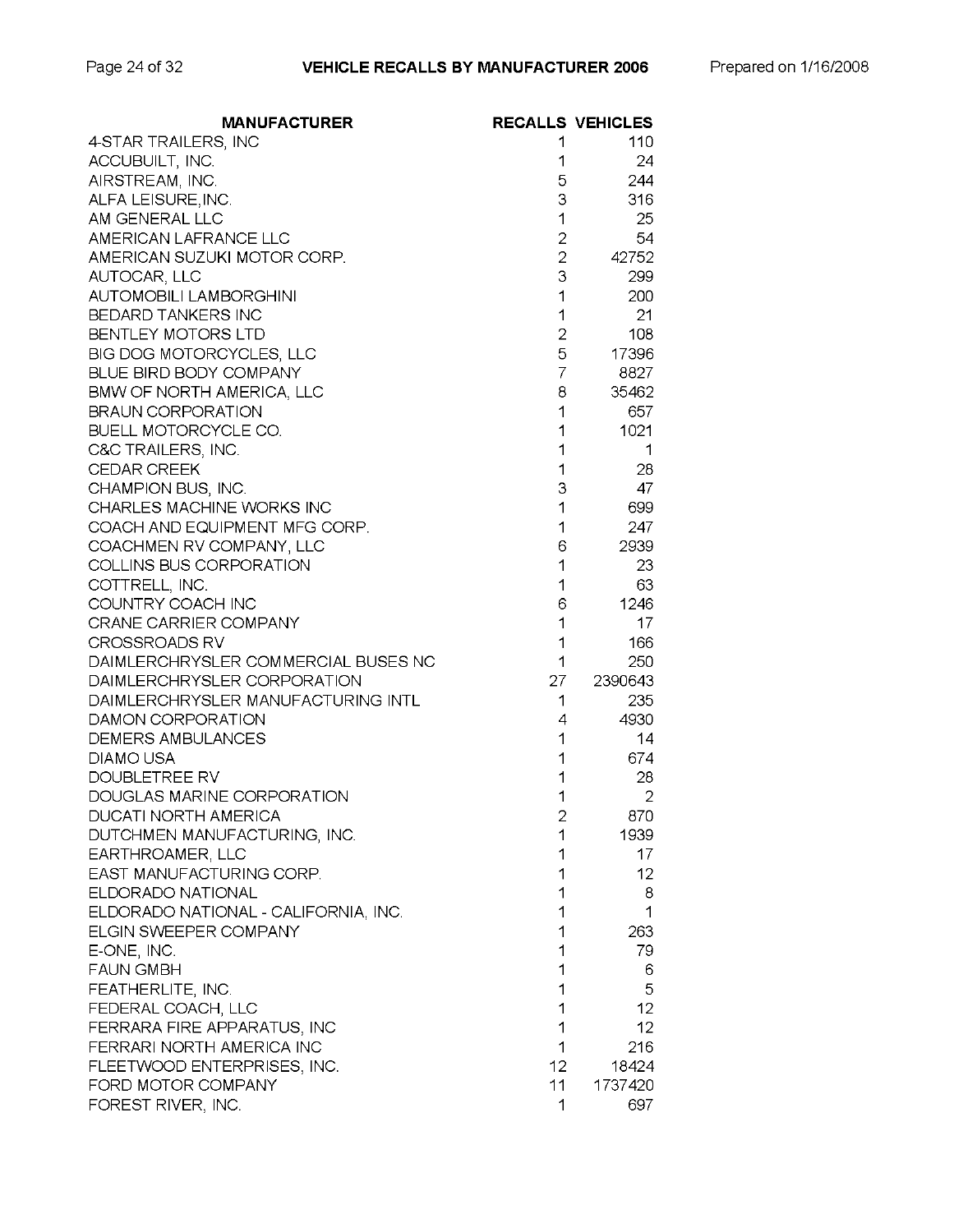| <b>MANUFACTURER</b>                                 |                 | <b>RECALLS VEHICLES</b> |
|-----------------------------------------------------|-----------------|-------------------------|
| FOUR WINDS INTERNATIONAL                            | 4               | 1288                    |
| <b>FREIGHTLINER LLC</b>                             | 20              | 99183                   |
| GENERAL MOTORS CORP.                                | 17 -            | 1369916                 |
| GENIE INDUSTRIES, INC.                              | 1               | 347                     |
| GENMAR HOLDINGS, INC.                               | 1               | 3608                    |
| GENUINE SCOOTER CO, LLC                             | 1               | 498                     |
| <b>GILLIG CORPORATION</b>                           | 1               | 1961                    |
| GIRARDIN MINIBUS INC.                               | 4               | 211                     |
| <b>GLAVAL BUS DIVISION</b>                          | 4               | 544                     |
| <b>GLENDALE RECREATIONAL VEHICLES</b>               | 1               | 90                      |
| GLOBAL ELECTRIC MOTORCARS, LLC                      | $\overline{2}$  | 27520                   |
| <b>GORE TRAILER MANUFACTURER</b>                    | 1               | 1                       |
| GOSHEN COACH                                        | $\overline{2}$  | 21                      |
| <b>GREAT DANE LIMITED PARTNERSHIP</b>               | 1               | 5671                    |
| GULF STREAM COACH, INC.                             | 3               | 1125                    |
| HARLEY-DAVIDSON MOTOR COMPANY                       | 4               | 58582                   |
| HAULMARK INDUSTRIES INC.                            | 1               | 2                       |
| HEARTLAND RECREATIONAL VEHICLES, LLC                | 1               | 51                      |
| HEIL TRAILER INTERNATIONAL                          | 1               | 87                      |
| HINO MOTORS SALES U.S.A., INC.                      | 5               | 11611                   |
| HME INCORPORATED                                    | 1               | 75                      |
| <b>HOME &amp; PARK MOTORHOMES</b>                   | $\overline{2}$  | 787                     |
| HONDA (AMERICAN HONDA MOTOR CO.)                    | $\overline{2}$  | 1190774                 |
| HYUNDAI MOTOR COMPANY                               | 5               | 172993                  |
| <b>INTERNATIONAL TRUCK &amp; ENGINE CORPORATION</b> | 12 <sub>2</sub> | 18432                   |
| IRBIT MOTORWORKS, INC                               | 1               | 89                      |
| <b>JAGUAR CARS LTD</b>                              | 4               | 22538                   |
| JAYCO, INC.                                         | 18              | 10393                   |
| KALMAR INDUSTRIES CORP                              | 1               | 2044                    |
| KAWASAKI MOTORS CORP., U.S.A.                       | З               | 9170                    |
| <b>KEYSTONE RV COMPANY</b>                          | 9               | 10264                   |
| KIA MOTORS AMERICA, INC.                            | 3               | 50070                   |
| KOVATCH MOBILE EQUIPMENT                            | 1               | 14                      |
| KTM NORTH AMERICA, INC                              | 1               | 1714                    |
| KWANG YANG MOTOR CO., LTD                           | 1               | 918                     |
| KZRV, L.P.                                          | ۷               | 2508                    |
| LABRIE EQUIPMENT LTD.                               | 1               | 44                      |
| <b>LAND ROVER</b>                                   | $\overline{2}$  | 56691                   |
| <b>LES ENTREPRISES M.CORBEIL</b>                    | 1               | 887                     |
| LIEBHERR-WERK EHINGEN GMBH                          | 1               | 14                      |
| M H EBY, INC.                                       | 1               | 129                     |
| <b>MACK TRUCKS, INC</b>                             | 8               | 52082                   |
| MARATHON COACH, INC.                                | 1               | 155                     |
| MASTERCRAFT BOAT COMPANY INC                        | 1               | 174                     |
| MAZDA MOTOR CORP                                    | 3               | 35500                   |
| MERCEDES-BENZ USA, LLC.                             | 5               | 48414                   |
| MID BUS CORPORATION                                 | 2               | 202                     |
| MITSUBISHI FUSO TRUCK OF AMERICA, INC.              | 5               | 7136                    |
| MITSUBISHI MOTORS NORTH AMERICA, INC.               | 3               | 7647                    |
| <b>MOTRAILERS</b>                                   | 1               | 103                     |
| MONACO COACH CORPORATION                            | 8               | 6796                    |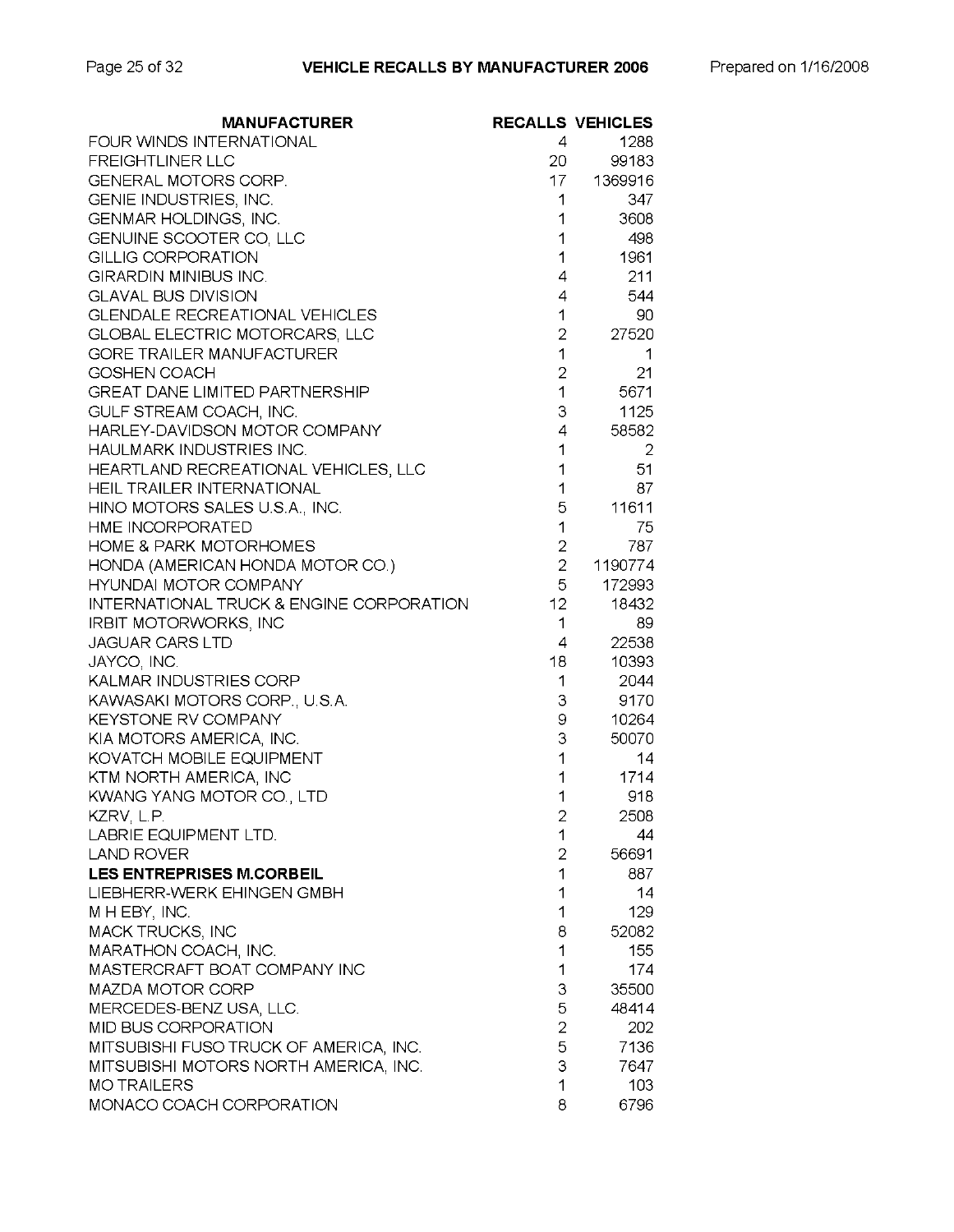| <b>MANUFACTURER</b>                 |                | <b>RECALLS VEHICLES</b> |
|-------------------------------------|----------------|-------------------------|
| MOTOR COACH INDUSTRIES, INC         | 5              | 8743                    |
| MUSTANG TRAILER MANUFACTURING       | 1              | 21                      |
| NATIONAL RV, INC.                   | 2              | 1912                    |
| NEW FLYER INDUSTRIES LTD            | 6              | 2281                    |
| NEWMAR CORPORATION                  | 6              | 171                     |
| NISSAN DIESEL AMERICA, INC          | $\overline{2}$ | 1947                    |
| NISSAN NORTH AMERICA, INC.          | 16             | 1267021                 |
| NORTH AMERICAN BUS INDUSTRIES, INC. | 2              | 452                     |
| NU WA INDUSTRIES INC.               | $\overline{2}$ | 1508                    |
| ORION BUS INDUSTRIES LTD.           | 1              | 405                     |
| OSHKOSH TRUCK CORPORATION           | $\overline{2}$ | 519                     |
| PACCAR INCORPORATED                 | $\overline{7}$ | 4582                    |
| PACE AMERICAN, INC.                 | 1              | 4                       |
| PETERSON INDUSTRIES, INC.           | 1              | 6                       |
| PIERCE MANUFACTURING                | 1              | 66                      |
| POLAR TANK TRAILER, LLC.            | 1              | 9                       |
| POLARIS INDUSTRIES, INC.            | 6              | 14098                   |
| PORSCHE CARS NORTH AMERICA, INC.    | 1              | 5094                    |
| PREVOST CARS, INC.                  | 2              | 432                     |
| RACE CITY RV PRODUCTS, LLC          | 1              | 123                     |
| REINKE MANUFACTURING COMPANY, INC.  | 2              | 38                      |
| ROLLS-ROYCE MOTORS, INC.            | 1              | 32                      |
| ROUSH PERFORMANCE PRODUCTS, INC.    | 1              | 745                     |
| R-VISION                            | 4              | 1352                    |
| SAAB CARS USA, INC.                 | $\overline{2}$ | 16964                   |
| SALEEN, INC.                        | 1              | 851                     |
| SETRA OF NORTH AMERICA              | $\overline{c}$ | 419                     |
| SIDUMP'R TRAILER COMPANY            | 1              | 41                      |
| SKYLINE CORPORATION                 | 1              | 44                      |
| SPARTAN CHASSIS, INC.               | 7              | 1243                    |
| STARCRAFT BUS AND MOBILITY          | 1              | 8                       |
| STARCRAFT RV, INC.                  | 2              | 167                     |
| STIGERS TRAILER MANUFACTURING, INC. | 1              | 21                      |
| STOLL TRAILERS, INC.                | 1              | 10                      |
| SUNNYBROOK RV INC.                  | 1              | 87                      |
| <b>TETON HOMES</b>                  | 1              | 16                      |
| THOR CALIFORNIA INC.                | 3              | 64134                   |
| TIFFIN MOTORHOMES, INC.             | 1              | 1594                    |
| TIMPTE, INC.                        | 1              | 68                      |
| TOYOTA MOTOR NORTH AMERICA, INC.    | 10             | 657308                  |
| TRACKER MARINE L.L.C.               | 6              | 4319                    |
| TRAVEL SUPREME, INC.                | 1              | 5                       |
| TRAVIS BODY & TRAILER, INC.         | 1              | 639                     |
| TRIPLE E RECREATIONAL VEHICLES      | 1              | 4                       |
| TRIUMPH MOTORCYCLES AMERICA LTD     | 3              | 2620                    |
| TRUCK EQUIPMENT SERVICE COMPANY     | 1              | 5                       |
| U.S. BUS CORPORATION                | $\overline{2}$ | 4099                    |
| UNITED EXPRESSLINE, INC.            | 1              | 2                       |
| UNIVERSAL SPECIALTY VEHICLES, INC.  | 1              | 16                      |
| UTILIMASTER CORPORATION             | $\overline{2}$ | 106                     |
| VAN HOOL N.V.                       | 1              | 870                     |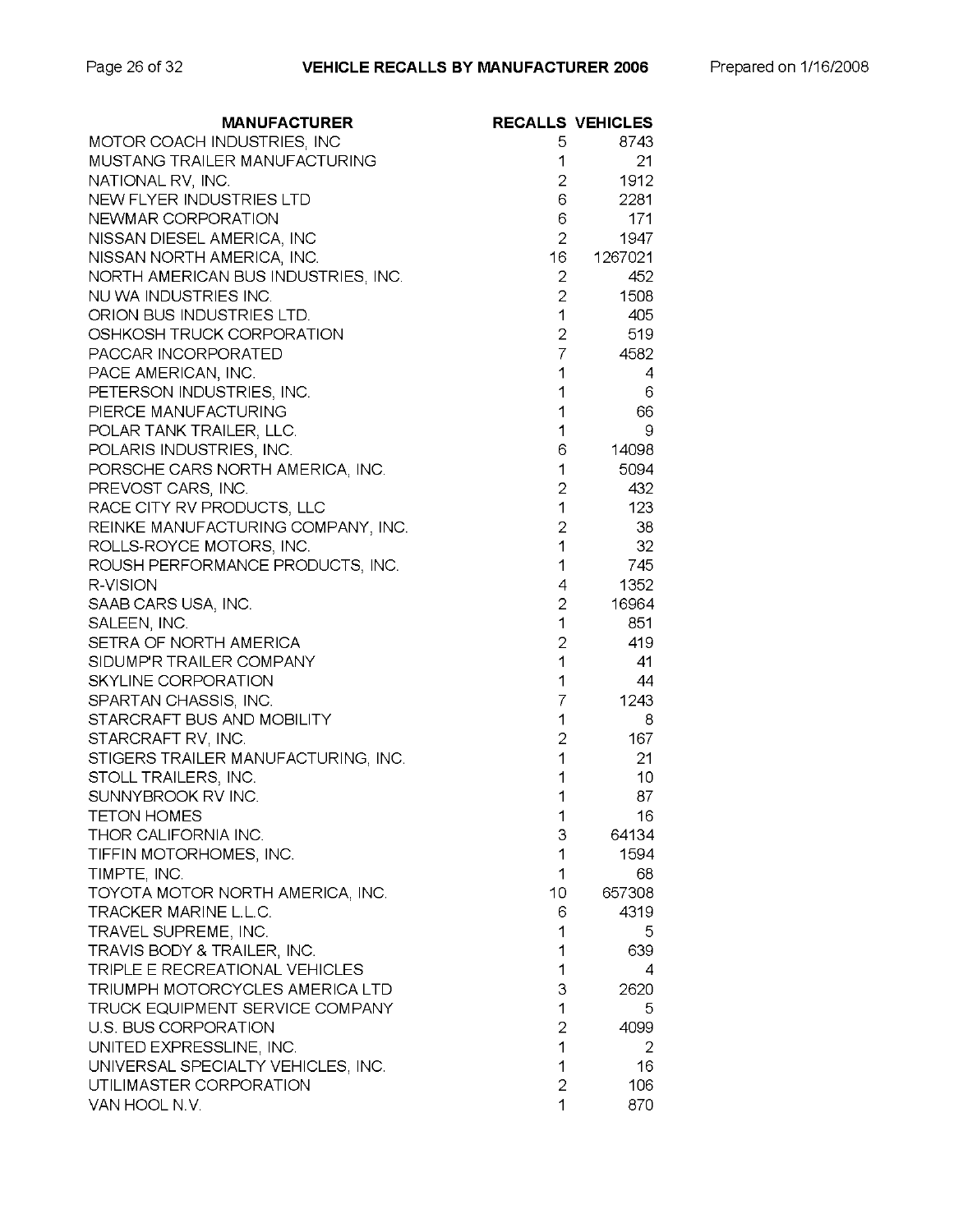| <b>MANUFACTURER</b>                 |    | <b>RECALLS VEHICLES</b> |
|-------------------------------------|----|-------------------------|
| VERMEER MANUFACTURING COMPANY       |    | 43                      |
| VOLKSWAGEN OF AMERICA, INC          | 10 | 949973                  |
| VOLVO CARS OF N.A. LLC.             | 5. | 437171                  |
| VOLVO TRUCKS NORTH AMERICA, INC.    | 4  | 39954                   |
| WESTERN RECREATIONAL VEHICLES, INC. |    | 4                       |
| WESTERN WORLD, INC.                 |    | 243                     |
| WILSON TRAILER COMPANY              | 3  | 2515                    |
| WINNEBAGO INDUSTRIES, INC.          | 4  | 3499                    |
| <b>WORKHORSE CUSTOM CHASSIS</b>     | 2  | 34216                   |
| YAMAHA MOTOR CORPORATION, USA       | 3  | 72757                   |
|                                     |    |                         |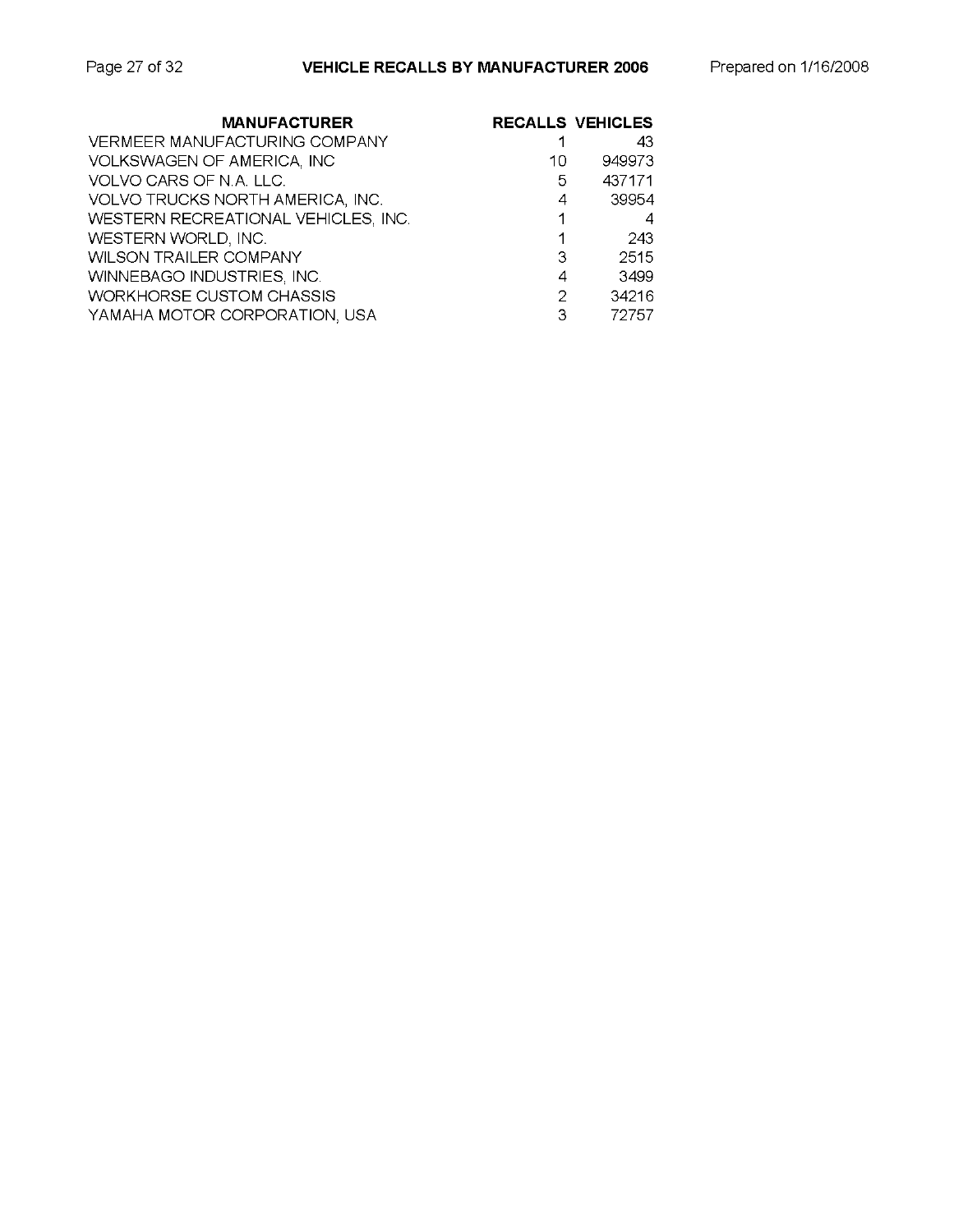| <b>MANUFACTURER</b>                        |                | <b>RECALLS VEHICLES</b> |
|--------------------------------------------|----------------|-------------------------|
| 4-STAR TRAILERS, INC                       | 1              | 456                     |
| ACCUBUILT, INC.                            | 2              | 1,118                   |
| ACTION AUTO BODY, INC.                     | 1              | 1                       |
| ADVENTURE MANUFACTURING                    | 1              | 5,794                   |
| AIRSTREAM, INC.                            | 2              | 5,241                   |
| ALFA LEISURE, INC.                         | $\overline{2}$ | 5,678                   |
| ALLEN CAMPER MFG. CO., INC.                | 1              | 217                     |
| AMERICAN LAFRANCE LLC                      | 1              |                         |
| AMERICAN SUZUKI MOTOR CORP.                | 8              | 279,206                 |
| AMERICAN TRAVEL SYSTEMS                    | 1              | 883                     |
| AMERICAN TRUCK COMPANY                     | 1              | 11                      |
| ARI LEGACY SLEEPERS                        | 1              | 1                       |
| AUTOCAR, LLC                               | 5              | 1,025                   |
| BEARCAT CORPORATION                        | 1              | 107                     |
| BENTLEY MOTORS LTD                         | 1              | 222                     |
| BIG DOG MOTORCYCLES, LLC                   | 4              | 15,957                  |
| BIG TEX TRAILER MANUFACTURING, INC.        | 1              | 321                     |
| BIGFOOT INDUSTRIES, INC.                   | 1              | 80                      |
| BLUE BIRD BODY COMPANY                     | $13 -$         | 18,122                  |
| <b>BMW OF NORTH AMERICA, LLC</b>           | 10             | 45,198                  |
| BOMBARDIER RECREATIONAL PRODUCTS INC.      | 1              | 476                     |
| <b>BRAUN CORPORATION</b>                   | 1              | 4,000                   |
| <b>BUELL MOTORCYCLE CO.</b>                | 1              | 2,044                   |
| BUNK HOUSE CONVERSION, INC.                | 1              | 81                      |
| CACHE CAMPER MFG., INC.                    | 1              | 16                      |
| CAPACITY OF TEXAS                          | 1              | 78                      |
| CARRIAGE, INC                              | 1              | 88                      |
| CHAMPION BUS, INC.                         | 2              | 458                     |
| CHAMPION MOTORCYCLE ACCESSORIES            | 1              | 40                      |
| CHEETAH CHASSIS CORPORATION                | 1              |                         |
| CHRYSLER LLC.                              | 1              | 1,012<br>576,418        |
| <b>CM TRAILERS</b>                         | 1              | 15                      |
|                                            | 1              |                         |
| CMSI, INC.                                 | 1              | 426<br>621              |
| COACH HOUSE, INC.                          | 5              |                         |
| COACHMEN RV COMPANY, LLC                   |                | 891                     |
| COTTRELL, INC.                             | 1              | 68                      |
| COUNTRY COACH INC<br>CRANE CARRIER COMPANY | 9<br>1         | 4,450                   |
|                                            |                | 8                       |
| <b>CROSSROADS RV</b><br><b>CRUISER RV</b>  | 1              | 3,939                   |
| DAIMLERCHRYSLER COMMERCIAL BUSES NA        | 1              | 187                     |
|                                            | 5              | 3,867                   |
| DAIMLERCHRYSLER CORPORATION                | 18             | 1,478,288               |
| DAIMLERCHRYSLER MANUFACTURING INTL         | 3              | 4,915                   |
| DAMON CORPORATION                          | 2              | 27,746                  |
| DICK WALTERS RV'S                          | 1              | 1                       |
| DODGEN INDUSTRIES, INC.                    | 1              | 19                      |
| DOUBLE DUTY RV CONVERSIONS, INC.           | 1              |                         |
| DOUBLETREE RV                              | 1              | 338                     |
| <b>DUCATI NORTH AMERICA</b>                | 7              | 3,712                   |
| DYNAMAX CORPORATION                        | 1              | 900                     |
| EAST MANUFACTURING CORP.                   | 1              | 443                     |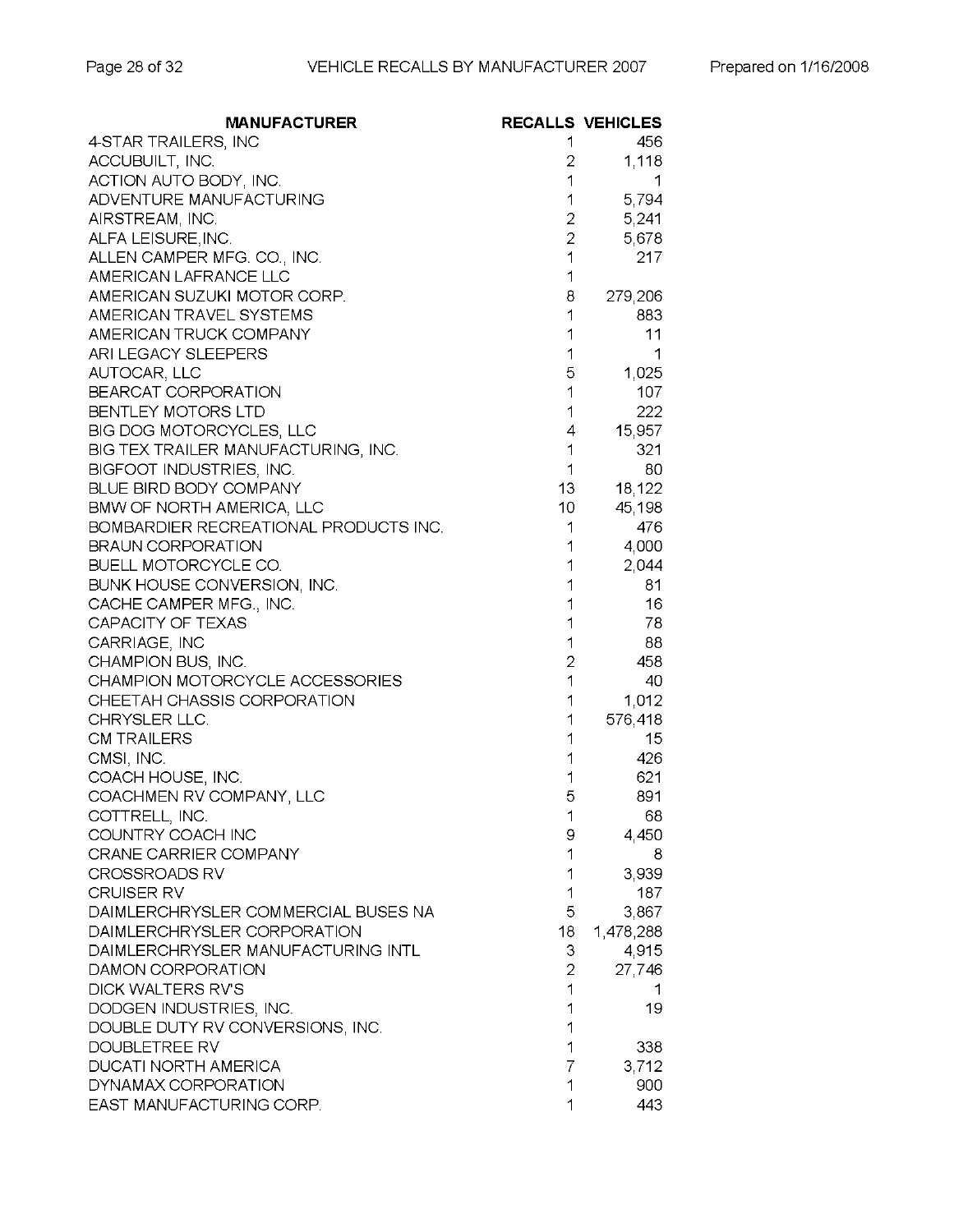| EAST SIDE CUSTOM CHOPPERS, INC.          | 1              | 9         |
|------------------------------------------|----------------|-----------|
| ELDORADO NATIONAL                        | 1              | 315       |
| ELDORADO NATIONAL - CALIFORNIA, INC.     | 3              | 83        |
| ERVIN EQUIPMENT, INC.                    | 1              | 1         |
| ETON AMERICA LLC                         | 1              | 1,008     |
| <b>EXTREME ENGINEERING INC.</b>          | 1              | 411       |
| EZ LOADER CUSTOM BOAT TRAILERS, INC.     | 1              | 3,600     |
| <b>FARBER SPECIALTY VEHICLES</b>         | 1              | 32        |
| FLEETWOOD ENTERPRISES, INC.              | 12             | 168,329   |
| FLEETWOOD FOLDING TRAILER, INC.          | $\overline{2}$ | 4,634     |
| FONTAINE MODIFICATION CO.                | 1              | 293       |
| FORD MOTOR COMPANY                       | 15             | 5,533,853 |
| FOREST RIVER, INC.                       | 6              | 3,785     |
| FORETRAVEL, INC.                         | З              | 175       |
| FORKS RV, INC.                           | 1              | 16        |
| FOUR WINDS INTERNATIONAL                 | 5              | 1,335     |
| FRANKLIN COACH CO. INC.                  | 1              | 27        |
| <b>FREIGHTLINER LLC</b>                  | 33             | 307,847   |
| <b>GEM STATE MFG., INC</b>               | 1              | 900       |
| <b>GENERAL COACH - HENSALL</b>           | 1              | 19        |
| GENERAL MOTORS CORP.                     | 18             | 537,992   |
| GENIE INDUSTRIES, INC.                   | 2              | 159       |
| GILBERT RV CONVERSION                    | 1              | 1         |
| GILLIG CORPORATION                       | 3              | 4,549     |
| <b>GIRARDIN MINIBUS INC.</b>             | 4              | 733       |
| <b>GLAVAL BUS DIVISION</b>               | 1              | 75        |
| <b>GLENDALE RECREATIONAL VEHICLES</b>    | 1              | 1,686     |
| <b>GLOBAL ELECTRIC MOTORCARS, LLC</b>    | 1              | 191       |
| GM DAEWOO AUTO & TECHNOLOGY COMPANY      | $\overline{2}$ | 222       |
| <b>GORE TRAILER MANUFACTURER</b>         | 1              | 17        |
| GOSHEN COACH                             | 3              | 1,417     |
| <b>GREAT DANE LIMITED PARTNERSHIP</b>    | $\overline{2}$ | 233       |
| GULF STATES TOYOTA, INC.                 | 1              | 1,372     |
| GULF STREAM COACH, INC.                  | 2              | 38,906    |
| HARLEY-DAVIDSON MOTOR COMPANY            | 5              | 74,579    |
| HARMAR INC.                              | 1              | 95        |
| HARSCO TRACK TECHNOLOGIES                | 1              | 700       |
| HIGH TECH PERFORMANCE TRAILERS, INC.     | 1              | 1         |
| HI-LO TRAILER CO.                        | 1              | 114       |
| HINO MOTORS SALES U.S.A., INC.           | 3              | 14,749    |
| <b>HOME &amp; PARK MOTORHOMES</b>        | 1              | 131       |
| HONDA (AMERICAN HONDA MOTOR CO.)         | 13             | 606,937   |
| HORTON VANS, INC                         | 1              | 42        |
| <b>HOST INDUSTRIES</b>                   | 1              | 73        |
| HY-LINE ENTERPRISES, INC.                | 1              | 78        |
| HYOSUNG MOTORS AMERICA INC.              | 1              | 862       |
| HYUNDAI CARIBBEAN-PUERTO RICO            | 1              | 2,967     |
| INTERNATIONAL TRUCK & ENGINE CORPORATION | 14             | 50,500    |
| <b>IRBIT MOTORWORKS OF AMERICA</b>       | 2              | 341       |
| <b>J&amp;L'S CARGO EXPRESS</b>           | 1              | 50        |
| <b>J&amp;S CUSTOM TRAILERS</b>           | 1              | 41        |
| <b>JAGUAR CARS LTD</b>                   | 1              | 277       |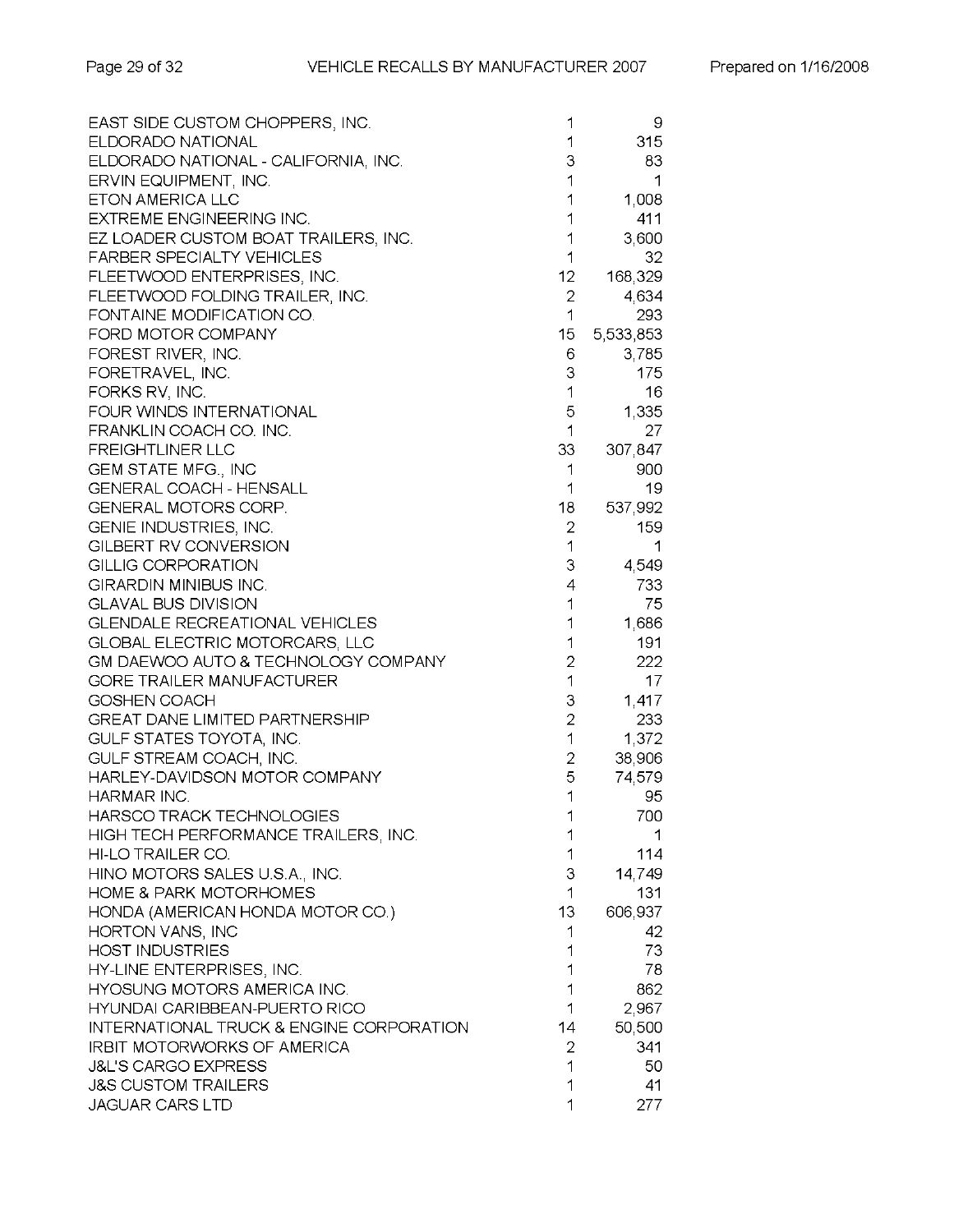| JAYCO, INC.                            | 4              | 2,360     |
|----------------------------------------|----------------|-----------|
| <b>JENSEN TRAILERS</b>                 | 1              | З         |
| <b>KALMAR INDUSTRIES CORP</b>          | 3              | 35,974    |
| KAWASAKI MOTORS CORP., U.S.A.          | 6              | 73,342    |
| KES, INC.                              | 1              | 62        |
| <b>KEYSTONE RV COMPANY</b>             | 13             | 126,020   |
| KIA MOTORS AMERICA, INC.               | 1              | 35,090    |
| KIDRON, INCORPORATED                   | 1              | 863       |
| KINGSLEY COACH, INC.                   | 1              | 1         |
| KOCH PERFORMANCE GROUP, LLC            | 1              | 761       |
| KOMFORT CORPORATION                    | $\overline{c}$ | 70        |
| KTM NORTH AMERICA, INC                 | $\overline{c}$ | 3,776     |
| KZRV, L.P.                             | 1              | 285       |
| LANCE CAMPER MFG. CORP.                | 1              | 7,692     |
| <b>LAND ROVER</b>                      | $\overline{c}$ | 39,363    |
| LAZY DAZE, INC.                        | 1              | 1,229     |
| LDV, INC.                              | 1              | 3         |
| LES ENTREPRISES M.CORBEIL              | 1              | 42        |
| LONGHORN CONVERSIONS                   | 1              | 1         |
| <b>MACK TRUCKS, INC</b>                | 15             | 117,626   |
| <b>MARATHON HOMES CORP.</b>            | 1              | 251       |
| MASERATI NORTH AMERICA, INC.           | 2              | 774       |
| MAZDA MOTOR CORP                       | 4              | 178,700   |
| MERCEDES-BENZ USA, LLC.                | 3              | 25,750    |
| MID BUS CORPORATION                    | $\overline{c}$ | 1,431     |
| MITSUBISHI FUSO TRUCK OF AMERICA, INC. | $\overline{2}$ | 13,802    |
| MONACO COACH CORPORATION               | 10             | 7,613     |
| MOTOR COACH INDUSTRIES, INC            | $\overline{c}$ | 681       |
| NATIONAL RV, INC.                      | 4              | 22,628    |
| NATIONAL VAN BUILDERS, INC.            | 1              | 13        |
| NEW FLYER INDUSTRIES LTD               | 4              | 5,615     |
| NEWELL COACH CORP.                     | 3              | 359       |
| NEWMAR CORPORATION                     | 4              | 16,595    |
| NISSAN DIESEL AMERICA, INC             | 1              | 6,074     |
| NISSAN NORTH AMERICA, INC.             | 9              | 1,225,057 |
| NORTH AMERICAN BUS INDUSTRIES, INC.    | 5              | 1,279     |
| NORTHWOOD MANUFACTURING, LLC           | 1              | 3,630     |
| NOVA BUS INCORPORATED                  | 2              | 1,284     |
| NRC MODIFICATIONS, INC.                | 1              | 2         |
| NU WA INDUSTRIES, INC.                 | 1              | 9,457     |
| OSHKOSH TRUCK CORPORATION              | 3              | 3,616     |
| PACCAR INCORPORATED                    | 20             | 47,653    |
| PACE AMERICAN, INC.                    | 1              | 315       |
| PALOMINO RV                            | $\overline{2}$ | 450       |
| PIAGGIO USA, INC.                      | 4              | 4,192     |
| PIERCE MANUFACTURING                   | 1              | 2,604     |
| PILGRIM INTERNATIONAL INC              | 1              | 1,000     |
| POLAR TANK TRAILER, LLC.               | 1              | 96        |
| POLARIS INDUSTRIES, INC.               | 1              | 326       |
| PORSCHE CARS NORTH AMERICA, INC.       | 1              | 37        |
| PREVOST CARS, INC.                     | 1              | 686       |
| PROGRESSIVE INDUSTRIES                 | 1              | 10        |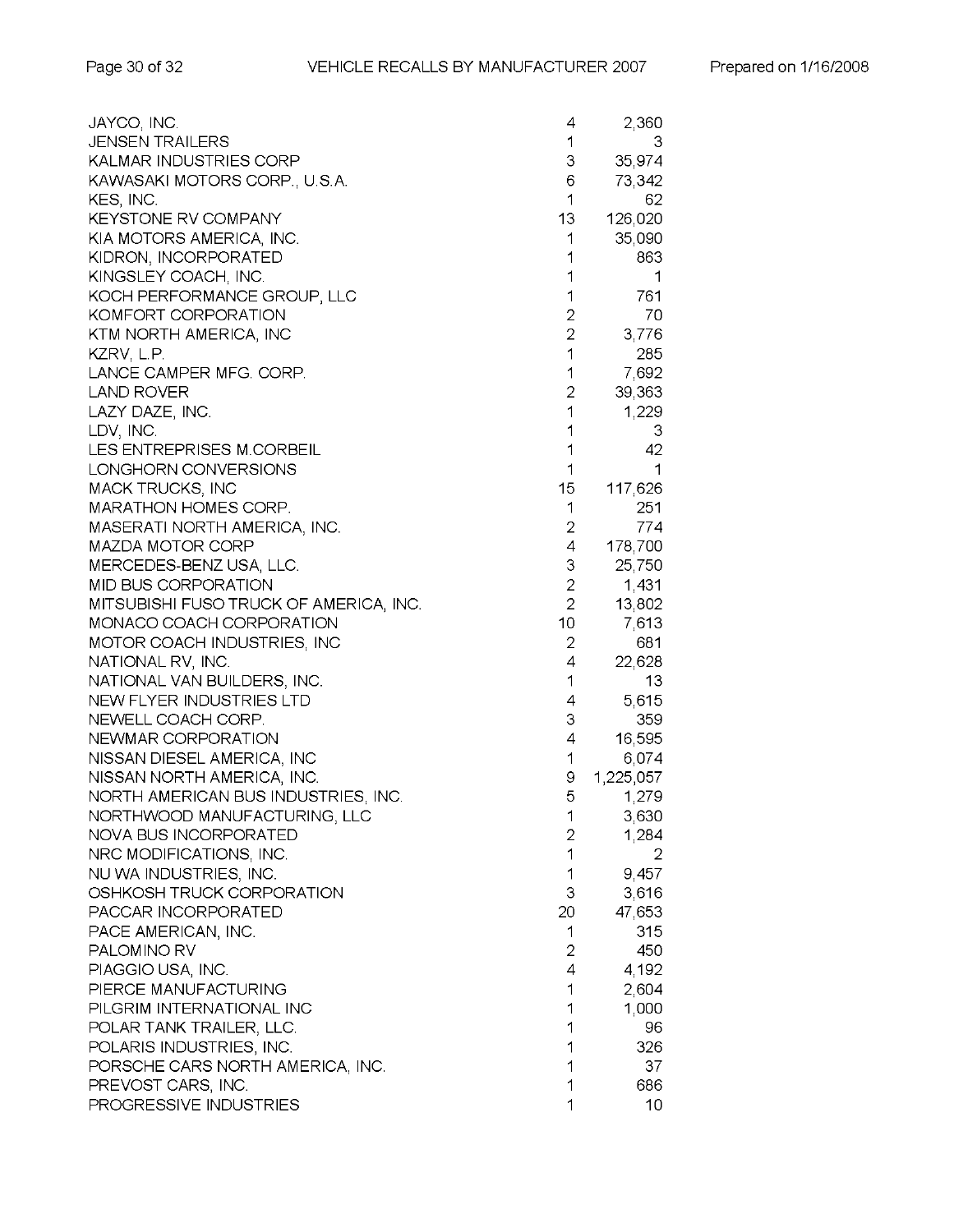| PROHAULER TRAILERS, INC.                 | 1              | 124       |
|------------------------------------------|----------------|-----------|
| RECREATION BY DESIGN                     | 1              | 942       |
| RELIANCE TRAILER COMPANY                 | 1              | 508       |
| RENEGADE KIBBI, INC.                     | 1              | 1,762     |
| REXHALL INDUSTRIES INC                   | 1              | 6         |
| ROADMASTER, LLC                          | 1              |           |
| ROLLING THUNDER CONVERSIONS              | 1              | 2         |
| R-VISION                                 | 3              | 656       |
| S&S CANOPIES & CAMPERS MFG., INC.        | 1              | 2,054     |
| SAAB CARS USA, INC.                      | 1              | 94,377    |
| SALEEN, INC.                             | З              | 735       |
| SCOTT HEALTH & SAFETY                    | 1              | 188       |
| SETRA OF NORTH AMERICA                   | $\overline{c}$ | 989       |
| SHOOK MOBILE TECHNOLOGY, L.P.            | 1              | 1         |
| SHOWHAULER TRUCKS INC.                   | 1              | 2         |
| SILVER EAGLE MANUFACTURING               | 1              | 700       |
| SKYLINE CORPORATION                      | 2              | 57,333    |
| SOUTHEAST TOYOTA DISTRIBUTORS            | 1              | 716       |
| SPACE CRAFT MFG. INC.                    | 1              | 21        |
| SPARTAN CHASSIS, INC.                    | З              | 4,277     |
| SPRINTER ENGINEERING & COMPLIANCE SUPPOR | 1              | 6,101     |
| STARCRAFT RV, INC.                       | З              | 14,849    |
| STEELE QUALITY LLC                       | 1              | 1         |
| STOUGHTON TRAILERS, LLC                  | 1              | 1,472     |
| SUBARU OF AMERICA, INC.                  | 1              | 7,004     |
| SUNDOWNER TRAILERS, INC.                 | 1              | 5,254     |
| SUNNYBROOK RV INC.                       | 1              | 19,519    |
| TADANO AMERICA CORPORATION               | 1              | 15        |
| TETON HOMES                              | $\overline{c}$ | 617       |
| THOR AMERICA                             | 1              | 12,000    |
| THOR CALIFORNIA INC.                     | З              | 400       |
| THULE TOWING SYSTEMS LLC                 | 1              | 73        |
| TIFFIN MOTORHOMES, INC.                  | 2              | 11,533    |
| TL INDUSTRIES, INC.                      | 1              | 653       |
| TOYOTA MOTOR NORTH AMERICA, INC.         | 4              | 583,191   |
| TRAIL KING INDUSTRIES, INC.              | 1              |           |
| TRANSPORT DESIGNS, INC.                  | 1              | 28        |
| TRAVEL SUPREME, INC.                     | 2              | 1,463     |
| TRAVEL UNITS INC.                        | 1              | 1         |
| TRIUMPH MOTORCYCLES AMERICA LTD          | 2              | 8,394     |
| <b>TRUCK EQUIPMENT SERVICE COMPANY</b>   | 1              | 112       |
| U.S. BUS CORPORATION                     | 6              | 517       |
| UNITED EXPRESSLINE, INC.                 | 1              | 20        |
| UNIVERSAL SPECIALTY VEHICLES, INC.       | $\overline{2}$ | 23        |
| UTILIMASTER CORPORATION                  | 1              | 454       |
| <b>VACTOR MANUFACTURING</b>              | 1              | 344       |
| VAN HOOL N.V.                            | 1              | 450       |
| VANTAGE MOBILITY INTERNATIONAL, LLC      | 1              | 742       |
| VIKING RV, LLC.                          | 1              | 27        |
| <b>VINTAGE TRAILERS LTD</b>              | 1              | 16        |
| VOLKSWAGEN OF AMERICA, INC               | 6              | 1,462,256 |
| VOLVO CARS OF N.A. LLC.                  | 7              | 130,716   |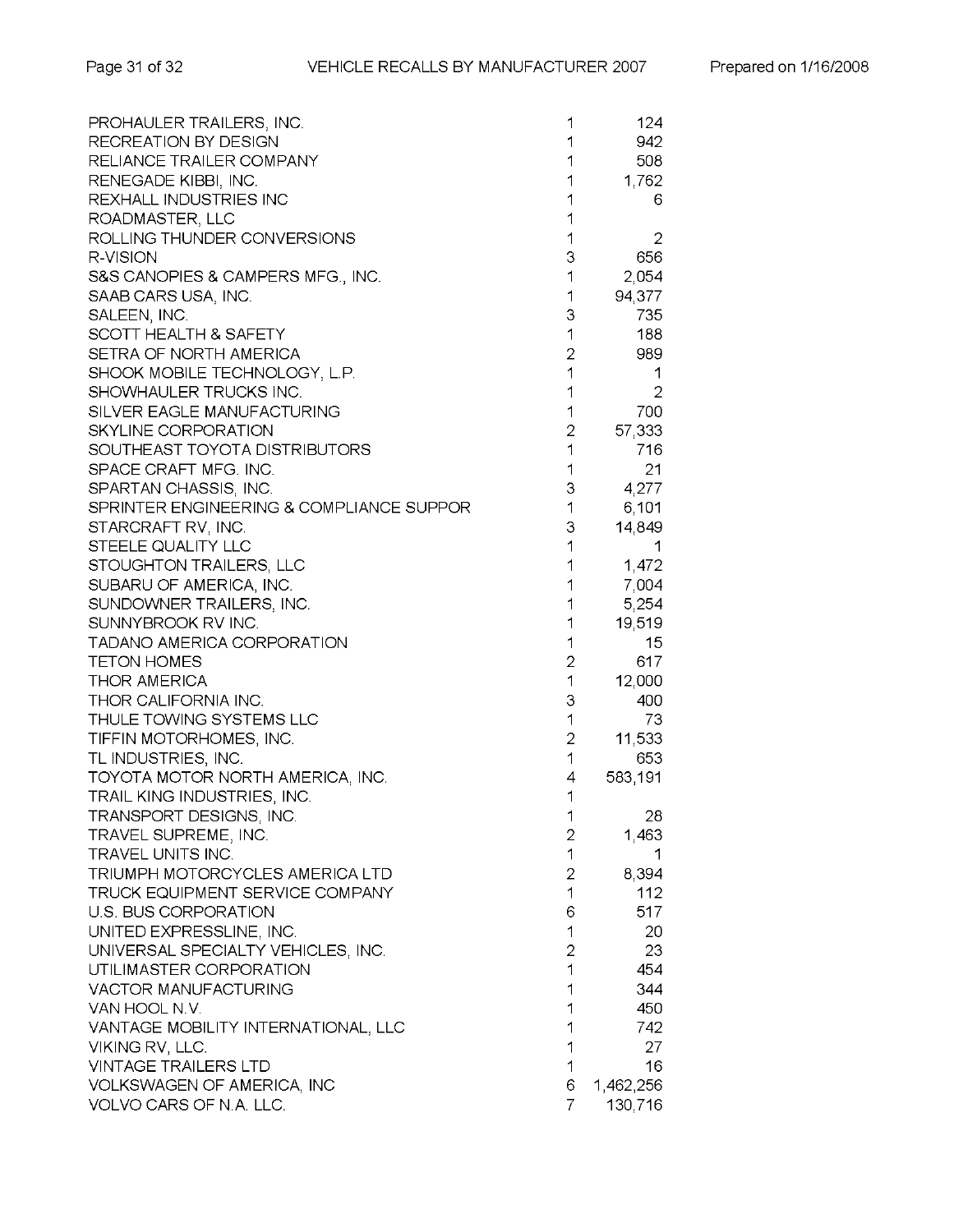| <b>VOLVO TRUCKS NORTH AMERICA</b>   |   | 124,237 |
|-------------------------------------|---|---------|
| WABASH NATIONAL CORPORATION         |   | 183     |
| WEEKEND WARRIOR TRAILERS INC.       | 2 | 6,532   |
| WESTERN RECREATIONAL VEHICLES, INC. | 2 | 6,246   |
| <b>WHEELED COACH INDUSTRIES</b>     |   | 1,006   |
| <b>WILSON TRAILER COMPANY</b>       |   | -479    |
| WINNEBAGO INDUSTRIES, INC.          | 8 | 4,511   |
| WOOD MANUFACTURING CO., INC.        |   | - 321   |
| <b>WORKHORSE CUSTOM CHASSIS</b>     |   | 4,174   |
| YAMAHA MOTOR CORPORATION, USA       | 3 | 38,117  |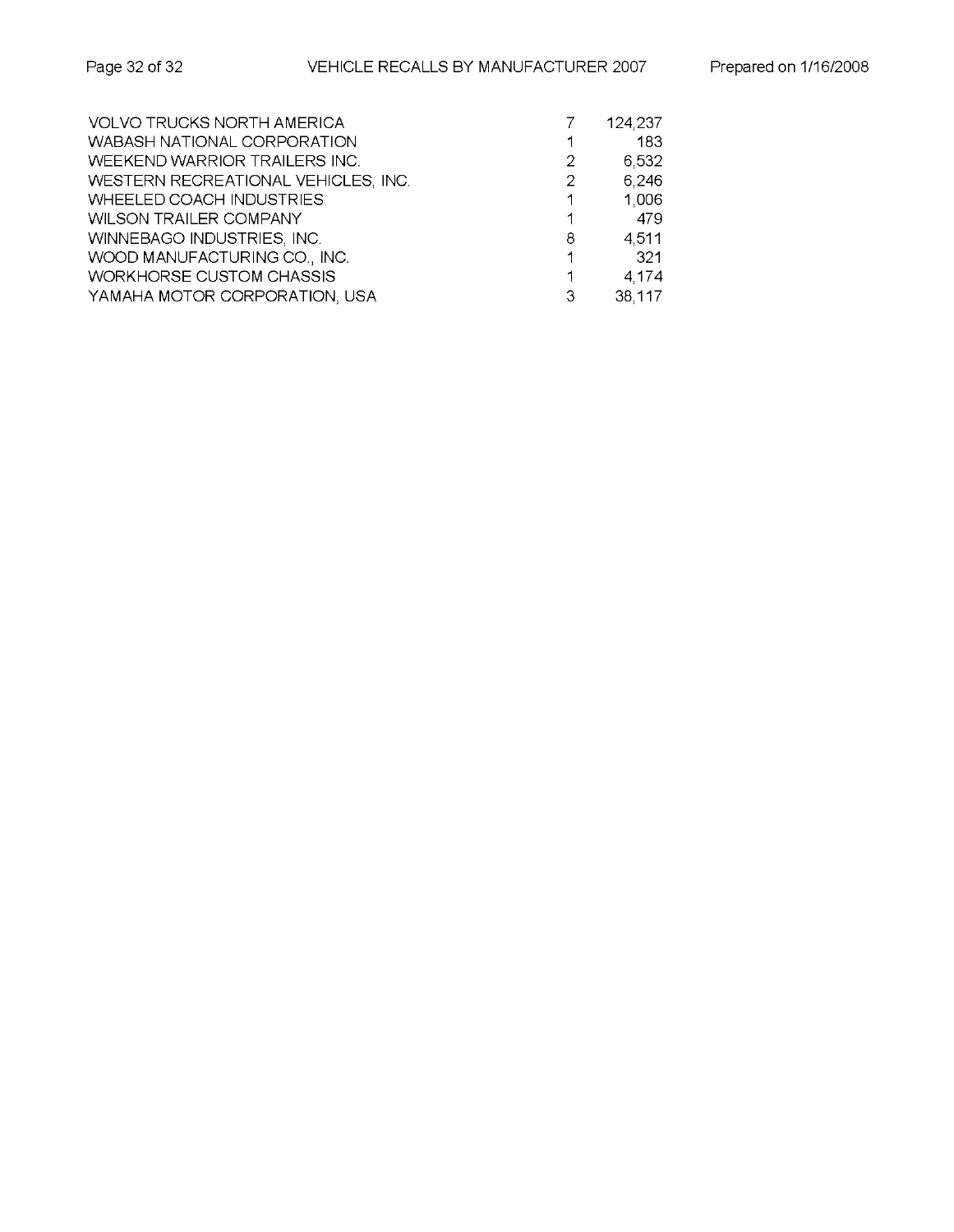| <b>MANUFACTURER</b>                        |                  | <b>RECALLS VEHICLES</b> |
|--------------------------------------------|------------------|-------------------------|
| A WORK OF ART MFG.                         | 1                | 3                       |
| ACCUBUILT, INC.                            | $\overline{2}$   | 1,780                   |
| ADVENTURE MANUFACTURING                    | $\mathbf{1}$     | 5,750                   |
| AIRSTREAM, INC.                            | 3                | 4,515                   |
| ALFA LEISURE, INC.                         | 1                | 602                     |
| ALLEN CAMPER MFG. CO., INC.                | 1                | 17                      |
| AM GENERAL LLC                             | 1                | 684                     |
| AMERICAN LAFRANCE LLC                      | $\overline{2}$   | 1,252                   |
| AMERICAN SUZUKI MOTOR CORP.                | $\mathbf 1$      | 9,109                   |
| AROUND TOWN TRANSPORTATION PRODUCTS, LLC   | 1                | 6                       |
| AUTOCAR, LLC                               | $\overline{7}$   | 837                     |
| <b>BADER WOODWORKING</b>                   | 1                | 2                       |
| <b>BCI (BUS &amp; COACH INTERNATIONAL)</b> | 1                | 72                      |
| <b>BENTLEY MOTORS LTD</b>                  | 3                | 13,438                  |
| BIG BEAR AMERICAN MADE CHOPPERS, INC       | 1                | 432                     |
| <b>BISON MANUFACTURING LLC</b>             | $\mathbf{1}$     | 1,266                   |
| BLUE BIRD BODY COMPANY                     | 11               | 37,039                  |
| <b>BMW OF NORTH AMERICA, LLC</b>           | 16               | 242,910                 |
| <b>BUELL MOTORCYCLE CO.</b>                | 4                | 3,678                   |
| CACHE CAMPER MFG., INC.                    | 1                | 7                       |
| <b>CANYON STATE BUS SALES</b>              | $\overline{2}$   | 4                       |
| <b>CAPACITY OF TEXAS</b>                   | 1                | 7                       |
| CARRIAGE, INC                              | 1                | 187                     |
| CHAMPION BUS, INC.                         | 7                | 1,238                   |
| <b>CHRYSLER LLC</b>                        | 8                | 145,902                 |
| CHRYSLER LLC.                              | 5                | 215,163                 |
| COACH AND EQUIPMENT MFG CORP.              | $\overline{2}$   | 929                     |
| COACH HOUSE, INC.                          | $\overline{2}$   | 326                     |
| COACHMEN RV COMPANY, LLC                   | 8                | 56,444                  |
| <b>COLLINS BUS CORPORATION</b>             | 4                | 2,040                   |
| COLONIAL EQUIPMENT COMPANY                 | $\overline{2}$   | 100                     |
| COLUMBIA NORTHWEST, INC.                   | $\overline{2}$   | 72                      |
| <b>COUNTRY COACH INC</b>                   | 4                | 1,557                   |
| COWBOY CLASSIC CONVERSIONS, INC            | 1                | 13                      |
| <b>CRANE CARRIER COMPANY</b>               | 3                | 688                     |
| CREATIVE MOBILE SYSTEMS, INC.              | 1                | $\overline{2}$          |
| <b>CROSSROADS RV</b>                       | 1                | 17,353                  |
| <b>CRUISER RV</b>                          | 1                | 5,021                   |
| CUMMINGS MOBILITY CONVERSION & SUPPLY, I   | $\boldsymbol{2}$ | 84                      |
| DAIMLER BUSES NORTH CAROLINA               | $\overline{2}$   | 799                     |
| DAIMLER TRUCKS NORTH AMERICA               | 23               | 326,033                 |
| <b>DAMON CORPORATION</b>                   | 7                | 441,329                 |
| DAMON MOTOR COACH                          | 1                | 326                     |
| DIAMOND COACH CORPORATION                  | $\overline{2}$   | 132                     |
| DODGEN INDUSTRIES, INC.                    | $\overline{2}$   | 125                     |
| DOUBLE B TRAILERS LLC                      | 1                | 29                      |
| DOUBLE DUTY RV CONVERSIONS, INC.           | 1                | 1.                      |
| DOUBLE K INC.                              | $\overline{2}$   | $\overline{2}$          |
| <b>DOUBLETREE RV</b>                       | $\overline{2}$   | 3,108                   |
| DREAM SHAK, LLC                            | $\mathbf{1}$     | 9                       |
| DUCATI NORTH AMERICA                       | 3                | 10,970                  |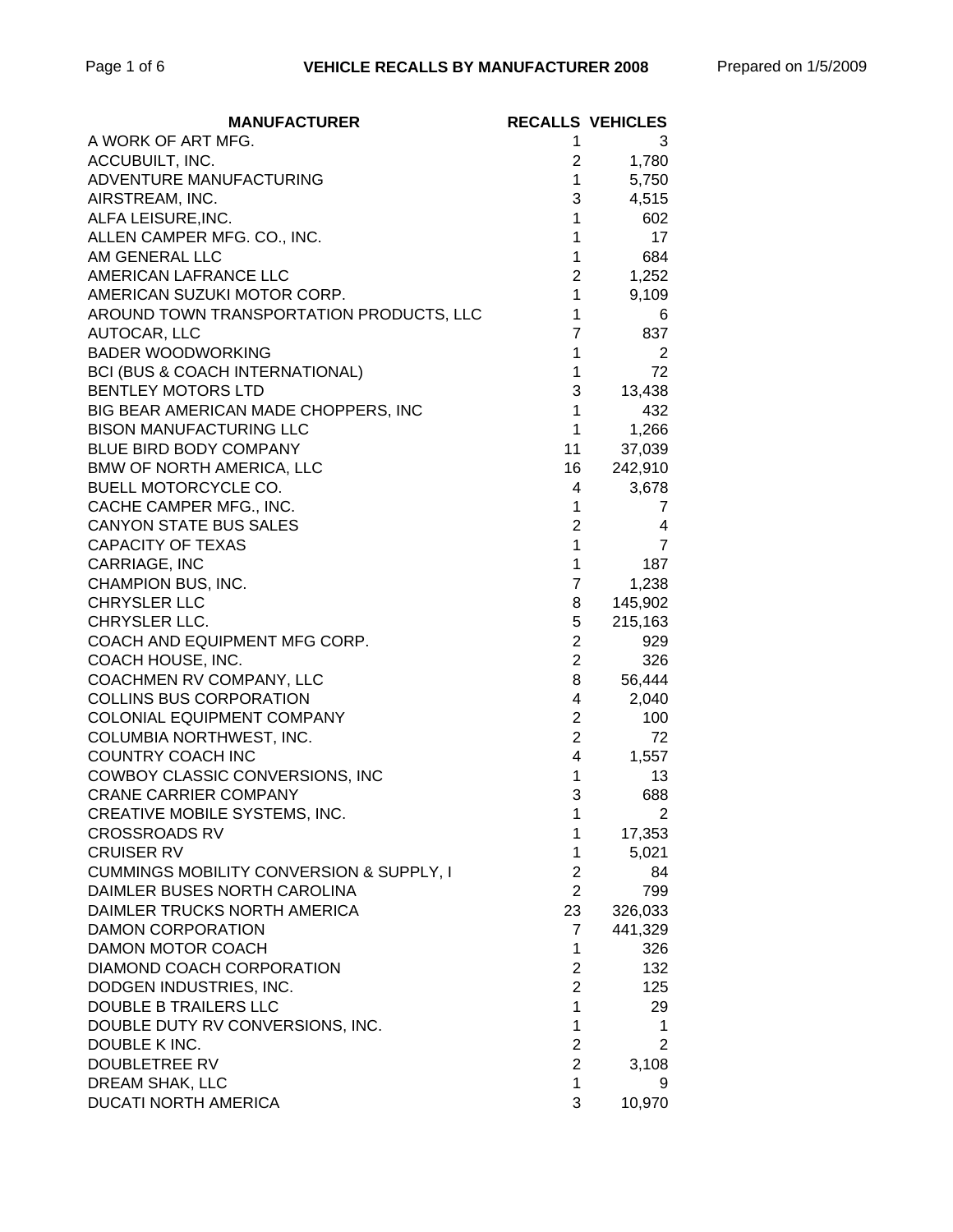| DUSTER CAMPER II INC.                          | 1              | 522            |
|------------------------------------------------|----------------|----------------|
| DUTCHMEN MANUFACTURING, INC.                   | 1              | 478            |
| ECLIPSE RECREATIONAL VEHICLES, INC.            | 2              | 149            |
| ECLIPSE SPECIALTY VEHICLES                     | $\mathbf{1}$   | 2              |
| ELDORADO NATIONAL                              | 5              | 2,447          |
| ELDORADO NATIONAL - CALIFORNIA, INC.           | 4              | 168            |
| ELGIN SWEEPER COMPANY                          | $\overline{2}$ | 115            |
| <b>ELKHART COACH</b>                           | $\overline{2}$ | 72             |
| <b>EVELAND'S INC</b>                           | $\mathbf{1}$   | $\overline{2}$ |
| <b>EXTREME RV LLC</b>                          | $\mathbf{2}$   | 16,245         |
| <b>FARBER SPECIALTY VEHICLES</b>               | $\overline{2}$ | 64             |
| FEDERAL COACH, LLC                             | $\overline{c}$ | 10             |
| FERRARA FIRE APPARATUS, INC                    | $\overline{2}$ | 6              |
| FERRARI NORTH AMERICA INC                      | $\mathbf{1}$   | 366            |
| FLEETWOOD ENTERPRISES, INC.                    | 15             | 74,166         |
| FLEETWOOD FOLDING TRAILER, INC.                | $\mathbf{1}$   | 1,394          |
| FORD MOTOR COMPANY                             | 11             | 1,604,819      |
| FOREST RIVER, INC.                             | 7              | 1,281          |
| FORETRAVEL, INC.                               | 2              | 10             |
| FORKS RV, INC.                                 | $\mathbf{1}$   | 6              |
| FOUR WINDS INTERNATIONAL                       | 7              | 2,051          |
| FRONTIER R.V. INC                              | 1              | 361            |
| FRONTIER RV OF GEORGIA, LLC                    | 1              | 66             |
| GENERAL COACH AMERICA, INC.                    | $\mathbf{1}$   | 1              |
| GENERAL MOTORS CORP.                           | 21             | 1,758,629      |
| <b>GILLIG CORPORATION</b>                      | $\overline{2}$ | 280            |
| <b>GIRARDIN MINIBUS INC.</b>                   | 6              | 619            |
| <b>GLAVAL BUS DIVISION</b>                     | 4              | 914            |
| <b>GLENDALE RECREATIONAL VEHICLES</b>          | $\overline{2}$ | 1,802          |
| <b>GORE TRAILER MANUFACTURER</b>               | $\mathbf{1}$   | 6              |
| <b>GOSHEN COACH</b>                            | 4              | 1,663          |
| <b>GREAT AMERICAN TROLLEY CO.</b>              | $\mathbf{1}$   | 5              |
| <b>GREAT DANE LIMITED PARTNERSHIP</b>          | $\mathbf{1}$   | 2,335          |
| GULF STREAM COACH, INC.                        | $\overline{7}$ | 27,510         |
| HARLEY-DAVIDSON MOTOR COMPANY                  | 4              | 57,160         |
| <b>HAWKEYE TRUCK EQUIPMENT</b>                 | 1              | 89             |
| HEARTLAND RECREATIONAL VEHICLES, LLC           | 1              | 6,002          |
| HILBILT MFG. CO.                               | 1              | 6              |
| HINO MOTORS SALES U.S.A., INC.                 | 4              | 21,966         |
| HME INCORPORATED                               | 1              | 5.             |
| HONDA (AMERICAN HONDA MOTOR CO.)               | 7              | 796,843        |
| <b>HOST INDUSTRIES</b>                         | $\overline{c}$ | 556            |
| HY-LINE ENTERPRISES, INC.                      | $\mathbf{1}$   |                |
| HYOSUNG MOTORS AMERICA INC.                    | $\mathbf{1}$   | 3,292          |
| <b>HYUNDAI CARIBBEAN-PUERTO RICO</b>           | $\mathbf{1}$   | 347            |
| <b>HYUNDAI MOTOR COMPANY</b>                   | 3              | 293,910        |
| <b>HYUNDAI TRANSLEAD</b>                       | $\mathbf{1}$   | 605            |
| HYUNDAI-KIA AMERICA TECHNICAL CENTER           | $\mathbf{1}$   | 6,680          |
| HYUNDAI-KIA AMERICA TECHNICAL CENTER INC       | $\overline{c}$ | 482,657        |
| ILDERTON CONVERSION CO.                        | $\overline{2}$ | 6              |
| INTERNATIONAL TRUCK & ENGINE CORPORATION       | 6              | 41,294         |
| <b>ISUZU MANUFACTURING SERVICES OF AMERICA</b> | 1              | 16,859         |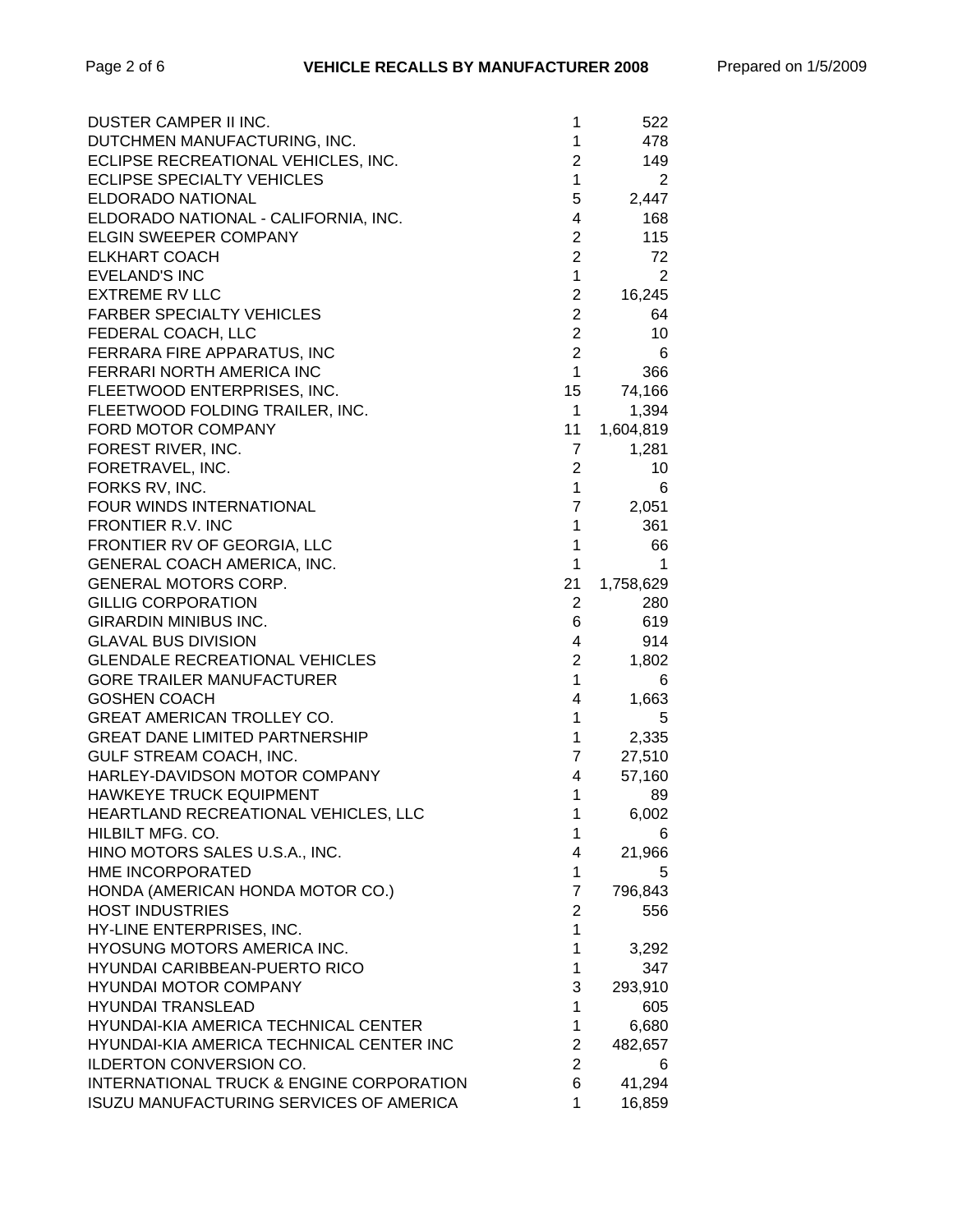| <b>J&amp;L CARGO EXPRESS</b>            | 1              | 121     |
|-----------------------------------------|----------------|---------|
| <b>JAGUAR CARS LTD</b>                  | $\overline{2}$ | 11,672  |
| JAYCO, INC.                             | 10             | 4,221   |
| <b>JENSEN TRAILERS</b>                  | 1              | 2       |
| <b>JET COMPANY</b>                      | 1              | 11      |
| K & D CUSTOM COACH, INC                 | $\overline{2}$ | 4       |
| KAFFENBARGER TRUCK EQUIPMENT COMPANY    | $\overline{2}$ | 151     |
| <b>KALYN/SIEBERT</b>                    | 1              | 8       |
| <b>KARAVAN TRAILERS INC</b>             | 1              | 651     |
| KAWASAKI MOTORS CORP., U.S.A.           | 11             | 64,490  |
| <b>KEYSTONE RV COMPANY</b>              | 8              | 165,180 |
| KIDRON, INCORPORATED                    | 1              | 706     |
| KING OF THE ROAD                        | 1              | 20      |
| KINGMOR SUPPLY, INC.                    | $\overline{2}$ | 144     |
| KNAPHEIDE MANUFACTURING COMPANY         | $\mathbf 1$    | 108     |
| KOVATCH MOBILE EQUIPMENT                | 1              | 122     |
| <b>KWIK-LOC CORPORATION</b>             | $\mathbf{1}$   | 178     |
| KZRV, L.P.                              | $\overline{2}$ | 751     |
| LA BOIT INC.                            | $\overline{2}$ | 16      |
| <b>LAKOTA CORPORATION</b>               | 1              | 49      |
| <b>LAND ROVER</b>                       | 3              | 68,663  |
| LAZY DAZE, INC.                         | 1              | 545     |
| LONGHORN CONVERSIONS                    | 1              | 16      |
| M H EBY, INC.                           | 1              | 1       |
| <b>MACK TRUCKS, INC</b>                 | 4              | 34,818  |
| <b>MANAC</b>                            | 1              | 185     |
| MARATHON HOMES CORP.                    | 1              | 312     |
| <b>MATTHEWS SPECIALTY VEHICLES</b>      | $\overline{2}$ | 16      |
| <b>MAZDA MOTOR CORP</b>                 | $\mathbf{1}$   | 7,200   |
| MERCEDES-BENZ USA, LLC.                 | 8              | 197,315 |
| MILES ELECTRIC VEHICLES                 | 1              | 104     |
| MILLENNIUM TRANSIT SERVICES, LLC        | $\mathbf{1}$   | 23      |
| MITSUBISHI FUSO TRUCK OF AMERICA, INC.  | 3              | 28,831  |
| MITSUBISHI MOTORS NORTH AMERICA, INC.   | 6              | 269,821 |
| MOBILE CONCEPTS BY SCOTTY INC.          | 1              | 35      |
| <b>MOBILITY TRANSPORTATION SERVICES</b> | $\overline{2}$ | 11      |
| <b>MOBILITY WORKS</b>                   | 2              | 357     |
| MONACO COACH CORPORATION                | 11             | 11,897  |
| MORONEY BODY WORKS, INC.                | 2              | 2       |
| MOTOR COACH INDUSTRIES, INC             | 4              | 2,644   |
| <b>MYERS EQUIPMENT CORPORATION</b>      | $\overline{c}$ | 8       |
| NATIONAL RV, INC.                       | 1              | 107     |
| NATIONAL VAN BUILDERS, INC.             | $\overline{c}$ | 86      |
| NAVISTAR, INC                           | $\overline{7}$ | 96,849  |
| <b>NEW ENGLAND WHEELS</b>               | 1              | 513     |
| NEW FLYER INDUSTRIES LTD                | 4              | 2,800   |
| <b>NEW HORIZONS</b>                     | $\overline{2}$ | 404     |
| NEW HORIZONS RV CORPORATION             | $\mathbf{1}$   | 135     |
| NEW YORK BUS SALES, LLC                 | $\overline{2}$ | 2       |
| NEWELL COACH CORP.                      | 3              | 267     |
| NEWMAR CORPORATION                      | 10             | 9,811   |
| NISSAN DIESEL AMERICA, INC              | 1              | 549     |
|                                         |                |         |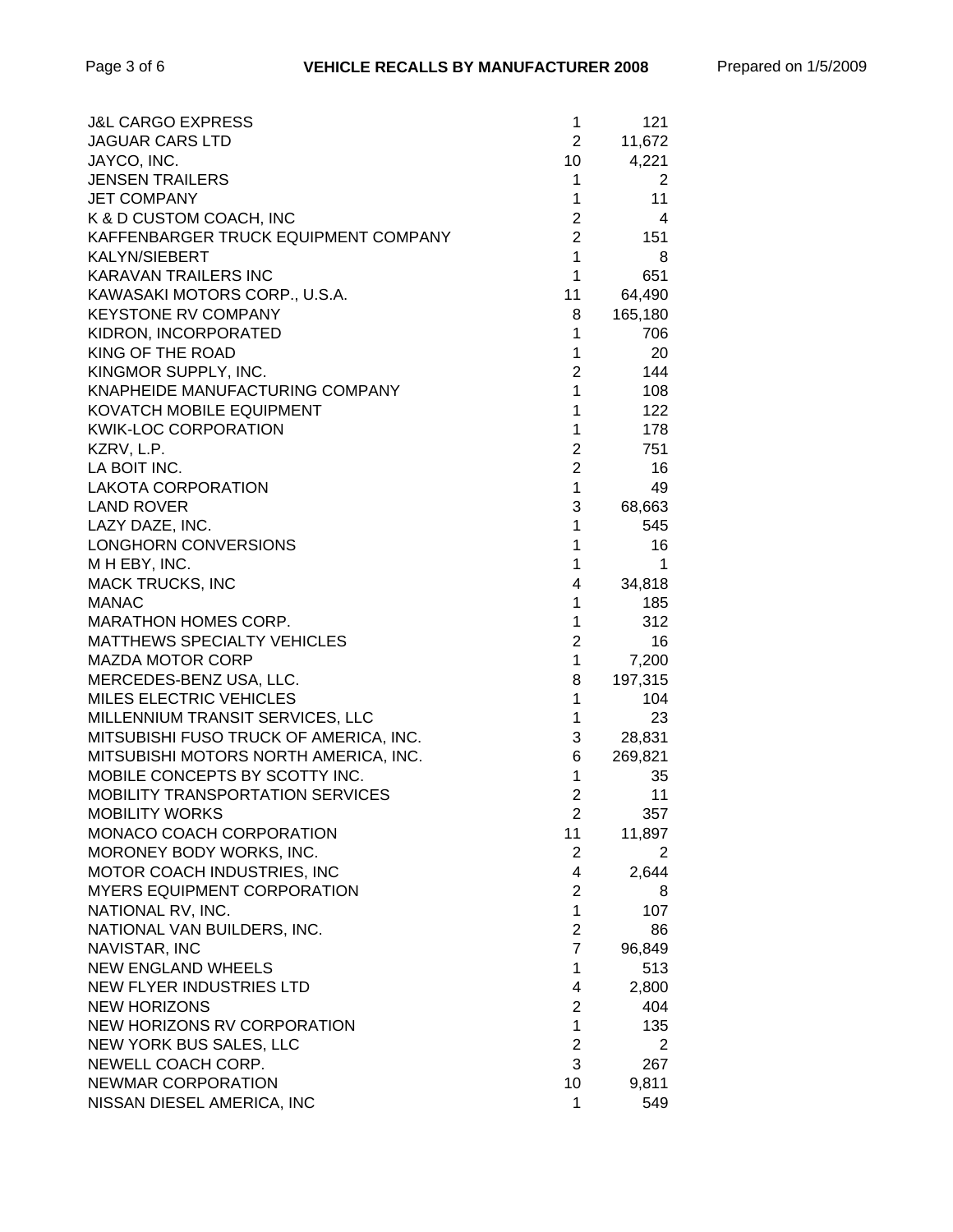| NISSAN NORTH AMERICA, INC.          | 9              | 824,382               |
|-------------------------------------|----------------|-----------------------|
| NORTH AMERICAN BUS INDUSTRIES, INC. | 5              | 499                   |
| NOVA BUS INCORPORATED               | $\mathbf{1}$   | 19                    |
| NRC MODIFICATIONS, INC.             | $\overline{2}$ | 13                    |
| NU WA INDUSTRIES, INC.              | $\mathbf{1}$   | 4,370                 |
| OSHKOSH SPECIALTY VEHICLES          | $\mathbf{1}$   | 1                     |
| OX BODIES, INC.                     | $\mathbf{1}$   | 221                   |
| PACCAR INCORPORATED                 | 15             | 19,535                |
| PACIFIC COACHWORKS                  | 1              | 177                   |
| PEGASUS VANS & TRAILERS INC         | 1              | 13                    |
| PETERSON INDUSTRIES, INC.           | $\overline{c}$ | 47                    |
| PETE'S CUSTOM CONVERSIONS           | 1              | 64                    |
| PIAGGIO USA, INC.                   | 4              | 2,802                 |
| PIERCE MANUFACTURING                | 6              | 2,490                 |
| PILGRIM INTERNATIONAL INC           | $\mathbf{1}$   | 25,500                |
| PLEASURE-WAY INDUSTRIES LTD.        | $\mathbf{1}$   | 127                   |
| POLARIS INDUSTRIES, INC.            | $\overline{2}$ | 4,029                 |
| PORSCHE CARS NORTH AMERICA, INC.    | $\mathbf{1}$   | 5,573                 |
| PREVOST CARS, INC.                  | 4              | 1,057                 |
| QUALITY VAN SALES, INC.             | $\overline{2}$ | 36                    |
| R & S UNLIMITED, INC.               | $\mathbf{1}$   | 1                     |
| <b>RECREATION BY DESIGN</b>         | $\mathbf{1}$   | 681                   |
| REINKE MANUFACTURING COMPANY, INC.  | 1              | 10                    |
| RENEGADE KIBBI, INC.                | 1              | 1,434                 |
| <b>REXHALL INDUSTRIES INC</b>       | 1              | 36                    |
| RIFLED AIR CONDITIONING SYSTEMS     | $\overline{2}$ | 4                     |
| ROAD SYSTEMS INCORPORATED           | 1              | 100                   |
| ROADMASTER, LLC                     | 1              | 753                   |
| ROADTREK MOTORHOMES INC.            | 1              | 110                   |
| ROLLING M, INC.                     | 1              | 32                    |
| ROLLING THUNDER CONVERSIONS         | 1              | 4                     |
| ROUSH PERFORMANCE PRODUCTS, INC.    | 1              | 213                   |
| ROYAL CARGO TRAILERS INCORPORATED   | 1              | 1                     |
| R-VISION                            | $\overline{c}$ | 6                     |
| RVSQUARED INC.                      | $\mathbf 1$    | 3                     |
| S&P CONVERSIONS, LLC                | 1              | 5                     |
| SAAB CARS USA, INC.                 | 1              | 57,389                |
| SALEEN, INC.                        | 1              | 129                   |
| SEAGRAVE FIRE APPARATUS, LLC        | $\overline{2}$ | 19                    |
| SETRA OF NORTH AMERICA              | 1              | 265                   |
| SHOWHAULER TRUCKS INC.              | 1              | $\mathbf{2}^{\prime}$ |
| SHOWTIME CONVERSIONS                | 1              | 4                     |
| SIDUMP'R TRAILER COMPANY            | 1              | 4                     |
| SILVER CROWN, LLC                   | 1              | 36                    |
| SILVER EAGLE MANUFACTURING          | 1              | 133                   |
| <b>SKYLINE CORPORATION</b>          | 2              | 22,455                |
| SMART USA DISTRIBUTOR LLC           | 1              | 43                    |
| SOUTHEAST TOYOTA DISTRIBUTORS       | 1              | 1,716                 |
| SOUTHEAST TOYOTA DISTRIBUTORS, LLC  | 1              | 67                    |
| SPACE CRAFT MFG. INC.               | 1              | 17                    |
| SPARTAN CHASSIS, INC.               | 3              | 2,840                 |
| <b>SPORT TRAILERS</b>               | 1              | 4                     |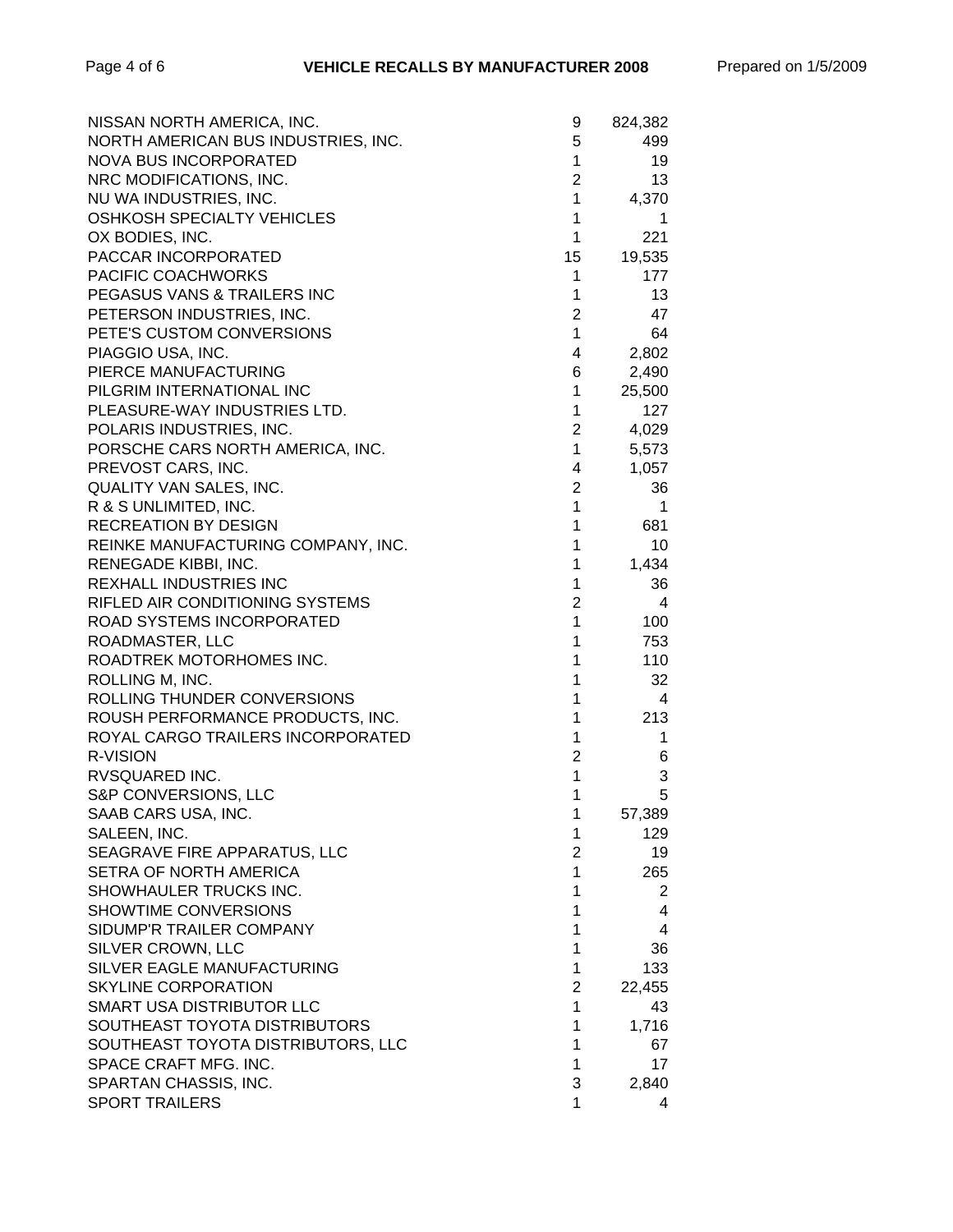| SPORTSMOBILE TEXAS, INC                  | 1              | 6              |
|------------------------------------------|----------------|----------------|
| SPRINTER ENGINEERING & COMPLIANCE SUPPOR | 6              | 1,113          |
| STARCRAFT RV, INC.                       | 1              | 16,644         |
| STARTRANS BUS CORPORATION                | $\overline{2}$ | 8,818          |
| STOUGHTON TRAILERS, LLC                  | $\mathbf{1}$   | 366            |
| SUBARU OF AMERICA, INC.                  | 3              | 58,636         |
| SUN VALLEY, INC.                         | $\overline{2}$ | 603            |
| SUNDOWNER TRAILERS, INC.                 | $\overline{2}$ | 6,720          |
| SUNNYBROOK RV INC.                       | 1              | 9,581          |
| <b>SUNRAY RV LLC</b>                     | $\overline{2}$ | 1,340          |
| SUNSET VANS INC.                         | $\overline{2}$ | 436            |
| SUPER VACUUM MFG. CO., INC.              | 1              | 3              |
| SUPREME CORPORATION                      | 1              | 3,598          |
| SUTPHEN CORP.                            | 1              | 56             |
| <b>TADANO AMERICA CORPORATION</b>        | $\overline{2}$ | 57             |
| <b>TECHWORKS INC.</b>                    | $\mathbf{1}$   | 5              |
| <b>TETON HOMES</b>                       | $\mathbf{1}$   | 123            |
| <b>TEXAS BUS SALES</b>                   | $\overline{2}$ | 26             |
| <b>THOR AMERICA</b>                      | $\mathbf 1$    | 2,700          |
| TIFFIN MOTORHOMES, INC.                  | 4              | 8,609          |
| <b>TITAN COACHES</b>                     | 1              | 2              |
| TL INDUSTRIES, INC.                      | $\mathbf{1}$   | 423            |
| TOYOTA MOTOR CORPORATION                 | $\mathbf{1}$   | 196,222        |
| TOYOTA MOTOR NORTH AMERICA, INC.         | $\overline{2}$ | 752,367        |
| TRACKER MARINE L.L.C.                    | 1              | 1,161          |
| <b>TRAILMOBILE CANADA LIMITED</b>        | 1              | 27             |
| TRAILS WEST MANUFACTURING OF IDAHO       | 1              | 607            |
| TRANSPORT DESIGNS, INC.                  | 1              | 28             |
| TRAVEL UNITS INC.                        | 1              | 2              |
| TRIPLE E RECREATIONAL VEHICLES           | 3              | 165            |
| TRIUMPH MOTORCYCLES AMERICA LTD          | 6              | 1,181          |
| TROLLEY ENTERPRISES, INC.                | $\mathbf{2}$   | 14             |
| <b>TURTLE TOP</b>                        | $\overline{2}$ | 309            |
| <b>U.S. DRIVE RIGHT</b>                  | $\mathbf{1}$   | 107            |
| UNITED MOTORS OF AMERICA, INC            | 1              | 1,145          |
| UNIVERSAL TRAILERS, INC.                 | 1              | 1              |
| VAN HOOL N.V.                            | 3              | 672            |
| <b>VECTRIX CORPORATION</b>               | 1              | 137            |
| <b>VERMEER MANUFACTURING COMPANY</b>     | 1              | 19             |
| VIKING RV, LLC.                          | 1              | 141            |
| <b>VINTAGE TRAILERS LTD</b>              | 1              | 265            |
| VOLKSWAGEN OF AMERICA, INC               | 9              | 579,075        |
| VOLVO CARS OF N.A. LLC.                  | 6              | 27,143         |
| <b>VOLVO TRUCKS NORTH AMERICA</b>        | 1              | 798            |
| <b>WARRIOR INDUSTRIES</b>                | 1              | 21             |
| WELLS CARGO, INC.                        | 1              | 1              |
| WEST TEXAS CONVERSIONS                   | $\mathbf{1}$   | 23             |
| WESTERN RECREATIONAL VEHICLES, INC.      | 1              | 85             |
| <b>WHEELED COACH INDUSTRIES</b>          | 1              | 215            |
| <b>WHEELHORSE CONVERSIONS</b>            | 1              | 1              |
| WICKED WOMAN CHOPPERS LLC                | 1              | 5              |
| WILLARD'S GARAGE & RHINO LINING OF BILLI | $\overline{2}$ | $\overline{2}$ |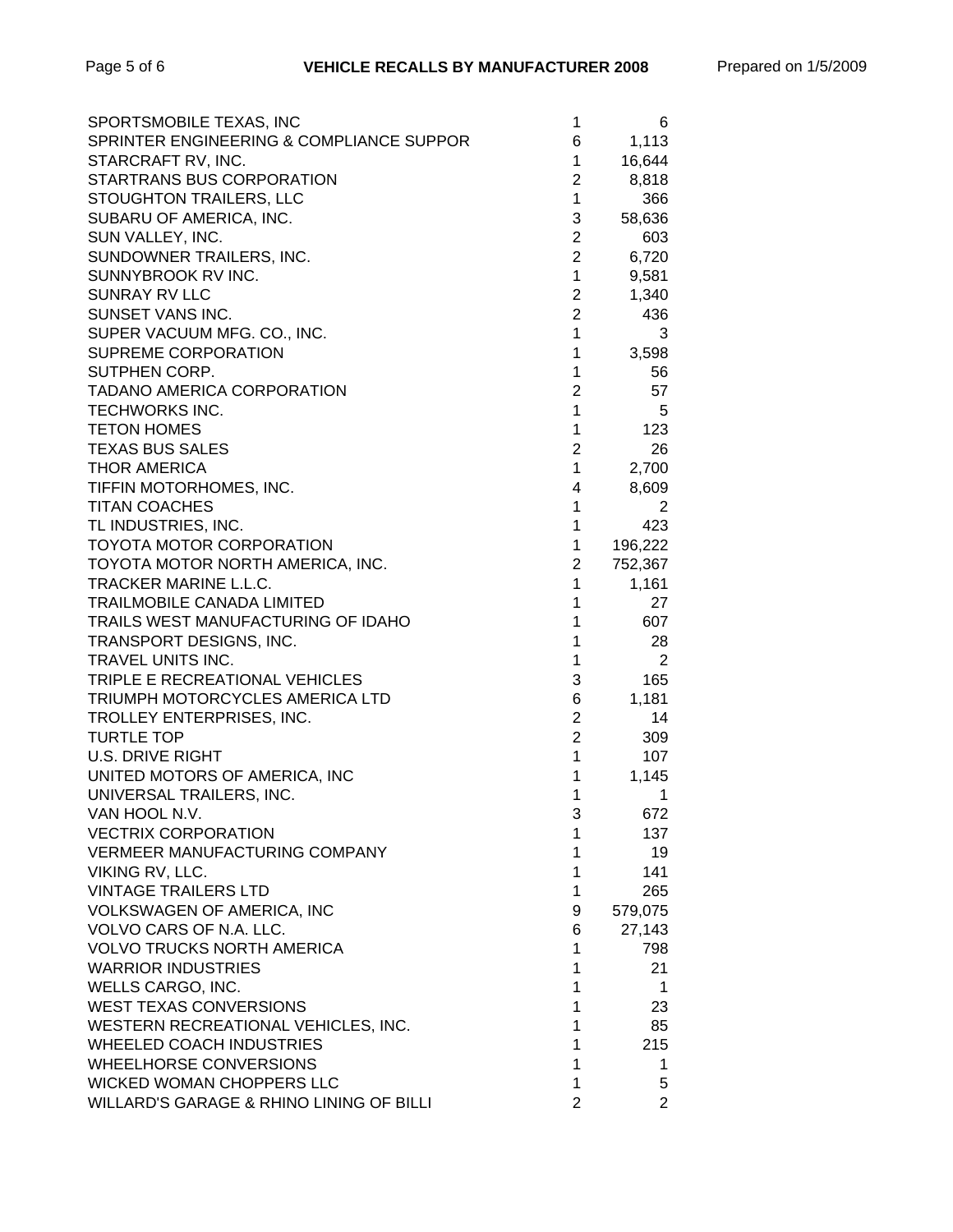| <b>WILSON TRAILER COMPANY</b>   |    | 211            |
|---------------------------------|----|----------------|
| WINNEBAGO INDUSTRIES, INC.      | 12 | 5.601          |
| <b>WORKHORSE CUSTOM CHASSIS</b> |    | 5.606          |
| XL SPECIALIZED TRAILERS, INC    |    | 164            |
| YAMAHA MOTOR CORPORATION, USA   | 2  | 14.400         |
| ZIMMERMAN INDUSTRIES, INC.      |    |                |
|                                 |    | 684 10,450,423 |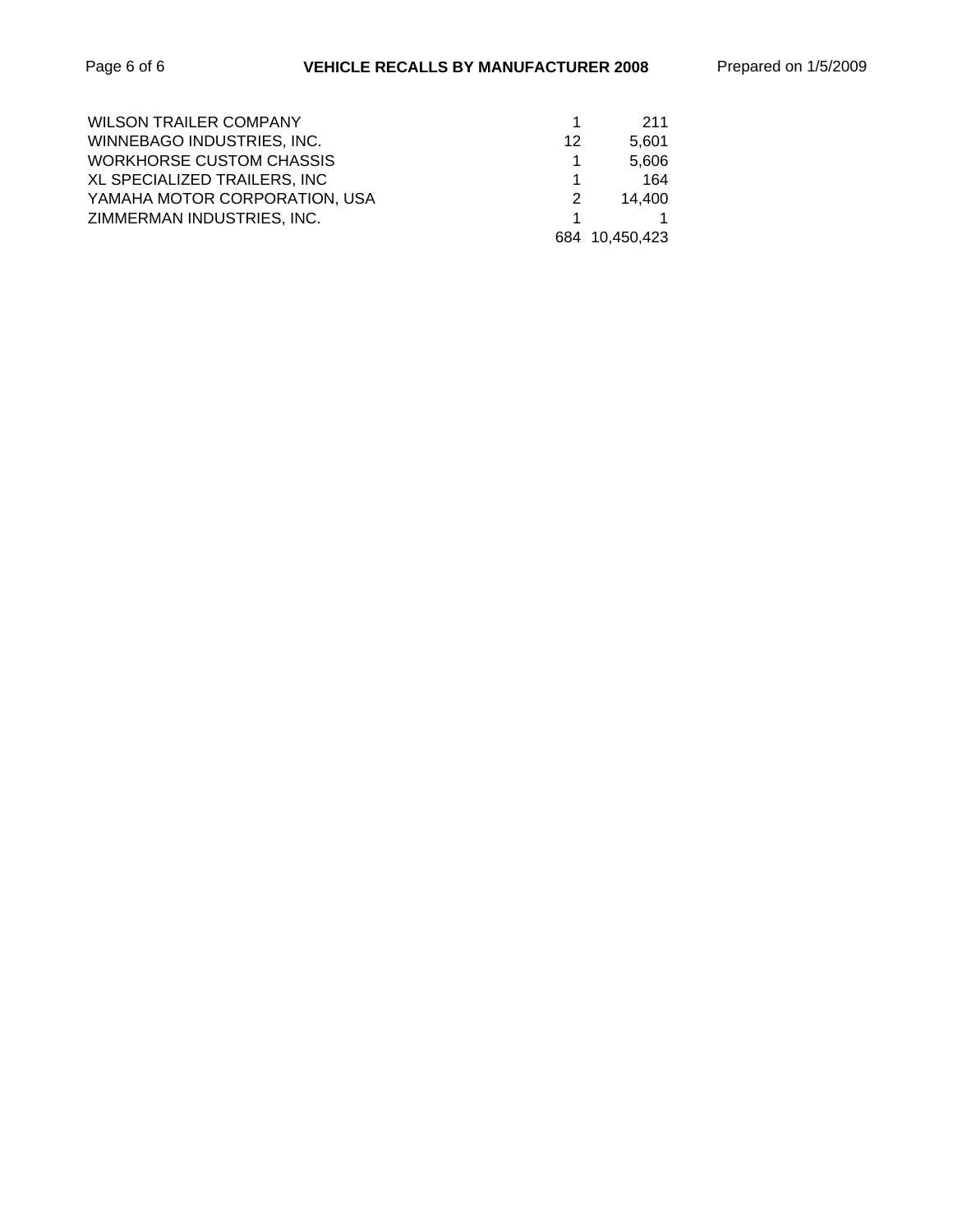#### **VEHICLE RECALLS BY MANUFACTURER 2009**

| <b>MANUFACTURER</b>                   |                         | <b>RECALLS VEHICLES</b> |
|---------------------------------------|-------------------------|-------------------------|
| <b>ACCESS MOBILITY CENTER</b>         | 2                       | 6                       |
| ACCESSIBLE VANS & MOBILITY, LLC.      | 1                       | 1                       |
| ACCESSIBLE VANS & MOBILTIY OF NY, LLC | 1                       | 1                       |
| AIRSTREAM, INC.                       | $\overline{2}$          | 2,058                   |
| ALUMA TOWER COMPANY, INC              | $\mathbf{1}$            | 42                      |
| AMERICAN EMERGENCY VEHICLES           | $\overline{2}$          | 16                      |
| AMERICAN RIVER MOBILITY INC.          | $\overline{2}$          | 2                       |
| AMERICAN SUZUKI MOTOR CORP.           | $\mathbf 1$             | 26,082                  |
| <b>ARMOR REX INC</b>                  | 1                       | 3,910                   |
| <b>ATLANTIC BUS SALES</b>             | $\overline{2}$          | 152                     |
| AUTOCAR, LLC                          | 3                       | 1,002                   |
| <b>BENTLEY MOTORS LTD</b>             | 1                       | 27                      |
| BIG DOG MOTORCYCLES, LLC              | 1                       | 1,257                   |
| <b>BI-MART</b>                        | $\mathbf{1}$            | 3,800                   |
| BLUE BIRD BODY COMPANY                | 16                      | 63,961                  |
| BMW OF NORTH AMERICA, LLC             | 13                      | 12,961                  |
| BOMBARDIER RECREATIONAL PRODUCTS INC. | $\overline{2}$          | 10,040                  |
| BOULEVARD VAN CITY, LLC               | $\mathbf{1}$            | 3                       |
| <b>BUELL MOTORCYCLE CO.</b>           | $\overline{2}$          | 428                     |
| <b>CARRIER CORPORATION</b>            | $\mathbf{1}$            | 15                      |
| <b>CENTRAL PURCHASING</b>             | 1                       | 20,798                  |
| CENTURY INDUSTRIES, LLC               | $\overline{2}$          | 12                      |
| CHAMPION BUS, INC.                    | 3                       | 111                     |
| CHANGZHOU NANXIASHU TOOLS CO., LTD    | 1                       | 71,069                  |
| <b>CHRYSLER LLC</b>                   | 15                      | 589,962                 |
| CLASSIC MOTORWORKS LIMITED, USA       | 1                       | 233                     |
| COACH AND EQUIPMENT MFG CORP.         | 1                       | 1                       |
| COACHMEN INDUSTRIES, INC.             | $\overline{2}$          | 145                     |
| COACHMEN RV COMPANY, LLC              | $\overline{c}$          | 3,487                   |
| COLLINS BUS CORPORATION               | 3                       | 3,363                   |
| COLUMBIA NORTHWEST, INC.              | 1                       | 102                     |
| COMM TRANS SULLY CORPORATION          | $\overline{2}$          | 219                     |
| COUNTRY COACH INC                     | $\mathbf{1}$            | 10                      |
| <b>CROSSROADS RV</b>                  | 1                       | 1,018                   |
| CUES, INC.                            | 1                       | 269                     |
| DAIMLER BUSES NORTH AMERICA, INC.     | 6                       | 3,628                   |
| DAIMLER TRUCKS NORTH AMERICA          | 28                      | 147,393                 |
| <b>DAMON CORPORATION</b>              | $\mathbf 1$             | 2,415                   |
| DIAMOND COACH CORPORATION             | $\overline{2}$          | 31                      |
| DRIVE MASTER CO. INC                  | $\overline{2}$          | 4                       |
| <b>DUCATI NORTH AMERICA</b>           | $\overline{7}$          | 5,818                   |
| DUTCHMEN MANUFACTURING, INC.          | 4                       | 2,916                   |
| <b>ELDORADO NATIONAL</b>              | 6                       | 1,533                   |
| ELDORADO NATIONAL - CALIFORNIA, INC.  | 1                       | 386                     |
| <b>ELKHART COACH</b>                  | $\overline{2}$          | 10                      |
| ENG MOBILE SYSTEM, INC                | $\mathbf{1}$            | 53                      |
| <b>ENTEGRA COACH</b>                  | $\overline{\mathbf{c}}$ | 42                      |
| <b>ENTEGRA COACH INC</b>              | 1                       | 4                       |
| <b>FARBER SPECIALTY VEHICLES</b>      | 1                       | 53                      |
| FERRARA FIRE APPARATUS, INC           | 1                       | 89                      |
| FERRARI NORTH AMERICA INC             | $\overline{2}$          | 4,306                   |
|                                       |                         |                         |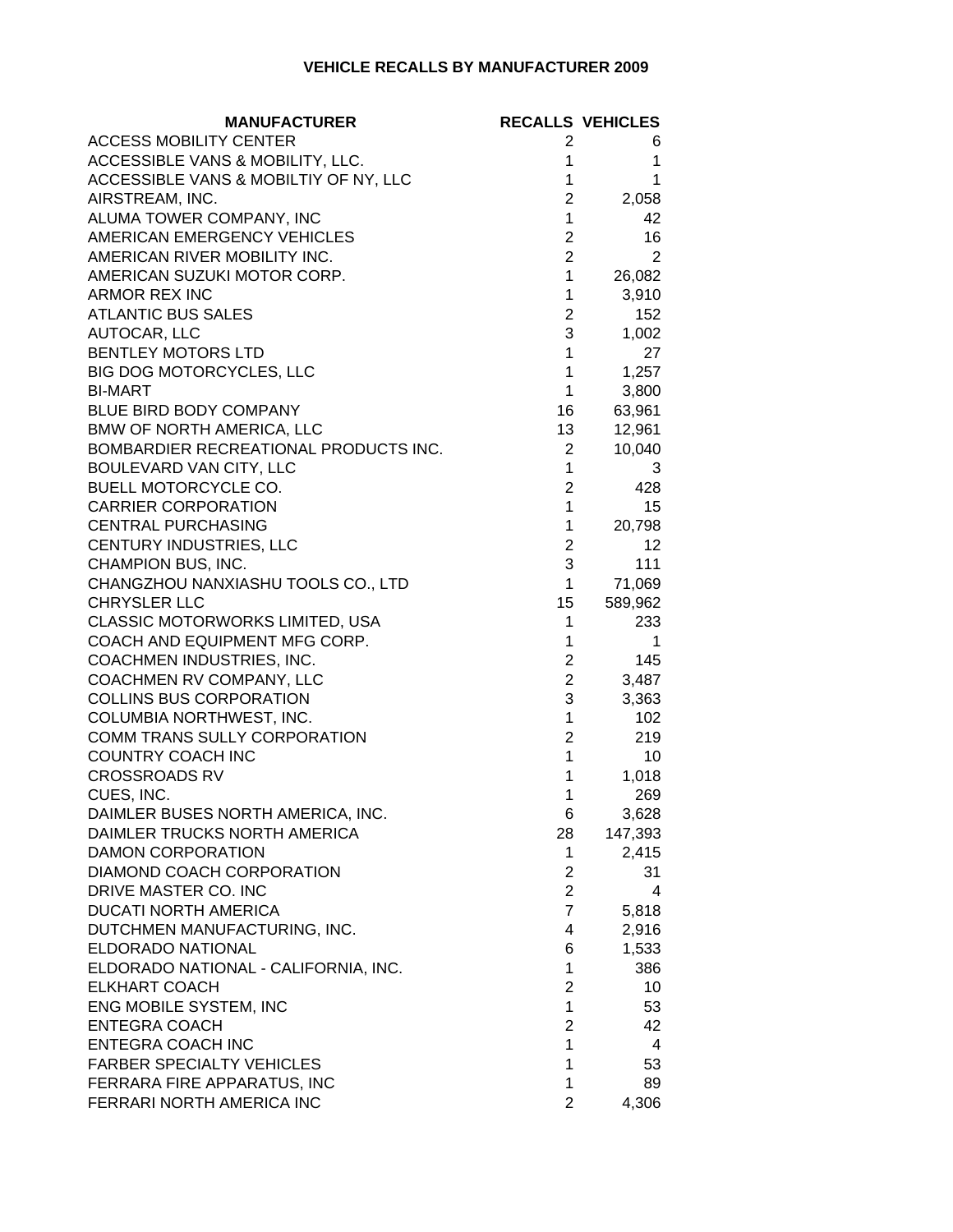| FLEETWOOD ENTERPRISES, INC.              | 7              | 5,549     |
|------------------------------------------|----------------|-----------|
| FLEETWOOD RV, INC.                       | $\overline{2}$ | 6,744     |
| FORD MOTOR COMPANY                       | 8              | 4,521,993 |
| FOREST RIVER, INC.                       | $\overline{2}$ | 336       |
| FORETRAVEL, INC.                         | $\overline{2}$ | 75        |
| FOUR WINDS INTERNATIONAL                 | $\mathbf{1}$   | 684       |
| FRED MEYER STORES, INC.                  | $\mathbf 1$    | 8,571     |
| FREEWHEEL MOBILITY                       | $\overline{2}$ | 8         |
| GENERAL MOTORS CORP.                     | 16             | 2,239,394 |
| <b>GILLIG CORPORATION</b>                | 3              | 3,080     |
| <b>GIRARDIN MINIBUS INC.</b>             | 4              | 208       |
| <b>GLAVAL BUS DIVISION</b>               | 6              | 361       |
| <b>GOSHEN COACH</b>                      | 3              | 163       |
| <b>GREAT DANE LIMITED PARTNERSHIP</b>    | 1              | 43        |
| GULF STREAM COACH, INC.                  | 4              | 290       |
| HANDICAPPED DRIVER SERVICES, INC.        | $\overline{2}$ | 6         |
| HARLEY-DAVIDSON MOTOR COMPANY            | 4              | 127,649   |
| HAULMARK INDUSTRIES INC.                 | $\mathbf{1}$   | 2,227     |
| HEARTLAND RECREATIONAL VEHICLES, LLC     | $\mathbf 1$    | 58        |
| HEIL TRAILER INTERNATIONAL               | $\mathbf{1}$   | 294       |
| HME INCORPORATED                         | $\mathbf{2}$   | 47        |
| HONDA (AMERICAN HONDA MOTOR CO.)         | $\overline{4}$ | 454,003   |
| HYUNDAI CARIBBEAN-PUERTO RICO            | $\overline{2}$ | 3,093     |
| <b>HYUNDAI MOTOR COMPANY</b>             | 4              | 965,174   |
| <b>HYUNDAI TRANSLEAD</b>                 | 1              | 572       |
| HYUNDAI-KIA AMERICA TECHNICAL CENTER INC | 4              | 332,958   |
| <b>INNOVATIVE ENGINEERING</b>            | 1              | 4         |
| ISUZU MANUFACTURING SERVICES OF AMERICA  | $\mathbf 1$    | 2,836     |
| <b>JAGUAR CARS LTD</b>                   | $\overline{2}$ | 14,663    |
| JAGUAR LAND ROVER NORTH AMERICA, LLC     | 4              | 6,240     |
| JAYCO, INC.                              | 3              | 966       |
| JONWAY MOTORCYCLE                        | $\overline{2}$ | 5,180     |
| J'S MOBILITY UNLIMITED, INC.             | $\overline{2}$ | 2         |
| KAWASAKI MOTORS CORP., U.S.A.            | 5              | 33,561    |
| <b>KEYSTONE RV COMPANY</b>               | 8              | 1,311     |
| KTM NORTH AMERICA, INC                   | $\mathbf{1}$   | 237       |
| KZRV, L.P.                               | $\mathbf 1$    | 230       |
| LABRIE ENVIRONMENTAL GROUP               | 1              | 29        |
| LDV, INC.                                | 1              | 81        |
| <b>LEADER INDUSTRIES</b>                 | $\overline{2}$ | 28        |
| LEISURE TRAVEL VANS, LTD                 | $\mathbf{1}$   | 40        |
| LODAL INC.                               | 1              | 19        |
| LONG CHIH INDUSTRIAL CO., LTD            | 1              | 53,788    |
| LOTUS CARS USA, INC.                     | 1              | 87        |
| <b>MACK TRUCKS, INC</b>                  | 3              | 11,559    |
| MAIN MOBILITY, INC.                      | $\overline{2}$ | 370       |
| MASERATI NORTH AMERICA, INC.             | $\overline{2}$ | 8,736     |
| MAURER MANUFACTURING INC.                | $\mathbf{1}$   | 4         |
| <b>MAZDA MOTOR CORP</b>                  | 6              | 131,920   |
| MEDTEC AMBULANCE CORPORATION             | $\overline{2}$ | 86        |
| MENARD, INC                              | 1              | 2,957     |
| MERCEDES-BENZ USA, LLC.                  | 3              | 16,536    |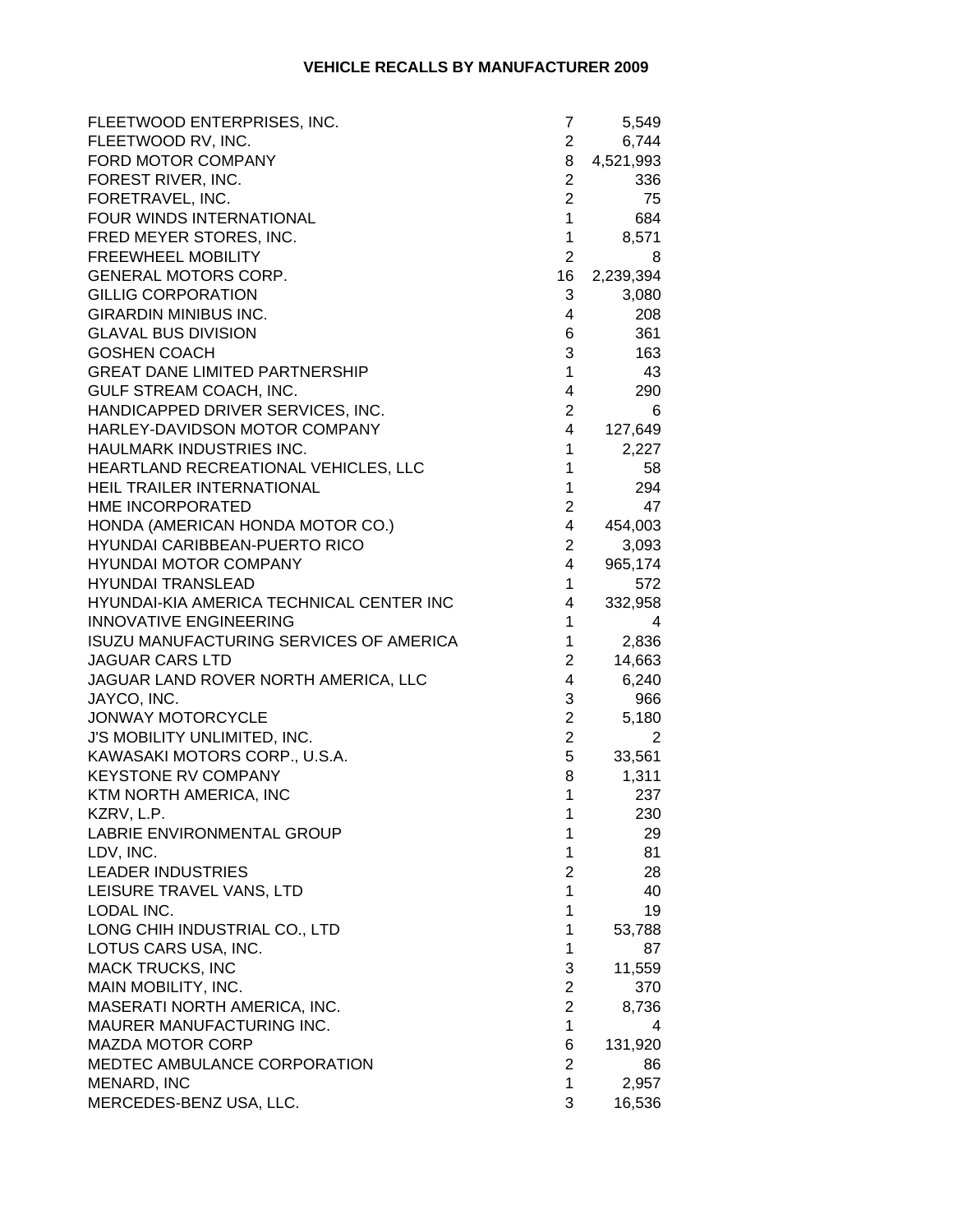| MILLENNIUM TRANSIT SERVICES, LLC         | 1                       | 34      |
|------------------------------------------|-------------------------|---------|
| MITSUBISHI FUSO TRUCK OF AMERICA, INC.   | 1                       | 16,384  |
| MITSUBISHI MOTORS NORTH AMERICA, INC.    | 4                       | 76,498  |
| MOBILITY SPECIALIST INC                  | $\overline{c}$          | 129     |
| MONACO RV, LLC                           | $\mathbf{1}$            | 47      |
| MOTOR COACH INDUSTRIES, INC              | 8                       | 3,063   |
| NAVISTAR, INC                            | 8                       | 132,511 |
| NEVILLE WELDING INC                      | $\mathbf{1}$            | 81      |
| <b>NEW ENGLAND WHEELS</b>                | $\mathbf 1$             | 513     |
| <b>NEW FLYER INDUSTRIES LTD</b>          | $\overline{c}$          | 1,737   |
| NEWELL COACH CORP.                       | $\mathbf{1}$            | 113     |
| <b>NEWMAR CORPORATION</b>                | $\overline{\mathbf{4}}$ | 3,452   |
| NISSAN DIESEL AMERICA, INC               | 3                       | 177     |
| NISSAN NORTH AMERICA, INC.               | 6                       | 706,982 |
| NORTH AMERICAN BUS INDUSTRIES, INC.      | 4                       | 3,454   |
| NORTHERN TOOL & EQUIPMENT COMPANY, INC.  | $\mathbf 1$             | 17,091  |
| <b>NOVA BUS INCORPORATED</b>             | 2                       | 109     |
| OBS, INC.                                | $\overline{2}$          | 6       |
| ONENESS MOBILITY SERVICES, LLC           | $\overline{2}$          | 21      |
| OSHKOSH TRUCK CORPORATION                | $\mathbf{1}$            | 302     |
| PACCAR INCORPORATED                      | 11                      | 123,644 |
| PACIFIC COACHWORKS                       | 1                       | 216     |
| PANTHER MOTORS INC                       | 1                       | 434     |
| PERSONALIZED VANS AND TRUCKS             | $\overline{2}$          | 4       |
| PETERSEN INDUSTRIES                      | $\mathbf{1}$            | 123     |
| PIAGGIO USA, INC.                        | 4                       | 4,886   |
| PIERCE MANUFACTURING                     | 6                       | 1,052   |
| PREVOST CARS, INC.                       | $\overline{\mathbf{c}}$ | 70      |
| QINGQI GROUP MOTORCYCLE CO., LTD         | $\overline{2}$          | 1,476   |
| <b>QUALITY VANS</b>                      | $\overline{2}$          | 22      |
| R&R MOBILITY VANS & LIFTS INC.           | $\overline{2}$          | 14      |
| RIDE-AWAY HANDICAP EQUIPMENT             | $\overline{2}$          |         |
| <b>RIVERS BUS SALES</b>                  | $\overline{c}$          | 4       |
| ROADTREK MOTORHOMES INC.                 | $\overline{2}$          | 543     |
| ROUSH PERFORMANCE PRODUCTS, INC.         | 1                       | 81      |
| S&S CANOPIES & CAMPERS MFG., INC.        | 1                       | 307     |
| SEAGRAVE FIRE APPARATUS, LLC             | 1                       | 16      |
| SETRA OF NORTH AMERICA                   | 1                       | 490     |
| SHOWTIME CONVERSIONS                     | $\overline{c}$          | 6       |
| SOMERSET WELDING & STEEL, INC.           | $\mathbf{1}$            | 284     |
| SPARTAN CHASSIS, INC.                    | 8                       | 1,105   |
| SPRINTER ENGINEERING & COMPLIANCE SUPPOR | 1                       | 13,509  |
| STARCRAFT BUS AND MOBILITY               | $\overline{2}$          | 1,628   |
| STARCRAFT RV, INC.                       | $\overline{2}$          | 120     |
| STARTRANS BUS CORPORATION                | $\overline{2}$          | 439     |
| SUBARU OF AMERICA, INC.                  | $\overline{2}$          | 21,357  |
| SUTPHEN CORPORATION                      | $\mathbf{1}$            | 29      |
| <b>TEREX LOAD KING</b>                   | 1                       | 17      |
| TEREX TELELECT, INC.                     | 2                       | 334     |
| <b>TESLA MOTORS</b>                      | 1                       | 345     |
| THE CUSTOMIZERS INC.                     | $\overline{\mathbf{c}}$ | 9       |
| <b>TIFFANY COACHWORKS</b>                | 1                       | 26      |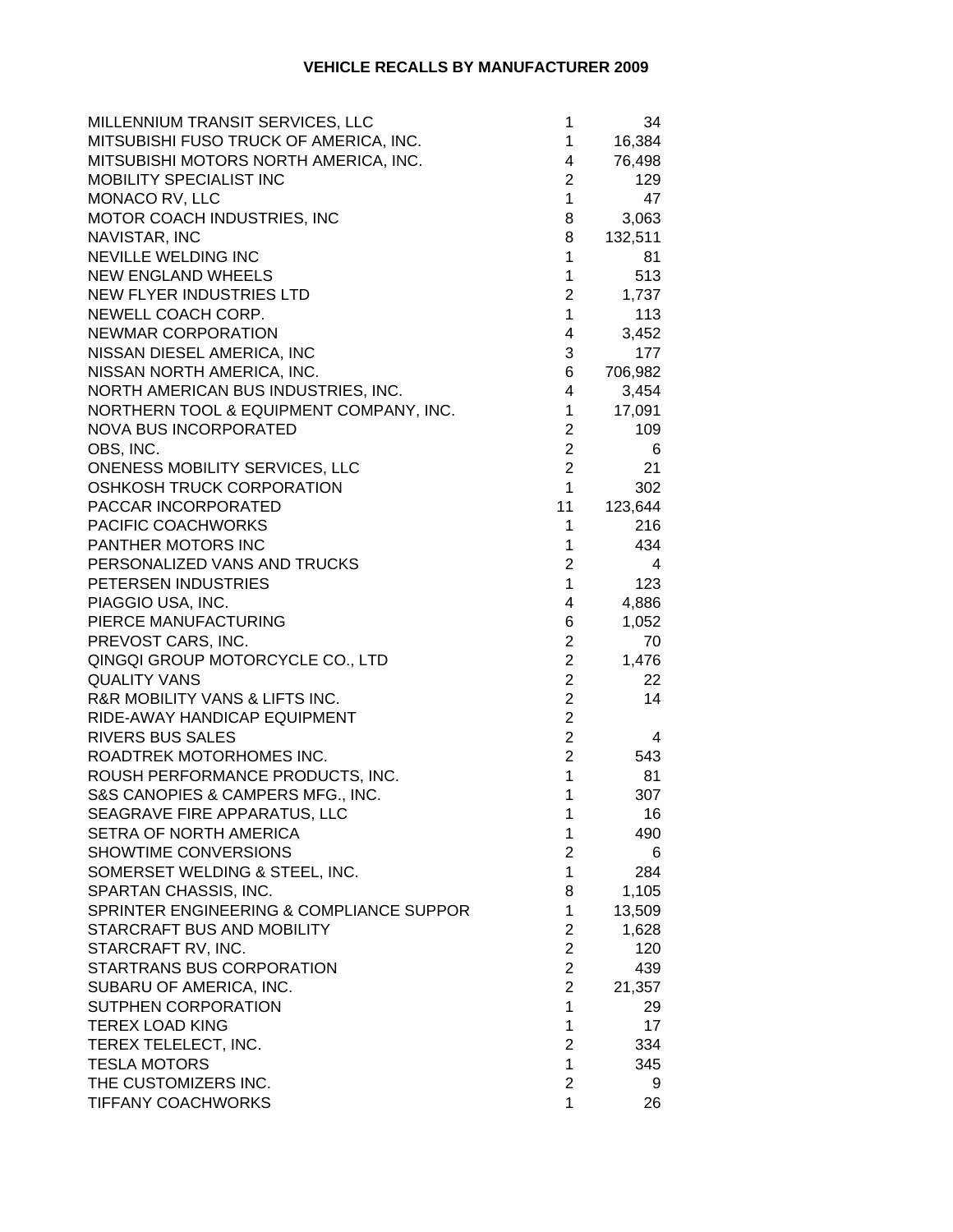#### **VEHICLE RECALLS BY MANUFACTURER 2009**

| TIFFIN MOTORHOMES, INC.                 | 5              | 2,774     |
|-----------------------------------------|----------------|-----------|
| TOYOTA MOTOR CORPORATION                | $2^{\circ}$    | 4,286,820 |
| TOYOTA MOTOR NORTH AMERICA, INC.        | $\overline{7}$ | 585,763   |
| <b>TRANS TECH BUS</b>                   | 3              | 291       |
| TRIPLE E RECREATIONAL VEHICLES          | $2^{\circ}$    | 91        |
| TRIUMPH MOTORCYCLES AMERICA LTD         | $\mathbf{1}$   | 2,849     |
| <b>TURTLE TOP</b>                       | 1              | 29        |
| UNIVERSAL SPECIALTY VEHICLES, INC.      | 1              | 12        |
| <b>VACTOR MANUFACTURING</b>             | 1              | 115       |
| VAN CONVERSIONS OF LEHIGH VALLEY INC.   | $\overline{2}$ | 126       |
| VAN HOOL N.V.                           | $\mathbf 1$    | 16        |
| VAN PRODUCTS MOBILITY & COMMERCIAL      | $\overline{2}$ | 16        |
| <b>VOLKSWAGEN OF AMERICA, INC</b>       | 8              | 100,764   |
| VOLVO CARS OF N.A. LLC.                 | $\overline{7}$ | 191,705   |
| <b>VOLVO TRUCKS NORTH AMERICA</b>       | $2^{\circ}$    | 128,130   |
| VT SPECIALIZED VEHICLES CORPORATION     | $\mathbf{1}$   | 100       |
| <b>WEST COACH CORPORATION</b>           | $2^{\circ}$    | 166       |
| <b>WEST TEXAS REHABILITATION CENTER</b> | 2 <sup>1</sup> | 4         |
| WILDFIRE MOTORS, INC.                   | $\overline{1}$ | 42        |
| <b>WILSON TRAILER COMPANY</b>           | 1              | 7,429     |
| WINNEBAGO INDUSTRIES, INC.              | 5 <sub>5</sub> | 4,359     |
| YAMAHA MOTOR CORPORATION, USA           | $\overline{2}$ | 9,505     |

TOTAL 492 16,406,694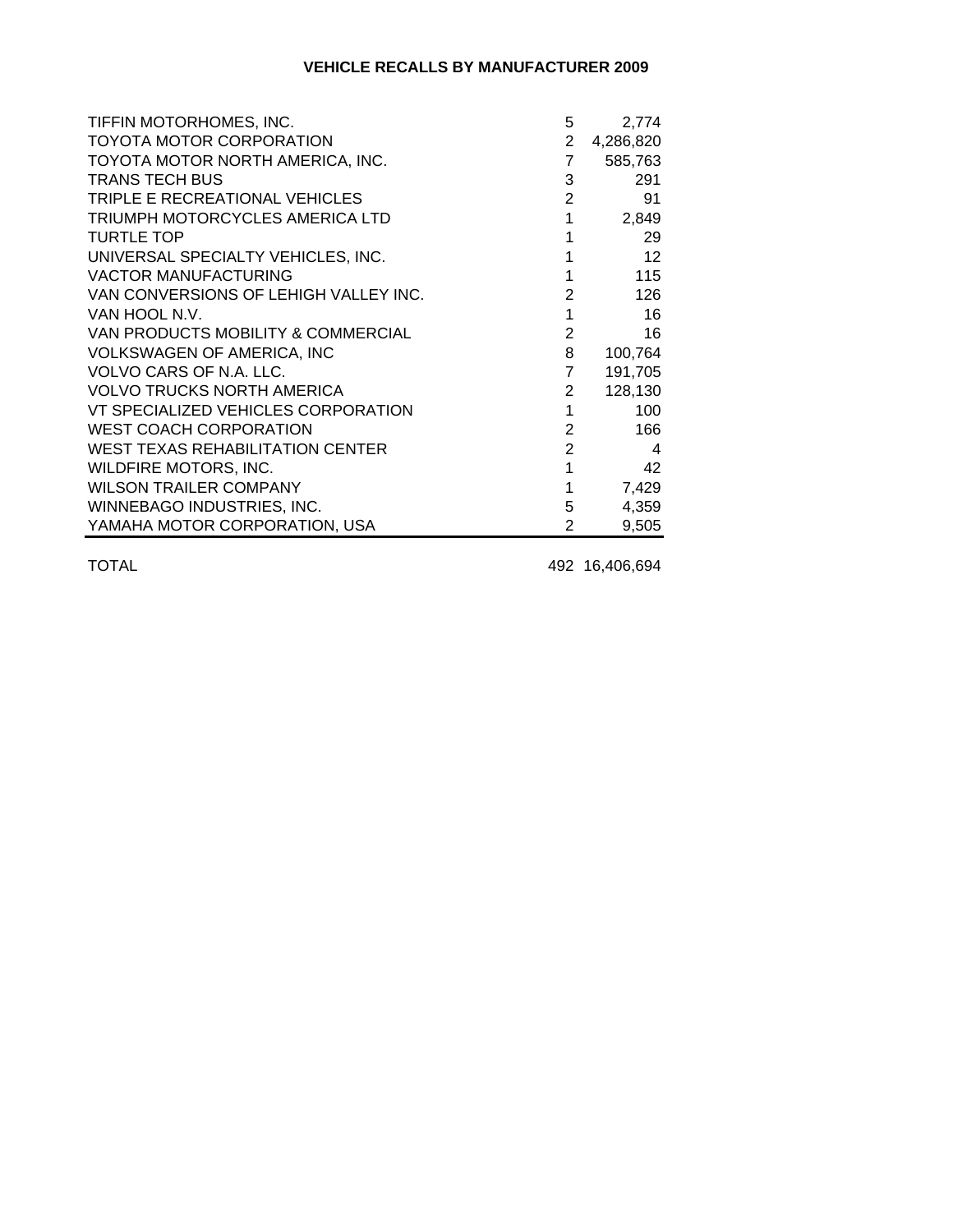| <b>Manufacturer</b>                       |                | # of Recalls # of Vehicles Recalled |
|-------------------------------------------|----------------|-------------------------------------|
|                                           |                |                                     |
| TOYOTA MOTOR NORTH AMERICA, INC.          | 17             | 6,704,397                           |
| <b>GENERAL MOTORS CORP.</b>               | 21             | 4,024,389                           |
| HONDA (AMERICAN HONDA MOTOR CO.)          | 15             | 2,383,858                           |
| <b>NISSAN NORTH AMERICA, INC.</b>         | 16             | 2,096,996                           |
| <b>CHRYSLER GROUP LLC</b>                 | 17             | 1,611,318                           |
| <b>FORD MOTOR COMPANY</b>                 | 9              | 581,107                             |
| <b>VOLKSWAGEN OF AMERICA, INC</b>         | $\overline{2}$ | 393,188                             |
| <b>BMW OF NORTH AMERICA, LLC</b>          | 15             | 288,503                             |
| <b>GULF STATES TOYOTA, INC.</b>           | $\mathbf{1}$   | 271,417                             |
| <b>MAZDA MOTOR CORP</b>                   | 3              | 243,500                             |
| <b>SOUTHEAST TOYOTA DISTRIBUTORS, LLC</b> | $\mathbf{1}$   | 153,418                             |
| ISUZU MANUFACTURING SERVICES OF AMERICA   | 2              | 152,984                             |
| <b>AMERICAN SUZUKI MOTOR CORP.</b>        | 6              | 142,532                             |
| <b>HYUNDAI MOTOR COMPANY</b>              | 1              | 138,354                             |
| MITSUBISHI MOTORS NORTH AMERICA, INC.     | 3              | 129,864                             |
| <b>SUBARU OF AMERICA, INC.</b>            | 4              | 105,535                             |
| MERCEDES-BENZ USA, LLC.                   | 3              | 91,149                              |
| <b>VOLVO TRUCKS NORTH AMERICA</b>         | 5              | 79,411                              |
| <b>KIA MOTORS CORPORATION</b>             | $\overline{2}$ | 42,882                              |
| <b>VOLVO CARS OF N.A. LLC.</b>            | 9              | 31,030                              |
| JAGUAR LAND ROVER NORTH AMERICA, LLC      | 3              | 14,479                              |
| PORSCHE CARS NORTH AMERICA, INC.          | 2              | 3,185                               |
|                                           |                |                                     |
| <b>ACCESS OPTIONS, INC</b>                | 1              | $\overline{4}$                      |
| ADVENTURE MANUFACTURING                   | $\mathbf{1}$   | 328                                 |
| AIRSTREAM, INC.                           | 3              | 768                                 |
| ALL AMERICAN SPECIALTY VEHICLES, LLC      | $\mathbf{1}$   | 28                                  |
| ALL IN ONE MOBILITY, INC.                 | $\mathbf{1}$   | 13                                  |
| <b>ALTEC INDUSTRIES INC.</b>              | 6              | 10,657                              |
| AMERICAN LAFRANCE LLC                     | $\mathbf{1}$   | 18                                  |
| <b>ARIZONA MOBILITY PRODUCTS</b>          | $\mathbf{1}$   | $\overline{2}$                      |
| <b>ASTON MARTIN</b>                       | 1              | 1,090                               |
| ATTENTION TO DETAIL, INC.                 | $\mathbf{1}$   | 3,209                               |
| AUTO ADDITIONS, INC.                      | 1              | 1,623                               |
| <b>AUTO AIR COMPANY</b>                   | $\mathbf{1}$   | 1,709                               |
| <b>AUTO IMAGE</b>                         | 1              | 649                                 |
| <b>AUTO OUTFITTERS</b>                    | $\mathbf{1}$   | 176                                 |
| <b>AUTO TRIM DESIGN &amp; GLASS</b>       | 1              | 32                                  |
| <b>AUTO TRIM RESTYLING</b>                | $\mathbf{1}$   | 2,135                               |
| AUTO UPGRADE OF N.E., INC.                | 1              | 21                                  |
| <b>AUTOCAR, LLC</b>                       | 3              | 6,032                               |
| AUTOMOBILI LAMBORGHINI                    | $\mathbf{1}$   | 428                                 |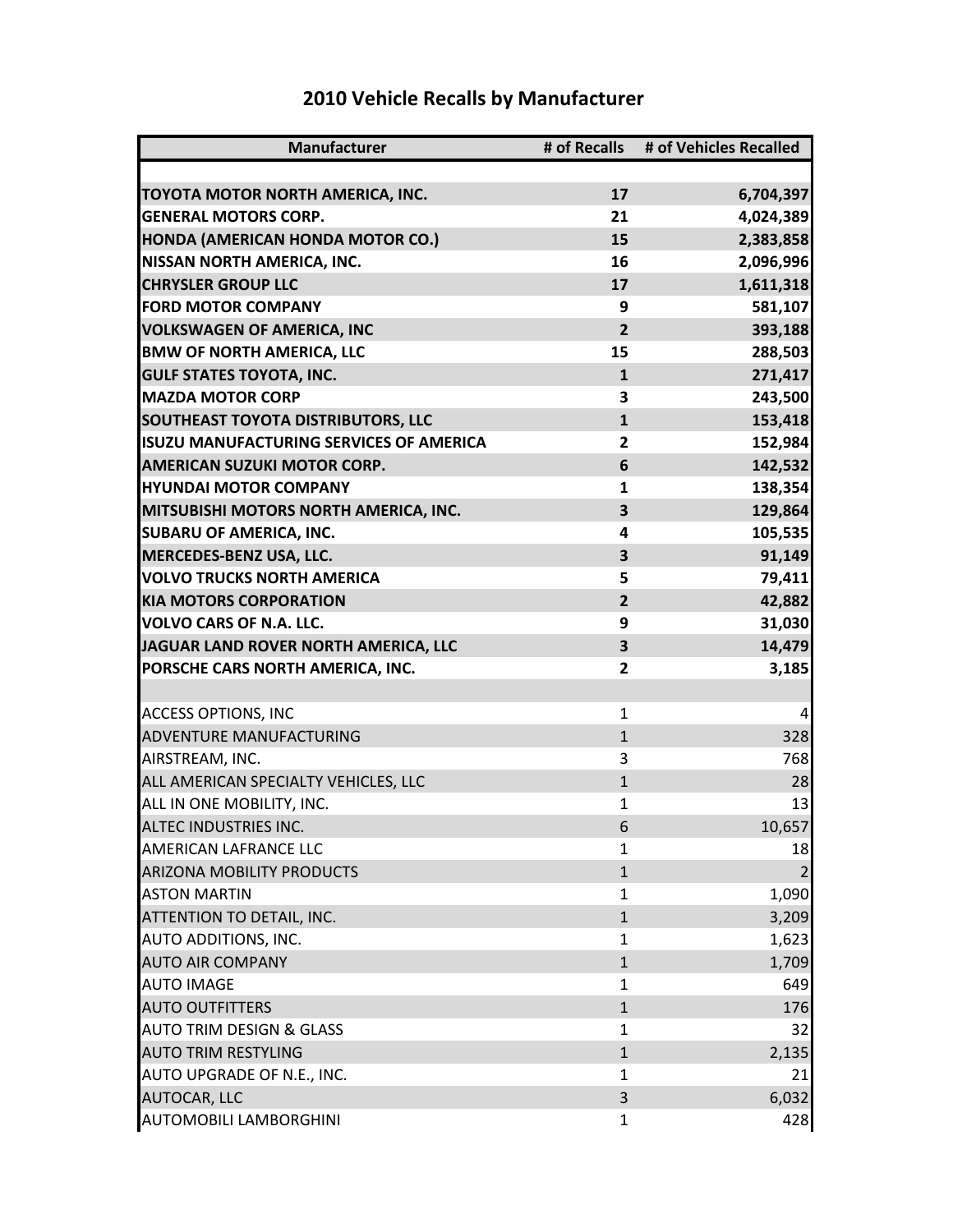| <b>AUTOMOTIVE IMPROVEMENTS</b>               | $\mathbf{1}$   | 14             |
|----------------------------------------------|----------------|----------------|
| <b>BAD BOY ENTERPRISES, LLC</b>              | $\overline{2}$ | 388            |
| <b>BENTLEY MOTORS LTD</b>                    | $\mathbf{1}$   | 630            |
| <b>BIG DOG MOTORCYCLES, LLC</b>              | $\mathbf{1}$   | 1,895          |
| BIG TEX TRAILER MANUFACTURING, INC.          | $\mathbf{1}$   | 278            |
| <b>BLUE BIRD BODY COMPANY</b>                | 21             | 35,624         |
| BLUE SKY CUSTOM AUTOMOTIVE RESTYLERS         | $\mathbf{1}$   | 158            |
| <b>BOMBARDIER RECREATIONAL PRODUCTS INC.</b> | 3              | 5,027          |
| <b>BRAUN CORPORATION</b>                     | 3              | 7,052          |
| <b>BRECKENRIDGE</b>                          | 1              | 960            |
| <b>BUSWEST, LLC</b>                          | $\mathbf{1}$   | $\overline{2}$ |
| C & C TOP SHOP, INC.                         | $\mathbf{1}$   | 2,996          |
| <b>CAROLINA RESTYLING</b>                    | $\mathbf 1$    | 390            |
| CARRIAGE, INC                                | $\overline{2}$ | 2,754          |
| <b>CHAMPION BUS, INC.</b>                    | 5              | 833            |
| <b>CHIEF INDUSTRIES</b>                      | $\mathbf{1}$   | 12             |
| CHRYSLER GROUP GLOBAL ELECTRIC MOTORCARS     | $\mathbf{1}$   | 142            |
| <b>CLUB CAR INC.</b>                         | $\overline{2}$ | 879            |
| COACH AND EQUIPMENT MFG CORP.                | $\overline{4}$ | 2,205          |
| <b>COACH AUTOMOTIVE ACCESSORIES</b>          | 1              | 2,887          |
| <b>COACH AUTOMOTIVE RESTYLING</b>            | $\mathbf{1}$   |                |
| COACHMEN INDUSTRIES, INC.                    | $\mathbf{1}$   | 4,200<br>50    |
| COACHMEN RV COMPANY, LLC                     | 6              |                |
|                                              | $\mathbf{1}$   | 3,732          |
| <b>COFFMAN AUTO GLASS</b>                    |                | 420            |
| <b>COLLINS BUS CORPORATION</b>               | $\overline{4}$ | 850            |
| <b>COMM-TRANS</b>                            | $\overline{2}$ | 130            |
| CORP. MICRO BIRD, INC.                       | $\overline{7}$ | 1,032          |
| <b>CROSSROADS RV</b>                         | $\overline{2}$ | 1,405          |
| DAIHATSU AMERICA, INC.                       | $\mathbf{1}$   | 4,000          |
| DAIMLER BUSES NORTH AMERICA, INC.            | 4              | 1,819          |
| DAIMLER TRUCKS NORTH AMERICA                 | 30             | 102,462        |
| <b>DAMON CORPORATION</b>                     | 1              | 271            |
| DIAMOND COACH CORPORATION                    | $\overline{2}$ | 29             |
| <b>DON'S AUTO UPHOLSTERY</b>                 | 1              | 1,190          |
| <b>DOUBLETREE RV</b>                         | $\mathbf{1}$   | 290            |
| <b>DRIVING SPECIALTIES LTD</b>               | 1              |                |
| <b>DUCATI NORTH AMERICA</b>                  | 3              | 1,087          |
| DUTCHMEN MANUFACTURING, INC.                 | 8              | 5,227          |
| <b>DYNAMAX CORPORATION</b>                   | $\mathbf{1}$   | 21             |
| ECLIPSE RECREATIONAL VEHICLES, INC.          | $\mathbf{1}$   | 152            |
| EL DORADO R.V. INC.                          | $\mathbf{1}$   | 246            |
| <b>ELDORADO NATIONAL</b>                     | 4              | 2,927          |
| ELDORADO NATIONAL - CALIFORNIA, INC.         | $\overline{2}$ | 1,118          |
| <b>ELGIN SWEEPER COMPANY</b>                 | $\mathbf{1}$   | 52             |
| <b>ELKHART COACH</b>                         | 3              | 293            |
| <b>ENTEGRA COACH</b>                         | 5              | 94             |
| E-ONE, INC.                                  | $\overline{2}$ | 27             |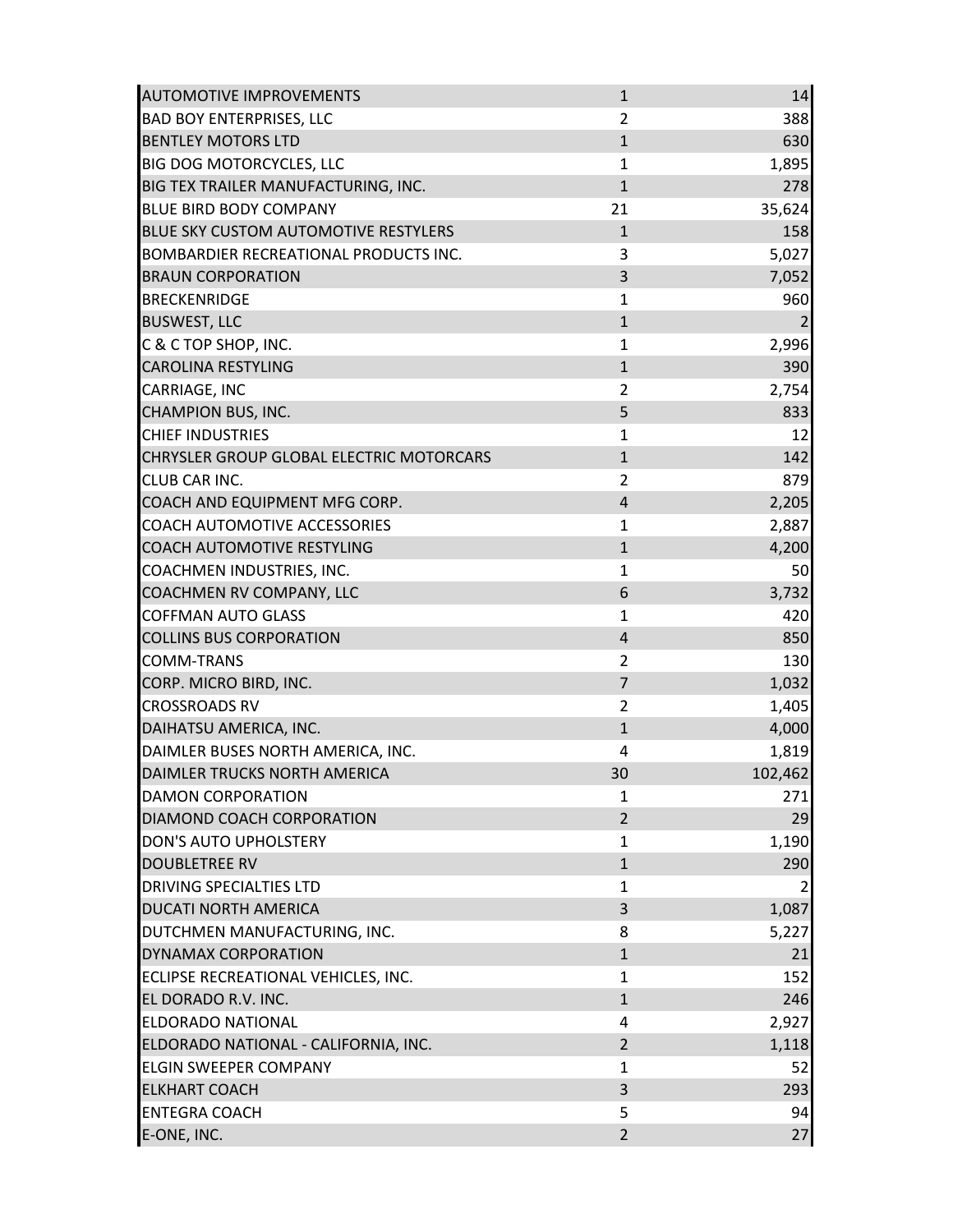| EVERGREEN RECREATIONAL VEHICLES, LLC      | $\mathbf{1}$   | 67             |
|-------------------------------------------|----------------|----------------|
| <b>EXECUTIVE COACH BUILDERS</b>           | $\mathbf{1}$   | 161            |
| EZ LOADER ADJUSTABLE BOAT TRAILERS, INC   | 1              | 698            |
| <b>FARBER SPECIALTY VEHICLES</b>          | $\overline{2}$ | 29             |
| <b>FEATHERLITE, INC.</b>                  | $\mathbf{1}$   | $\overline{a}$ |
| FERRARI NORTH AMERICA INC                 | $1\,$          | 303            |
| <b>FINISH LINE</b>                        | $\mathbf{1}$   | 351            |
| FLEETWOOD RV, INC.                        | 8              | 572            |
| <b>FONTAINE MODIFICATION</b>              | $\mathbf{1}$   | 308            |
| <b>FOREST RIVER, INC.</b>                 | 9              | 4,825          |
| FORETRAVEL, INC.                          | $\mathbf{1}$   | $\overline{a}$ |
| FOUR WINDS INTERNATIONAL                  | $\overline{2}$ | 620            |
| GENERAL COACH AMERICA, INC.               | 1              | 66             |
| <b>GENIE INDUSTRIES, INC.</b>             | $\overline{2}$ | 94             |
| <b>GLAVAL BUS DIVISION</b>                | 4              | 647            |
| <b>GOLDWORKS &amp; GRAPHICS</b>           | $\mathbf{1}$   | 354            |
| <b>GOSHEN COACH</b>                       | 3              | 679            |
| <b>GREAT DANE LIMITED PARTNERSHIP</b>     | $\mathbf{1}$   | 423            |
| <b>GULF STREAM COACH, INC.</b>            | $\overline{2}$ | 2,692          |
| H. A. DEHART                              | $\mathbf{1}$   | 4              |
| HARLEY-DAVIDSON MOTOR COMPANY             | $\mathbf{1}$   | 70             |
| HEARTLAND RECREATIONAL VEHICLES, LLC      | $\overline{7}$ | 4,269          |
| <b>HEIL COMPANY</b>                       | $\mathbf{1}$   | 522            |
| <b>HEIL ENVIRONMENTAL</b>                 | $\mathbf{1}$   | 2,201          |
| HINO MOTORS SALES U.S.A., INC.            | 4              | 1,946          |
| <b>HYUNDAI CARIBBEAN-PUERTO RICO</b>      | $\overline{2}$ | 140            |
| <b>HYUNDAI TRANSLEAD</b>                  | $\mathbf{1}$   | 198            |
| HYUNDAI-KIA AMERICA TECHNICAL CENTER INC  | 3              | 8,193          |
| JAG MOBILE SOLUTIONS, INC.                | $\mathbf{1}$   | 178            |
| JAYCO, INC.                               | 10             | 2,023          |
| KAWASAKI MOTORS CORP., U.S.A.             | 4              | 8,764          |
| <b>KEYSTONE RV COMPANY</b>                | 15             | 31,855         |
| KOVATCH MOBILE EQUIPMENT                  | $\mathbf{1}$   | 64             |
| KZRV, L.P.                                | $\mathbf{1}$   | 552            |
| LABRIE ENVIRONMENTAL GROUP                | $\mathbf{1}$   | 27             |
| LANCE CAMPER MFG. CORP.                   | $\mathbf{1}$   | 27             |
| LOAD RITE TRAILERS, INC.                  | $\mathbf{1}$   | 147            |
| LOADMASTER TRAILER COMPANY, LTD           | $\mathbf{1}$   | 11             |
| <b>LUND CADILLAC</b>                      | 1              | 321            |
| <b>MACK TRUCKS, INC</b>                   | $\overline{4}$ | 17,640         |
| MAIN MOBILITY, INC.                       | 1              | 133            |
| <b>MCNEILUS TRUCK &amp; MANUFACTURING</b> | $\mathbf{1}$   | 3,113          |
| MEDTEC AMBULANCE CORPORATION              | $\mathbf{1}$   | 198            |
| MERCEDES-BENZ USA, LLC - DBA SPRINTER     | $\overline{2}$ | 279            |
| METAL FABRICATION, INC.                   | $\mathbf{1}$   | 504            |
| MILLER ELECTRIC MFG. CO.                  | $\mathbf{1}$   | 490            |
| MIRAGE ENTERPRISES, INC                   | $\mathbf{1}$   | 704            |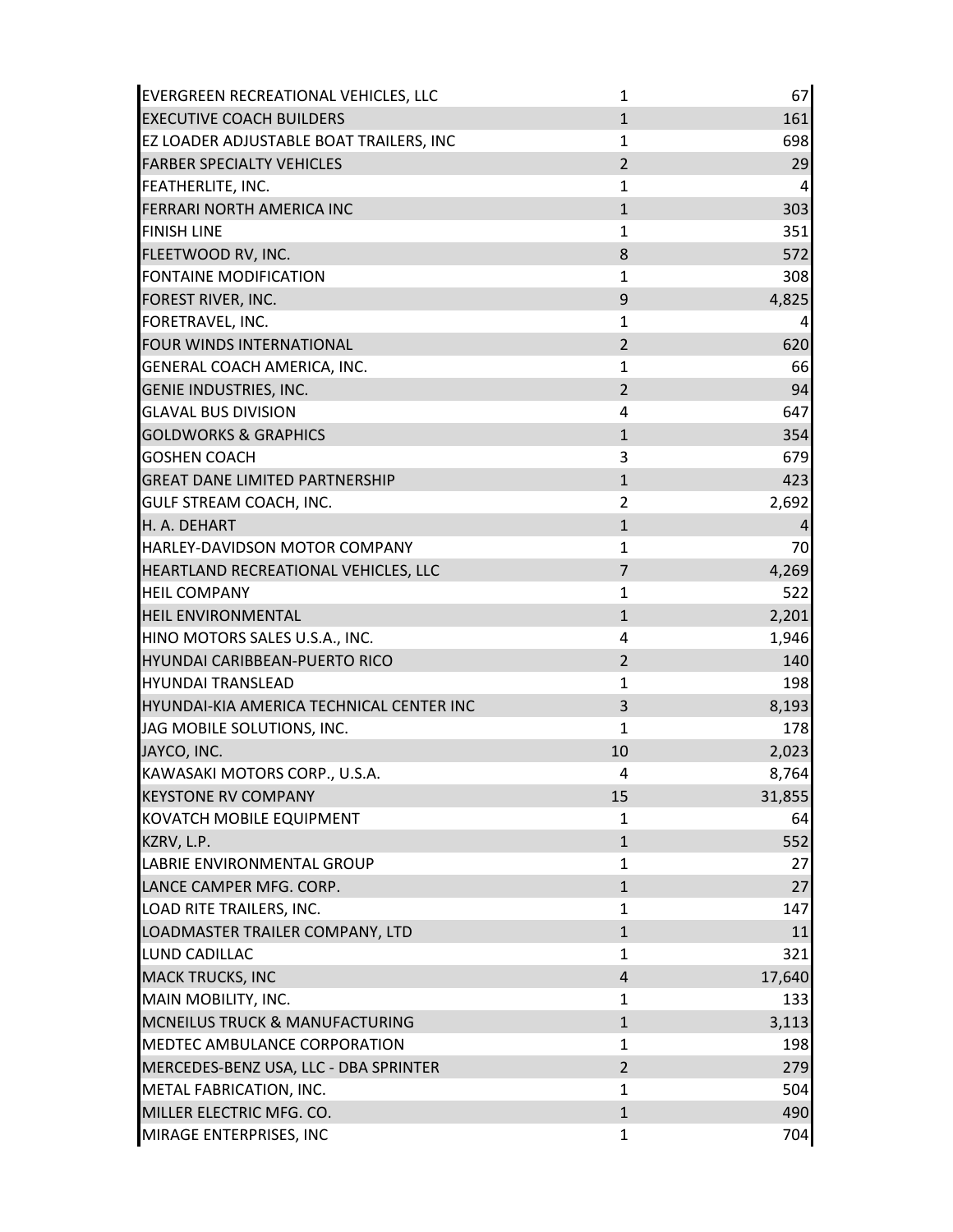| MITSUBISHI FUSO TRUCK OF AMERICA, INC.   | $\overline{2}$ | 5,169          |
|------------------------------------------|----------------|----------------|
| <b>MOBILITY TRANSPORTATION SERVICES</b>  | $\overline{2}$ | 120            |
| <b>MOBILITY WORKS</b>                    | $\overline{2}$ | 230            |
| MONACO COACH CORPORATION                 | $\mathbf 1$    | 1,960          |
| MOTOR COACH INDUSTRIES, INC              | 6              | 7,494          |
| MV AGUSTA MOTOR, S.P.A.                  | $\mathbf{1}$   | 66             |
| NAVISTAR, INC                            | 37             | 95,684         |
| <b>NEW FLYER INDUSTRIES LTD</b>          | 4              | 2,516          |
| NEW FLYER OF AMERICA, INC.               | $\mathbf{1}$   | 42             |
| <b>NEW HORIZONS RV CORPORATION</b>       | $\mathbf{1}$   | $\overline{2}$ |
| <b>NEWELL COACH CORP.</b>                | $\mathbf{1}$   | 18             |
| <b>NEWMAR CORPORATION</b>                | 3              | 603            |
| NISSAN DIESEL AMERICA, INC               | $\overline{2}$ | 2,008          |
| NORTH AMERICAN BUS INDUSTRIES, INC.      | $\overline{2}$ | 1,037          |
| <b>NOVA BUS</b>                          | $\mathbf{1}$   | 157            |
| <b>NOVA BUS INCORPORATED</b>             | 3              | 252            |
| NRC MODIFICATIONS, INC.                  | $\mathbf{1}$   | $\overline{4}$ |
| NU WA INDUSTRIES, INC.                   | 4              | 1,085          |
| OPEN RANGE R.V. COMPANY                  | 3              | 724            |
| <b>OSHKOSH CORPORATION</b>               | 1              | 133            |
| PACCAR INCORPORATED                      | 15             | 24,040         |
| PETERSON INDUSTRIES, INC.                | 3              | 433            |
| PIAGGIO USA, INC.                        | $\mathbf{1}$   | 335            |
| PIERCE MANUFACTURING                     | $\overline{7}$ | 3,891          |
| PRECISION AUTO UPHOLSTERY, INC.          | $\mathbf{1}$   | 221            |
| PRESTIGE AUTO SPECIALTIES                | $\mathbf{1}$   | 573            |
| PREVOST CARS, INC.                       | $1\,$          | 280            |
| PRIME TIME MANUFACTURING                 | $\mathbf 1$    | 511            |
| ROADTREK MOTORHOMES INC.                 | $\mathbf{1}$   | 644            |
| ROD'S CUSTOM BODY SHOP, INC.             | $\mathbf{1}$   | 321            |
| ROGUE INDUSTRIES, INC.                   | $\mathbf{1}$   | 442            |
| ROLLS-ROYCE MOTORS, INC.                 | 1              | 2,552          |
| <b>S&amp;C AUTOMOTIVE</b>                | $\mathbf{1}$   | 577            |
| <b>SAN FRANCISCO MAZ</b>                 | $\mathbf{1}$   | 300            |
| SETRA OF NORTH AMERICA                   | $\mathbf{1}$   | 97             |
| <b>SHOWTIME CONVERSIONS</b>              | 1              | 10             |
| <b>SKIP'S SUNROOFS</b>                   | $\mathbf{1}$   | 1,200          |
| <b>SKYLINE CORPORATION</b>               | 3              | 291            |
| <b>SOLAR VISION</b>                      | $\mathbf{1}$   | 575            |
| <b>SOUTHSIDE TRIM</b>                    | $\mathbf{1}$   | 781            |
| SPARTAN CHASSIS, INC.                    | $\overline{7}$ | 1,789          |
| SPRINTER ENGINEERING & COMPLIANCE SUPPOR | $\mathbf{1}$   | 2,589          |
| <b>STARCRAFT BUS</b>                     | 3              | 2,041          |
| STARCRAFT RV, INC.                       | 6              | 167            |
| <b>STARTRANS BUS CORPORATION</b>         | 5              | 3,564          |
| STEGALL AUTO ACCESSORIES                 | 1              | 1,356          |
| SUNNYBROOK RV INC.                       | $\overline{2}$ | 629            |
|                                          |                |                |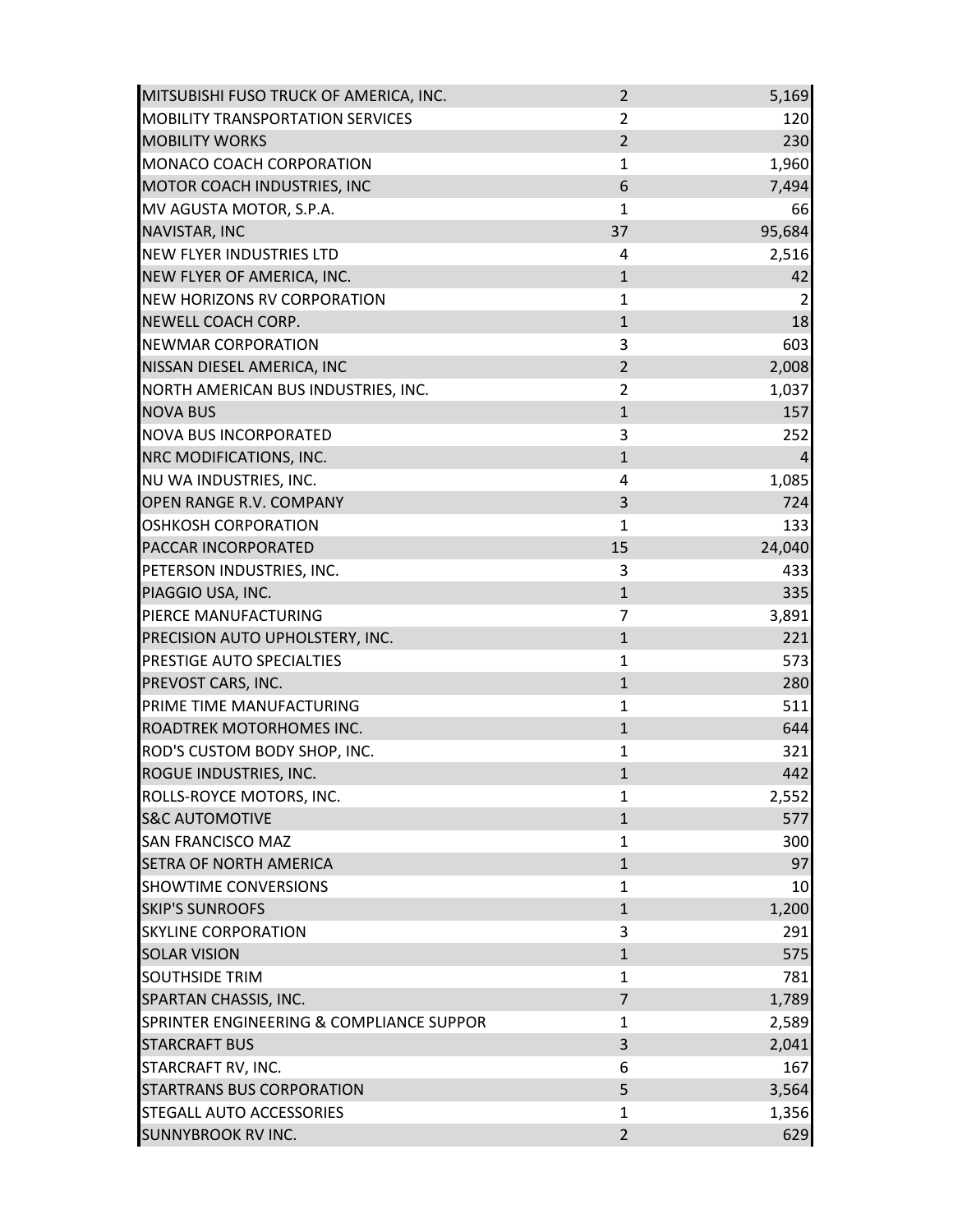| <b>SUTPHEN CORPORATION</b>             | $\overline{2}$ | 89             |
|----------------------------------------|----------------|----------------|
| TEREX TELELECT, INC.                   | $\overline{2}$ | 1,732          |
| <b>TERRY POE AUTOMOTIVE</b>            | $\mathbf{1}$   | 1,026          |
| <b>TESLA MOTORS, INC</b>               | $\mathbf{1}$   | 439            |
| <b>THOR MOTOR COACH</b>                | 3              | 3,713          |
| TIFFIN MOTORHOMES, INC.                | $\overline{3}$ | 2,915          |
| TIMPTE, INC.                           | $\mathbf{1}$   | 296            |
| TRAILMANOR, INC.                       | $\mathbf{1}$   | 360            |
| <b>TRANS TECH BUS</b>                  | 6              | 220            |
| TRIPLE E RECREATIONAL VEHICLES         | $\mathbf{1}$   | $\overline{a}$ |
| <b>TRIUMPH MOTORCYCLES AMERICA LTD</b> | $\mathbf{1}$   | 216            |
| <b>TRUCK &amp; AUTO ELEGANCE</b>       | $\mathbf{1}$   | 79             |
| <b>TURTLE TOP</b>                      | 6              | 2,022          |
| UNIVERSAL TRAILER CORP. INC.           | $\mathbf{1}$   | 57             |
| UTILITY TRAILER MANUFACTURING COMPANY  | $\mathbf{1}$   | 189            |
| <b>VACTOR MANUFACTURING</b>            | $\mathbf{1}$   | 480            |
| VAN HOOL N.V.                          | $\mathbf{1}$   | 1,673          |
| <b>VAN-CON, INCORPORATED</b>           | $\mathbf{1}$   | 3              |
| VANGUARD NATIONAL TRAILER CORPORATION  | $\mathbf{1}$   | 30             |
| <b>VIP DISTRIBUTING CO.</b>            | $\mathbf{1}$   | 1,109          |
| <b>WESTPORT FUEL SYSTEMS INC</b>       | $\mathbf{1}$   | 11             |
| <b>WHEEGO ELECTRIC CARS, INC.</b>      | $\mathbf{1}$   | 308            |
| WILDCAT MFG. CO. INC                   | $\mathbf{1}$   | 74             |
| <b>WILSON TRAILER COMPANY</b>          | $\mathbf{1}$   | 986            |
| WINNEBAGO INDUSTRIES, INC.             | 9              | 23,670         |
| YAKIMA PRODUCTS, INC.                  | $\mathbf{1}$   | 1,511          |
| YAMAHA MOTOR CORPORATION, USA          | $\overline{2}$ | 54,700         |
| ZHEJIANG XINGYUE VEHICLE CO., LTD      | $\mathbf{1}$   | 305            |
| <b>Grand Total</b>                     | 648            | 20,275,870     |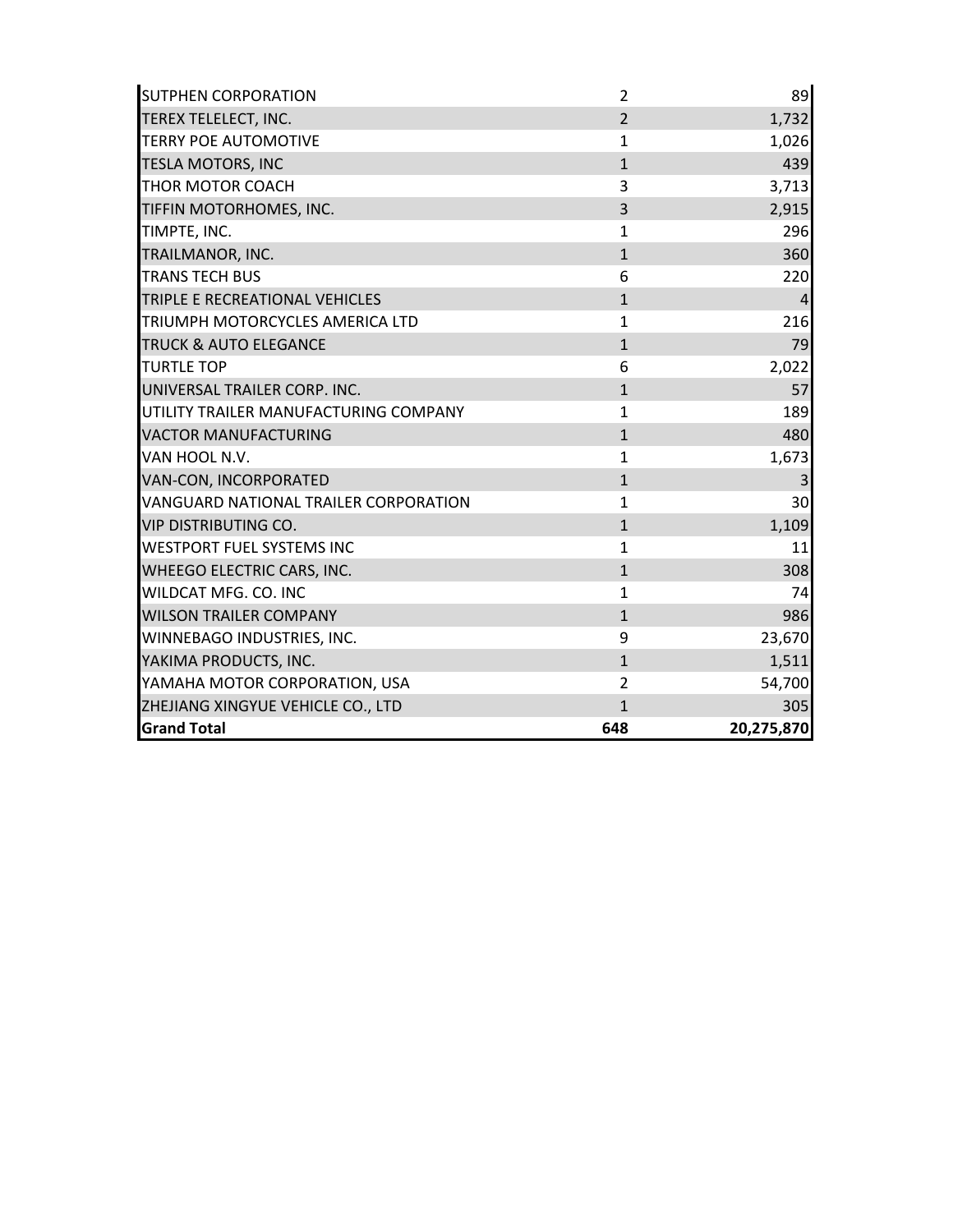| Manufacturer                         | # of Recalls            | # of Vehicles Recalled |
|--------------------------------------|-------------------------|------------------------|
| HONDA (AMERICAN HONDA MOTOR CO.)     | 17                      | 3,940,962              |
| TOYOTA MOTOR NORTH AMERICA, INC.     | 13                      | 3,542,894              |
| <b>FORD MOTOR COMPANY</b>            | 13                      | 3,339,254              |
| <b>CHRYSLER GROUP LLC</b>            | 8                       | 773,290                |
| <b>SUBARU OF AMERICA, INC.</b>       | $\overline{\mathbf{4}}$ | 591,752                |
| <b>HYUNDAI MOTOR COMPANY</b>         | 5                       | 503,418                |
| <b>GENERAL MOTORS LLC</b>            | 22                      | 500,270                |
| <b>NISSAN NORTH AMERICA, INC.</b>    | 8                       | 302,013                |
| <b>VOLKSWAGEN OF AMERICA, INC</b>    | 10                      | 289,740                |
| <b>BMW OF NORTH AMERICA, LLC</b>     | 6                       | 276,368                |
| <b>MAZDA MOTOR CORP</b>              | $\overline{2}$          | 155,300                |
| <b>KIA MOTORS CORPORATION</b>        | 4                       | 151,758                |
| MERCEDES-BENZ USA, LLC.              | 3                       | 143,664                |
| <b>AMERICAN SUZUKI MOTOR CORP.</b>   | 3                       | 105,790                |
| <b>VOLVO CARS OF N.A. LLC.</b>       | 6                       | 36,369                 |
| JAGUAR LAND ROVER NORTH AMERICA, LLC | $\overline{2}$          | 4,977                  |
| SAAB CARS NORTH AMERICA, INC.        | 1                       | 4,400                  |
| PORSCHE CARS NORTH AMERICA, INC.     | $\overline{2}$          | 1,937                  |
|                                      |                         |                        |
| <b>ACCESSORIES UNLIMITED</b>         | 1                       | 524                    |
| AE SUNROOFS, LLC                     | 1                       | 370                    |
| AIRSTREAM, INC.                      | 3                       | 365                    |
| ALTEC ENVIRONMENTAL PRODUCTS, LLC    | 1                       | 132                    |
| ALTEC INDUSTRIES INC.                | 11                      | 6,360                  |
| ALUMINUM TRAILER COMPANY             | $\overline{2}$          | 147                    |
| AMERICAN HAULER                      | 1                       | 47                     |
| AMERICAN LAFRANCE LLC                | 1                       | 17                     |
| <b>ASC/SAN DIEGO</b>                 | 1                       | 102                    |
| <b>ATD OF SIOUXLAND</b>              | $\mathbf{1}$            | 93                     |
| AULICK MANUFACTURING, INC.           | 1                       | 642                    |
| <b>AUTO ACCENTS</b>                  | 1                       | 650                    |
| AUTO ADDITIONS, INC.                 | 1                       | 552                    |
| AUTO FX, INC.                        | 1                       | 224                    |
| AUTO INTERIOR DECORATORS, INC.       | 1                       | 31                     |
| AUTO OPTIONS, INC.                   | $\mathbf{1}$            | 224                    |
| AUTO SUNROOF CO. INC.                | 1                       | 713                    |
| AUTO TRIM DESIGN OF CENTRAL VA, INC. | 1                       | 156                    |
| <b>AUTO TRIM DESIGN OF ND</b>        | 1                       | 67                     |
| AUTO TRIM DESIGN OF UTAH             | 1                       | 49                     |
| AUTOCAR INDUSTRIES, LLC              | 1                       | 13                     |
| <b>AUTOCRAFT RESTYLING</b>           | 1                       | 75                     |
| AUTOHAUS AUTOMOTIVE, INC.            | 1                       | 718                    |
| <b>AUTOMOTIVE CONCEPTS</b>           | 1                       | 1,781                  |
| <b>AUTOMOTIVE ELEGANCE</b>           | 1                       | 80                     |
| <b>AUTOMOTIVE SPECIALTIES LLC</b>    | 1                       | 200                    |
| <b>AUTOXTRAS, LLC</b>                | 1                       | 210                    |
| BENEFIT AUTO SERV. CORP.             | 1                       | 2,900                  |
| BIG TEX TRAILER MANUFACTURING, INC.  | 1                       | 800                    |
| <b>BLAINES AUTO ACCESSORIES</b>      | 1                       | 34                     |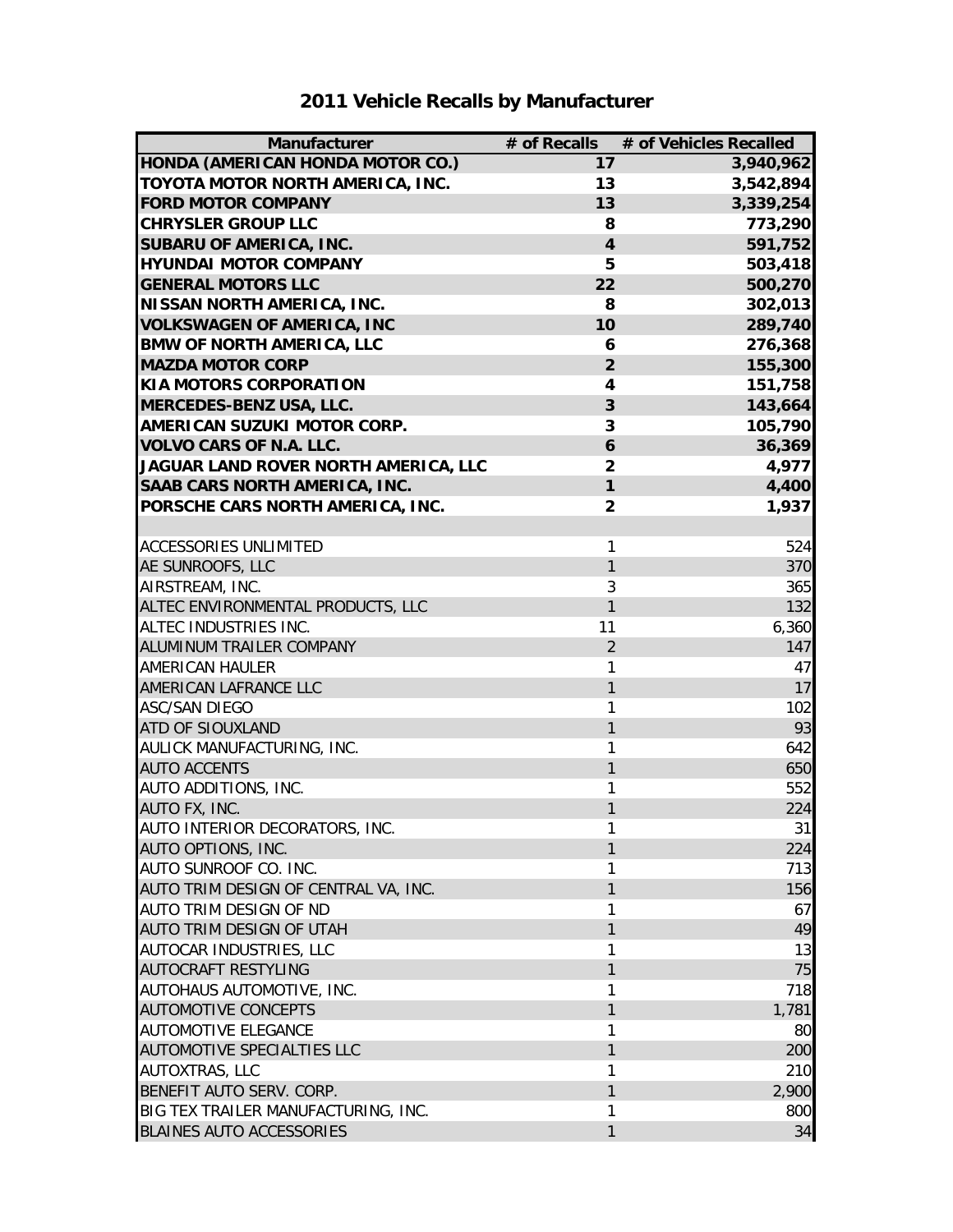| <b>BLUE BIRD BODY COMPANY</b>            | 12             | 19,893         |
|------------------------------------------|----------------|----------------|
| BOMBARDIER RECREATIONAL PRODUCTS INC.    | 1              | 378            |
| <b>BRAUN CORPORATION</b>                 | 1              | 185            |
| <b>BRENNER TANK, LLC</b>                 | 1              | 125            |
| C & B QUALITY TRAILER WORKS, INC.        | 1              | 28             |
| <b>CARLEN CORPORATION</b>                | 1              | 305            |
| <b>CAROLINA RESTYLING</b>                | 1              | 390            |
| CARRIAGE, INC                            | 1              | 596            |
| <b>CC TOPS</b>                           | 1              | 548            |
| CFMOTO POWERSPORTS, INC.                 | 1              | 6,405          |
| CHAMPION BUS, INC.                       | $\overline{2}$ | 977            |
| CHARLES MACHINE WORKS INC                | 1              | 1,476          |
| CHUCKS TOPS & TRIM, INC.                 | 1              | 262            |
| COACH AND EQUIPMENT MFG CORP.            | 1              | 2,500          |
| COACH AUTO RESTYLER                      | 1              | 1,110          |
| COACHMEN INDUSTRIES, INC.                | 1              | 27             |
| COACHMEN RV COMPANY, LLC                 | 3              | 1,993          |
| <b>COLLINS BUS CORPORATION</b>           | $\overline{2}$ | 2,856          |
| COLUMBIA PARCAR CORPORATION              | 1              | 1,358          |
| CORP. MICRO BIRD, INC.                   | 8              | 3,311          |
| COTTRELL, INC.                           | 1              | 1,767          |
| <b>CRANE CARRIER COMPANY</b>             | $\mathbf{1}$   | 73             |
| <b>CROSSROADS RV</b>                     | $\overline{2}$ | 118            |
| <b>CRUISER RV</b>                        | 1              | 1,362          |
| <b>CUSTOM TRIM OF AMERICA</b>            | 1              | 131            |
| <b>CUSTOM VEHICLE OUTFITTERS</b>         | 1              | 13             |
| DAIMLER BUSES NORTH AMERICA, INC.        | 3              | 1,398          |
| DAIMLER TRUCKS NORTH AMERICA             | 39             | 188,620        |
| DEALER VALUE SERVICES                    | 1              | 185            |
| <b>DEALER WORKS INC.</b>                 | 1              | 947            |
| DIAMOND COACH CORPORATION                | 1              | 1,320          |
| DON RITACCO & CO. LTD                    | 1              | 1,042          |
| DOUBLE K INC.                            | $\overline{2}$ | 243            |
| <b>DOUBLETREE RV</b>                     | 1              | 1,417          |
| <b>DRV SUITES</b>                        | 1              | 92             |
| <b>DUCATI NORTH AMERICA</b>              | 5              | 8,041          |
| DUTCHMEN MANUFACTURING, INC.             | 6              | 1,175          |
| <b>DUTTON'S UPHOLSTERY</b>               | 1              | $\overline{2}$ |
| DYNAMAX CORPORATION                      | 1              | 14             |
| E&G CLASSICS, INC.                       | 1              | 1,304          |
| ECLIPSE RECREATIONAL VEHICLES, INC.      | 1              | 40             |
| <b>ELDORADO NATIONAL</b>                 | 1              | 4,333          |
| ELDORADO NATIONAL - CALIFORNIA, INC.     | 1              |                |
| <b>ELGIN SWEEPER COMPANY</b>             | 1              | 22<br>19       |
| <b>ENTEGRA COACH</b>                     | $\overline{2}$ |                |
|                                          |                | 118            |
| E-ONE, INC.<br><b>ERICKSON AUTO TRIM</b> | 3              | 333            |
|                                          | 1              | 1,155          |
| <b>ETON AMERICA LLC</b>                  | 1              | 25,176         |
| <b>EXTREME CAR AUDIO</b>                 | 1              | 16             |
| <b>FAIRPLAY ELECTRIC CARS</b>            | 1              | 1,621          |
| FEATHERLITE, INC.                        | 1              | 127            |
| FERRARA FIRE APPARATUS, INC              | 1              | 104            |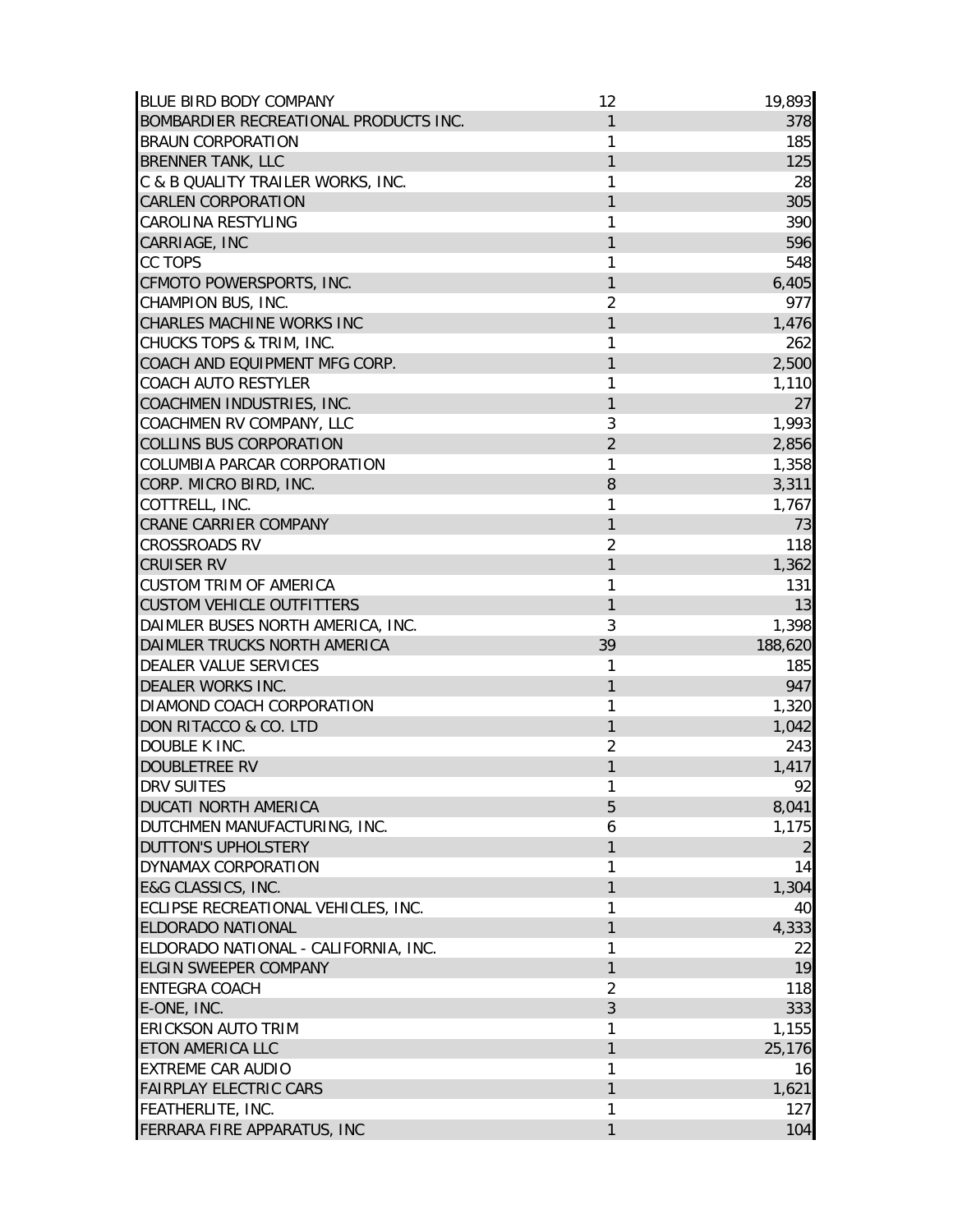| FISKER AUTOMOTIVE, INC.                 | 1              | 239            |
|-----------------------------------------|----------------|----------------|
| FLEETWOOD RV, INC.                      | 7              | 1,604          |
| <b>FLORISUN CUSTOM COACH</b>            | 1              | 397            |
| FOREST RIVER, INC.                      | 3              | 219            |
| <b>FRONTLINE COMMUNICATIONS</b>         | 1              | 75             |
| <b>GALVIN GLASS</b>                     | 1              | 1,000          |
| GENIE INDUSTRIES, INC.                  | 1              | 354            |
| GEOMARC, INC.,                          | 1              | $\overline{2}$ |
| <b>GILLIG CORPORATION</b>               | 3              | 917            |
| <b>GLAVAL BUS DIVISION</b>              | 1              | 39             |
| <b>GOSHEN COACH</b>                     | 1              | 2,017          |
| <b>GREAT DANE LIMITED PARTNERSHIP</b>   | 4              | 616            |
| GREAT LAKES MANUFACTURING INC.          | 1              | 226            |
| <b>GULF STATES TOYOTA, INC.</b>         | $\overline{2}$ | 1,991          |
| <b>HAMS UPHOLSTERY</b>                  | 1              | 140            |
| HARLEY-DAVIDSON MOTOR COMPANY           | $\overline{2}$ | 257,721        |
| <b>HAULMARK MOTOR COACH</b>             | 1              | 668            |
| HEARTLAND RECREATIONAL VEHICLES, LLC    | $\overline{2}$ | 731            |
| HEIL TRAILER INTERNATIONAL              | 1              | 16             |
| HINO MOTORS SALES U.S.A., INC.          | 5              | 443            |
| HME INCORPORATED                        | 1              | 346            |
| <b>HYUNDAI TRANSLEAD</b>                | $\mathbf{1}$   | 3,856          |
| <b>INDIAN MOTORCYCLE COMPANY</b>        | $\overline{2}$ | 1,398          |
| <b>INTEGRITY CUSTOMS</b>                | 1              | 267            |
| ISUZU MANUFACTURING SERVICES OF AMERICA | 1              | 614            |
| JAYCO, INC.                             | 6              | 3,259          |
| KANDI USA INC.                          | 1              | 595            |
| <b>KAR PRODUCTS INC.</b>                | 1              | 1,077          |
| KAWASAKI MOTORS CORP., U.S.A.           | 3              | 12,376         |
| KENTUCKY TRAILER MANUFACTURING          | 1              | 313            |
| <b>KEY AUTO SERVICE</b>                 | 1              | 84             |
| <b>KEYSTONE RV COMPANY</b>              | 10             | 9,179          |
| KING OF THE ROAD                        | 1              | 761            |
| KINGMOR SUPPLY, INC.                    | 1              | 850            |
| KOI WILCOX                              | 1              | 31             |
| KOVATCH MOBILE EQUIPMENT CORP           | 1              | $\overline{5}$ |
| KTM NORTH AMERICA, INC                  | 1              | 1,228          |
| <b>KWIK-LOC CORPORATION</b>             | $\mathbf{1}$   | 80             |
| KZRV, L.P.                              | 1              | 1,798          |
| LINK-BELT CONSTRUCTION EQUIPMENT CO.    | 1              | 4              |
| <b>LOTUS CARS LTD</b>                   | $\overline{2}$ | 5,125          |
| <b>M &amp; M AUTOMOTIVE</b>             | 1              | 8              |
| <b>MACK TRUCKS, INC</b>                 | 8              | 8,995          |
| MARATHON HOMES CORP.                    | $\mathbf{1}$   |                |
| MARK FARIES TOP & TRIM, INC.            | 1              | 173            |
| MASERATI NORTH AMERICA, INC.            | 1              | 763            |
| MEDIX SPECIALTY VEHICLES, INC.          | 1              | 360            |
| MEDTEC AMBULANCE CORPORATION            | 1              | 87             |
| MERCEDES-BENZ USA, LLC - DBA SPRINTER   | 1              | 3,437          |
| MERTZ MANUFACTURING, LLC                | $\mathbf{1}$   | 257            |
| <b>MOLLY CORPORATION</b>                | 1              | 10             |
| MORGAN TRAILER MANUFACTURING            | 1              | 729            |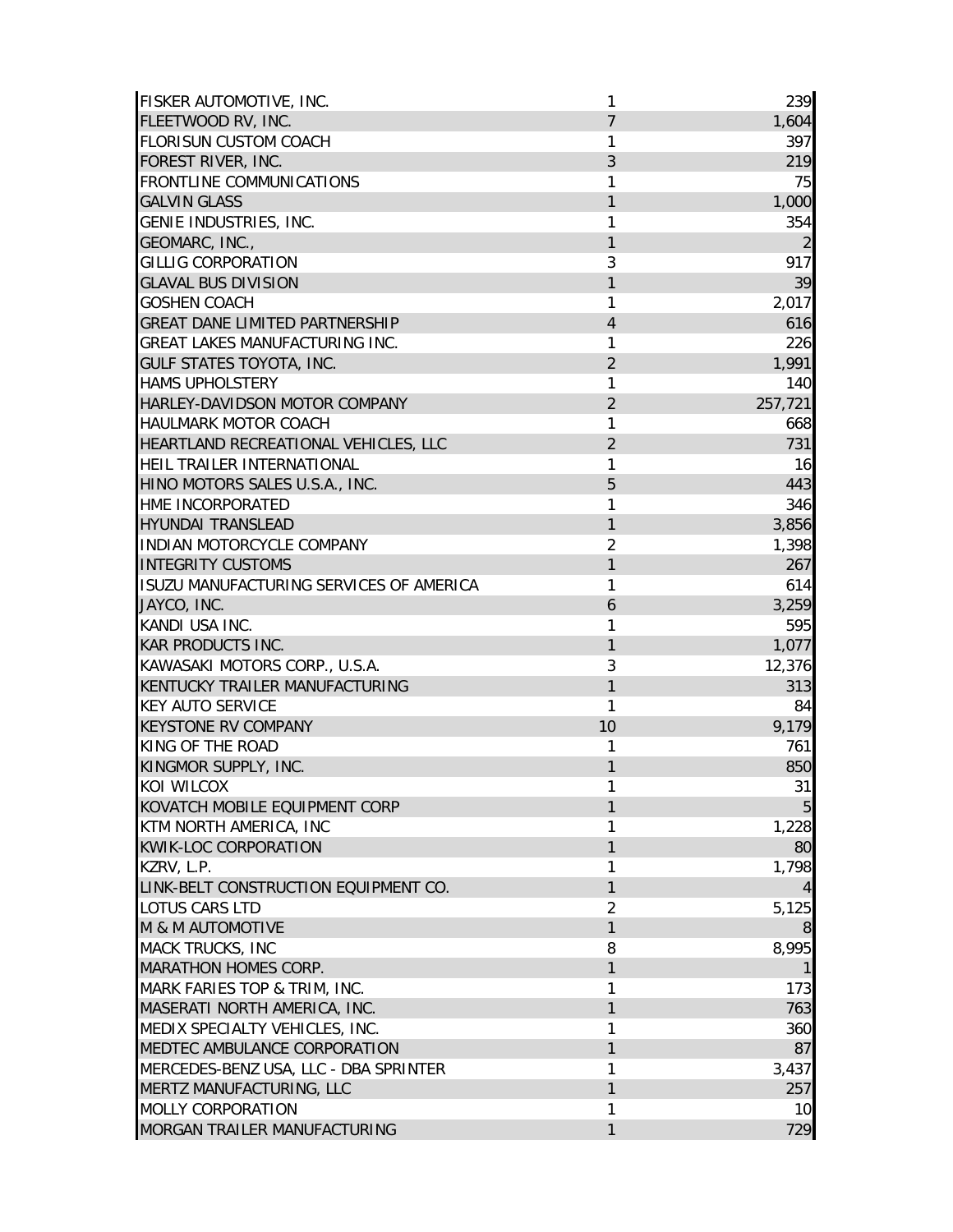| MOTOR COACH INDUSTRIES, INC              | 8              | 2,744            |
|------------------------------------------|----------------|------------------|
| MULTIQUIP, INC.                          | 1              | 60               |
| MV AGUSTA MOTOR, S.P.A.                  | 1              | 211              |
| NAVISTAR, INC                            | 23             | 34,412           |
| NEW FLYER INDUSTRIES LTD                 | $\overline{2}$ | 325              |
| NEW FLYER OF AMERICA, INC.               | 1              | 1,123            |
| NEW HORIZONS RV CORPORATION              | 1              | 11               |
| <b>NEWMAR CORPORATION</b>                | $\overline{2}$ | 5,592            |
| NORTH AMERICAN BUS INDUSTRIES, INC.      | 1              | 87               |
| <b>NOVA BUS INCORPORATED</b>             | $\overline{2}$ | 218              |
| NRC MODIFICATIONS, INC.                  | 1              | 158              |
| OPEN RANGE R.V. COMPANY                  | 1              | 207              |
| PACCAR INCORPORATED                      | 8              | 11,143           |
| PIAGGIO USA, INC.                        | 1              | 2,147            |
| PIERCE MANUFACTURING                     | 7              | 12,739           |
| PITTS ENTERPRISES, INC                   | 1              | 3,650            |
| <b>PJ TRAILERS</b>                       | 1              | 1,917            |
| POLARIS INDUSTRIES, INC.                 | $\overline{2}$ | 2,528            |
| POP'S TOP SHOP                           | 1              | 46               |
| PREVOST CARS, INC.                       | $\overline{2}$ | 233              |
| PROVAN INDUSTRIES, LLC                   | 1              | 37               |
| RICHIE'S AUTO RESTYLING                  | 1              | 1,027            |
| RM STROPP CO.                            | 1              | 5                |
| <b>ROGERS STEREO</b>                     | 1              | 62               |
| ROLLS-ROYCE MOTORS, INC.                 | 1              | 589              |
| <b>ROSA TRAILER MFG</b>                  | 1              | $\mathfrak{Z}$   |
| ROUSH PERFORMANCE PRODUCTS, INC.         | $\overline{2}$ | 116              |
| <b>SETRA OF NORTH AMERICA</b>            | 1              | 171              |
| SHOWHAULER TRUCKS INC.                   | 1              | 5                |
| SIERRA CUSTOM INTERIORS                  | 1              |                  |
| SILVER EAGLE MANUFACTURING               | 1              | $\sqrt{3}$<br>43 |
| <b>SKYLINE CORPORATION</b>               | 1              | 544              |
| SNAKE RIVER TRAILER COMPANY              |                |                  |
|                                          | 1              | 13               |
| SOFT N' CUSHY AUTO UPHOLSTERY & ACCESSOR | 1              | 350              |
| SOUTHEAST TOYOTA DISTRIBUTORS, LLC       | $\overline{2}$ | 2,147            |
| SPACE CRAFT MFG. INC.                    | 1              | $\overline{2}$   |
| SPARTAN CHASSIS, INC.                    | 9              | 3,162            |
| SPRINTER ENGINEERING & COMPLIANCE SUPPOR | 3              | 759              |
| <b>STARCRAFT BUS</b>                     | 5              | 6,324            |
| STARCRAFT RV, INC.                       | 3              | 1,185            |
| STARTRANS BUS CORPORATION                | 5              | 2,833            |
| <b>STRICK CORPORATION</b>                | 1              | 94               |
| SUMMIT SOUND & SECURITY, LTD             | 1              | 23               |
| SUMMIT TRAILER SALES, INC.               | 1              | 3                |
| <b>SUNLINE SUNROOFS</b>                  | 1              | 150              |
| SUNROOF & RESTYLERS CITY, INC            | 1              | 284              |
| <b>SUNROOFS ETC</b>                      | 1              | 2,115            |
| SUPERIOR COACH INTERIORS, INC.           | 1              | 7                |
| SUTPHEN CORPORATION                      | $\overline{2}$ | 110              |
| <b>T&amp;E ENTERPRISES</b>               | 1              | $\mathbf{1}$     |
| <b>TECHWORKS INC.</b>                    | 1              |                  |
| TEREX SOUTH DAKOTA, INC.                 | 1              | 5,123            |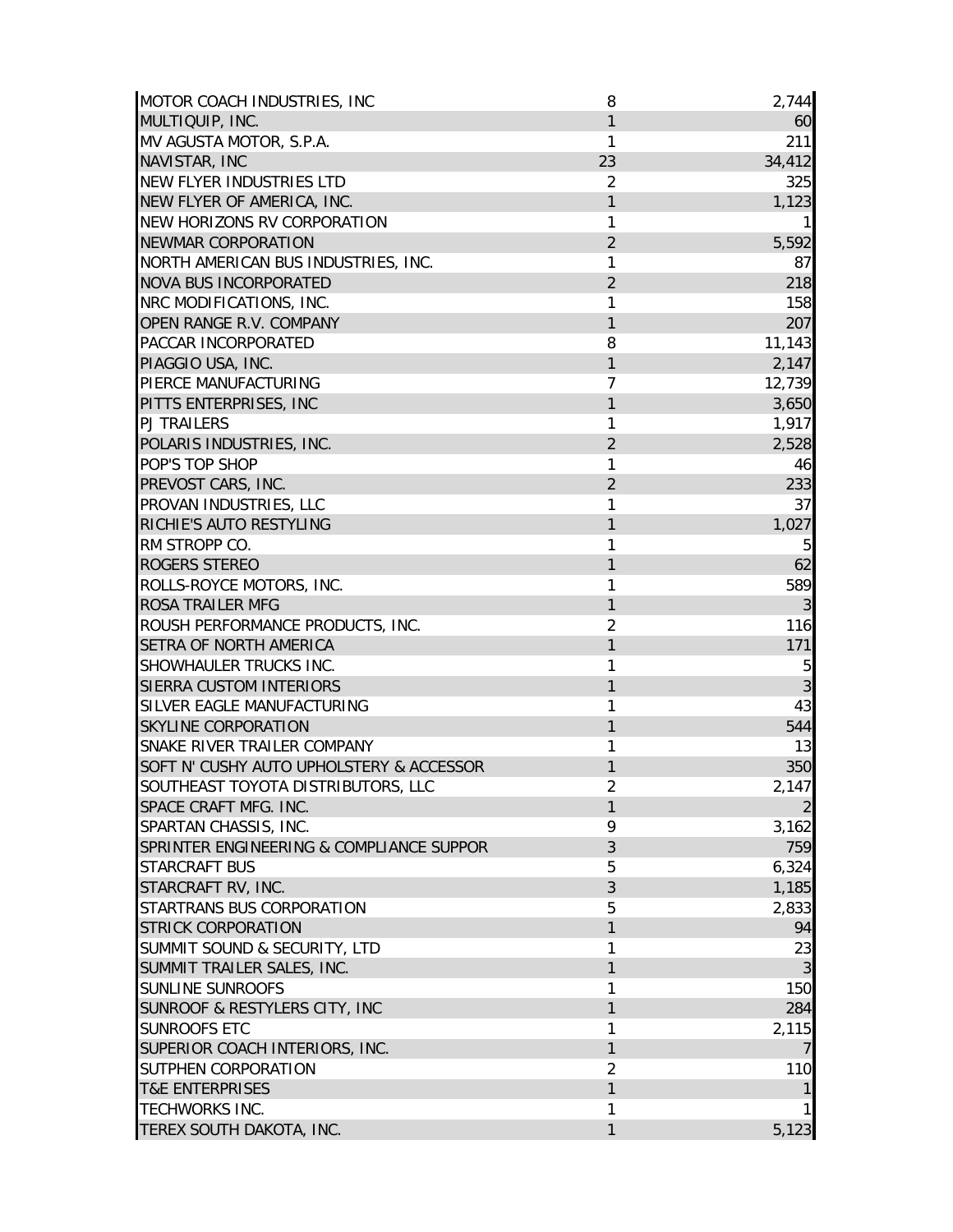| TEREX TELELECT, INC.                  | $\overline{2}$ | 174            |
|---------------------------------------|----------------|----------------|
| TEREX UTILITIES SOUTH, INC.           | 1              | 254            |
| TEXAS AUTO TOPS OF AUSTIN             | 1              | 424            |
| <b>TEXAS AUTO TRIM</b>                | 1              | 2,495          |
| THE AUTO BOUTIQUE                     | 1              | 267            |
| THINK NORTH AMERICA, INC.             | 3              | 62             |
| THOR INDUSTRIES                       | 1              | 332            |
| THOR MOTOR COACH                      | 6              | 967            |
| TIFFIN MOTORHOMES, INC.               | 6              | 14,559         |
| TIMPTE, INC.                          | 1              | $\overline{2}$ |
| TOMBERLIN AUTOMOTIVE GROUP            | 1              | 8              |
| <b>TOP COVERAGE</b>                   | 1              | 2,257          |
| TOPS UNLIMITED, INC.                  | 1              | 637            |
| TRAIL BOSS CONVERSIONS, INC.          | 1              | $\overline{2}$ |
| <b>TRANS TECH BUS</b>                 | 1              | 1              |
| TRANSARCTIC CANADA INC.               | 1              | 1,522          |
| TRANSCRAFT CORPORATION                | 1              | 290            |
| TRAVEL UNITS INC.                     | 1              | 9              |
| TRIPLE E RECREATIONAL VEHICLES        | $\overline{2}$ | 27             |
| TRIUMPH MOTORCYCLES AMERICA LTD       | 4              | 4,242          |
| TRUCK SERVICES, INC.                  | 1              | 5              |
| <b>TURTLE TOP</b>                     | 1              | 40             |
| <b>U.S. DRIVE RIGHT</b>               | 1              | 1,126          |
| UD TRUCKS CORPORATION                 | 1              | 358            |
| UNI-SUN, INC.                         | 1              | 3              |
| UNITED SPECIALTIES INC.               | 1              | 25             |
| UNIVERSAL SPECIALTY VEHICLES, INC.    | 1              | $\overline{2}$ |
| UTILITY TRAILER MANUFACTURING COMPANY | $\overline{2}$ | 489            |
| <b>VACTOR MANUFACTURING</b>           | 1              | 8              |
| VANTAGE MOBILITY INTERNATIONAL, LLC   | $\mathbf{1}$   | 80             |
| <b>VERMEER MANUFACTURING COMPANY</b>  | $\overline{2}$ | 180            |
| <b>VOGUE TYRE &amp; RUBBER CO.</b>    | 1              | 270            |
| <b>VOLVO TRUCKS NORTH AMERICA</b>     | 4              | 2,569          |
| WABASH NATIONAL CORPORATION           | $\overline{2}$ | 15,100         |
| WEBSTER'S ULTIMATE PERFORMANCE, LLC   | 1              | 5 <sub>l</sub> |
| WHEELED COACH INDUSTRIES              | 1              | 725            |
| <b>WILSON TRAILER COMPANY</b>         | 1              | 4              |
| WINNEBAGO INDUSTRIES INC.             | $\mathbf{1}$   | 3              |
| WINNEBAGO INDUSTRIES, INC.            | 7              | 1,260          |
| YAMAHA MOTOR CORPORATION, USA         | 5              | 16,213         |
| ZERO MOTORCYCLES INC.                 | 1              | 160            |
| <b>Grand Total</b>                    | 593            | 15,470,952     |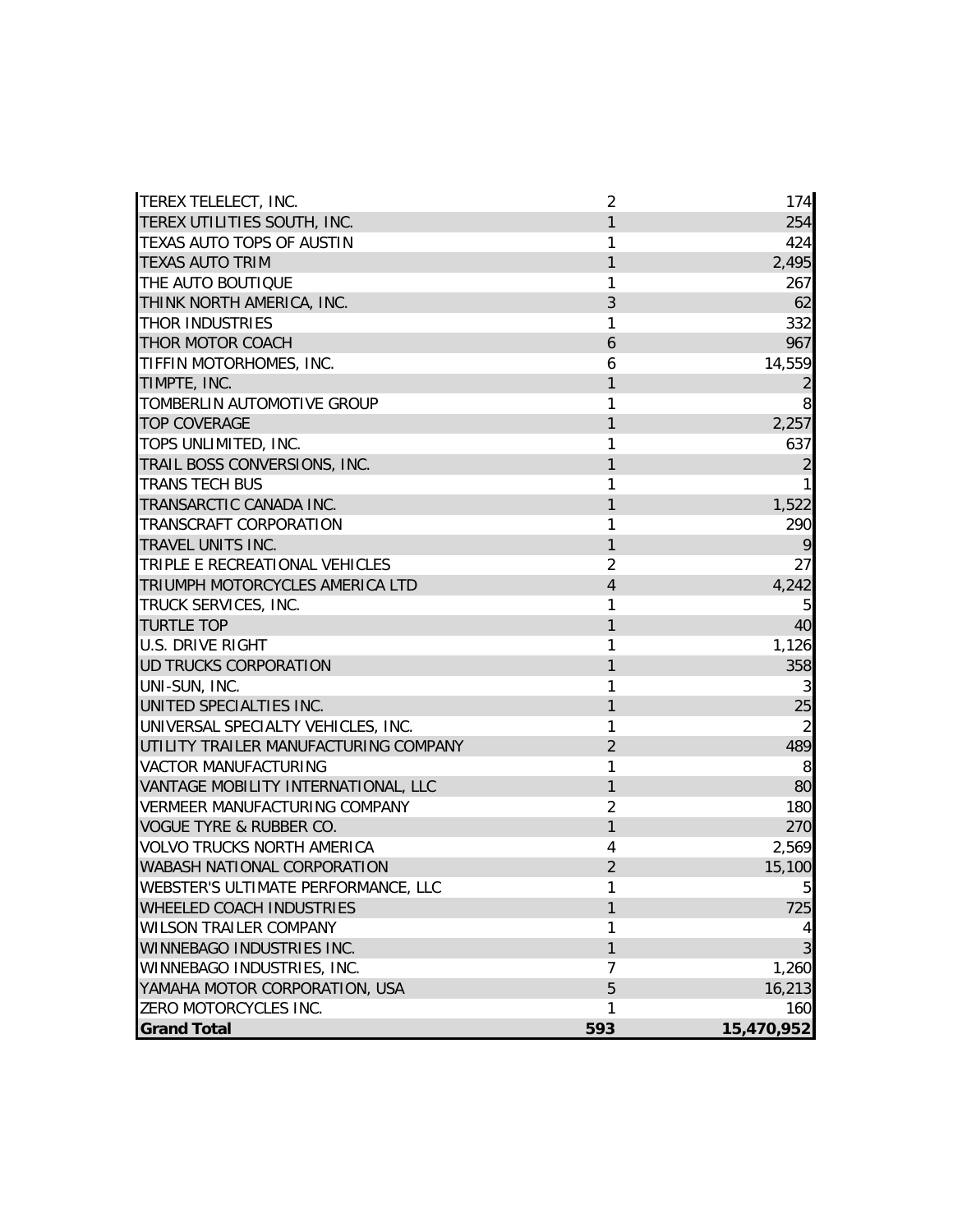This analysis should not be interpreted as an indication of what NHTSA thinks of any particular manufacturer or its products. Since these summary numbers do not factor in or weight averages based on production, the largest OEMs tend to top the list each year. These tallies are not used to evaluate manufacturers or to evaluate which recalls the agency may need to investigate or monitor. There are a host of reasons why a manufacturer could have more or fewer recalls in a given year or over time – including, but not limited to, the introduction of new technology, its barometer for measuring risk, which could be more conservative or liberal as contrasted to other manufacturers or the industry as a whole, or other variables.

| Manufacturer                                        | # of Recall# of Vehicles Recalled |           |
|-----------------------------------------------------|-----------------------------------|-----------|
| <b>TOYOTA MOTOR ENGINEERING &amp; MANUFACTURING</b> | 12                                | 5,330,643 |
| <b>HONDA (AMERICAN HONDA MOTOR CO.)</b>             | 16                                | 3,363,343 |
| <b>GENERAL MOTORS LLC</b>                           | 17                                | 1,476,319 |
| <b>FORD MOTOR COMPANY</b>                           | 24                                | 1,398,837 |
| <b>CHRYSLER GROUP LLC</b>                           | 13                                | 1,334,541 |
| SUBARU OF AMERICA, INC.                             | $\overline{4}$                    | 962,123   |
| <b>BMW OF NORTH AMERICA, LLC</b>                    | 15                                | 561,335   |
| HYUNDAI-KIA AMERICA TECHNICAL CENTER INC            | 5                                 | 261,543   |
| <b>KIA MOTORS CORPORATION</b>                       | 3                                 | 240,235   |
| <b>MAZDA NORTH AMERICAN OPERATIONS</b>              | 1                                 | 217,500   |
| <b>NISSAN NORTH AMERICA, INC.</b>                   | 13                                | 215,640   |
| <b>AMERICAN SUZUKI MOTOR CORP.</b>                  | 5                                 | 110,908   |
| <b>MAZDA MOTOR CORP</b>                             | $\mathbf{1}$                      | 52,390    |
| PORSCHE CARS NORTH AMERICA, INC.                    | 4                                 | 22,235    |
| <b>VOLKSWAGEN OF AMERICA, INC</b>                   | 5                                 | 15,894    |
| <b>VOLVO CARS OF N.A. LLC.</b>                      | 3                                 | 15,379    |
| <b>MERCEDES-BENZ USA, LLC.</b>                      | 6                                 | 10,556    |
| JAGUAR LAND ROVER NORTH AMERICA, LLC                | 4                                 | 4,314     |
|                                                     |                                   |           |
| <b>DAIMLER TRUCKS NORTH AMERICA</b>                 | 21                                | 137,127   |
| <b>NAVISTAR, INC</b>                                | 20                                | 68,497    |
| <b>BOMBARDIER RECREATIONAL PRODUCTS INC.</b>        | 3                                 | 46,559    |
| KAWASAKI MOTORS CORP., U.S.A.                       | 5                                 | 39,037    |
| HINO MOTORS SALES U.S.A., INC.                      | 1                                 | 35,168    |
| MITSUBISHI FUSO TRUCK OF AMERICA, INC.              | 5                                 | 32,347    |
| <b>VOLVO TRUCKS NORTH AMERICA</b>                   | 3                                 | 26,026    |
| <b>MACK TRUCKS, INC</b>                             | 8                                 | 20,489    |
| <b>PACCAR INCORPORATED</b>                          | 8                                 | 16,976    |
| <b>MORGAN OLSON CORPORATION</b>                     | 3                                 | 16,193    |
| <b>NAVISTAR, INC.</b>                               | 5                                 | 15,458    |
| <b>ISUZU MANUFACTURING SERVICES OF AMERICA</b>      | $\mathbf{1}$                      | 14,756    |
| <b>DUCATI NORTH AMERICA</b>                         | 10                                | 14,545    |
| TRIUMPH MOTORCYCLES AMERICA LTD                     | $\overline{2}$                    | 10,610    |
| <b>WINNEBAGO INDUSTRIES INC.</b>                    | 9                                 | 6,972     |
| <b>FOREST RIVER, INC.</b>                           | 8                                 | 6,835     |
| <b>POLARIS INDUSTRIES, INC.</b>                     | 1                                 | 6,618     |
| <b>VERMEER MANUFACTURING COMPANY</b>                | 6                                 | 5,295     |
| <b>ALTEC INDUSTRIES INC.</b>                        | 9                                 | 5,042     |
| <b>BLUE BIRD BODY COMPANY</b>                       | 12                                | 3,997     |
| <b>THOR INDUSTRIES</b>                              | 6                                 | 3,643     |
| TIFFIN MOTORHOMES, INC.                             | 6                                 | 3,597     |
| <b>TRISTATE LEATHER</b>                             | 1                                 | 3,164     |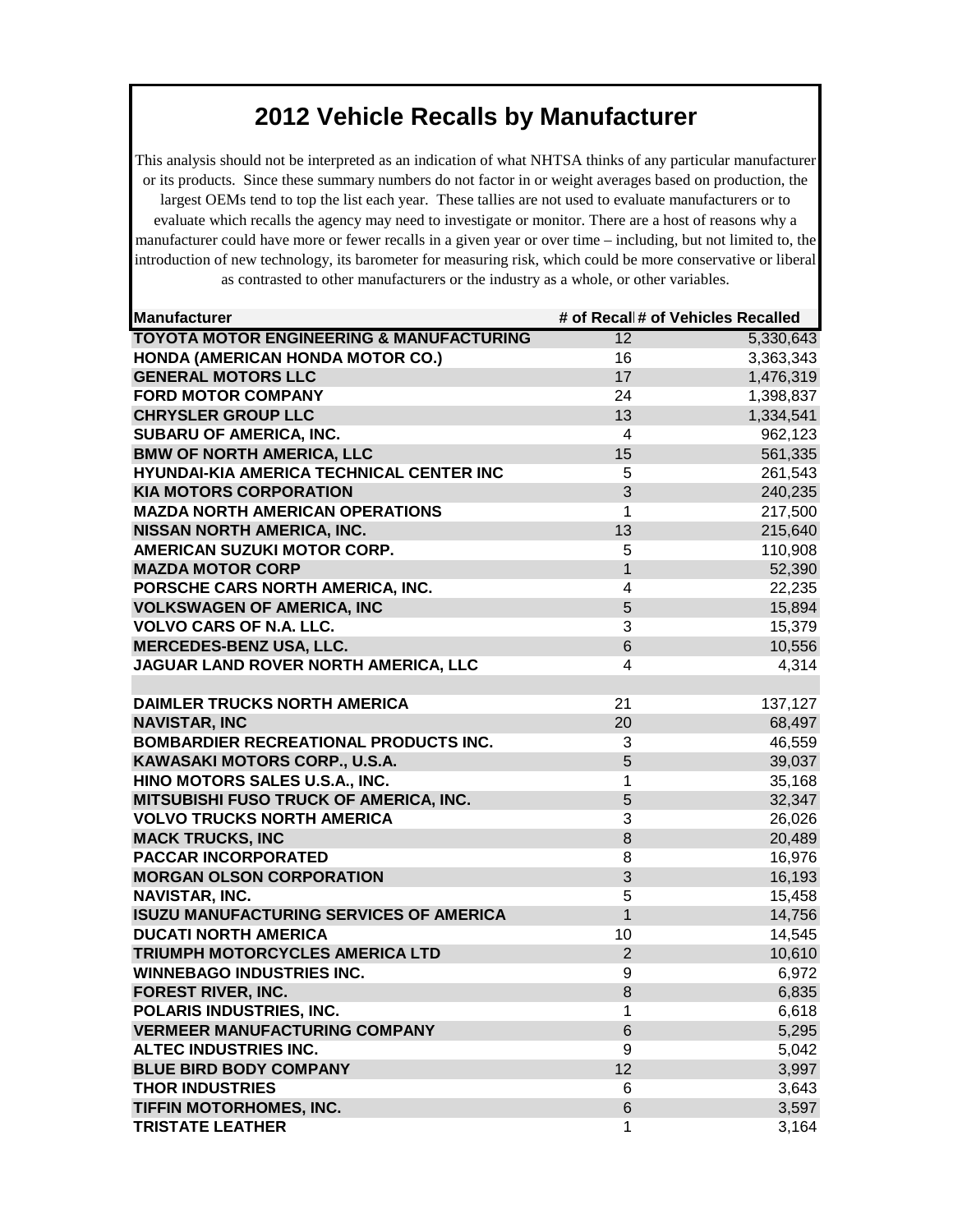| <b>NEW FLYER INDUSTRIES LTD.</b>        | $\sqrt{3}$              | 3,100 |
|-----------------------------------------|-------------------------|-------|
| <b>COLLINS BUS CORPORATION</b>          | $\overline{7}$          | 3,073 |
| <b>NATIONAL AUTO SPA</b>                | $\mathbf{1}$            | 2,958 |
| JAYCO, INC.                             | 5                       | 2,910 |
| <b>GOSHEN COACH</b>                     | $\overline{1}$          | 2,802 |
| <b>HARLEY-DAVIDSON MOTOR COMPANY</b>    | 1                       | 2,798 |
| <b>GLAVAL BUS DIVISION</b>              | $\overline{\mathbf{4}}$ | 2,582 |
| <b>STARCRAFT BUS</b>                    | 3                       | 2,292 |
| <b>MASERATI NORTH AMERICA, INC.</b>     | $\overline{2}$          | 2,253 |
| PREVOST CARS, INC.                      | 16                      | 2,136 |
| <b>STARTRANS BUS CORPORATION</b>        | 3                       | 2,065 |
| <b>KEYSTONE RV COMPANY</b>              | 5                       | 1,980 |
| <b>COACH AND EQUIPMENT MFG CORP.</b>    | $\overline{2}$          | 1,964 |
| <b>GULF STREAM COACH, INC.</b>          | $\overline{2}$          | 1,945 |
| <b>SPECIALTY AUTOMOTIVE TREATMENTS</b>  | $\mathbf{1}$            | 1,878 |
| <b>COTTRELL, INC.</b>                   | 1                       | 1,767 |
| <b>AUTOCAR, LLC</b>                     | $\overline{\mathbf{4}}$ | 1,732 |
| <b>THOR MOTOR COACH</b>                 | 4                       | 1,712 |
| <b>DRV SUITES</b>                       | $\mathbf{1}$            | 1,701 |
| <b>AUTOMOBILI LAMBORGHINI</b>           | $\overline{2}$          | 1,635 |
| <b>COACHMEN RV COMPANY, LLC</b>         | $\mathbf{1}$            | 1,449 |
| <b>TRACKER MARINE L.L.C.</b>            | 3                       | 1,433 |
| FISKER AUTOMOTIVE, INC.                 | $\overline{2}$          | 1,396 |
| QINGQI GROUP MOTORCYCLE CO., LTD        | $\overline{2}$          | 1,318 |
| AIRSTREAM, INC.                         | 3                       | 1,303 |
| DUTCHMEN MANUFACTURING, INC.            | 4                       | 1,292 |
| <b>MOBILITY WORKS</b>                   | 1                       | 1,219 |
| SOUTHEAST AUTO ACCESSORIES              | 1                       | 1,194 |
| <b>KTM NORTH AMERICA, INC</b>           | $\mathbf{1}$            | 1,181 |
| <b>TURTLE TOP</b>                       | 3                       | 1,071 |
| <b>CHAMPION BUS, INC.</b>               | 5                       | 1,064 |
| <b>GULF STATES TOYOTA, INC.</b>         | $\overline{2}$          | 1,035 |
| <b>HAMPTON ROADS SUNROOFS</b>           | 1                       | 1,023 |
| ZERO MOTORCYCLES INC.                   | 3                       | 1,019 |
| <b>MEDTEC AMBULANCE CORPORATION</b>     | $\mathbf{1}$            | 977   |
| <b>NEWMAR CORPORATION</b>               | 4                       | 976   |
| <b>MOTOR COACH INDUSTRIES, INC</b>      | 3                       | 973   |
| <b>MOBILITY TRANSPORTATION SERVICES</b> | 1                       | 928   |
| <b>UTILIMASTER CORPORATION</b>          | $\overline{2}$          | 928   |
| FLEETWOOD RV, INC.                      | 2                       | 916   |
| <b>ELKHART COACH</b>                    | 3                       | 888   |
| <b>NEW FLYER INDUSTRIES LTD</b>         | 3                       | 742   |
| NORTH AMERICAN BUS INDUSTRIES, INC.     | $\overline{4}$          | 691   |
| <b>SPARTAN CHASSIS, INC.</b>            | 5                       | 665   |
| <b>GILLIG CORPORATION</b>               | $\mathbf{1}$            | 657   |
| VAN HOOL N.V.                           | 5                       | 646   |
| <b>AUTO TRIM DESIGN OF MID MARYLAND</b> | $\mathbf{1}$            | 626   |
| NATIONAL VAN BUILDERS, INC.             | 1                       | 605   |
| PIERCE MANUFACTURING                    | 3                       | 598   |
| <b>GENIE INDUSTRIES, INC.</b>           | 1                       | 537   |
| REINKE MANUFACTURING COMPANY, INC.      | 1                       | 507   |
| <b>QUALITY VAN SALES, INC.</b>          | 1                       | 472   |
| <b>NEW ENGLAND WHEELS</b>               | 1                       | 435   |
| <b>VEHICLE PRODUCTION GROUP LLC</b>     | 1                       | 435   |
| <b>TRANS TECH BUS</b>                   | 5                       | 424   |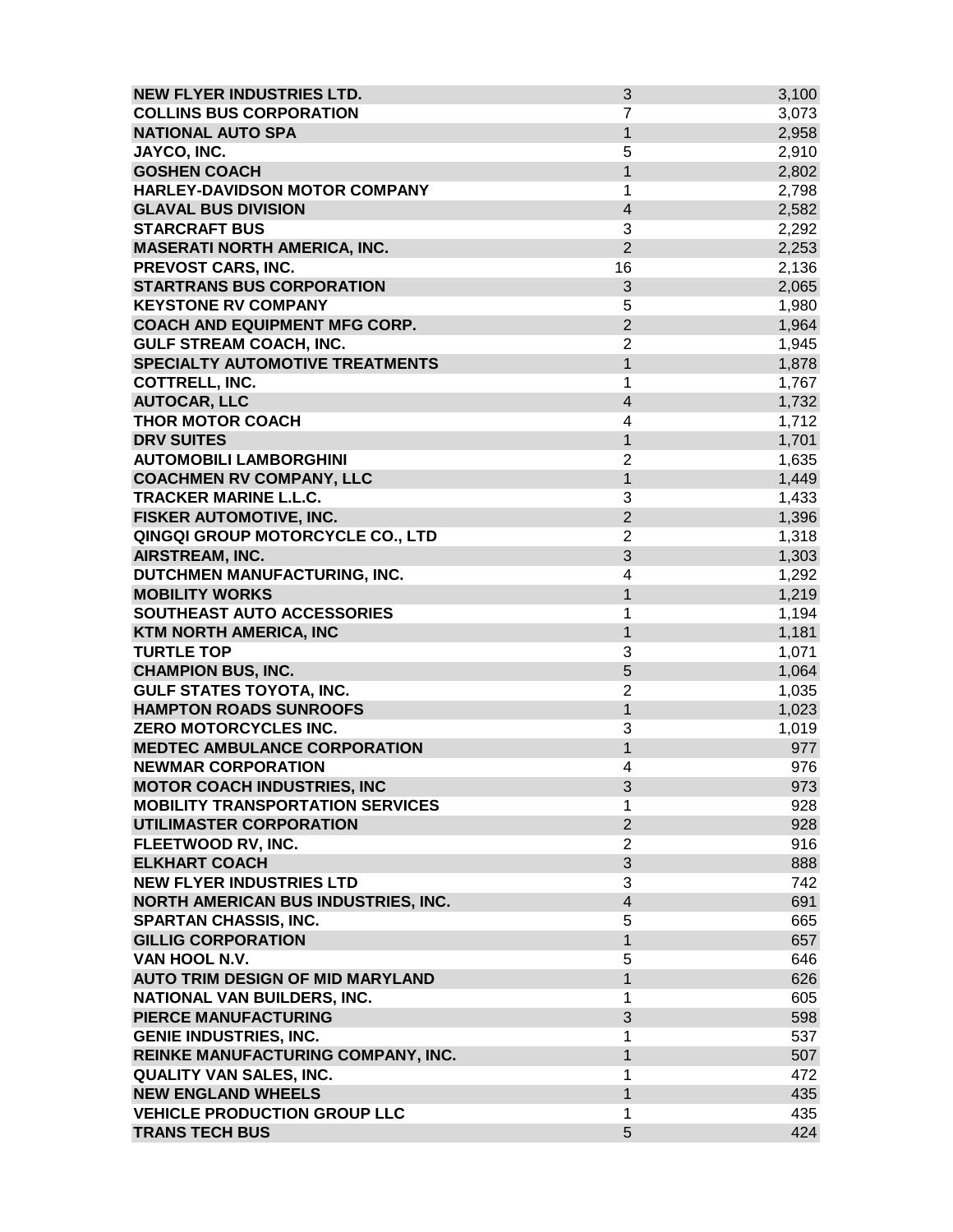| <b>MCNEILUS TRUCK &amp; MANUFACTURING</b> | $\overline{2}$    | 381 |
|-------------------------------------------|-------------------|-----|
| <b>CYCLONE AUTO SEAT COVER</b>            | $\mathbf{1}$      | 380 |
| <b>MOBILITY SERVICES, INC.</b>            | 1                 | 355 |
| <b>COLUMBUS CAR AUDIO</b>                 | $\mathbf{1}$      | 333 |
| KAUFMAN TRAILERS, INC.                    | 1                 | 302 |
| <b>VOLVO CARS OF N.A., LLC</b>            | $\overline{2}$    | 295 |
| MITSUBISHI MOTORS NORTH AMERICA, INC.     | 2                 | 282 |
| <b>CROSSROADS RV</b>                      | $\overline{4}$    | 279 |
| <b>DIAMOND COACH CORPORATION</b>          | 1                 | 278 |
| <b>AZURE DYNAMICS CORPORATION</b>         | $\mathbf{1}$      | 261 |
| <b>ENTEGRA COACH</b>                      | $\overline{2}$    | 261 |
| <b>UD TRUCKS CORPORATION</b>              | $\mathbf{1}$      | 261 |
| <b>NESCO BUS MAINTENANCE</b>              | 1                 | 231 |
| <b>POLLET AUTOMOTIVE</b>                  | $\overline{1}$    | 230 |
| DAIMLER BUSES NORTH AMERICA, INC.         | $\overline{2}$    | 229 |
| <b>CREATIVE BUS SALES, INC.</b>           | $\mathbf{1}$      | 227 |
| <b>NEWELL COACH CORP.</b>                 | 1                 | 210 |
| <b>WILDFIRE MOTORS, INC.</b>              | $\mathbf{1}$      | 202 |
| <b>KOVATCH MOBILE EQUIPMENT CORP</b>      | $\overline{2}$    | 198 |
| <b>SETRA OF NORTH AMERICA</b>             | $\mathbf{1}$      | 198 |
| <b>PJ TRAILERS</b>                        | 1                 | 194 |
| <b>TEMSA GLOBAL</b>                       | $\overline{2}$    | 193 |
| COACH AUTOMOTIVE RESTYLING-CHATSWORTH     | 1                 | 188 |
| <b>SUPER TEST CORPORATION</b>             | 1                 | 175 |
| <b>ASTON MARTIN</b>                       | 1                 | 169 |
| <b>STRICK CORPORATION</b>                 | 1                 | 160 |
| <b>FEATHERLITE, INC.</b>                  | $\overline{2}$    | 158 |
| <b>MCCLAIN TRAILERS, INC.</b>             | $\mathbf{1}$      | 146 |
| <b>ROADTREK MOTORHOMES INC.</b>           |                   | 145 |
|                                           | 1<br>$\mathbf{1}$ | 143 |
| <b>LIPPERT COMPONENTS, INC.</b>           |                   | 122 |
| <b>AUTOCAR INDUSTRIES, LLC</b>            | 3                 | 121 |
| FORETRAVEL, INC.                          | 1                 |     |
| UTILITY TRAILER MANUFACTURING COMPANY     | $\overline{2}$    | 111 |
| <b>CATERPILLAR INC.</b>                   | $\mathbf{1}$      | 104 |
| <b>STARCRAFT RV, INC.</b>                 | $\overline{2}$    | 98  |
| <b>J &amp; R AUTO UPHOLSTERY SHOPPE</b>   | $\mathbf{1}$      | 96  |
| <b>SUNROOFS OF COLUMBIA</b>               | 1                 | 91  |
| <b>LOTUS CARS USA, INC.</b>               | $\mathbf{1}$      | 80  |
| <b>CODA AUTOMOTIVE</b>                    | 1                 | 78  |
| HEARTLAND RECREATIONAL VEHICLES, LLC      | $\overline{2}$    | 75  |
| <b>FERRARI NORTH AMERICA INC</b>          | 1                 | 74  |
| TEMSA GLOBAL SANAYI VE TICARET A.S.       | $\mathbf{1}$      | 71  |
| <b>AUTO DETAILER</b>                      | 1                 | 69  |
| ROLLS-ROYCE MOTORS, INC.                  | $\mathbf{1}$      | 69  |
| <b>CAMPAGNA MOTORS</b>                    | 1                 | 67  |
| <b>C&amp;CFORD</b>                        | $\mathbf{1}$      | 63  |
| <b>SHOWHAULER TRUCKS INC.</b>             | 1                 | 63  |
| <b>CORP. MICRO BIRD, INC.</b>             | 3                 | 62  |
| <b>BRAUN CORPORATION</b>                  | 1                 | 60  |
| <b>ARBOC SPECIALITY VEHICLES, LLC</b>     | $\mathbf{1}$      | 57  |
| <b>MOBILITY CONQUEST LLC</b>              | 1                 | 48  |
| <b>CRUISER RV</b>                         | 1                 | 47  |
| PHENIX ENTERPRISES, INC.                  | 1                 | 42  |
| <b>NOVA BUS</b>                           | $\overline{2}$    | 41  |
| <b>JERR-DAN CORPORATION</b>               | 1                 | 37  |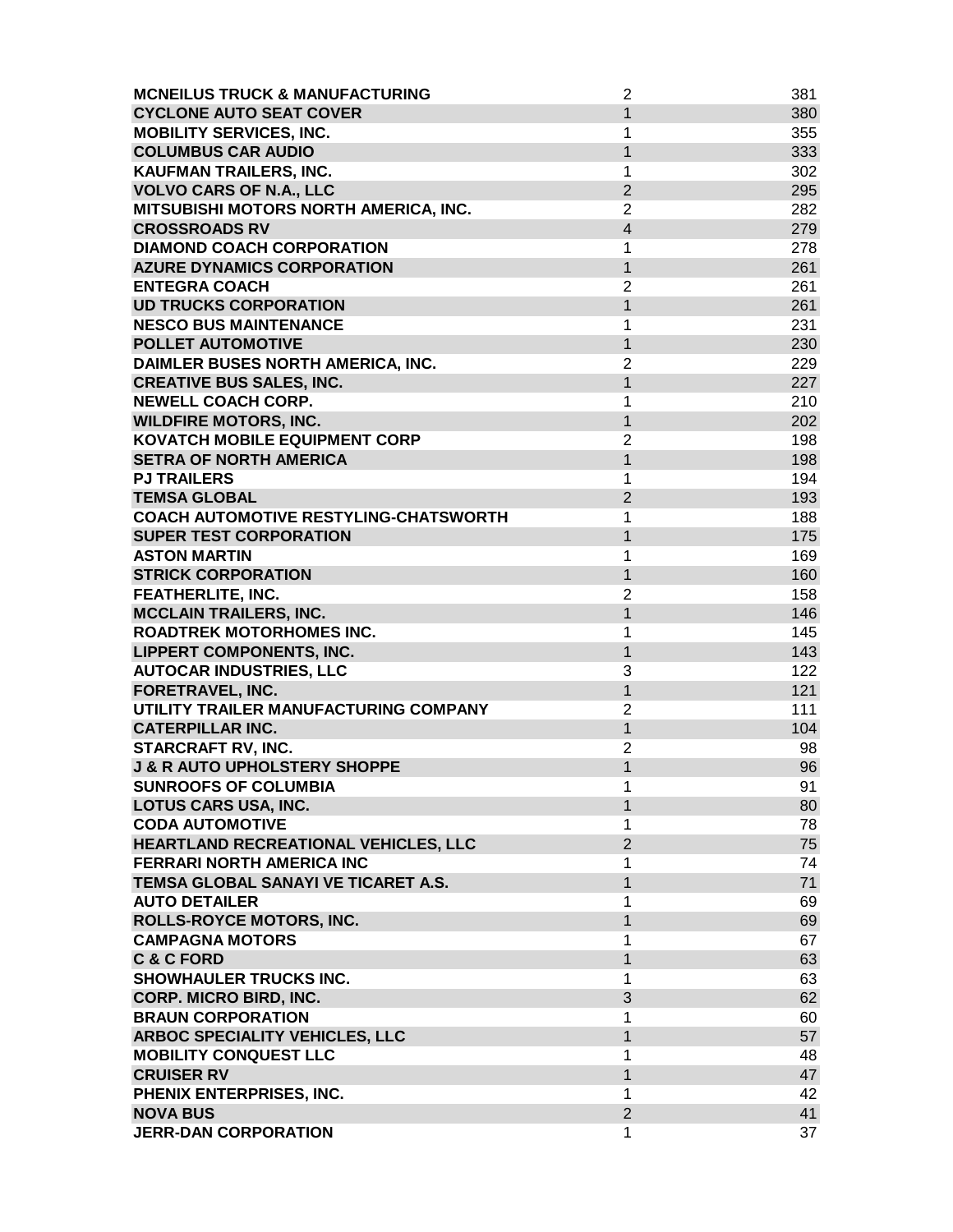| <b>MAIN MOBILITY, INC.</b>                       | 1                 | 34                                                  |
|--------------------------------------------------|-------------------|-----------------------------------------------------|
| TRAILS WEST MANUFACTURING OF IDAHO               | 1                 | 34                                                  |
| <b>NBC TRUCK EQUIPMENT, INC</b>                  | $\mathbf{1}$      | 32                                                  |
| GEO. HEISER BODY CO., INC.                       | 1                 | 28                                                  |
| ZTECH AUTOMOTIVE IMPROVEMENTS                    | 1                 | 26                                                  |
| <b>DAVIS EQUIPMENT CORPORATION</b>               | 1                 | 25                                                  |
| <b>WILSON TRAILER COMPANY</b>                    | 1                 | 24                                                  |
| <b>BLOOMER TRAILER MANUFACTURING INC</b>         | 1                 | 23                                                  |
| EZ LOADER ADJUSTABLE BOAT TRAILERS, INC          | 1                 | 21                                                  |
| BIG TEX TRAILER MANUFACTURING, INC.              | 1                 | 20                                                  |
| <b>EXECUTIVE COACH BUILDERS</b>                  | $\mathbf{1}$      | 19                                                  |
| <b>B &amp; M MANUFACTURING COMPANY</b>           | 1                 | 18                                                  |
| <b>JEFFCO AUTO TRIM AND GLASS</b>                | $\mathbf{1}$      | 16                                                  |
| PETERSON INDUSTRIES, INC.                        | 1                 | 16                                                  |
| ELDORADO NATIONAL - CALIFORNIA, INC.             | 1                 | 15                                                  |
| TAYLOR-DUNN MANUFACTURING COMPANY                | 1                 | 15                                                  |
| <b>MAXEY TRAILERS, INC.</b>                      | $\mathbf{1}$      | 14                                                  |
| <b>CALIFORNIA TRAILER WORKS, INC.</b>            | 1                 | 12                                                  |
| <b>TRAILMASTER INC.</b>                          | $\mathbf{1}$      | 12                                                  |
| <b>Z-TECH OF PEORIA</b>                          | 1                 | 12                                                  |
| <b>EXPRESS TRAILERS</b>                          | $\overline{1}$    | 10                                                  |
| <b>ROLLS RITE TRAILERS</b>                       | 1                 | 10                                                  |
| <b>TEXAS PRIDE TRAILERS</b>                      | 1                 | 10                                                  |
| ELDORADO NATIONAL- CALIFORNIA, INC.              | 1                 | 9                                                   |
| PARKER TRAILER SALES, INC                        | 1                 | $\overline{7}$                                      |
| ROADCLIPPER ENTERPRISES, INC.                    | 1                 | $\overline{7}$                                      |
| <b>AUTO RESTYLING</b>                            | 1                 | $\,6$                                               |
| <b>ALUMINA, INC</b>                              | $\overline{2}$    | 5                                                   |
| <b>MO TRAILERS</b>                               | $\overline{1}$    | $\overline{5}$                                      |
| <b>P&amp;B TRUCK ACCESSORIES</b>                 | 1                 | 5                                                   |
| <b>RESTYLING CONCEPTS</b>                        | 1                 | $\overline{5}$                                      |
|                                                  |                   | 5                                                   |
| STOLL TRAILERS, INC.<br><b>ANDERSON MFG INC.</b> | 1<br>$\mathbf{1}$ | $\overline{\mathbf{4}}$                             |
|                                                  |                   |                                                     |
| <b>BUTLER TRAILER MFG CO, INC</b>                | 1                 | $\overline{\mathcal{A}}$<br>$\overline{\mathbf{4}}$ |
| <b>CIRCLE W TRAILERS</b>                         | $\mathbf{1}$      |                                                     |
| <b>DOUBLE K INC.</b>                             | 1                 | $\overline{\mathbf{4}}$                             |
| <b>GULF TRAN</b>                                 | 1                 | $\overline{4}$                                      |
| <b>4-STAR TRAILERS, INC</b>                      | 1                 | 3                                                   |
| C DIAMOND F DBA. NECKOVER TRAILERS               | 1                 | $\mathfrak{S}$                                      |
| <b>CRANE CARRIER COMPANY</b>                     | 1                 | $\ensuremath{\mathsf{3}}$                           |
| <b>NU WA INDUSTRIES, INC.</b>                    | $\mathbf{1}$      | $\overline{3}$                                      |
| <b>ALUMINUM TRAILER COMPANY</b>                  | 1                 | $\overline{2}$                                      |
| <b>CAM SUPERLINE, INC</b>                        | $\mathbf{1}$      | $\overline{c}$                                      |
| <b>CUSTOM BUILT GOOSENECK TRAILERS, INC.</b>     | 1                 | $\overline{2}$                                      |
| <b>DELTA MFG., INC</b>                           | $\mathbf{1}$      | $\overline{2}$                                      |
| ELITE TRAILERS, INC.                             | 1                 | $\overline{2}$                                      |
| <b>HME INCORPORATED</b>                          | $\mathbf{1}$      | $\overline{a}$                                      |
| <b>MOLLY CORPORATION</b>                         | 1                 | $\overline{2}$                                      |
| <b>TRIAD TRAILERS LLC</b>                        | $\mathbf{1}$      | $\overline{a}$                                      |
| UNITED EXPRESSLINE, INC.                         | 1                 | $\overline{c}$                                      |
| UNIVERSAL TRAILER CORP. INC.                     | 1                 | $\overline{a}$                                      |
| <b>BELMONT MACHINE CO.</b>                       | 1                 | $\mathbf{1}$                                        |
| <b>FALCON TRAILER WORKS, INC.</b>                | $\mathbf{1}$      | $\mathbf{1}$                                        |
| <b>INTERSTATE TRAILER, INC.</b>                  | 1                 | 1                                                   |
| <b>MIDSOTA MANUFACTURING INC.</b>                | 1                 | $\mathbf{1}$                                        |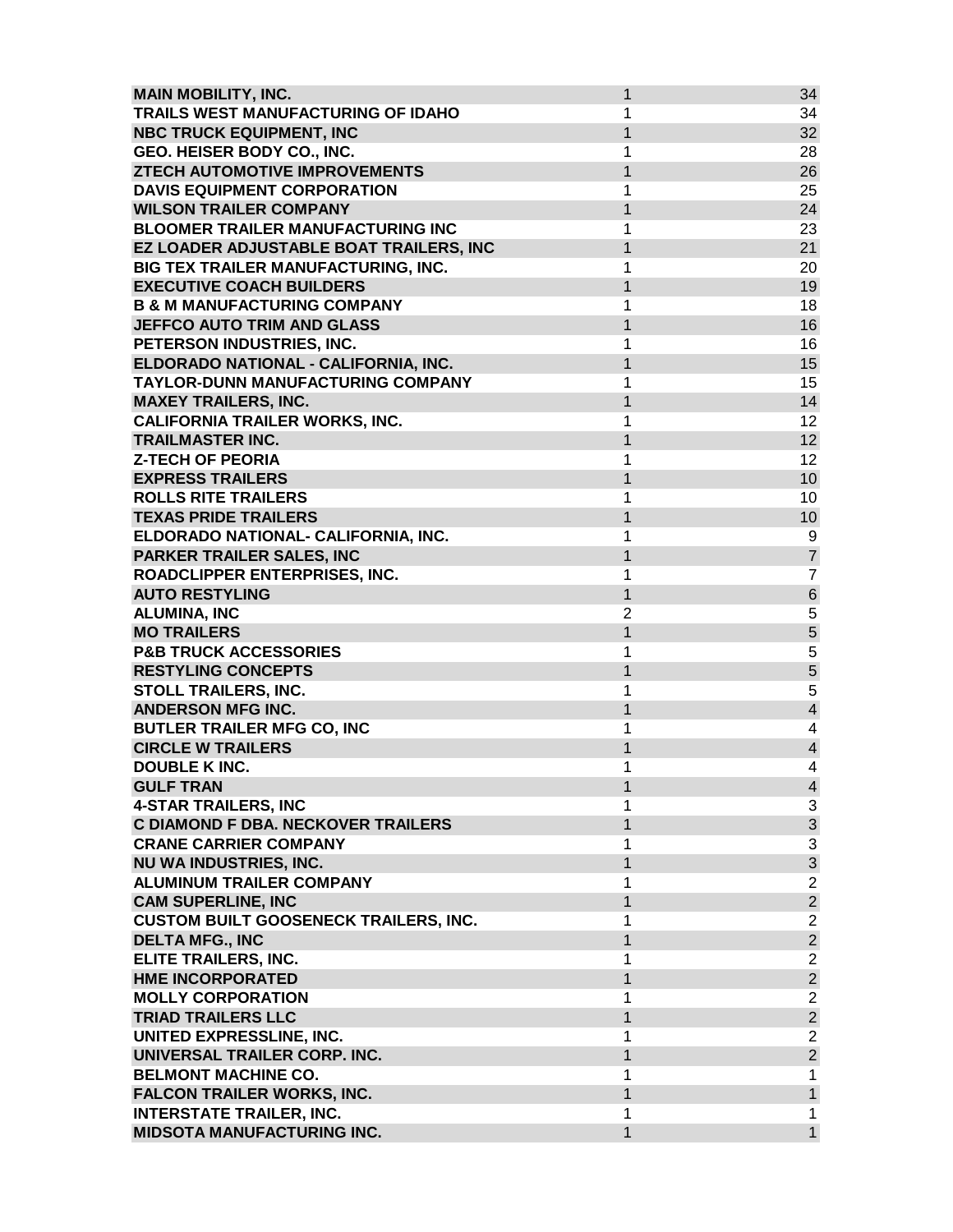| <b>PRIME-TIME SPECIALTY VEHICLES</b> |     |            |
|--------------------------------------|-----|------------|
| ROYAL CARGO TRAILERS INCORPORATED    |     |            |
| <b>TIGER TRAILERS. INC.</b>          |     |            |
| <b>Grand Total</b>                   | 586 | 16,219,061 |

Note: The total number of vehicles affected is subject to change.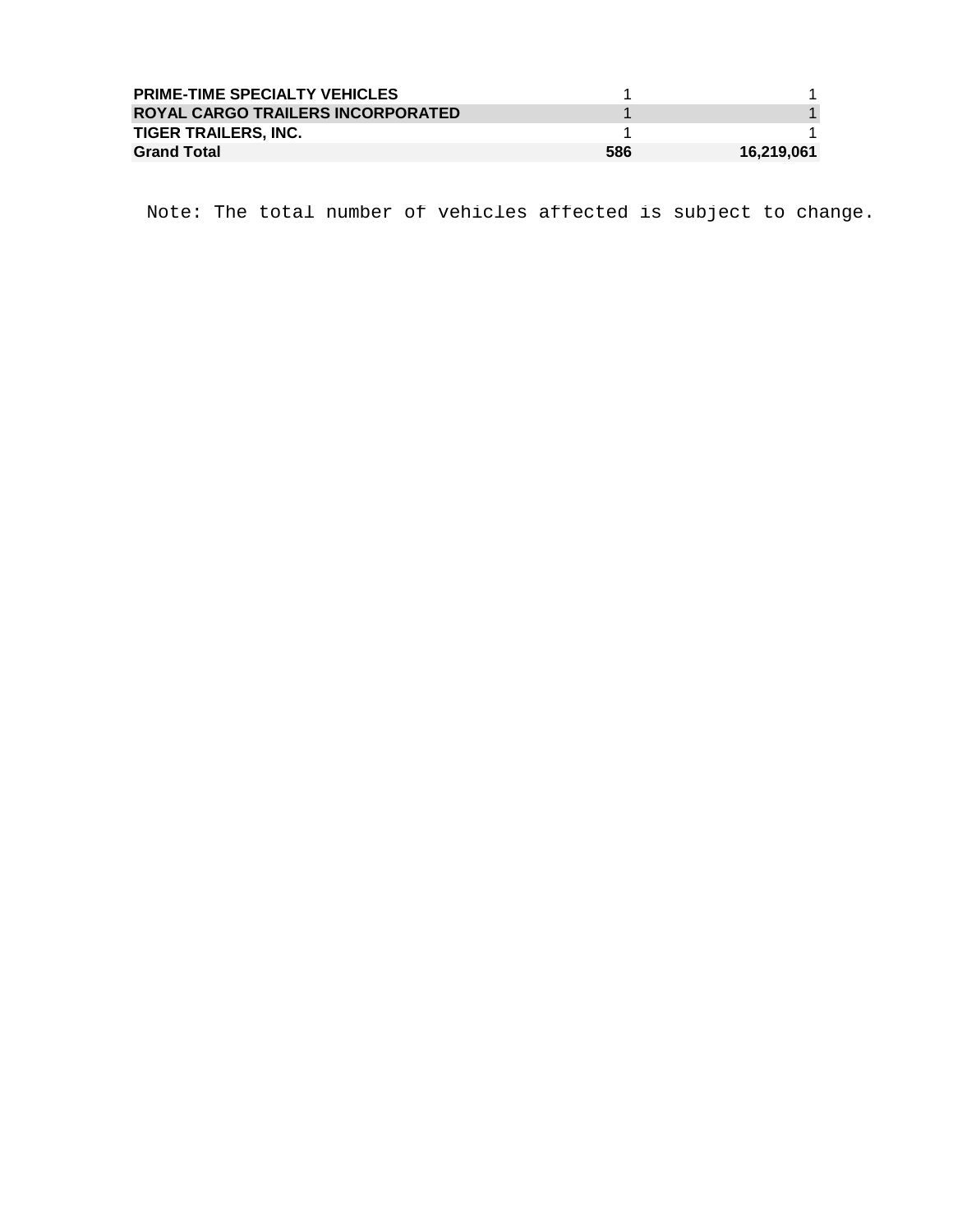This analysis should not be interpreted as an indication of what NHTSA thinks of any particular manufacturer or its products. Since these summary numbers do not factor in or weight averages based on production, the largest manufacturers tend to top the list each year. These tallies are not used to evaluate manufacturers or to evaluate which recalls the agency may need to investigate or monitor. There are a host of reasons why a manufacturer could have more or fewer recalls in a given year or over time – including, but not limited to, the introduction of new technology, its barometer for measuring risk, which could be more conservative or liberal as contrasted to other manufacturers or the industry as a whole, or other variables.

| Manufacturer                                   | # of Recalls            | # of Vehicles Recalled |
|------------------------------------------------|-------------------------|------------------------|
|                                                |                         |                        |
| Toyota Motor Engineering & Manufacturing       | 15                      | 5,292,619              |
| <b>Chrysler Group LLC</b>                      | 36                      | 4,666,233              |
| Honda (American Honda Motor Co.)               | 15                      | 2,774,809              |
| Hyundai-Kia America Technical Center Inc       | $\mathsf g$             | 2,228,185              |
| Ford Motor Company                             | 16                      | 1,188,133              |
| Kia Motors Corporation                         | 3                       | 1,069,589              |
| Nissan North America, Inc.                     | 17                      | 958,148                |
| <b>BMW of North America, LLC</b>               | 14                      | 934,047                |
| <b>General Motors LLC</b>                      | 23                      | 757,677                |
| Suzuki Motor of America, Inc.                  | $\overline{\mathbf{4}}$ | 405,605                |
| Subaru of America, Inc.                        | 7                       | 337,569                |
| <b>Mazda North American Operations</b>         | $\overline{2}$          | 161,549                |
| Volkswagen of America, Inc.                    | 4                       | 70,706                 |
| Volvo Cars of N.A., LLC                        | 3                       | 38,703                 |
| Mitsubishi Motors North America, Inc.          | 6                       | 23,625                 |
| Jaguar Land Rover North America, LLC           | 3                       | 6,841                  |
| Porsche Cars North America, Inc.               | 3                       | 2,551                  |
| Mercedes-Benz USA, LLC.                        | $\overline{4}$          | 747                    |
|                                                |                         |                        |
| Jayco, Inc.                                    | $\overline{7}$          | 229,491                |
| Daimler Trucks North America                   | 23                      | 87,239                 |
| Navistar, Inc.                                 | 15                      | 82,543                 |
| <b>Volvo Trucks North America</b>              | 6                       | 52,655                 |
| Gulf Stream Coach, Inc.                        | $\sqrt{3}$              | 48,206                 |
| Haulmark Industries, Inc.                      | 1                       | 46,375                 |
| KZRV, L.P.                                     | 1                       | 41,415                 |
| <b>Skyline Corporation</b>                     | 1                       | 38,434                 |
| Cargo Craft, Inc.                              | $\mathbf{1}$            | 36,272                 |
| Harley-Davidson Motor Company                  | 3                       | 22,919                 |
| Northwood Manufacturing, Inc.                  | $\mathbf{1}$            | 19,106                 |
| <b>PACCAR Incorporated</b>                     | 11                      | 13,143                 |
| YAMAHA MOTOR CORPORATION, USA                  | $\sqrt{3}$              | 12,920                 |
| Kawasaki Motors Corp., U.S.A.                  | 4                       | 12,578                 |
| Forest River, Inc.                             | $\overline{7}$          | 11,885                 |
| <b>Isuzu Manufacturing Services of America</b> | 3                       | 11,751                 |
| Southeast Toyota Distributors, LLC             | 3                       | 11,739                 |
| Motor Coach Industries                         | $\overline{2}$          | 10,171                 |
| Terex South Dakota, Inc.                       | $\overline{7}$          | 9,833                  |
| Keystone RV Company                            | 5                       | 9,611                  |
| Open Range R.V. Company                        | 1                       | 9,600                  |
| Triumph Motorcycles America, LTD               | 9                       | 9,331                  |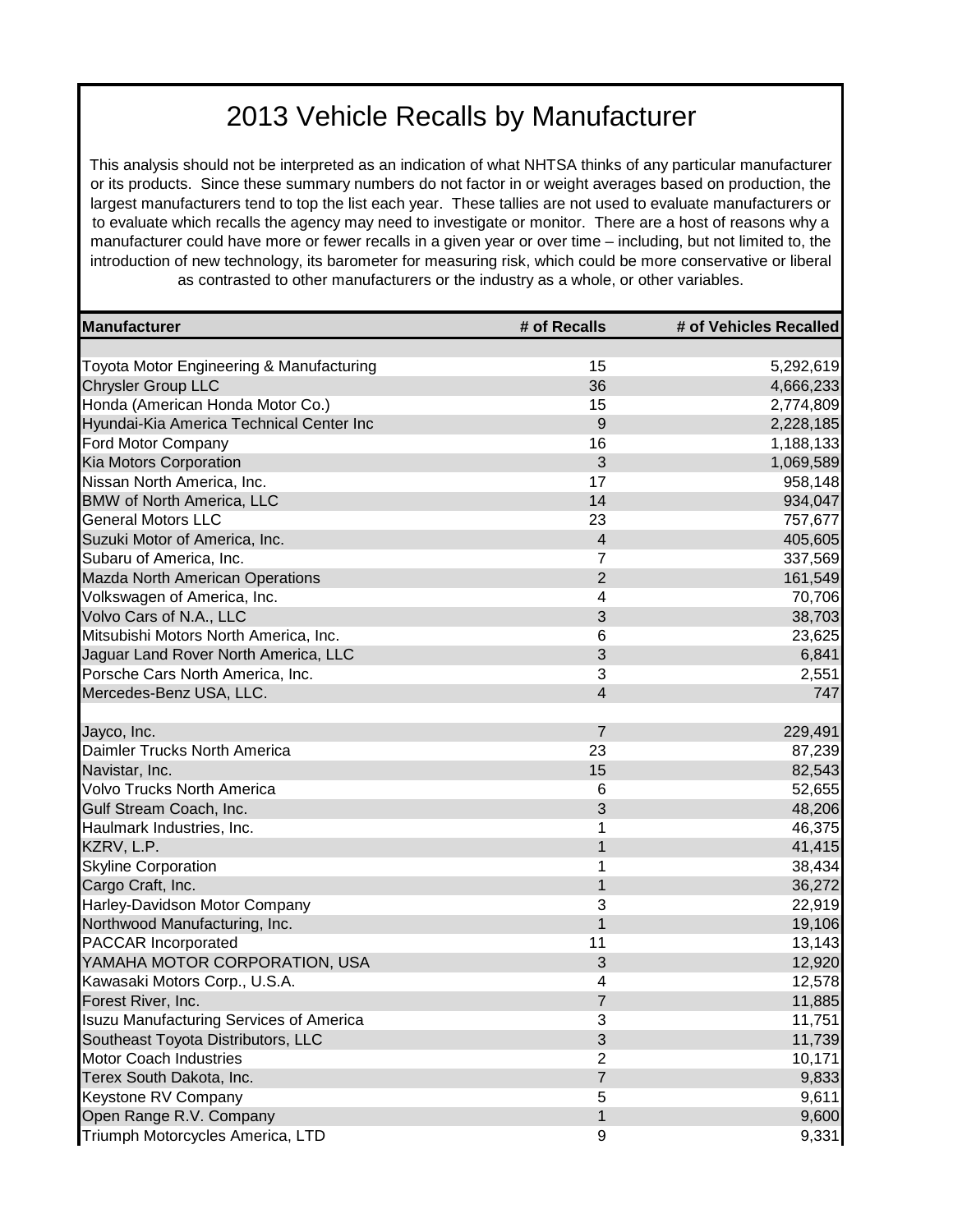| Prevost Cars, Inc.                          | 12             | 9,089 |
|---------------------------------------------|----------------|-------|
| Bombardier Recreational Products Inc.       | 1              | 8,072 |
| <b>Thor Motor Coach</b>                     | $\overline{2}$ | 8,020 |
| Big Tex Trailer Manufacturing, Inc.         | 1              | 7,600 |
| Outdoors RV Manufacturing                   | $\overline{2}$ | 7,547 |
| Maserati North America, Inc.                | $\overline{2}$ | 7,501 |
| Mack Trucks, Inc.                           | 6              | 7,298 |
| Stealth Enterprises, LLC                    | 1              | 7,056 |
| <b>Pierce Manufacturing</b>                 | 6              | 6,730 |
| Altec Industries Inc.                       | 11             | 6,655 |
| North American Bus Industries, Inc.         | 7              | 6,148 |
| Hino Motors Sales U.S.A., Inc.              | $\overline{2}$ | 6,008 |
| Monaco RV, LLC                              | $\overline{2}$ | 5,425 |
| <b>Blue Bird Body Company</b>               | 12             | 4,842 |
| RC Trailers Inc.                            | 1              | 4,792 |
| Wells Cargo, Inc                            | 1              | 4,754 |
| Columbia Northwest, Inc.                    | $\overline{2}$ | 4,631 |
| Spartan Motors, Inc.                        | 17             | 4,630 |
| <b>Glaval Bus Division</b>                  | $\overline{2}$ | 4,404 |
| Polaris Industries, Inc.                    | 1              | 4,394 |
| Homesteader, Inc.                           | 1              | 4,360 |
| <b>Aluminum Trailer Company</b>             | $\overline{2}$ | 4,312 |
| Vintage Trailers Ltd.                       | 1              | 4,212 |
| Genie Industries, Inc.                      | 1              | 3,889 |
| Exiss Aluminum Trailers, Inc.               | $\mathbf 1$    |       |
| Chalet RV                                   | $\overline{2}$ | 3,558 |
|                                             | 3              | 3,545 |
| Daimler Buses North America                 |                | 3,194 |
| CJay Trailers Inc.                          | 1              | 2,261 |
| Horton Vans, Inc.                           | 1              | 2,237 |
| Crossroads RV                               | $\overline{2}$ | 2,091 |
| Winnebago Industries, Inc                   | $\overline{2}$ | 2,082 |
| Sharp Manufacturing, LLC                    | 1              | 1,975 |
| Eldorado National- Kansas                   | 3              | 1,868 |
| SUPREME CORPORATION                         | $\overline{2}$ | 1,862 |
| Cimarron Trailers, Inc.                     | 1              | 1,584 |
| Cargo South, Inc.                           | 1              | 1,440 |
| Dutchmen Manufacturing, Inc.                | 5              | 1,424 |
| AUTOCAR, LLC                                | 3              | 1,411 |
| <b>Great Dane Trailers</b>                  | $\overline{2}$ | 1,352 |
| Carry-On Trailer Corp.                      | 1              | 1,315 |
| Fleetwood RV, Inc.                          | 5              | 1,281 |
| Tesla Motors, Inc                           | 1              | 1,228 |
| <b>PROLine Products LLC</b>                 | $\overline{2}$ | 1,136 |
| <b>Stoughton Trailers, LLC</b>              | 1              | 1,115 |
| <b>AMERICAN HAULER</b>                      | $\overline{1}$ | 1,103 |
| Zero Motorcycles Inc.                       | 3              | 1,063 |
| Goshen Coach                                | $\overline{2}$ | 1,051 |
| <b>Fontaine Modification</b>                | $\overline{2}$ | 1,017 |
| Riverside Travel Trailer, Inc.              | $\overline{1}$ | 986   |
| McNeilus Truck & Manufacturing, Inc.        | 1              | 978   |
| Temsa Global Sanayi Ve Ticaret A.S.         | $\overline{7}$ | 978   |
| Adventurer LP                               | 1              | 967   |
| <b>Heartland Recreational Vehicles, LLC</b> | 3              | 955   |
| Setra of North America                      | 4              | 937   |
| Entegra Coach                               | $\overline{4}$ | 923   |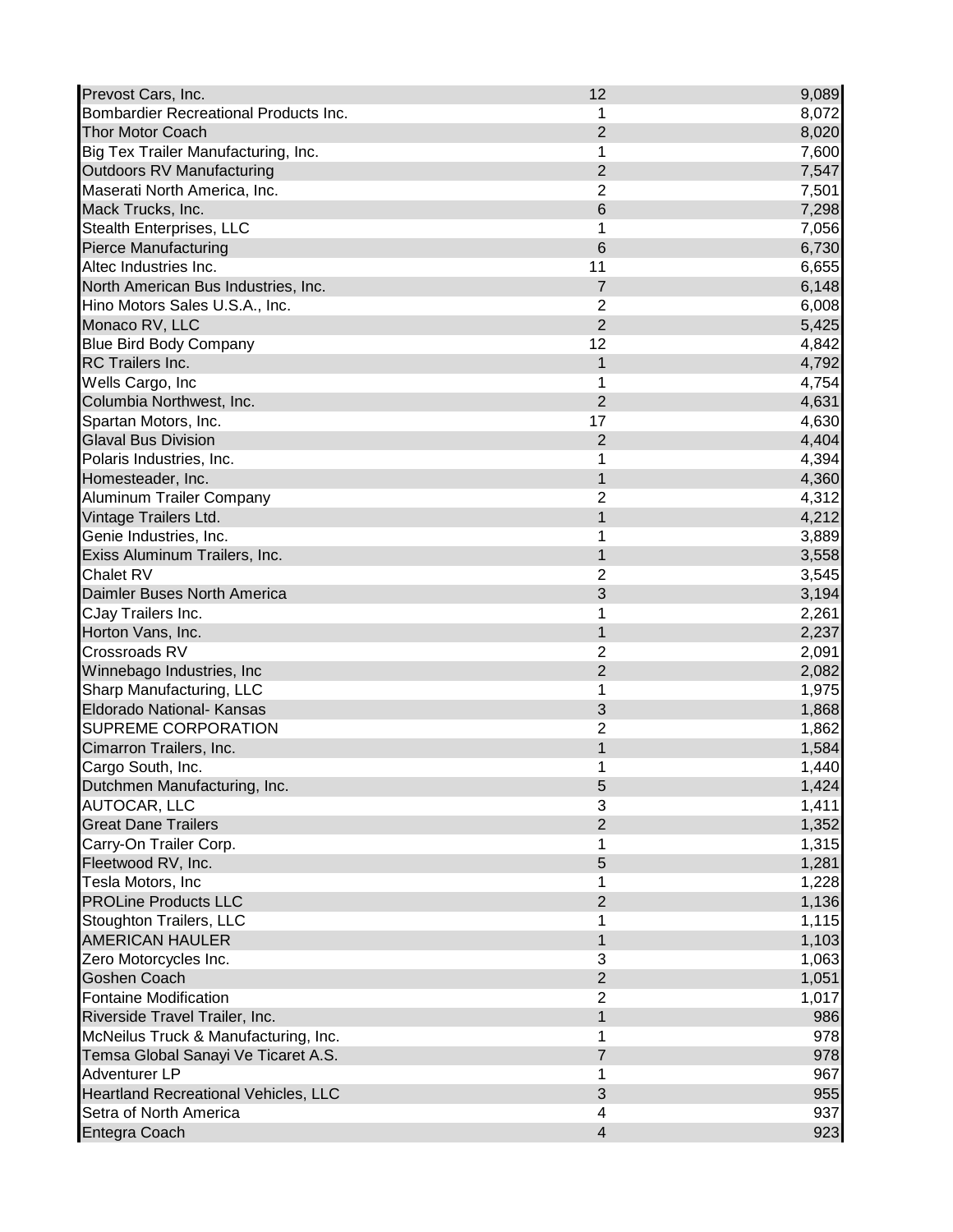| Explorer Van Company, Inc.             | 1                       | 885 |
|----------------------------------------|-------------------------|-----|
| Indian Motorcycle Company              | 1                       | 861 |
| <b>Braun Corporation</b>               | $\overline{2}$          | 794 |
| Shadow Trailers, Inc.                  | $\mathbf{1}$            | 786 |
| Kovatch Mobile Equipment Corp.         | $\overline{2}$          | 735 |
| HL Enterprise Inc.                     | $\overline{2}$          | 724 |
| Aston Martin Lagonda of North America  | 1                       | 689 |
| Piaggio Group Americas. Inc.           | 1                       | 680 |
| Winnebago Industries Inc.              | 2                       | 673 |
| Automobili Lamborghini America LLC     | $\overline{2}$          | 667 |
| <b>Collins Bus Corporation</b>         | 3                       | 601 |
| Mitsubishi Fuso Truck of America, Inc. | 1                       | 600 |
| Champion Bus, Inc.                     | 1                       | 598 |
| <b>Starcraft Bus</b>                   | $\overline{2}$          | 568 |
| Lotus Cars USA, Inc.                   | 3                       | 559 |
| <b>WILSON TRAILER COMPANY</b>          | 1                       | 556 |
| Airstream, Inc.                        | 1                       | 552 |
| <b>Team Spirit Trailers of Elkhart</b> | 1                       | 534 |
| Double R Trailer Mfg., Inc.            | 1                       | 528 |
| Oreion Motors LLC.                     | 1                       | 526 |
| Tiffin Motorhomes, Inc.                | $\overline{2}$          | 515 |
| Wells Industries, Inc.                 | 1                       | 512 |
| <b>Westmor Industries</b>              | 1                       | 510 |
| <b>Hart Trailer LLC</b>                | 1                       | 493 |
| Kingston Trailers, Inc.                | 1                       | 478 |
| Bentley Motors, Inc.                   | 1                       | 469 |
| Contract Manufacturer, LLC             | 1                       | 444 |
| Neo Manufacturing Inc. LLC             | 1                       | 434 |
| Charmac Trailers Inc.                  | 1                       | 432 |
| <b>Triple E Recreational Vehicles</b>  | $\overline{2}$          | 415 |
| A-Z Bus Sales, Inc.                    | 1                       | 402 |
| Circle D Corporation, Inc.             | 1                       | 400 |
| Jet Company, Inc.                      | 1                       | 400 |
| John Evans Manufacturing Co.           | 1                       | 380 |
| McLaren Automotive Incorporated        | 1                       | 376 |
| New Flyer Industries Ltd.              | 4                       | 376 |
| Volvo Bus Corporation                  | 3                       | 317 |
| <b>UD Trucks Corporation</b>           | 1                       | 296 |
| <b>Newmar Corporation</b>              | 4                       | 292 |
| Spartan ERV                            | $\overline{\mathbf{4}}$ | 290 |
| Covered Wagon Trailers, LLC            | 1                       | 288 |
| <b>IRBIT MOTORWORKS OF AMERICA</b>     | 1                       | 273 |
| Kaufman Trailers                       | 1                       |     |
|                                        | $\mathbf{1}$            | 269 |
| Mirage Enterprises, Inc.               |                         | 268 |
| Nova Bus                               |                         | 264 |
| <b>Cheetah Chassis Corporation</b>     | 1                       | 254 |
| Jackson Mfg. Co., Inc.                 | 1                       | 250 |
| Play-Mor Trailers, Inc.                | 1                       | 241 |
| Arising Industries, Inc.               | 1                       | 228 |
| Augusta RV, LLC                        | $\overline{2}$          | 225 |
| Bay Bridge Manufacturing LLC           | 1                       | 223 |
| EverGreen Recreational Vehicles, LLC   | $\overline{2}$          | 219 |
| Trailex, Inc.                          | 1                       | 215 |
| <b>Terex Advance</b>                   | 1                       | 209 |
| Starcraft RV, Inc.                     | 6                       | 202 |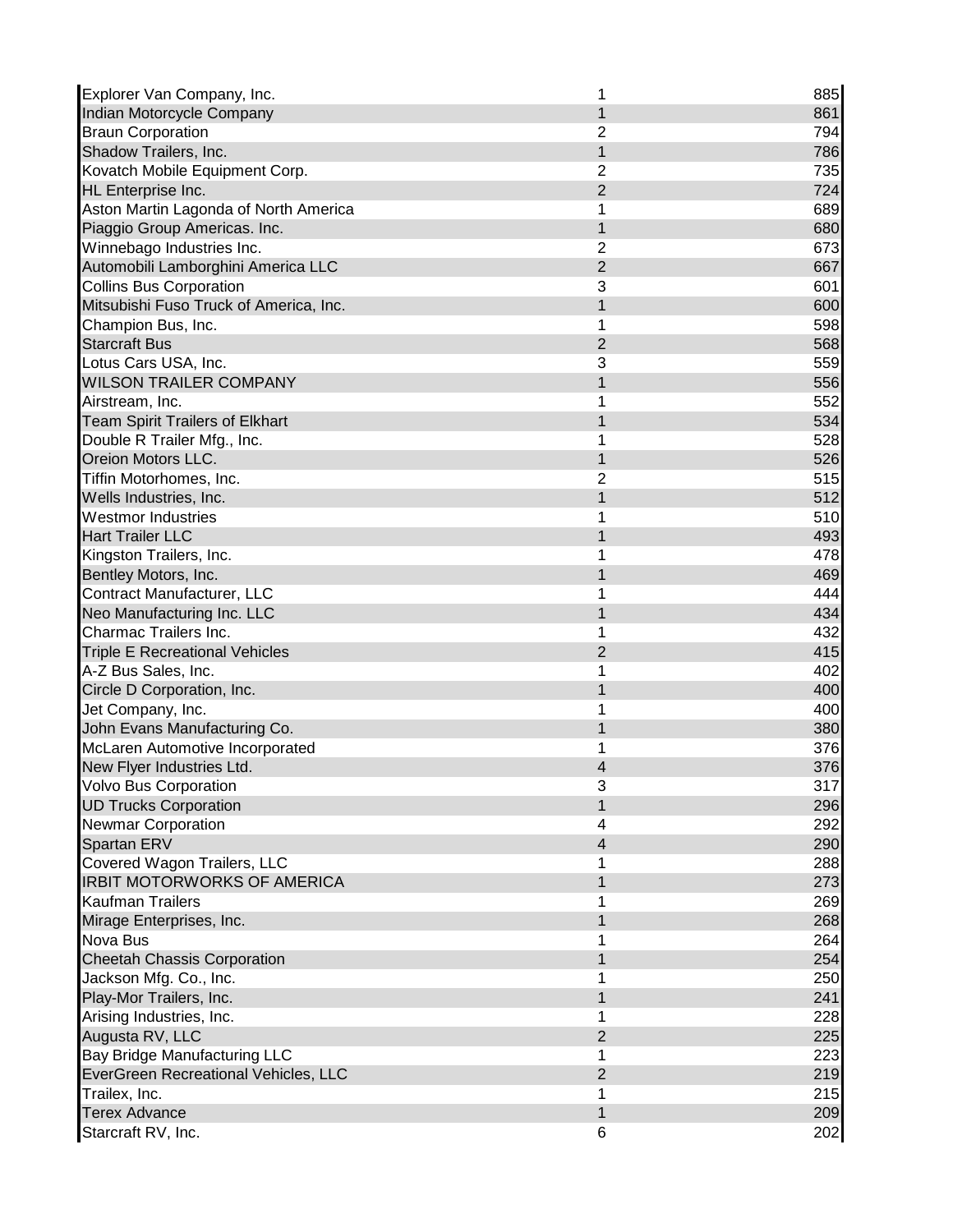| <b>Sutphen Corporation</b>             | 1              | 156              |
|----------------------------------------|----------------|------------------|
| Silver Eagle Manufacturing Company     | 1              | 155              |
| <b>Bloomer Trailers</b>                | 1              | 154              |
| Northwood Manufacturing, LLC           | 1              | 152              |
| Morgan 3 Wheeler Limited               | 1              | 139              |
| <b>Turtle Top</b>                      | $\overline{2}$ | 134              |
| <b>DRV Suites</b>                      | 1              | 129              |
| <b>Oshkosh Corporation</b>             | 1              | 126              |
| Dressen Custom Trailers, Inc.          | 1              | 119              |
| <b>CODA Automotive</b>                 | 1              | 117              |
| Cowtown Sleepers & Pick-up Tops        | $\mathbf{1}$   | 106              |
| Lakota Corporation                     | 3              | 102              |
| Transportation Collaborative, Inc.     | $\overline{2}$ | 102              |
| Brammo, Inc.                           | $\overline{2}$ | 92               |
| Autocar Industries, LLC                | 1              | 80               |
| Craftsmen Industries, Inc.             | 1              | 79               |
| Fontaine Heavy-Haul                    | 1              | 78               |
| <b>ELKHART COACH</b>                   | 1              | 58               |
| <b>Marathon Homes Corp</b>             | 1              | 54               |
| Coach and Equipment Mfg Corp.          | 1              | 53               |
| American Surplus & Manufacturing, Inc. | 1              | 52               |
| FERRARA FIRE APPARATUS, INC            | 1              | 52               |
| <b>Vactor Manufacturing</b>            | 2              | 52               |
| <b>Load Trail LLC</b>                  | 1              | 51               |
| <b>CATERPILLAR INC.</b>                | 1              | 49               |
| Lion Bus Inc.                          | 4              | 48               |
| Vermeer Manufacturing Company          | $\overline{2}$ | 44               |
| Cruiser RV                             | 1              | 41               |
| Manning Equipment Inc. LLC             | 1              | 37               |
| Mobility Works (WMK Inc.)              | 1              | 37               |
| ShowHauler Trucks, Inc.                | 1              | 34               |
| Hitch-Hiker Mfg., Inc.                 | 1              | 33               |
| <b>NOV Rolligon</b>                    | 1              | 31               |
| Elite Trailers, Inc.                   | 1              | 30               |
| Jerr-Dan Corporation                   | 1              | 30               |
| Peterson Industries, Inc.              | 1              | 28               |
|                                        |                |                  |
| Rolls-Royce Motor Cars, Ltd.           | 1              | 27               |
| <b>ARBOC Specialty Vehicles, LLC</b>   | 1              | 21               |
| E-One Incorporated                     | $\overline{2}$ | 20               |
| Coose Trailer Manufacturing, Inc.      | 1              | 17               |
| Pleasant Valley Teardrop Trailers LLC  | 1              | 16               |
| <b>Recreation By Design</b>            | 1              | 16               |
| Elgin Sweeper Company Inc.             | $\mathbf{1}$   | 15               |
| Corp. Micro Bird Inc.                  | 1              | 14               |
| <b>Farber Specialty Vehicles</b>       | $\overline{2}$ | 12               |
| HME, Inc.                              | 1              | 11               |
| LDV, Inc.                              | 1              | 11               |
| <b>Outlaw Conversions</b>              | 1              | 10               |
| SEAGRAVE FIRE APPARATUS, LLC           | 1              | 10               |
| Magic Tilt Trailers, Inc.              | 1              | $\boldsymbol{9}$ |
| Space Craft Mfg., Inc.                 | 1              | $\boldsymbol{9}$ |
| Wheeled Coach Industries, Inc.         | 1              | 6                |
| <b>Matthews Specialty Vehicles</b>     | 1              | 5                |
| <b>US Specs</b>                        | 2              | $\overline{5}$   |
| Intech Trailers, Inc.                  | 1              | $\overline{4}$   |